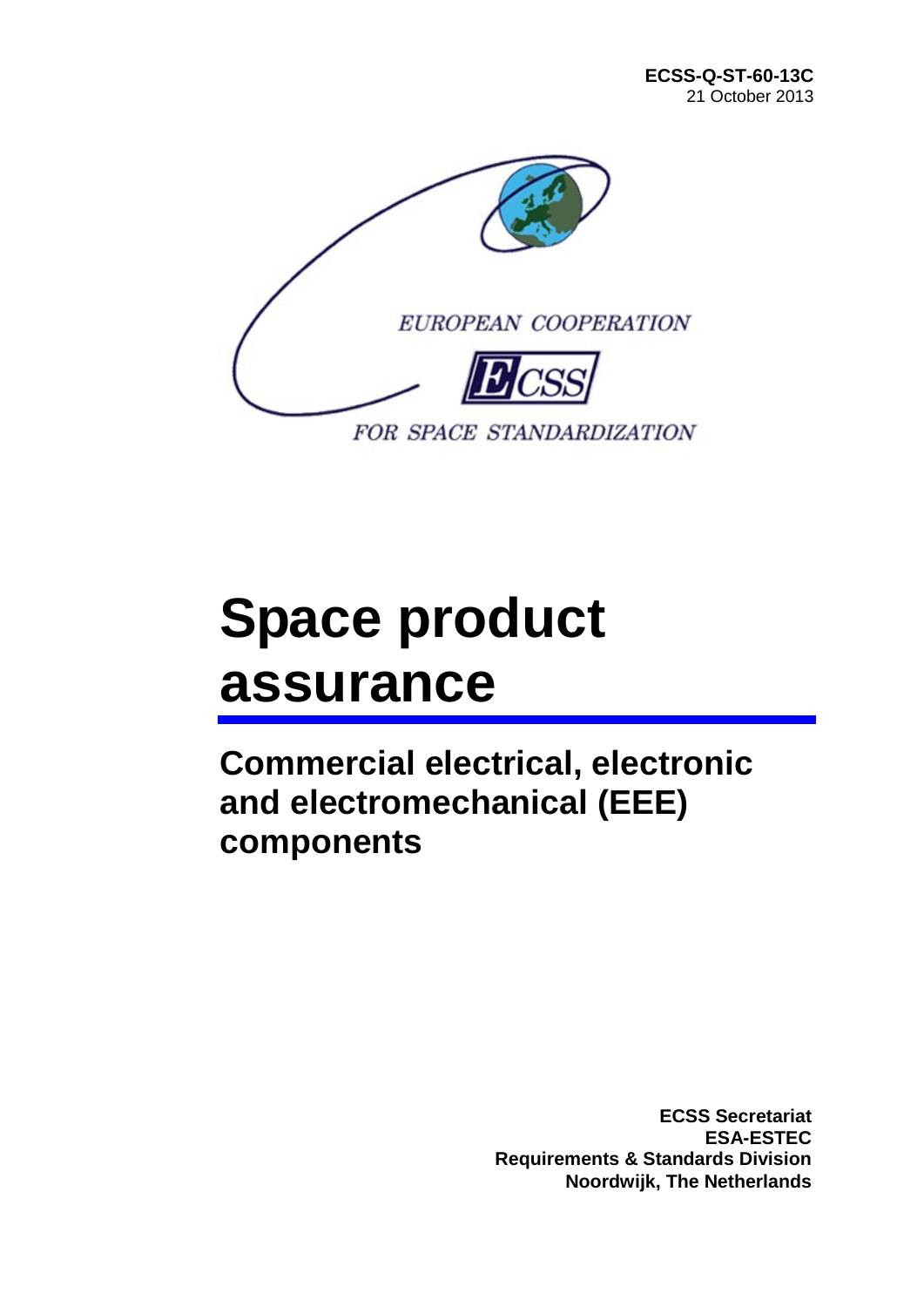

#### **Foreword**

This Standard is one of the series of ECSS Standards intended to be applied together for the management, engineering and product assurance in space projects and applications. ECSS is a cooperative effort of the European Space Agency, national space agencies and European industry associations for the purpose of developing and maintaining common standards. Requirements in this Standard are defined in terms of what shall be accomplished, rather than in terms of how to organize and perform the necessary work. This allows existing organizational structures and methods to be applied where they are effective, and for the structures and methods to evolve as necessary without rewriting the standards.

This Standard has been prepared by the ECSS-Q-ST-60-13C Working Group, under the auspice of the ESCC Space Components Steering Board, reviewed by the ECSS Executive Secretariat and jointly approved by the ESCC SCSB and the ECSS Technical Authority.

#### **Disclaimer**

ECSS does not provide any warranty whatsoever, whether expressed, implied, or statutory, including, but not limited to, any warranty of merchantability or fitness for a particular purpose or any warranty that the contents of the item are error-free. In no respect shall ECSS incur any liability for any damages, including, but not limited to, direct, indirect, special, or consequential damages arising out of, resulting from, or in any way connected to the use of this Standard, whether or not based upon warranty, business agreement, tort, or otherwise; whether or not injury was sustained by persons or property or otherwise; and whether or not loss was sustained from, or arose out of, the results of, the item, or any services that may be provided by ECSS.

| Published by: | <b>ESA Requirements and Standards Division</b>             |
|---------------|------------------------------------------------------------|
|               | ESTEC. P.O. Box 299.                                       |
|               | 2200 AG Noordwijk                                          |
|               | The Netherlands                                            |
| Copyright:    | 2013© by the European Space Agency for the members of ECSS |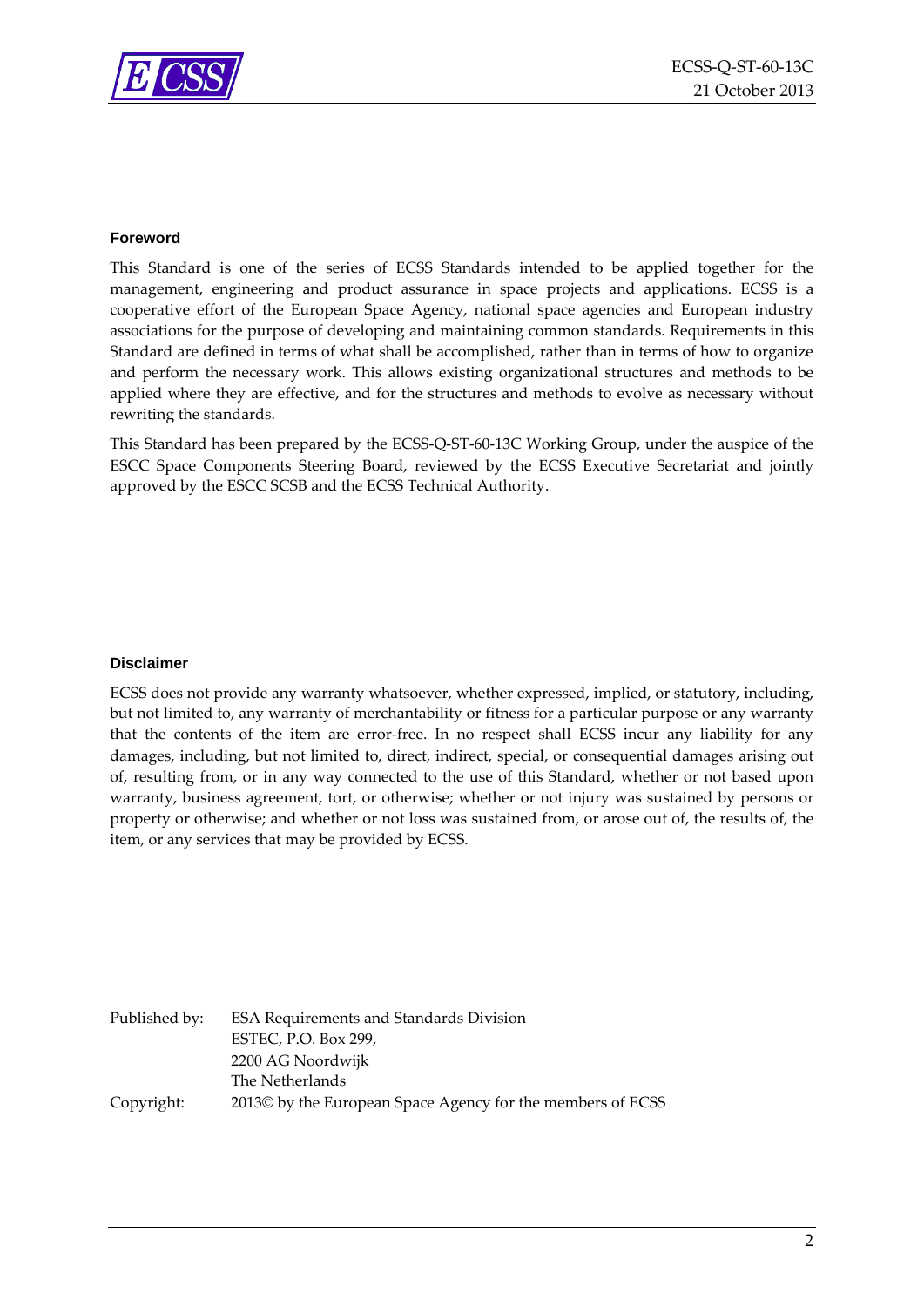<span id="page-2-0"></span>

# **Change log**

| ECSS-Q-ST-60-13C | First issue. |
|------------------|--------------|
| 21 October 2013  |              |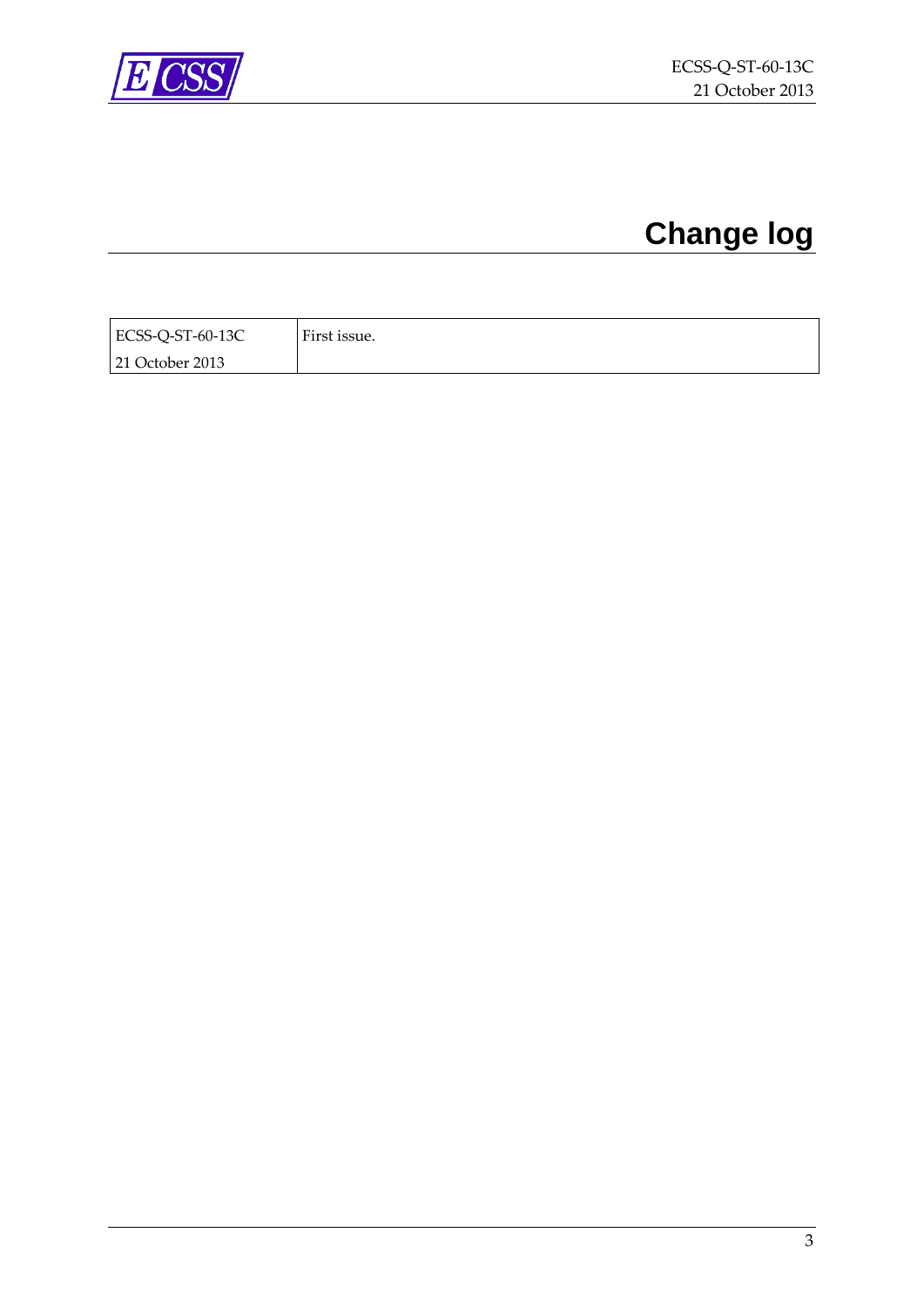

# **Table of contents**

| 3.1 |                                                               |
|-----|---------------------------------------------------------------|
| 3.2 |                                                               |
| 3.3 |                                                               |
| 3.4 |                                                               |
| 3.5 |                                                               |
|     |                                                               |
|     |                                                               |
|     |                                                               |
|     |                                                               |
|     |                                                               |
|     |                                                               |
|     |                                                               |
|     | Annex B (normative) Declared components list (DCL) - DRD 87   |
|     | Annex C (normative) Internal Supplier's specification - DRD88 |
|     |                                                               |
|     |                                                               |
|     |                                                               |
|     |                                                               |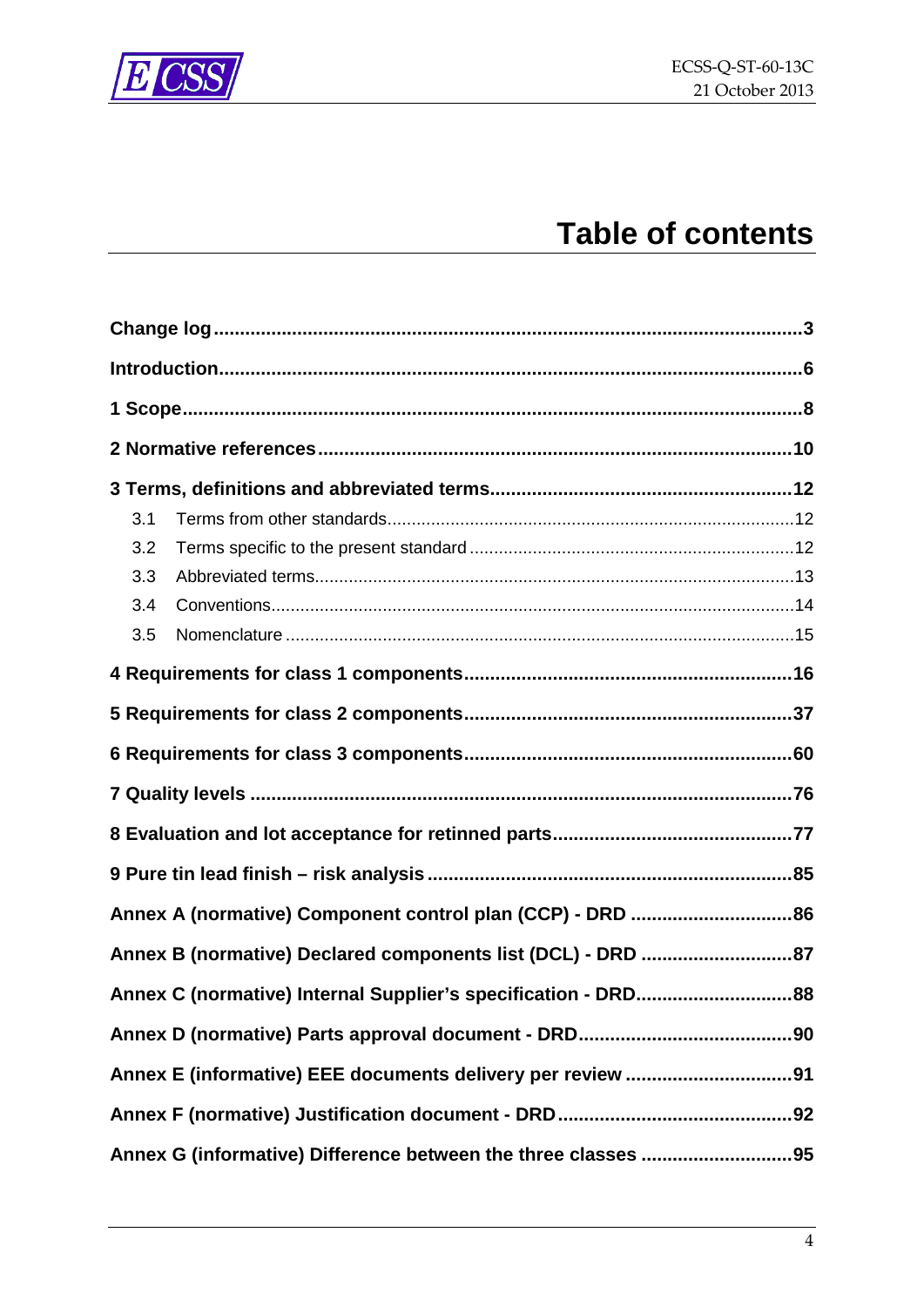

| Annex H (informative) Flow chart for construction analysis and |  |
|----------------------------------------------------------------|--|
|                                                                |  |
|                                                                |  |
|                                                                |  |

### **Figures**

| Figure 8-2: Lot acceptance flow chart for retinned parts – class 1 programmes    |  |
|----------------------------------------------------------------------------------|--|
|                                                                                  |  |
| Figure 8-4: Lot acceptance flow chart for retinned parts – class 2 programmes 82 |  |
|                                                                                  |  |
| Figure 8-6: Lot acceptance flow chart for retinned parts – class 3 programmes 84 |  |

#### **Tables**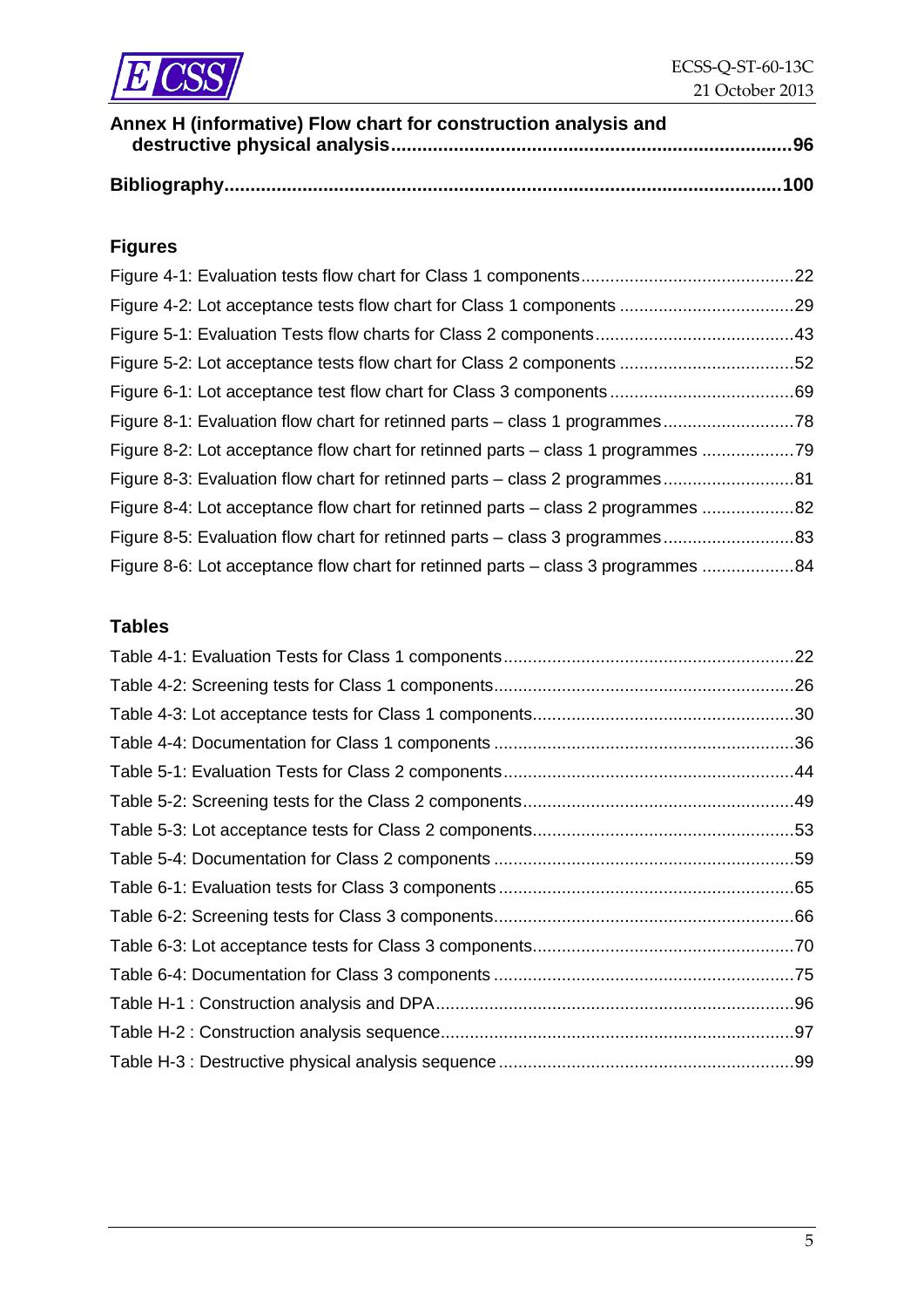<span id="page-5-0"></span>

## **Introduction**

This standard is based on and complementary to ECSS-Q-ST-60C (with upward revisions). This standard can only be used in conjunction with ECSS-Q-ST-60C in its current revision. This standard applies only to commercial components as defined in its scope - which meet defined technical parameters that are on the system application level demonstrated to be unachievable with existing space components or only achievable with qualitative and quantitative penalties. The standard requires that qualitative and quantitative penalties are specified, as applicable, as a minimum in terms of quantifiable parameters such as: functional capability, parts count, power dissipation, frequency of operation, data/signal processing efficiency, interconnect complexity, mass, volume, …

For traceability to ECSS-Q-ST-60, the modifications or additions are marked in blue. Text in black colour is unmodified text.

The objective of the EEE component selection, control, procurement and use requirements is to ensure that EEE components used in a space project enables the project to meet its mission requirements.

Important elements of EEE component requirements include:

- a. component programme management,
- b. component selection, evaluation and approval,
- c. procurement,
- d. handling and storage,
- e. component quality assurance,
- f. specific components, and
- g. documentation.

The main tools which can be used to reach the objective are:

- a. concurrent engineering,
- b. standardization of component types,
- c. characterization of components,
- d. assessment of component manufacturers including declared competencies and processes,
- e. testing, screening, lot acceptance and periodic testing,
- f. procurement specifications,
- g. control and inspection,
- h. control of nonconforming materials,
- i. assessment and use of existing component data,
- j. application of specific control to mitigate risk for components with limited data or confidence, and
- k. information management.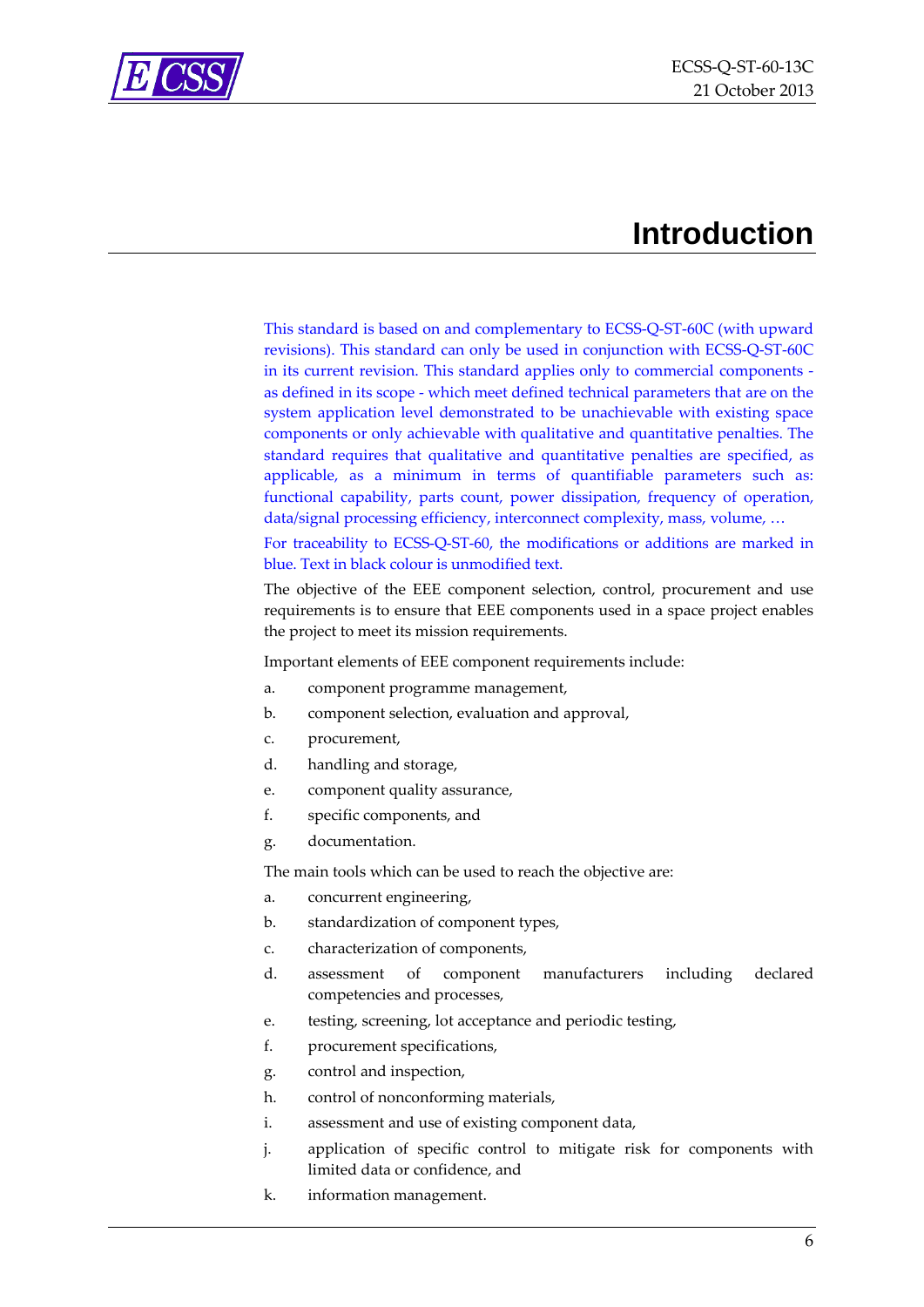

The basic approach is as follows:

- The customer of a given space project defines the EEE component requirements within the boundaries of this standard. They appear in the appropriate clauses of the project requirements as defined in ECSS-M-ST-10.
- The supplier defines a component control plan to implement those requirements into a system which enables, for instance, to control the selection, approval, procurement, handling in a schedule compatible with his requirements, and in a cost-efficient way.
- The supplier ensures that the applicable parts requirements are passed down to lower level suppliers and ensure that they are compliant to these parts requirements.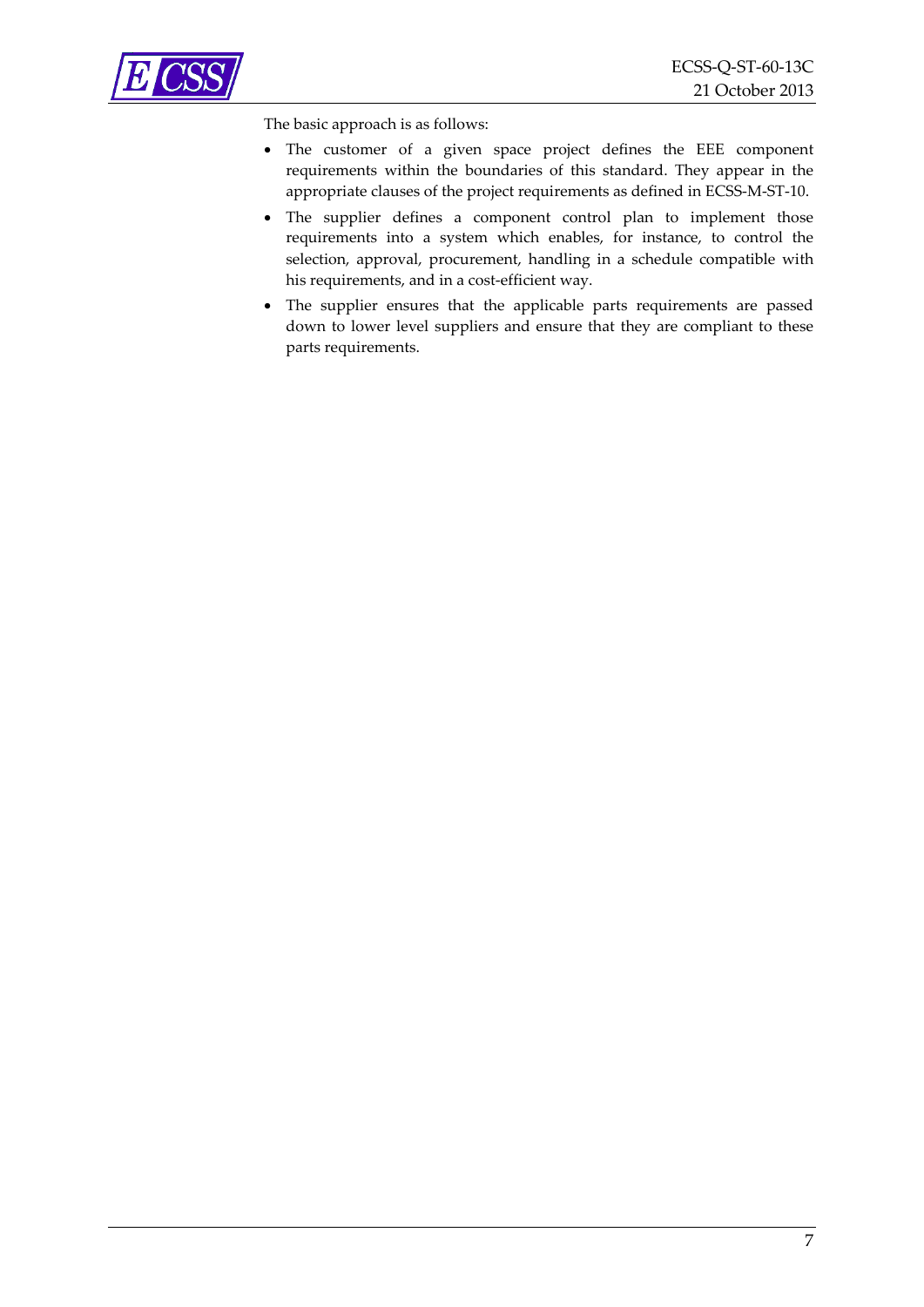

# **1 Scope**

<span id="page-7-0"></span>This standard defines the requirements for selection, control, procurement and usage of EEE commercial components for space projects.

This standard is applicable to commercial encapsulated active monolithic parts (integrated circuits and discrete):

- diodes
- microwave diodes
- integrated circuits
- microwave integrated circuits (MMIC)
- transistors
- microwave transistors

This standard is not applicable to the commercial parts from the following families:

- capacitors
- connectors
- crystals
- filters
- fuses
- heaters
- inductors
- microwave passive parts
- oscillators
- relays
- resistors
- switches
- thermistors
- transformers
- cables & wires
- hybrids
- surface acoustic waves (SAW)
- charge coupled devices (CCD)
- active pixel sensors (APS)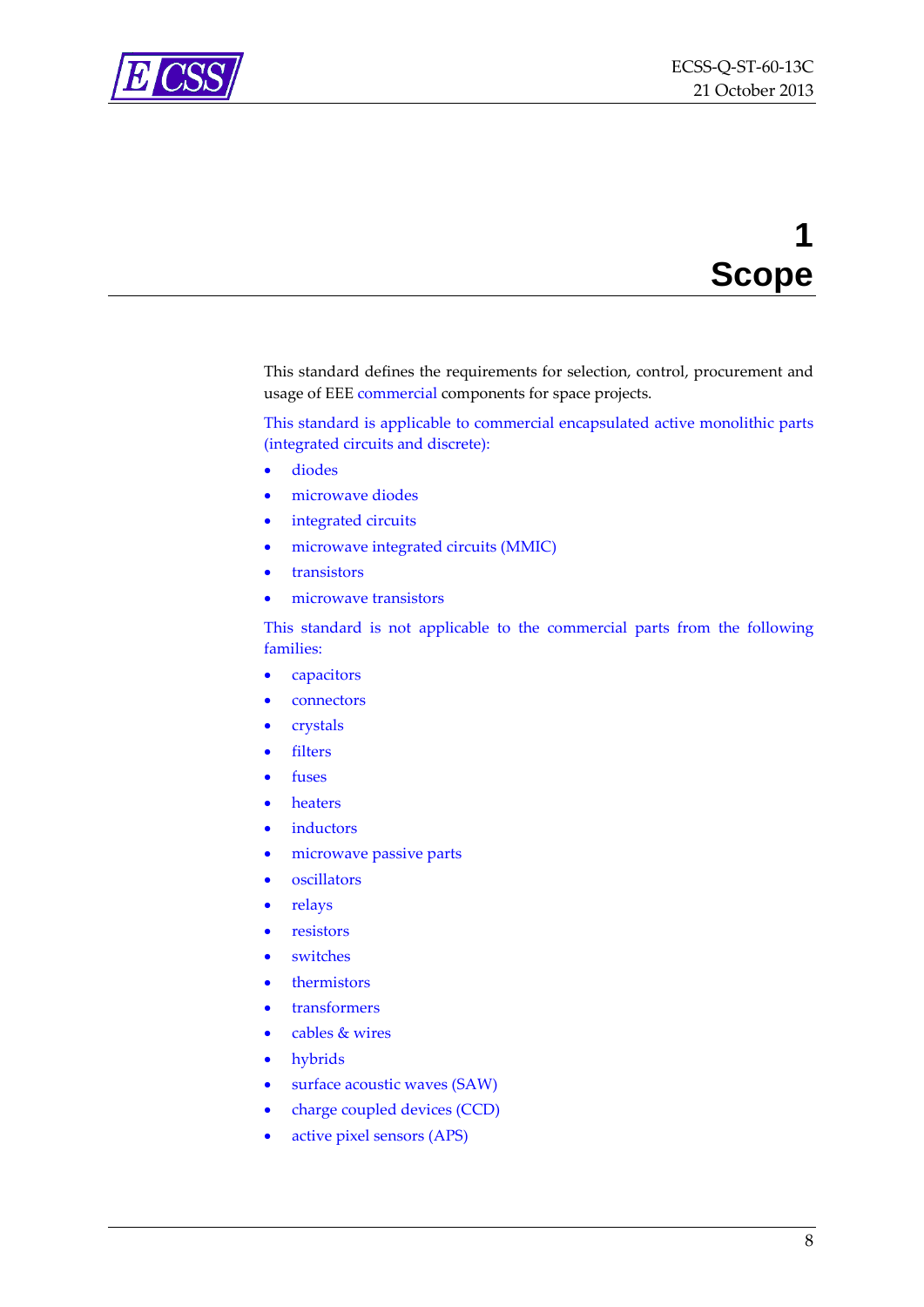

In addition, the following families of EEE components are not addressed by the present ECSS standard but it can be used as guideline and revisited on case/case basis:

- photodiodes
- light emitting diodes (LED)
- phototransistors
- opto-couplers
- laser diodes

In line with ECSS-Q-ST-60, this standard differentiates between three classes of components through three different sets of standardization requirements (clauses) to be met.

The three classes provide for three levels of trade-off between assurance and risk. The highest assurance and lowest risk is provided by class 1 and the lowest assurance and highest risk by class 3. Procurement costs are typically highest for class 1 and lowest for class 3. Mitigation and other engineering measures can decrease the total cost of ownership differences between the three classes. The project objectives, definition and constraints determine which class or classes of components are appropriate to be utilised within the system and subsystems.

- a. Class 1 components are described in Clause 4
- b. Class 2 components are described in Clause 5
- c. Class 3 components are described in Clause 6

[Annex G](#page-94-0) includes a diagram that summarizes the difference between these three classes for evaluation, screening and lot acceptance.

The requirements of this document are applicable to all parties involved at all levels in the integration of EEE commercial components into space segment hardware and launchers.

For easy tailoring and implementation of the requirements into a Requirement Management Tool, and for direct traceability to ECSS-Q-ST-60, requirements in this standards have been written in the way of a ECSS Applicability Requirement Matrix (EARM), as defined in [Annex A](#page-85-1) of ECSS-S-ST-00 "ECSS system – Description, implementation and general requirements".

This standard may be tailored for the specific characteristics and constrains of a space project in conformance with ECSS-S-ST-00.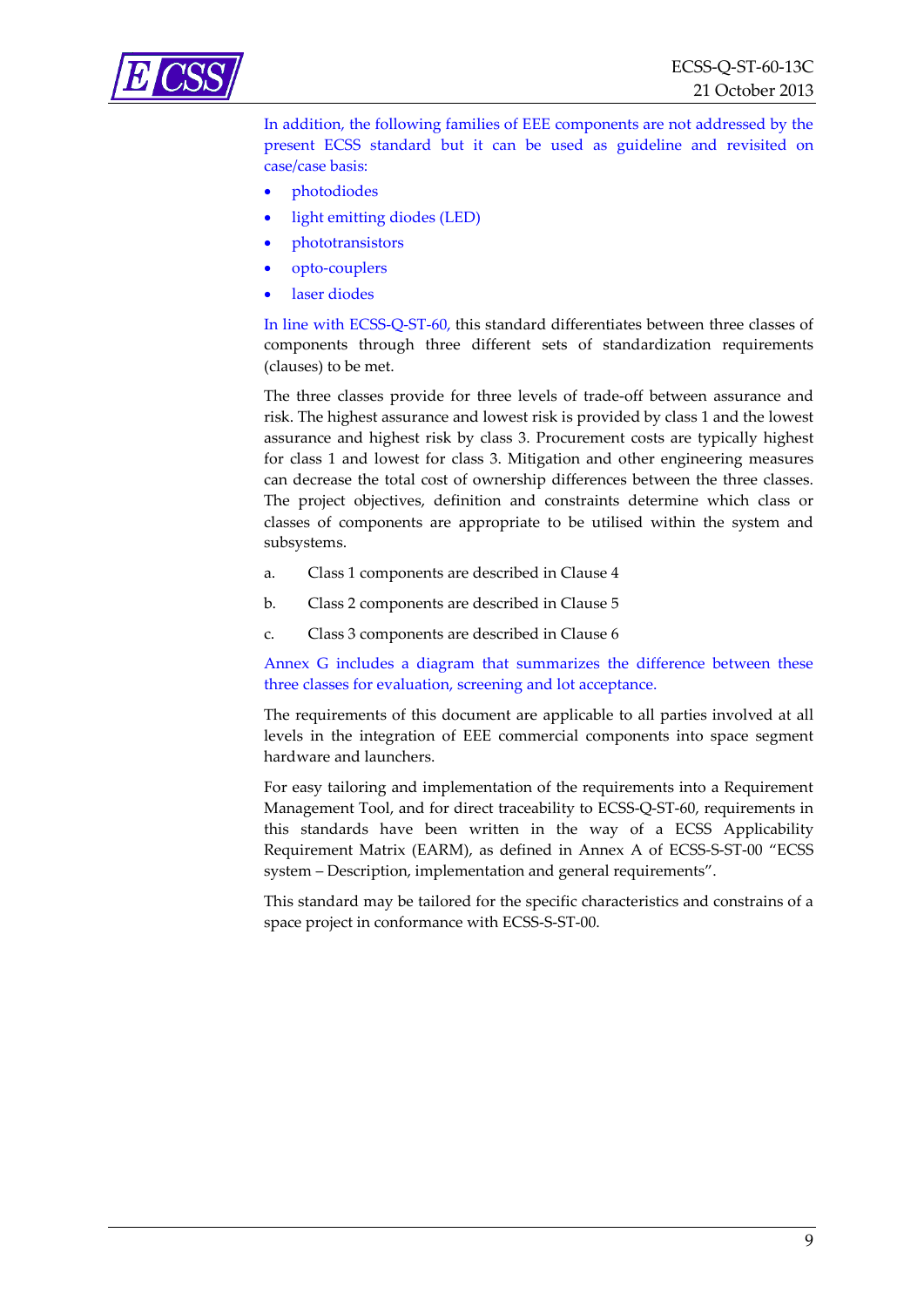

# **2 Normative references**

<span id="page-9-0"></span>The following normative documents contain provisions which, through reference in this text, constitute provisions of this ECSS standard. For dated references, subsequent amendments to, or revision of any of these publications do not apply. However, parties to agreements based on this ECSS Standard are encouraged to investigate the possibility of applying the more recent editions of the normative documents indicated below. For undated references, the latest edition of the publication referred to applies.

| ECSS-S-ST-00-01        | ECSS system - Glossary of terms                                                                                    |
|------------------------|--------------------------------------------------------------------------------------------------------------------|
| ECSS-Q-ST-60           | Space product assurance - Electrical, electronic and<br>electromechanical (EEE) components                         |
| ECSS-Q-ST-60-14        | Space product assurance - Relifing procedure - EEE<br>components                                                   |
| <b>ECSS-Q-ST-60-15</b> | Space product assurance - Radiation hardness<br>assurance - EEE components                                         |
| <b>ESCC 21300</b>      | Terms, definitions, abbreviations, symbols and<br>units                                                            |
| <b>ESCC 24900</b>      | requirements for<br>Minimum<br>controlling<br>environmental contamination of components                            |
| <b>ESCC 25500</b>      | Methodology for the detection of pure tin in the<br>external surface finish of case and leads of EEE<br>components |
| MIL-STD-750            | Test methods for semiconductor devices                                                                             |
| MIL-STD-883            | Test method standard microcircuits                                                                                 |
| <b>JESD22-A101</b>     | Steady state temperature humidity bias life test                                                                   |
| <b>JESD22-A110</b>     | Highly accelerated temperature and humidity<br>stress test                                                         |
| <b>JESD22-A113</b>     | Preconditioning of plastic surface mount devices<br>prior to reliability testing                                   |
| <b>JESD22-A121</b>     | Test Method for Measuring Whisker Growth on Tin<br>and Tin Alloy Surface Finishes                                  |
| <b>JESD22-B106</b>     | Resistance to soldering temperature for through<br>hole mounted devices                                            |
| <b>IESD-201</b>        | Environmental Acceptance Requirements for Tin                                                                      |
|                        |                                                                                                                    |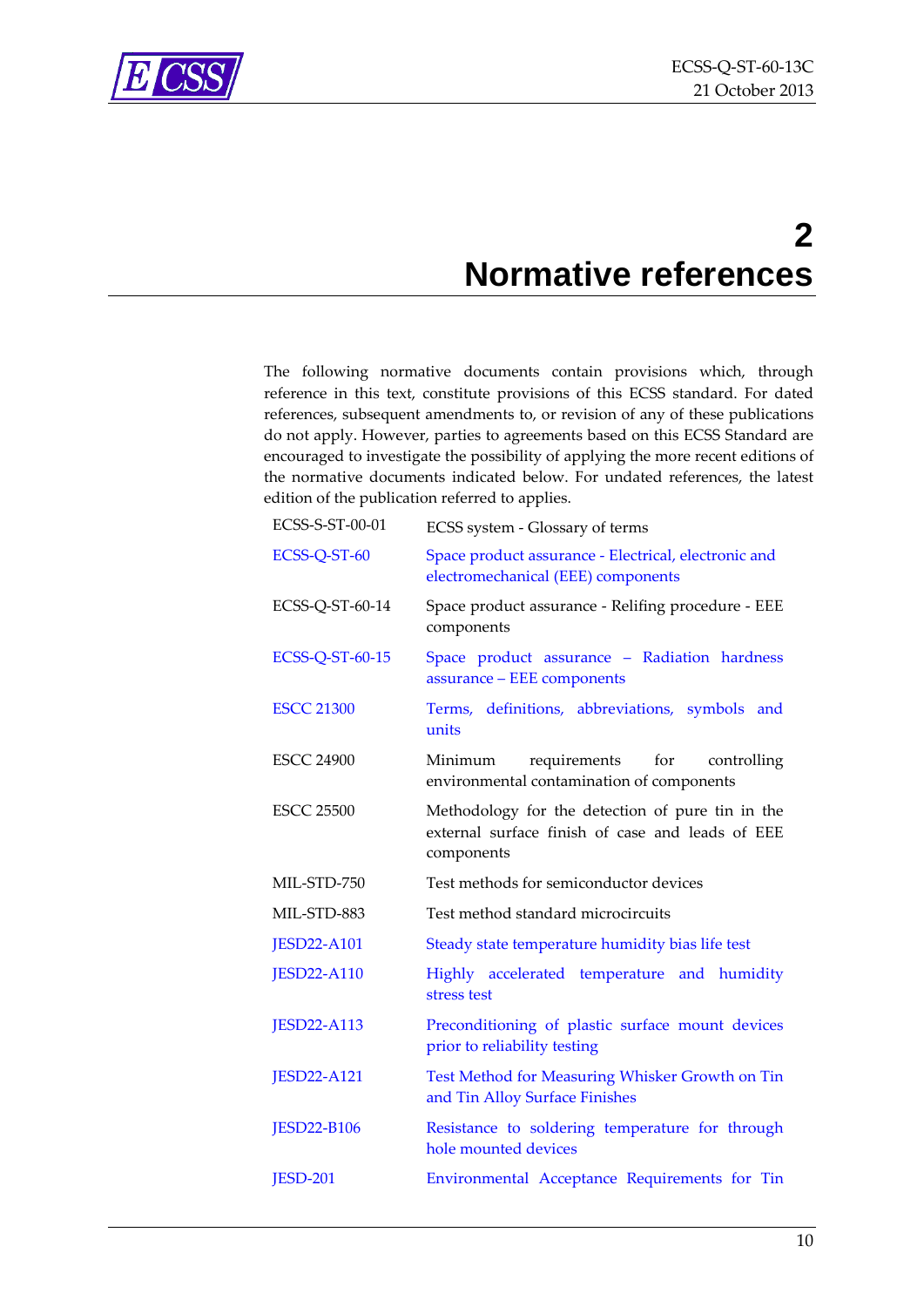

Whisker Susceptibility of Tin and Tin Alloy Surface Finishes

J-STD-020 Moisture/Reflow sensitivity classification for nonhermetic solid state surface mount devices

J-STD-033 Handling, packing, shipping and use of moisture/ reflow sensitive surface mount devices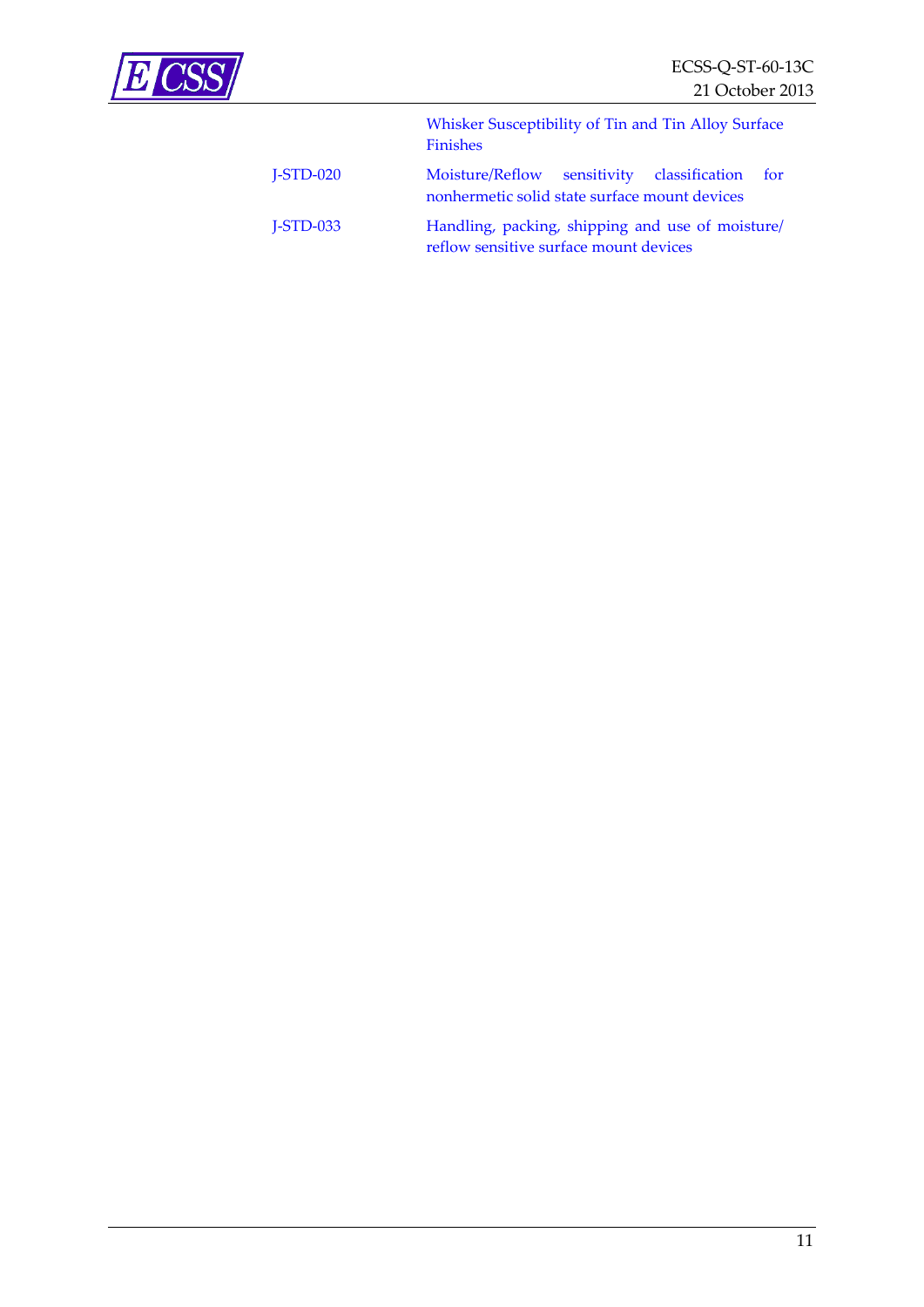

### <span id="page-11-0"></span>**3 Terms, definitions and abbreviated terms**

### <span id="page-11-1"></span>**3.1 Terms from other standards**

For the purpose of this standard, the terms and definitions from ECSS-S-ST-00-01 apply.

For the purpose of this standard, the following terms and definitions from ECSS-Q-ST-60 apply:

> **agent characterization commercial component concurrent engineering franchised distributor parts engineer parts procurer qualified parts screening space qualified parts**

### <span id="page-11-2"></span>**3.2 Terms specific to the present standard**

#### **3.2.1 traceability information (trace code)**

unique identifier used by manufacturers to label and trace a quantity of components with a common manufacturing history and thereby common characteristics.

- NOTE 1 The notion of "lot of EEE parts" used for the radiation and lot acceptance tests is defined by the trace code.
- NOTE 2 Several trace codes can be part of a same delivery from the manufacturer or the distributor.
- NOTE 3 It is possible to have several diffusion lots (as per ESCC 21300) in the same trace code.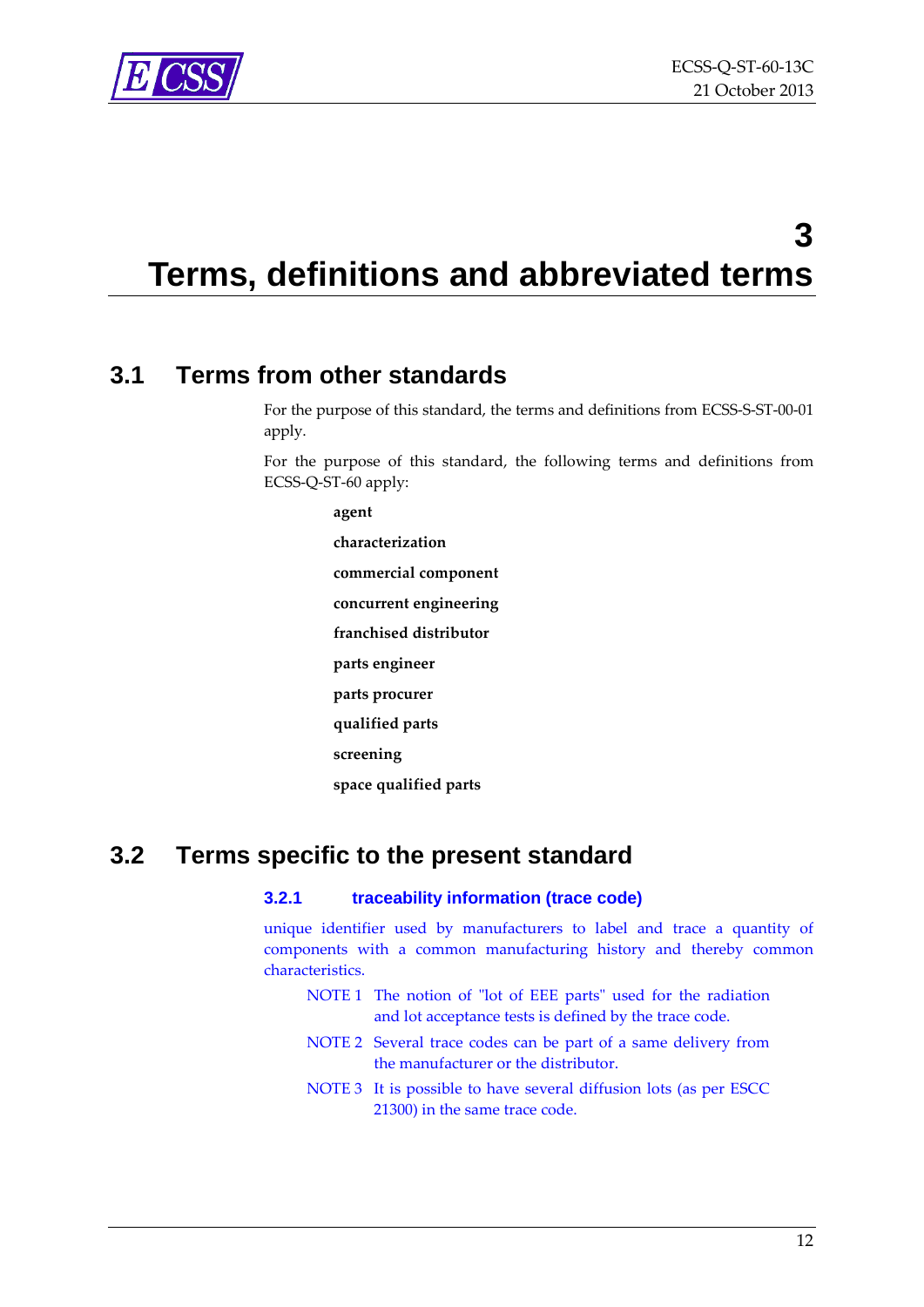

### <span id="page-12-0"></span>**3.3 Abbreviated terms**

For the purpose of this Standard, the abbreviated terms from ECSS-S-ST-00-01 and the following apply:

| Abbreviation | Meaning                                         |
|--------------|-------------------------------------------------|
| <b>AOQ</b>   | average outgoing quality                        |
| <b>ASIC</b>  | application specific integrated circuit         |
| <b>BGA</b>   | ball grid array                                 |
| CA           | construction analysis                           |
| <b>CCD</b>   | charge coupled device                           |
| <b>CCP</b>   | component control plan                          |
| CN           | change notice                                   |
| CoC          | certificate of conformance                      |
| <b>CDR</b>   | critical design review                          |
| CR           | change request                                  |
| <b>DCL</b>   | declared components list                        |
| <b>DPA</b>   | destructive physical analysis                   |
| <b>DRD</b>   | document requirement definition                 |
| <b>DSM</b>   | deep Sub-Micron                                 |
| Ea           | activation energy                               |
| <b>ECSS</b>  | European Coordination for Space Standardization |
| <b>EEE</b>   | electrical, electronic, electromechanical       |
| <b>EFR</b>   | early failure rate                              |
| <b>ESCC</b>  | European space components coordination          |
| <b>GSE</b>   | ground support equipment                        |
| <b>HAST</b>  | highly accelerated stress test                  |
| <b>HTRB</b>  | high temperature reverse bias                   |
| ID           | justification document                          |
| <b>LAT</b>   | lot acceptance test                             |
| <b>LED</b>   | light emitting diode                            |
| <b>LVT</b>   | lot validation testing                          |
| <b>MMIC</b>  | microwave monolithic integrated circuit         |
| <b>PAD</b>   | parts approval document                         |
| <b>PCB</b>   | parts control board                             |
| <b>PCN</b>   | process change notice                           |
| <b>PDA</b>   | percent defective allowable                     |
| <b>PED</b>   | plastic encapsulated device                     |
| <b>PIND</b>  | particle impact noise detection                 |
| <b>QBSD</b>  | full quadrant back scatter electron detector    |
| QCI          | quality conformance inspection                  |
| <b>RFD</b>   | request for deviation                           |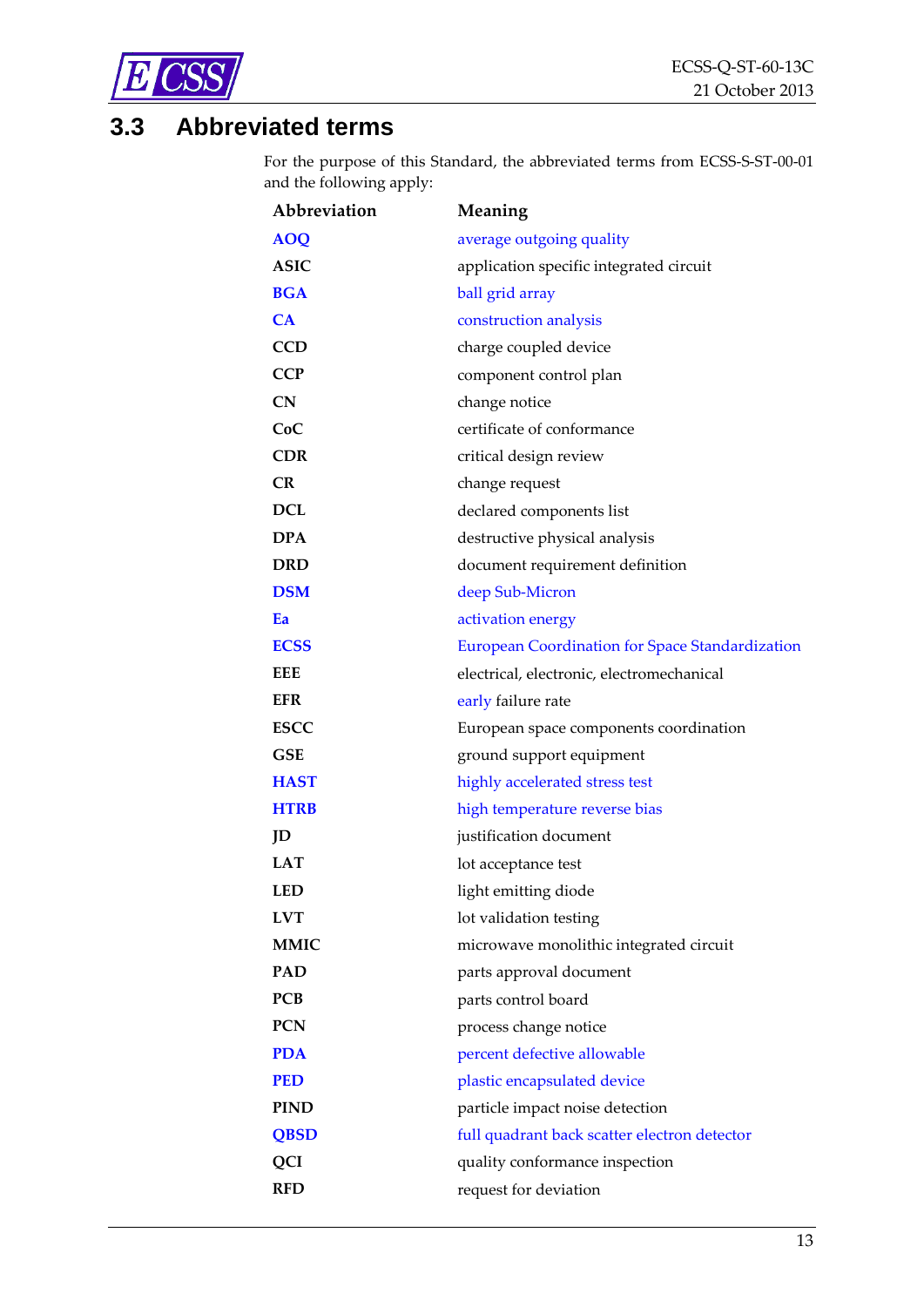

| Abbreviation | Meaning                                                   |
|--------------|-----------------------------------------------------------|
| <b>RH</b>    | relative humidity                                         |
| <b>RoHs</b>  | restriction of the use of certain hazardous<br>substances |
| <b>RVT</b>   | radiation verification testing                            |
| <b>SCSB</b>  | Space Components Steering Board                           |
| <b>SAM</b>   | scanning accoustic microscopy                             |
| <b>SEM</b>   | scanning electron microscope                              |
| <b>SMD</b>   | surface mount device                                      |
| <b>TCI</b>   | technology conformance inspection                         |
| <b>Tg</b>    | glassivation temperature                                  |
| <b>THB</b>   | temperature humidity bias                                 |
| Ti           | junction temperature                                      |
| T/C          | thermal cycling                                           |

### <span id="page-13-0"></span>**3.4 Conventions**

- a. The term "EEE component" is synonymous with the terms "EEE Part", "Component" or just "Part".
- b. The term "for approval" means that a decision of the approval authority is necessary for continuing the process.
- c. The term "for review" means that raised reviewers comments are considered and dispositioned.
- d. The term "for information" means that no comments are expected about the delivered item.
- e. For the purpose of clear understanding of this document, hereunder is a listing of component categories which are covered by the term EEE component, encapsulated or non-encapsulated, irrespective of the quality level:
	- 1. Capacitors
	- 2. Connectors
	- 3. Crystals
	- 4. Discrete semiconductors (including diodes, transistors)
	- 5. Filters
	- 6. Fuses
	- 7. Magnetic components (e.g. inductors, transformers, including inhouse products)
	- 8. Monolithic Microcircuits (including MMICs)
	- 9. Hybrid circuits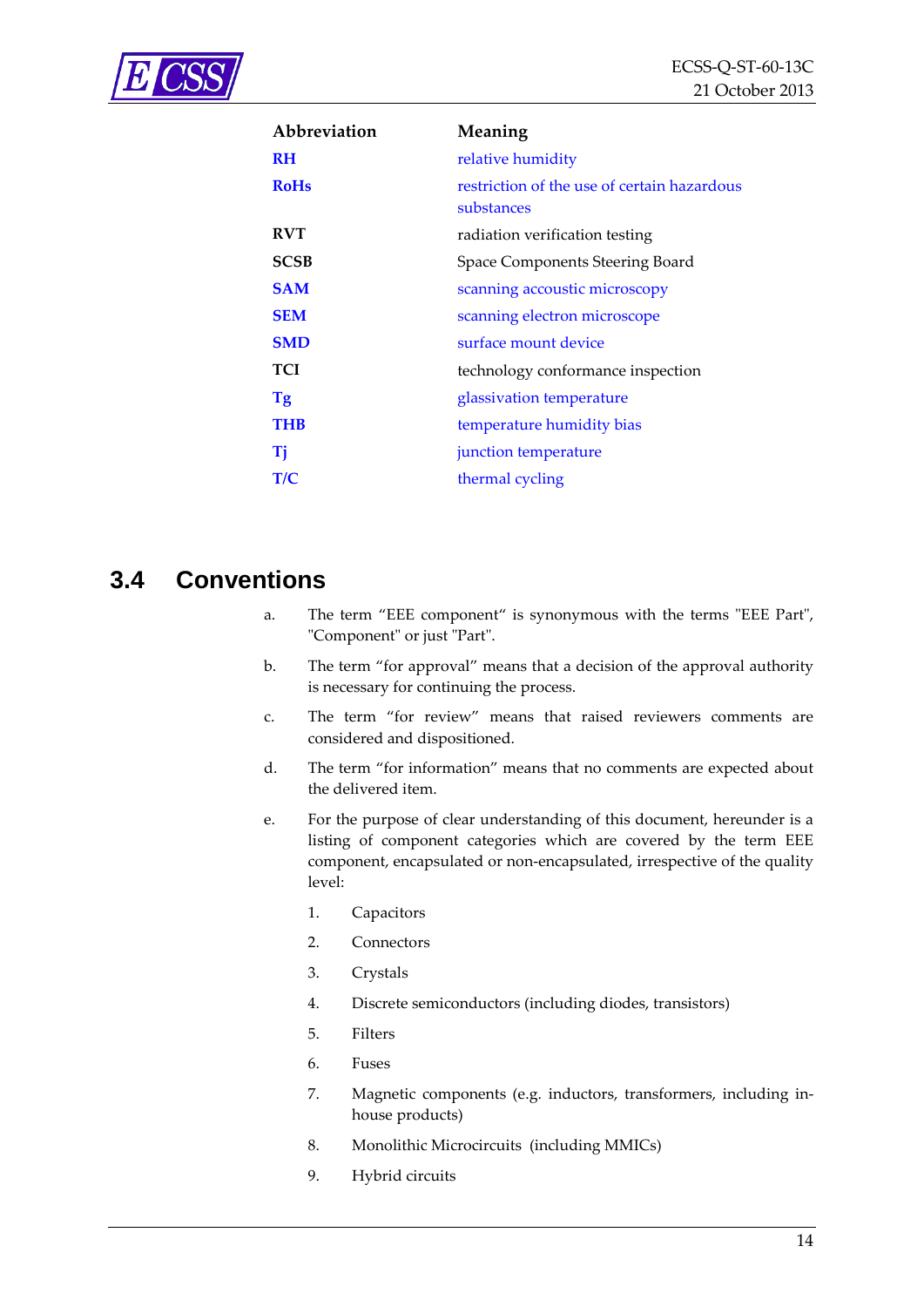

#### 10. Relays

- 11. Resistors, heaters
- 12. Surface acoustic wave devices
- 13. Switches (including mechanical, thermal)
- 14. Thermistors
- 15. Wires and Cables
- 16. Optoelectronic Devices (including opto-couplers, LED, CCDs, displays, sensors)
- 17. Passive Microwave Devices (including, for instance, mixers, couplers, isolators and switches)
	- NOTE Microwave switches consisting of multiple EEE components are considered as equipment. The requirements of this standard are applicable to the EEE parts they incorporate and to microwave switches having a simple design (single EEE part).

#### <span id="page-14-0"></span>**3.5 Nomenclature**

The following nomenclature applies throughout this document:

- a. The word "shall" is used in this Standard to express requirements. All the requirements are expressed with the word "shall".
- b. The word "should" is used in this Standard to express recommendations. All the recommendations are expressed with the word "should".
	- NOTE It is expected that, during tailoring, recommendations in this document are either converted into requirements or tailored out.
- c. The words "may" and "need not" are used in this Standard to express positive and negative permissions, respectively. All the positive permissions are expressed with the word "may". All the negative permissions are expressed with the words "need not".
- d. The word "can" is used in this Standard to express capabilities or possibilities, and therefore, if not accompanied by one of the previous words, it implies descriptive text.
	- NOTE In ECSS "may" and "can" have completely different meanings: "may" is normative (permission), and "can" is descriptive.
- e. The present and past tenses are used in this Standard to express statements of fact, and therefore they imply descriptive text.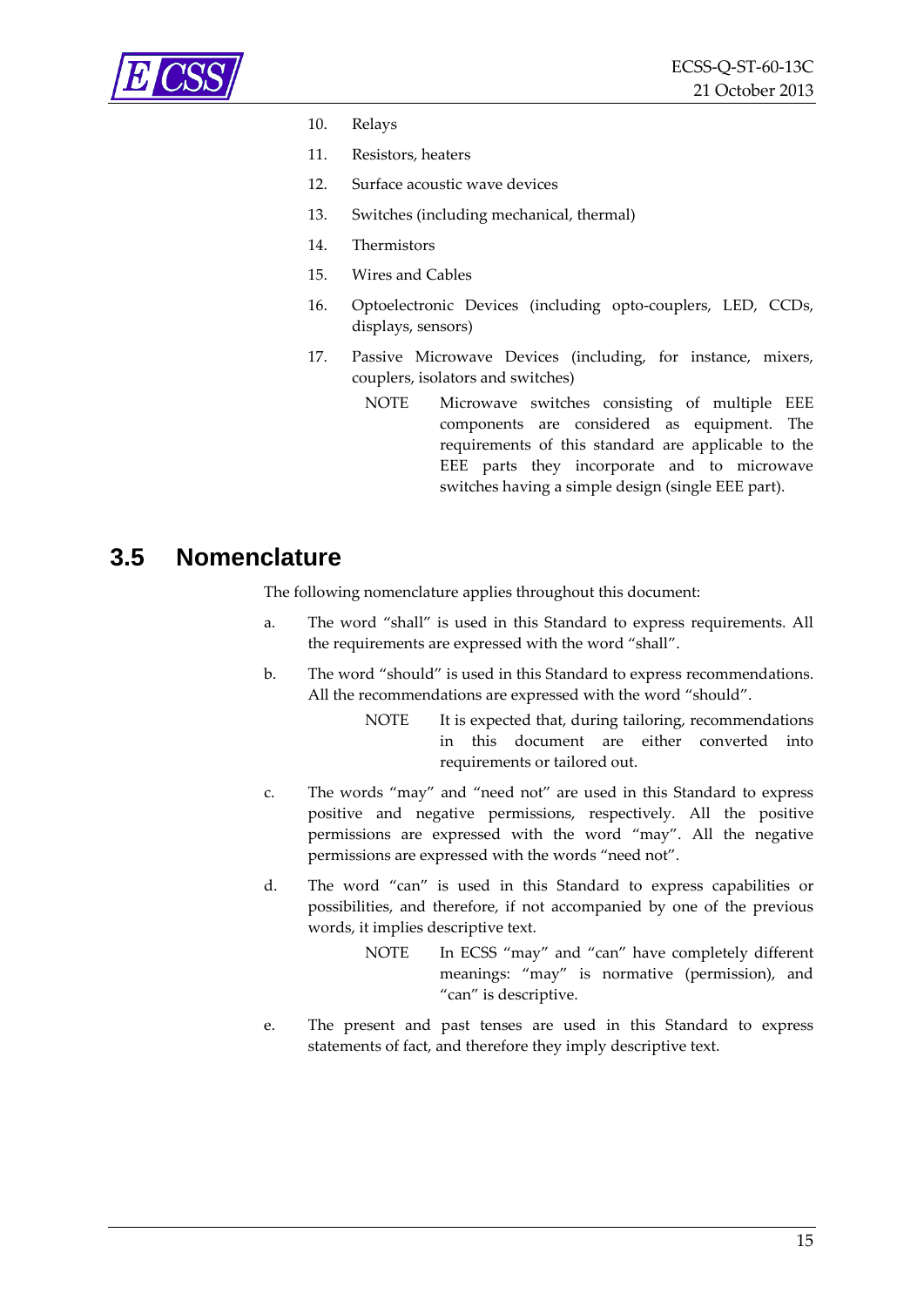

# <span id="page-15-0"></span>**4 Requirements for class 1 components**

| <b>Identifier</b>                            | <b>Requirement</b>                                                                                                                                                                                                                                        | <b>Applicability</b> |
|----------------------------------------------|-----------------------------------------------------------------------------------------------------------------------------------------------------------------------------------------------------------------------------------------------------------|----------------------|
| 4.1<br><b>Component programme management</b> |                                                                                                                                                                                                                                                           |                      |
|                                              | 4.1.1<br><b>General</b>                                                                                                                                                                                                                                   |                      |
| 4.1.1a                                       |                                                                                                                                                                                                                                                           | Applicable           |
|                                              | 4.1.2<br><b>Components control programme</b>                                                                                                                                                                                                              |                      |
|                                              | 4.1.2.1 Organization                                                                                                                                                                                                                                      |                      |
| 4.1.2.1a                                     |                                                                                                                                                                                                                                                           | Applicable           |
| 4.1.2.1b                                     |                                                                                                                                                                                                                                                           | Applicable           |
|                                              | 4.1.2.2 Component control plan                                                                                                                                                                                                                            |                      |
| 4.1.2.2a                                     |                                                                                                                                                                                                                                                           | Applicable           |
| 4.1.2.2b                                     |                                                                                                                                                                                                                                                           | Applicable           |
| 4.1.2.2c                                     |                                                                                                                                                                                                                                                           | Applicable           |
|                                              | 4.1.3<br><b>Parts control board</b>                                                                                                                                                                                                                       |                      |
| 4.1.3a                                       |                                                                                                                                                                                                                                                           | Applicable           |
| 4.1.3b                                       |                                                                                                                                                                                                                                                           | Applicable           |
| 4.1.3c                                       |                                                                                                                                                                                                                                                           | Applicable           |
| 4.1.3d                                       |                                                                                                                                                                                                                                                           | Applicable           |
|                                              | <b>Declared component list</b><br>4.1.4                                                                                                                                                                                                                   |                      |
| 4.1.4a                                       |                                                                                                                                                                                                                                                           | Applicable           |
| 4.1.4b                                       |                                                                                                                                                                                                                                                           | Applicable           |
| 4.1.4c                                       |                                                                                                                                                                                                                                                           | Applicable           |
| 4.1.4d                                       | equipment CDR, all modifications affecting the<br>After<br>- ID<br>information shall be implemented, in the "as design" DCL, through<br>the CN / CR process and submitted to the customer for approval.<br><b>NOTE</b><br>For JD generation, see 4.2.4.d. | Modified             |
| 4.1.4e                                       |                                                                                                                                                                                                                                                           | Applicable           |
| 4.1.4f                                       |                                                                                                                                                                                                                                                           | Applicable           |
| 4.1.4g                                       |                                                                                                                                                                                                                                                           | Applicable           |
| 4.1.4 <sub>h</sub>                           |                                                                                                                                                                                                                                                           | Applicable           |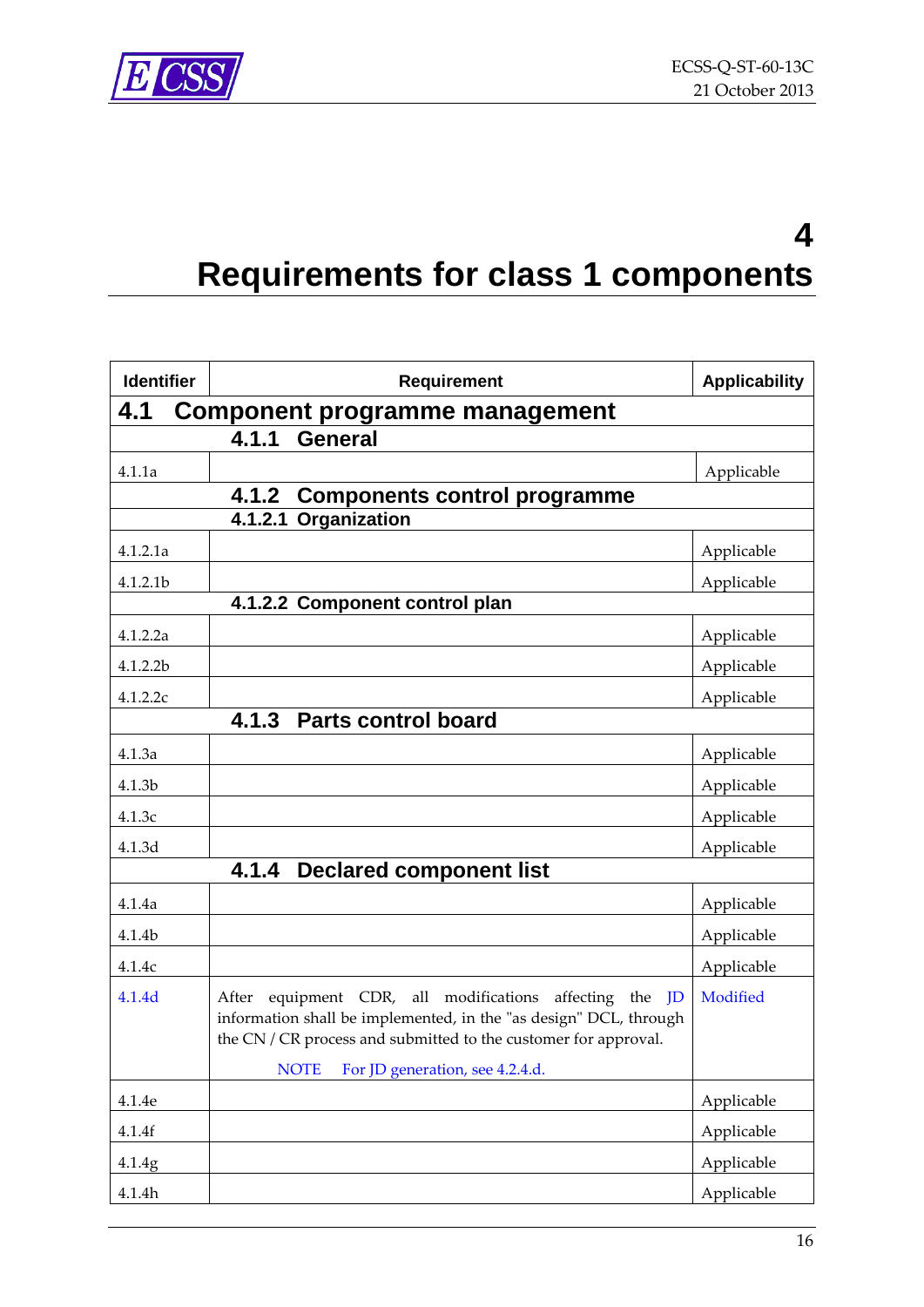

|          | <b>Electrical and mechanical GSE</b><br>4.1.5                                                                                                                                         |            |
|----------|---------------------------------------------------------------------------------------------------------------------------------------------------------------------------------------|------------|
| 4.1.5a   |                                                                                                                                                                                       | Applicable |
| 4.1.5b   |                                                                                                                                                                                       | Applicable |
| 4.2      | Component selection, evaluation and approval                                                                                                                                          |            |
|          | 4.2.1<br><b>General</b>                                                                                                                                                               |            |
| 4.2.1a   |                                                                                                                                                                                       | Applicable |
| 4.2.1b   |                                                                                                                                                                                       | Applicable |
|          | 4.2.2<br><b>Manufacturer and component selection</b>                                                                                                                                  |            |
|          | <b>General rules</b><br>4.2.2.1                                                                                                                                                       |            |
| 4.2.2.1a |                                                                                                                                                                                       | Applicable |
| 4.2.2.1b |                                                                                                                                                                                       | Applicable |
| 4.2.2.1c |                                                                                                                                                                                       | Applicable |
| 4.2.2.1d |                                                                                                                                                                                       | Applicable |
| 4.2.2.1e |                                                                                                                                                                                       | Applicable |
| 4.2.2.1f |                                                                                                                                                                                       | Applicable |
| 4.2.2.1g | For the assessment of commercial components, the supplier shall<br>collect the available data on the manufacturer and the component<br>in the JD specified in the requirement 4.2.4d. | <b>New</b> |
|          | <b>NOTE</b><br>It is important to check the exhaustiveness<br>of the manufacturer documentation & data<br>sheet with respect to e.g. the following<br>items:                          |            |
|          | component marking,                                                                                                                                                                    |            |
|          | mechanical description,<br>$\bullet$                                                                                                                                                  |            |
|          | electrical and thermal description.                                                                                                                                                   |            |
| 4.2.2.1h | For Deep Sub-Micron Technologies (<90nm), the detailed test<br>definition shall identify the technology through the construction<br>analysis and the application.                     | <b>New</b> |
|          | NOTE 1 It is important to ensure that the test<br>conditions remain as close as possible to<br>application.                                                                           |            |
|          | This requirement is important due to the<br>NOTE <sub>2</sub><br>specificities<br>Sub-Micron<br>of<br>Deep<br>Technologies (<90nm).                                                   |            |
|          | 4.2.2.2 Parts and material restriction                                                                                                                                                |            |
| 4.2.2.2a |                                                                                                                                                                                       | Applicable |
| 4.2.2.2b |                                                                                                                                                                                       | Applicable |
| 4.2.2.2c |                                                                                                                                                                                       | Applicable |
| 4.2.2.2d | For limited life duration, known instability, safety hazards or<br>reliability risk reasons, EEE components listed below shall not be<br>used:                                        | Modified   |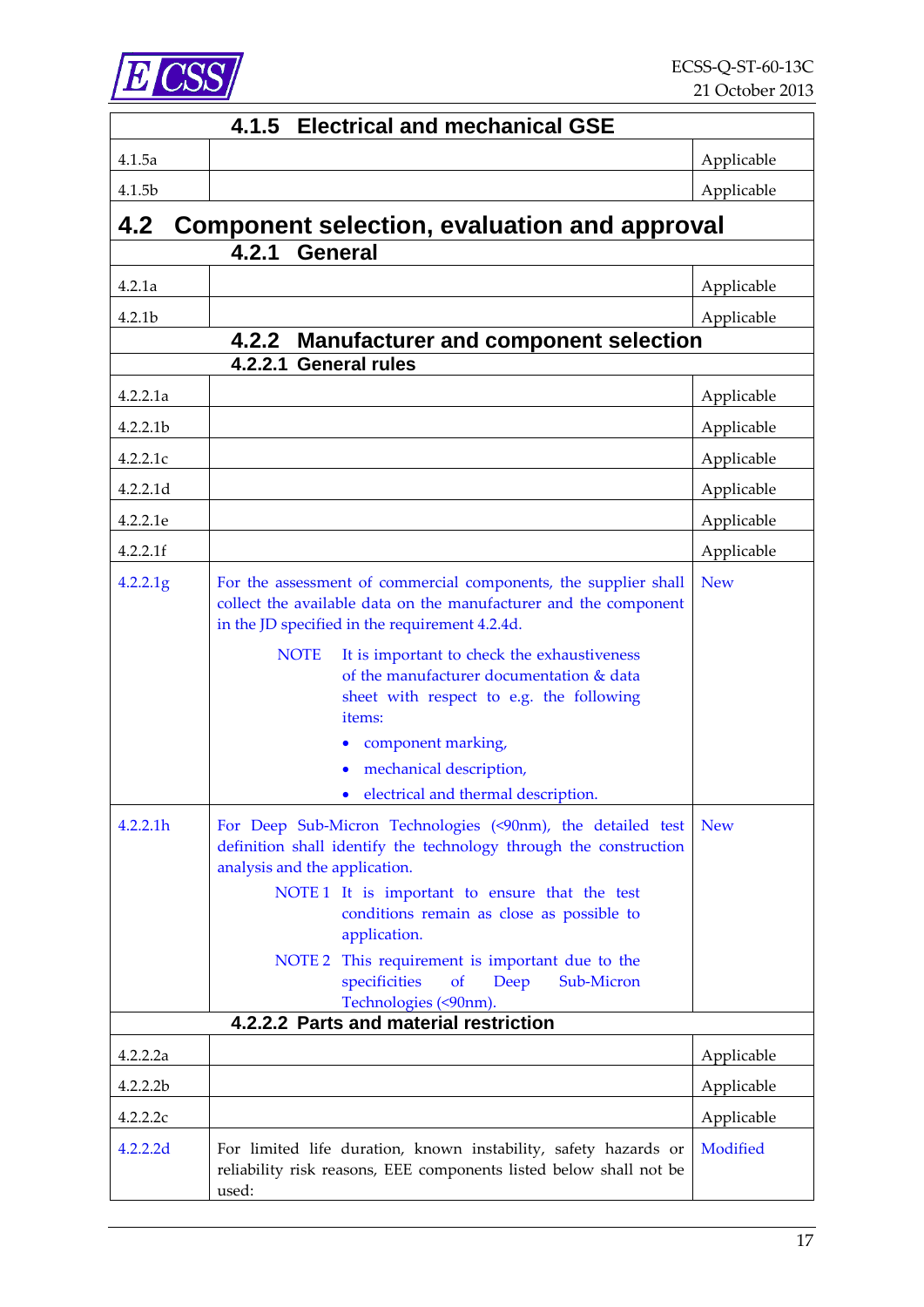

|          | 1. EEE components with pure tin (less than 3% Pb in case<br>of SnPb alloy) used as a finish on the leads, terminations<br>and external surfaces of components and packages.                                                                                            |            |
|----------|------------------------------------------------------------------------------------------------------------------------------------------------------------------------------------------------------------------------------------------------------------------------|------------|
|          | For EEE components with pure tin, see also<br><b>NOTE</b><br>requirements 4.2.2.2h and 4.2.2.2i.                                                                                                                                                                       |            |
|          | 2. Hollow core resistors                                                                                                                                                                                                                                               |            |
|          | 3. Potentiometers<br>(except for mechanism<br>position<br>monitoring)                                                                                                                                                                                                  |            |
|          | 4. Non-metallurgically bonded diodes                                                                                                                                                                                                                                   |            |
|          | 5. Semiconductor dice with unglassivated active area                                                                                                                                                                                                                   |            |
|          | 6. Wet slug tantalum capacitors other than capacitor<br>construction using double seals and a tantalum case                                                                                                                                                            |            |
|          | 7. Any component whose internal construction uses<br>metallurgic bonding with a melting temperature not<br>compatible<br>with the<br>end-application<br>mounting<br>conditions                                                                                         |            |
|          | 8. Wire link fuses < 5A                                                                                                                                                                                                                                                |            |
|          | 9. TO5 relays without double welding of the mechanism<br>to the header or with any type of integrated diodes<br>inside                                                                                                                                                 |            |
| 4.2.2.2e |                                                                                                                                                                                                                                                                        | Applicable |
|          |                                                                                                                                                                                                                                                                        |            |
| 4.2.2.2f |                                                                                                                                                                                                                                                                        | Applicable |
| 4.2.2.2g |                                                                                                                                                                                                                                                                        | Applicable |
| 4.2.2.2h | The use of pure tin (inside or outside the part) shall be declared in<br>the JD.                                                                                                                                                                                       | Modified   |
| 4.2.2.2i | To assess Pb free with tin finish whisker risk, the following actions<br>shall be performed by the supplier:                                                                                                                                                           | <b>New</b> |
|          | 1. In order to verify information from manufacturer<br>(included in the JD), as part of the incoming inspection,<br>check the lead finish of all procured lots as per ESCC<br>25500 basic specification.                                                               |            |
|          | 2. When confirmed during incoming, assess individually<br>each use of pure tin termination through a RFD.                                                                                                                                                              |            |
|          | 3. Submit each lot confirmed with pure tin terminations to<br>solder dip with an SnPb solder.                                                                                                                                                                          |            |
|          | <b>NOTE</b><br>Solder dip for tin whisker mitigation<br>differs from solder dip for solderability in<br>that for tin whisker mitigation it is<br>required that the termination is coated<br>over its entire length, right up to the<br>package surface (no stand off). |            |
|          | 4. Perform the retinning operation before screening and<br>before the lot acceptance test.<br>5. Before retinning of flight parts, document the hot solder                                                                                                             |            |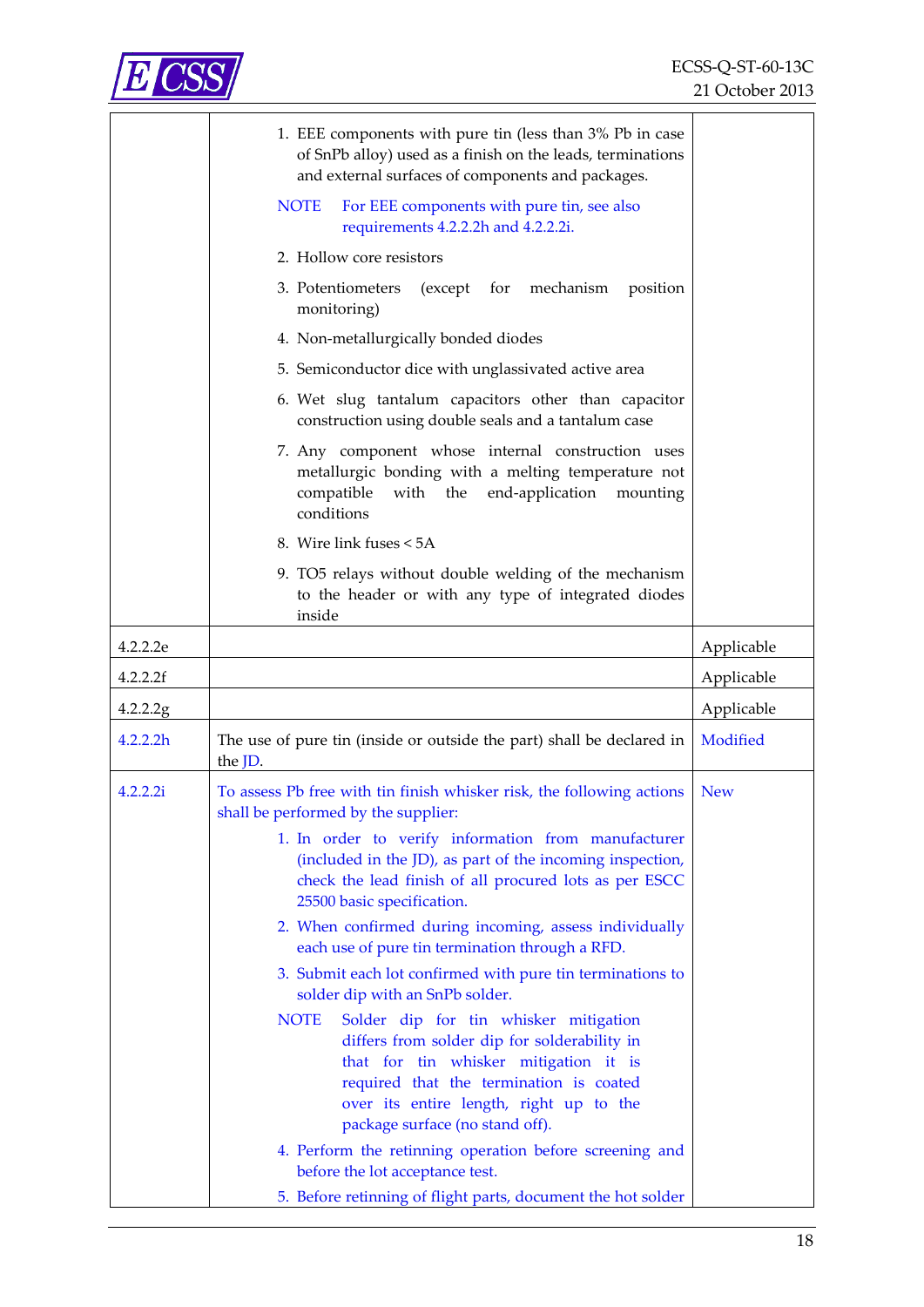

|                      | dip process by a procedure to be submitted to customer<br>for approval.                                                                                                                                                                                                                                                                                                                                                                                                                                                                                                                            |                |
|----------------------|----------------------------------------------------------------------------------------------------------------------------------------------------------------------------------------------------------------------------------------------------------------------------------------------------------------------------------------------------------------------------------------------------------------------------------------------------------------------------------------------------------------------------------------------------------------------------------------------------|----------------|
|                      | 6. Perform the evaluation of retinned components in                                                                                                                                                                                                                                                                                                                                                                                                                                                                                                                                                |                |
|                      | conformance with Figure 8-1 from the requirement 8.1a.                                                                                                                                                                                                                                                                                                                                                                                                                                                                                                                                             |                |
|                      | 7. Perform the lot acceptance of retinned components in                                                                                                                                                                                                                                                                                                                                                                                                                                                                                                                                            |                |
|                      | conformance with Figure 8-2 from the requirement 8.1a.                                                                                                                                                                                                                                                                                                                                                                                                                                                                                                                                             |                |
|                      | 4.2.2.3 Preferred sources                                                                                                                                                                                                                                                                                                                                                                                                                                                                                                                                                                          |                |
| 4.2.2.3a             |                                                                                                                                                                                                                                                                                                                                                                                                                                                                                                                                                                                                    | Not applicable |
| 4.2.2.3 <sub>b</sub> |                                                                                                                                                                                                                                                                                                                                                                                                                                                                                                                                                                                                    | Not applicable |
| 4.2.2.3c             |                                                                                                                                                                                                                                                                                                                                                                                                                                                                                                                                                                                                    | Applicable     |
|                      | 4.2.2.4 Radiation hardness                                                                                                                                                                                                                                                                                                                                                                                                                                                                                                                                                                         |                |
| 4.2.2.4a             |                                                                                                                                                                                                                                                                                                                                                                                                                                                                                                                                                                                                    | Applicable     |
| 4.2.2.4 <sub>b</sub> |                                                                                                                                                                                                                                                                                                                                                                                                                                                                                                                                                                                                    | Applicable     |
| 4.2.2.4c             |                                                                                                                                                                                                                                                                                                                                                                                                                                                                                                                                                                                                    | Applicable     |
| 4.2.2.4d             |                                                                                                                                                                                                                                                                                                                                                                                                                                                                                                                                                                                                    | Applicable     |
| 4.2.2.4e             |                                                                                                                                                                                                                                                                                                                                                                                                                                                                                                                                                                                                    | Applicable     |
| 4.2.2.4f             |                                                                                                                                                                                                                                                                                                                                                                                                                                                                                                                                                                                                    | Applicable     |
| 4.2.2.4g             |                                                                                                                                                                                                                                                                                                                                                                                                                                                                                                                                                                                                    | Applicable     |
| 4.2.2.4h             |                                                                                                                                                                                                                                                                                                                                                                                                                                                                                                                                                                                                    | Applicable     |
| 4.2.2.4i             |                                                                                                                                                                                                                                                                                                                                                                                                                                                                                                                                                                                                    | Applicable     |
|                      | 4.2.2.5 Derating                                                                                                                                                                                                                                                                                                                                                                                                                                                                                                                                                                                   |                |
| 4.2.2.5a             |                                                                                                                                                                                                                                                                                                                                                                                                                                                                                                                                                                                                    | Applicable     |
| 4.2.2.5b             |                                                                                                                                                                                                                                                                                                                                                                                                                                                                                                                                                                                                    | Applicable     |
|                      | 4.2.2.6 Temperature range                                                                                                                                                                                                                                                                                                                                                                                                                                                                                                                                                                          |                |
| 4.2.2.6a             | Commercial parts shall be selected in the highest available<br>temperature range.                                                                                                                                                                                                                                                                                                                                                                                                                                                                                                                  | <b>New</b>     |
| 4.2.2.6b             | A minimum 10 °C margin shall be used between the maximum<br>manufacturer temperature range and the application temperature<br>range (including worst cases).                                                                                                                                                                                                                                                                                                                                                                                                                                       | <b>New</b>     |
| 4.2.2.6c             | In case   (manufacturer max temperature range – used max temp)  <br>$<$ 10 °C, an electrical characterisation shall be performed at used<br>temperature with an additional margin of 10 °C during the<br>evaluation step.<br>NOTE 1 Example: for a manufacturer -40°C/+85°C<br>temperature range with an application up<br>to +80°C, then an electrical characterisation<br>is performed at +90°C.<br>NOTE 2 Example for a manufacturer -40°C/+85°C<br>temperature range with an application<br>then<br>down to<br>$-35^{\circ}$ C,<br>an<br>electrical<br>characterisation is performed at -45°C. | <b>New</b>     |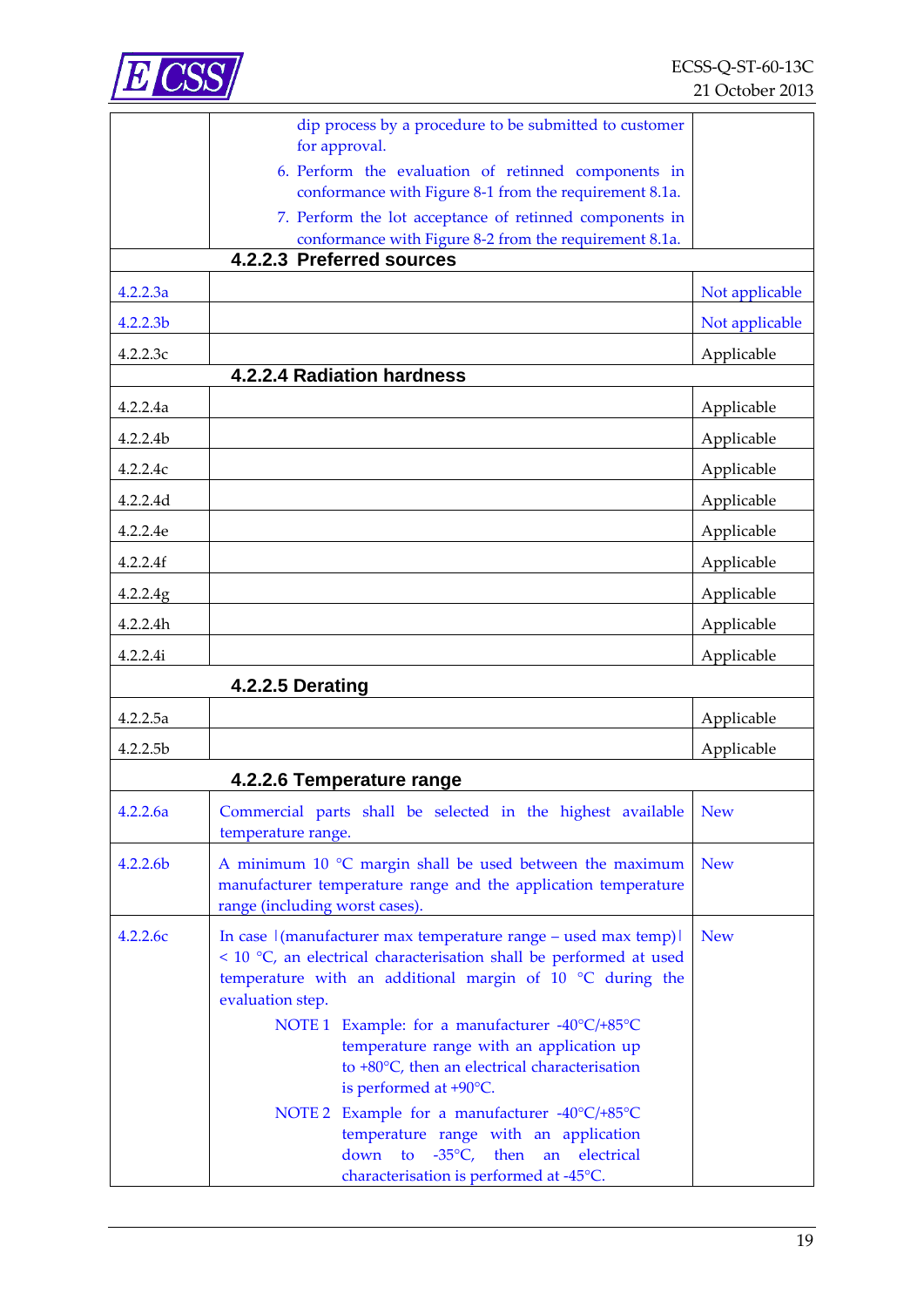|            | <b>4.2.3 Component evaluation</b>                                                                                                                                 |                                 |
|------------|-------------------------------------------------------------------------------------------------------------------------------------------------------------------|---------------------------------|
|            | <b>4.2.3.1 General</b>                                                                                                                                            |                                 |
| 4.2.3.1a   |                                                                                                                                                                   | Applicable                      |
| 4.2.3.1b   |                                                                                                                                                                   | Applicable                      |
| 4.2.3.1c   |                                                                                                                                                                   | Applicable                      |
| 4.2.3.1d   |                                                                                                                                                                   | Applicable                      |
| 4.2.3.1e   |                                                                                                                                                                   | Applicable                      |
| 4.2.3.1f   |                                                                                                                                                                   | Applicable                      |
| 4.2.3.1g   |                                                                                                                                                                   | Applicable                      |
| 4.2.3.1h   |                                                                                                                                                                   | Applicable                      |
| 4.2.3.1i   | The supplier shall review the evaluation results to determine their<br>impact on the content of the screening and lot acceptance tests.                           | Modified                        |
| 4.2.3.1j   |                                                                                                                                                                   | Applicable                      |
| 4.2.3.1k   | The supplier shall prepare a preliminary internal supplier's<br>specification for electrical testing during evaluation tests.                                     | <b>New</b>                      |
| 4.2.3.11   | The supplier specification specified in 4.2.3.1k shall as minimum<br>include tested parameters, test conditions, acceptance criteria, drift<br>limits.            | <b>New</b>                      |
| 4.2.3.1m   | The supplier shall update the internal supplier's specification used<br>for screening and lot acceptance in accordance with the results of<br>evaluation testing. | <b>New</b>                      |
| 4.2.3.1n   | The preliminary and the final internal supplier's specification as<br>specificed in Annex C shall be submitted to the customer for<br>approval.                   | <b>New</b>                      |
|            | 4.2.3.2 Component manufacturer assessment                                                                                                                         |                                 |
| 4.2.3.2.1  |                                                                                                                                                                   | Not applicable<br>See 4.2.2.1.g |
| 4.2.3.2.2a |                                                                                                                                                                   | Not applicable                  |
|            |                                                                                                                                                                   | See 4.2.2.1.g                   |
| 4.2.3.2.2b |                                                                                                                                                                   | Not applicable                  |
|            |                                                                                                                                                                   | See 4.2.2.1.g                   |
|            | 4.2.3.3. Construction analysis                                                                                                                                    |                                 |
| 4.2.3.3a   |                                                                                                                                                                   | Applicable                      |
| 4.2.3.3b   | The Construction analysis shall be documented by a procedure to<br>be sent to the customer for approval.                                                          | Modified                        |
|            | Annex H provides guidelines for such<br><b>NOTE</b><br>procedure.                                                                                                 |                                 |
| 4.2.3.3c   |                                                                                                                                                                   | Applicable                      |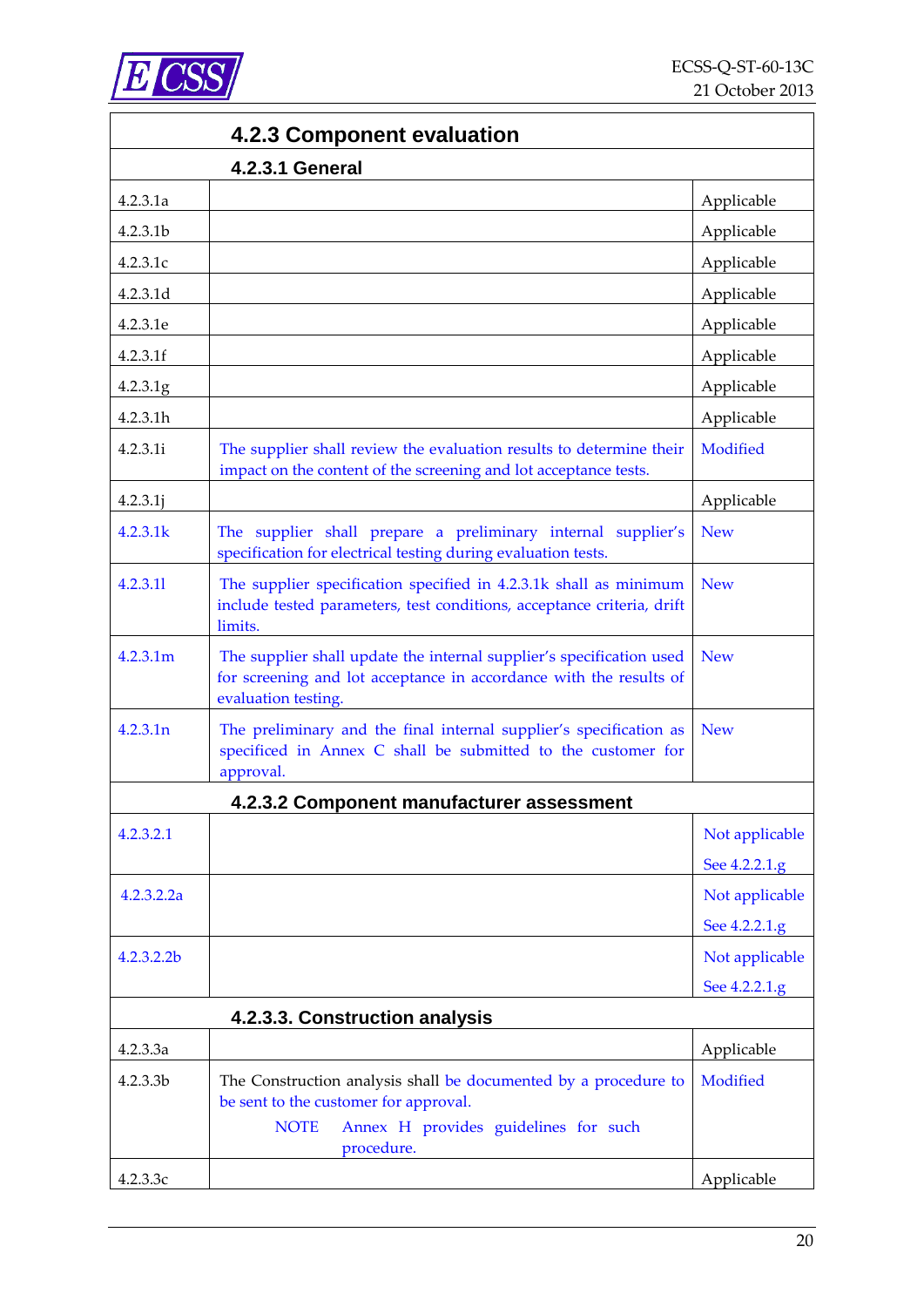

| 4.2.3.4a             |                                                                                                                                                                    | Applicable |
|----------------------|--------------------------------------------------------------------------------------------------------------------------------------------------------------------|------------|
| 4.2.3.4 <sub>b</sub> |                                                                                                                                                                    | Applicable |
| 4.2.3.4c             | Evaluation tests shall be performed as specified in Figure 4-1 and<br><b>Table 4-1.</b>                                                                            | <b>New</b> |
| 4.2.3.4d             | Omission of any of the elements of tests specified in Figure 4-1 and<br>Table 4-1, or the introduction of alternative activities, shall be<br>justified in the JD. | <b>New</b> |
|                      | <b>NOTE</b><br>For mounting process (including baking<br>for PED), see ECSS-Q-ST-70-38 and ECSS-<br>Q-ST-70-08.                                                    |            |
| 4.2.3.4e             | Evaluation of retinned components shall be performed as specified<br>in Figure 8-1 from the requirement 8.1a.                                                      | <b>New</b> |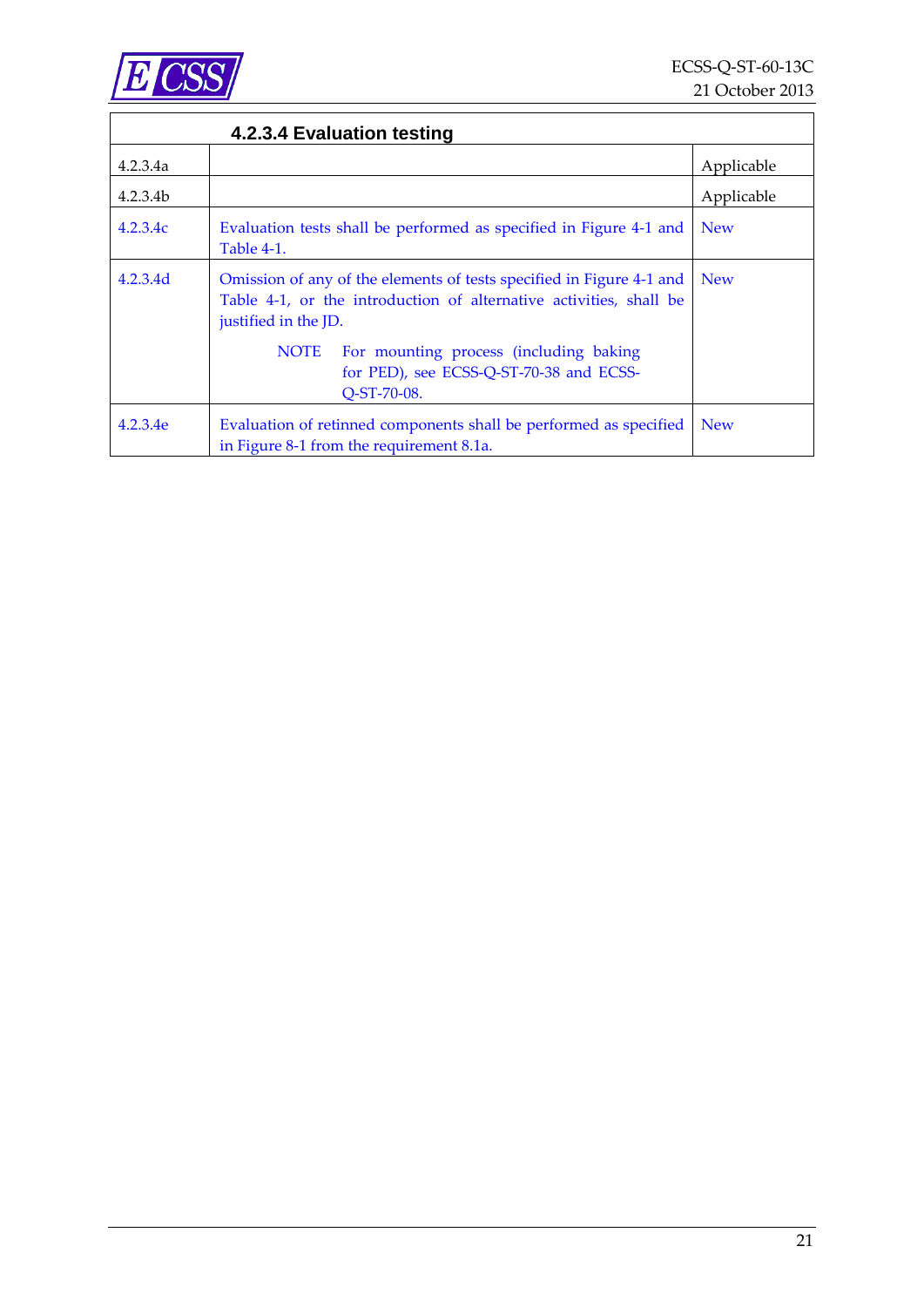



<span id="page-21-0"></span>



<span id="page-21-1"></span>

|                | <b>TEST</b>                    | <b>SAMPLING</b> | <b>METHOD / CRITERIA</b>                                                                                                       | <b>COMMENTS</b>                                                                                                                                              |
|----------------|--------------------------------|-----------------|--------------------------------------------------------------------------------------------------------------------------------|--------------------------------------------------------------------------------------------------------------------------------------------------------------|
|                | Construction<br>analysis       | 5 parts         | As per clause 4.2.2.3<br>See Annex H                                                                                           |                                                                                                                                                              |
| $\overline{2}$ | Electrical<br>characterization | 10 parts min    | Electrical test under $3 T^{\circ}$ (min,<br>typ, max) or at using range +10<br>°C (whichever is higher as per<br>$4.2.2.6$ ). | Read & record for<br>electrical test as per<br>the preliminary issue<br>internal<br>the<br>$\alpha$<br>supplier's<br>specification<br>(see<br>$4.2.3.1.k$ ). |

#### **Table 4-1: Evaluation Tests for Class 1 components**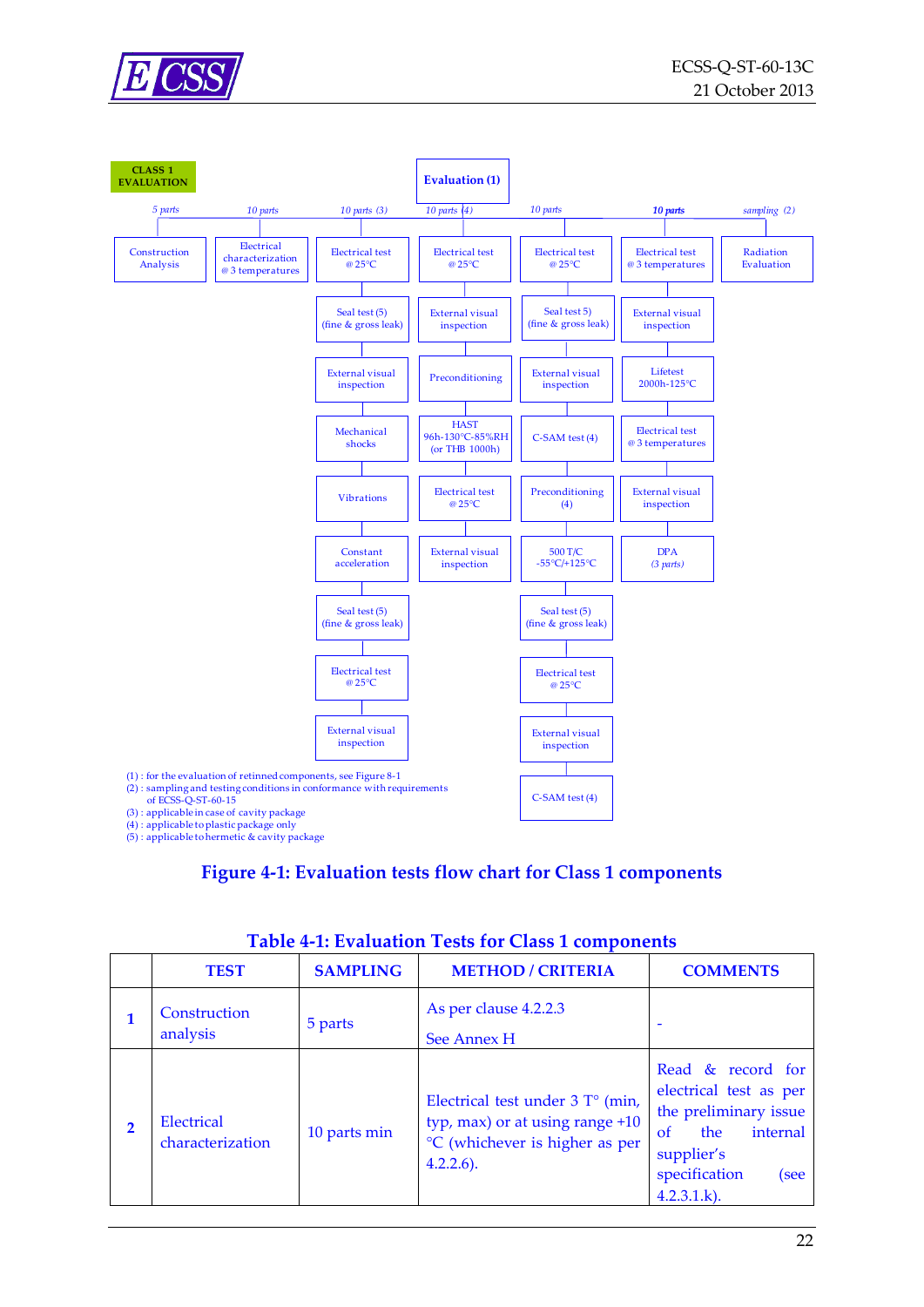



|                         | <b>TEST</b>                                           | <b>SAMPLING</b> | <b>METHOD / CRITERIA</b>                                                                                                                                                                                                                                                                                                                                                     | <b>COMMENTS</b>                                                                                                                                                                                        |
|-------------------------|-------------------------------------------------------|-----------------|------------------------------------------------------------------------------------------------------------------------------------------------------------------------------------------------------------------------------------------------------------------------------------------------------------------------------------------------------------------------------|--------------------------------------------------------------------------------------------------------------------------------------------------------------------------------------------------------|
| 3                       | <b>External</b><br>visual<br>inspection               | 10 parts min    | <b>ESCC 2055000</b><br><b>ESCC 2059000</b>                                                                                                                                                                                                                                                                                                                                   |                                                                                                                                                                                                        |
| $\overline{\mathbf{4}}$ | <b>Mechanical shocks</b>                              | 10 parts min    | 883<br>MIL<br><b>STD</b><br><b>TM</b><br>2002<br>condition B - 50 pulses (per<br>orientation) instead of 5 pulses<br>(per orientation).<br>MIL-STD-750 TM 2016, 1500g,<br>0,5ms duration - 50 shocks<br>instead of 5 shocks, planes X1,<br>$Y1$ and $Z1$ .                                                                                                                   |                                                                                                                                                                                                        |
|                         | <b>Vibrations</b>                                     |                 | MIL-STD-883,<br>TM<br>2007<br>condition A - 120 times (total)<br>instead of 12 times (total) MIL-<br>STD-750, TM 2056, 20g, 10-<br>2000Hz, cross over at 50Hz -<br>120 times (total) instead of 12<br>times (total).                                                                                                                                                         | Applicable to cavity<br>package.<br>Read & record for<br>electrical test as per<br>the preliminary issue<br>of<br>the<br>internal<br>supplier's<br>specification<br>(see<br>$4.2.3.1.k$ ).             |
|                         | Constant<br>acceleration                              |                 | MIL-STD-883,<br><b>TM</b><br>2001<br>condition<br>E<br>(resultant<br>centrifugal acceleration to be<br>in the Y1 axis only).<br>For components which have a<br>package weight of 5 grammes<br>or more, or whose inner seal or<br>cavity perimeter is more than 5<br>cm, Condition D shall be used                                                                            |                                                                                                                                                                                                        |
| 5                       | Preconditioning<br>+ 96h HAST (or<br>1000h THB 85/85) | 10 parts min    | <b>MIL-STD-750,</b><br><b>TM</b><br>2006,<br>20000g, planes X1, Y1 and Y2.<br>96h-130°C-85%<br><b>RH</b><br><b>HAST</b><br>(JESD22-A110 with continuous<br>bias) or THB (JESD22-A101)<br>Initial and final electrical test<br>$25^{\circ}$ C<br>(parameter<br>$\&$<br>at<br>Preconditioning:<br>functional)<br>i.a.w. JESD-22-A113 for SMD<br>JESD-22-B106 for through hole. | Applicable to plastic<br>package.<br>Read & record for<br>electrical test as per<br>the preliminary issue<br><sub>of</sub><br>the<br>internal<br>supplier's<br>specification<br>(see<br>$4.2.3.1.k$ ). |
| 6                       | <b>C-SAM</b>                                          | 10 parts min    | JEDEC J-STD-020                                                                                                                                                                                                                                                                                                                                                              | To be done on the 10<br>parts of step 7 after<br>the electrical test at<br>$25^{\circ}$ C<br>before<br>and<br>preconditioning.<br>C-SAM<br>test<br>only<br>applicable to plastic<br>package.           |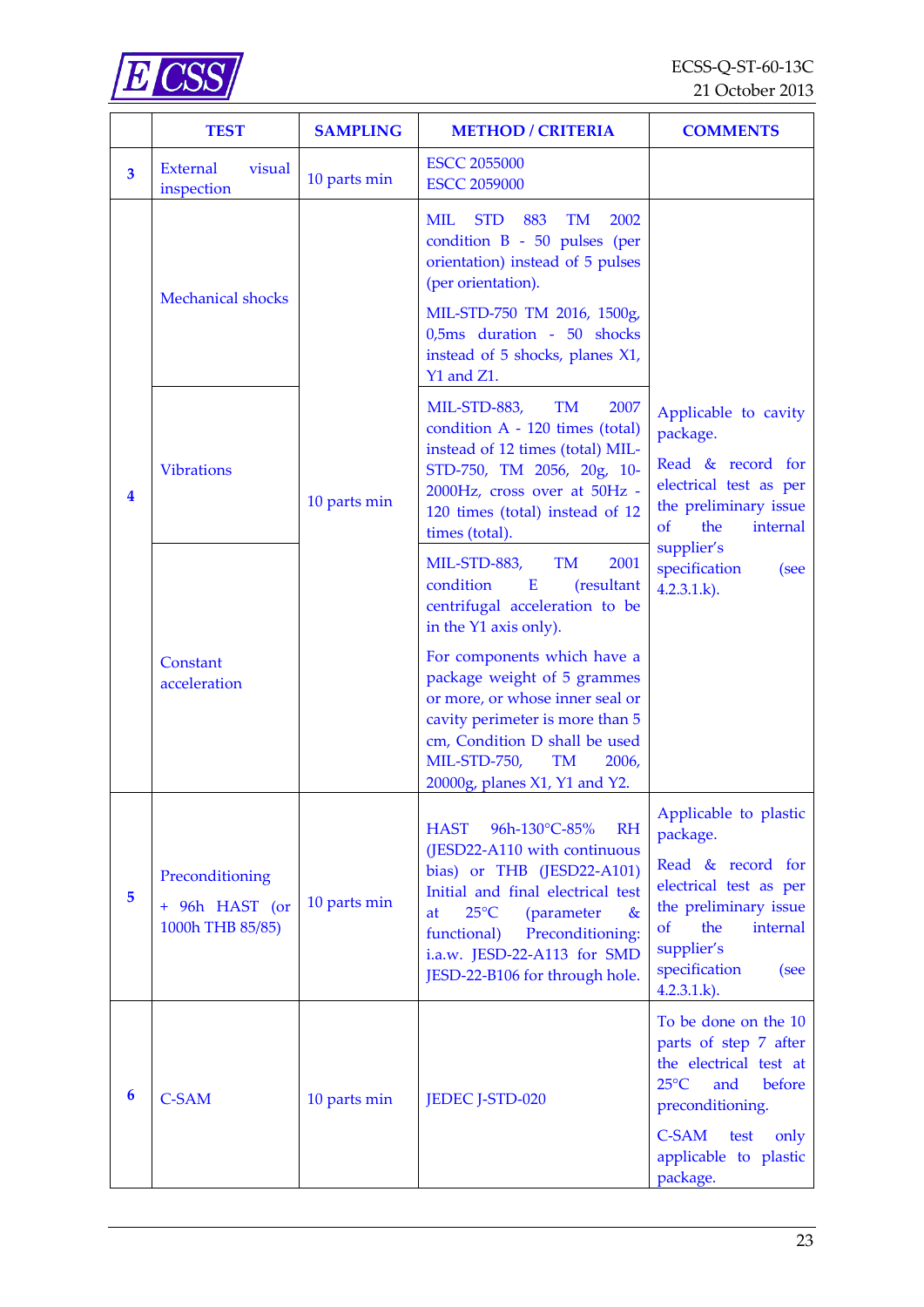

|                | <b>TEST</b>                                 | <b>SAMPLING</b>            | <b>METHOD / CRITERIA</b>                                                                                                                                                                                                                                                                                      | <b>COMMENTS</b>                                                                                                                                                                                                                                                                                                                                                                                                     |
|----------------|---------------------------------------------|----------------------------|---------------------------------------------------------------------------------------------------------------------------------------------------------------------------------------------------------------------------------------------------------------------------------------------------------------|---------------------------------------------------------------------------------------------------------------------------------------------------------------------------------------------------------------------------------------------------------------------------------------------------------------------------------------------------------------------------------------------------------------------|
| $\overline{7}$ | Preconditioning +<br><b>Thermal Cycling</b> | 10 parts min               | 500 T/C -55°/+125°C (or to the<br>manufacturer storage temp.,<br>whichever is less) MIL-STD-<br>750.<br>method 1051 cond.B MIL-STD-<br>883<br>method<br>1010<br>cond.B<br>Initial, intermediate (100 T/C)<br>and final electrical tests at 25°C<br>(parameter & functional).<br>Preconditioning: i.a.w. JESD- | Preconditioning<br>applicable to plastic<br>package only.<br>Read & record for<br>electrical tests as per<br>the preliminary issue<br>$\mathbf{of}$<br>the<br>internal<br>supplier's<br>specification<br>(see                                                                                                                                                                                                       |
|                |                                             |                            | 22-A113 for SMD JESD-22-<br>B106 for through hole.<br><b>MIL-STD-883</b><br><b>TM</b><br>1014                                                                                                                                                                                                                 | $4.2.3.1.k$ ).                                                                                                                                                                                                                                                                                                                                                                                                      |
| 8              | Seal test                                   | 10 parts min               | condition A or B (fine leak)<br>and condition C (gross leak).<br>MIL-STD-750<br><b>TM</b><br>1071<br>condition H1 or H2 (fine leak)<br>and condition C or K (gross<br>leak with cavity) or condition<br>E (gross leak without cavity).                                                                        | Applicable<br>to<br>hermetic &<br>cavity<br>package.                                                                                                                                                                                                                                                                                                                                                                |
| 9              | $2000h -$<br>Lifetest<br>125°C minimum      | 10 parts min               | MIL-STD-750 method 1026 &<br>1042<br><b>MIL-STD-883</b><br>method<br>1005<br>cond.D<br>Initial, intermediate (1000h)<br>and final electrical tests at 3 T°<br>(min, typ, max) (parameter $&$<br>functional).                                                                                                  | The lifetest duration<br>shall be 2000h<br>at<br>minimum 125°C.<br>In.<br><sub>of</sub><br>case<br>a<br>temperature<br>lower<br>than<br>$125^{\circ}C$ ,<br>the<br>lifetest duration<br>is<br>extended i.a.w. MIL-<br><b>STD-883</b><br>method<br>1005.<br>Read & record for<br>electrical tests. as per<br>the preliminary issue<br>of<br>the<br>internal<br>supplier's<br>specification<br>(see<br>$4.2.3.1.k$ ). |
| <b>10</b>      | <b>DPA</b>                                  | 3 parts                    | As per clause 4.3.9 see Annex<br>Н.                                                                                                                                                                                                                                                                           | To be done on 3 parts<br>after lifetest (as per<br>above step 4).                                                                                                                                                                                                                                                                                                                                                   |
| 11             | Radiation<br>evaluation                     | i.a.w. ECSS-Q-<br>ST-60-15 | See ECSS-Q-ST-60-15                                                                                                                                                                                                                                                                                           |                                                                                                                                                                                                                                                                                                                                                                                                                     |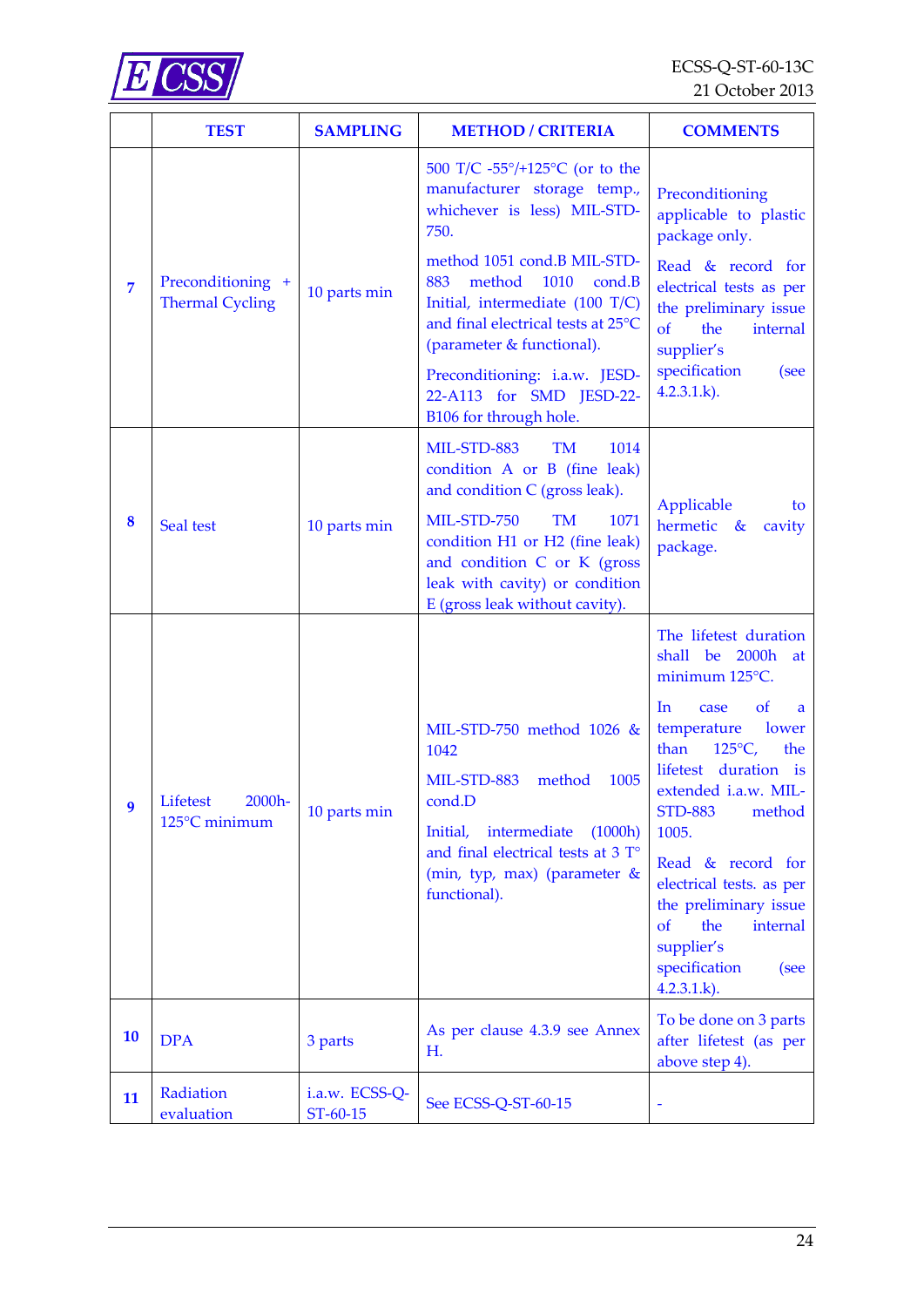

|        | 4.2.4 Parts approval                                                                                                                                                                                                                                                                                                 |                |
|--------|----------------------------------------------------------------------------------------------------------------------------------------------------------------------------------------------------------------------------------------------------------------------------------------------------------------------|----------------|
| 4.2.4a |                                                                                                                                                                                                                                                                                                                      | Applicable     |
| 4.2.4b |                                                                                                                                                                                                                                                                                                                      | Applicable     |
| 4.2.4c |                                                                                                                                                                                                                                                                                                                      | Applicable     |
| 4.2.4d | Prior to procurement of components (or before equipment CDR, at<br>the latest), the approval process by the customer shall be organized<br>as follows:                                                                                                                                                               | Modified       |
|        | 1.                                                                                                                                                                                                                                                                                                                   | Not applicable |
|        | 2.                                                                                                                                                                                                                                                                                                                   | Not applicable |
|        | 3. A Justification Document is required in accordance with<br>Annex F.                                                                                                                                                                                                                                               | Modified       |
|        | 4.                                                                                                                                                                                                                                                                                                                   | Applicable     |
| 4.2.4e | In case the evaluation results are changing the testing conditions<br>documented in the $ D$ , a new revision of $ D$ shall be submitted to the<br>customer for approval.                                                                                                                                            | Modified       |
|        | <b>4.3 Component procurement</b>                                                                                                                                                                                                                                                                                     |                |
|        | 4.3.1 General                                                                                                                                                                                                                                                                                                        |                |
| 4.3.1a |                                                                                                                                                                                                                                                                                                                      | Applicable     |
| 4.3.1b |                                                                                                                                                                                                                                                                                                                      | Not applicable |
| 4.3.1c |                                                                                                                                                                                                                                                                                                                      | Not applicable |
| 4.3.1d |                                                                                                                                                                                                                                                                                                                      | Applicable     |
| 4.3.1e |                                                                                                                                                                                                                                                                                                                      | Applicable     |
| 4.3.1f |                                                                                                                                                                                                                                                                                                                      | Applicable     |
| 4.3.1g |                                                                                                                                                                                                                                                                                                                      | Applicable     |
| 4.3.1h |                                                                                                                                                                                                                                                                                                                      | Applicable     |
| 4.3.1i | Each procured EEE part shall be traceable to a manufacturer<br>assigned trace code.                                                                                                                                                                                                                                  | <b>New</b>     |
|        | <b>NOTE</b><br>The procurement of a single trace code<br>per delivery lot should be preferred and<br>encouraged.                                                                                                                                                                                                     |                |
| 4.3.1j | Each trace code shall be maintained as is through the entire supply<br>chain including distributor.                                                                                                                                                                                                                  | <b>New</b>     |
|        | <b>NOTE</b><br>As far as possible, commercial parts<br>should be ordered in the manufacturer's<br>standard packing quantities or multiples<br>thereof to avoid distributor re-packing<br>handling and to preserve the<br>and<br>traceability information usually included<br>on the original manufacturer packaging. |                |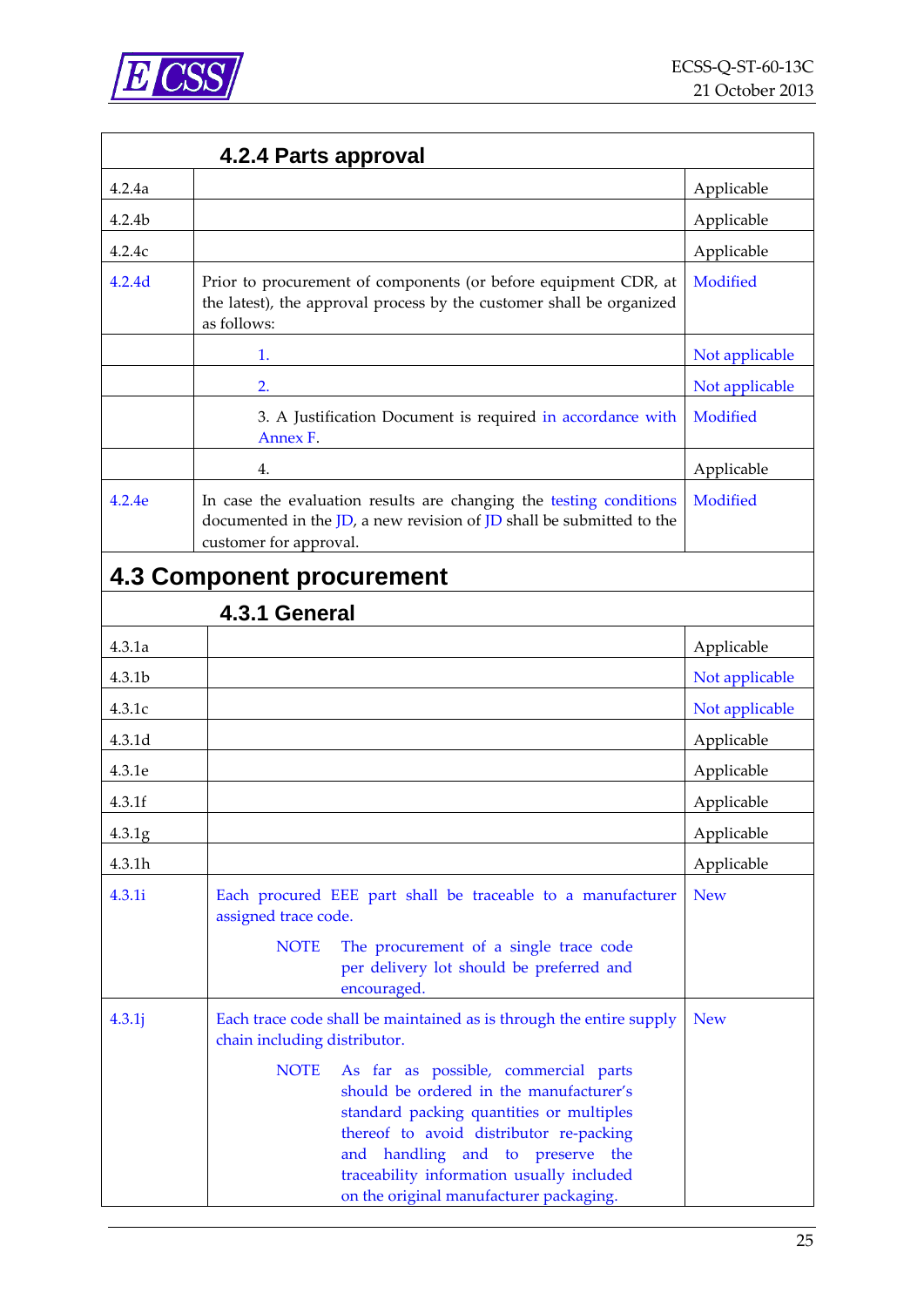

| 4.3.1k             | The supplier shall ensure that the elements of the JD in accordance<br>with Annex F, including any action plan, are applicable to flight parts.                                      |                |  |  |  |  |  |
|--------------------|--------------------------------------------------------------------------------------------------------------------------------------------------------------------------------------|----------------|--|--|--|--|--|
|                    | 4.3.2. Procurement specification                                                                                                                                                     |                |  |  |  |  |  |
| 4.3.2a             | The supplier shall procure EEE components according to controlled<br>specifications.                                                                                                 | Modified       |  |  |  |  |  |
|                    | <b>NOTE</b><br>It can be procurer's in-house specification, a<br>manufacturer's drawing or a datasheet as a<br>minimum.                                                              |                |  |  |  |  |  |
| 4.3.2 <sub>b</sub> |                                                                                                                                                                                      | Not applicable |  |  |  |  |  |
| 4.3.2c             |                                                                                                                                                                                      | Not applicable |  |  |  |  |  |
| 4.3.2d             |                                                                                                                                                                                      | Not applicable |  |  |  |  |  |
| 4.3.2e             |                                                                                                                                                                                      | Applicable     |  |  |  |  |  |
| 4.3.2f             |                                                                                                                                                                                      | Applicable     |  |  |  |  |  |
| 4.3.2g             |                                                                                                                                                                                      | Applicable     |  |  |  |  |  |
| 4.3.2h             | If additional requirements to the manufacturer are identified by the<br>supplier, they shall be specified in the procurement specification, in<br>conformance with DRD from Annex C. | <b>New</b>     |  |  |  |  |  |
|                    | 4.3.3. Screening requirements                                                                                                                                                        |                |  |  |  |  |  |
| 4.3.3a             |                                                                                                                                                                                      | Applicable     |  |  |  |  |  |
| 4.3.3b             |                                                                                                                                                                                      | Applicable     |  |  |  |  |  |
| 4.3.3c             |                                                                                                                                                                                      | Applicable     |  |  |  |  |  |
| 4.3.3d             | For commercial parts, screening tests shall be performed in<br>accordance with Table 4-2.                                                                                            | Modified       |  |  |  |  |  |
| 4.3.3e             |                                                                                                                                                                                      | Applicable     |  |  |  |  |  |
| 4.3.3f             |                                                                                                                                                                                      | Applicable     |  |  |  |  |  |
| 4.3.3 <sub>g</sub> |                                                                                                                                                                                      | Applicable     |  |  |  |  |  |
| 4.3.3h             |                                                                                                                                                                                      | Applicable     |  |  |  |  |  |

### **Table 4-2: Screening tests for Class 1 components**

<span id="page-25-0"></span>

|                | <b>TEST</b>            | <b>SAMPLING</b> | <b>METHOD</b>                                                                                        | <b>COMMENTS</b>                                                               |
|----------------|------------------------|-----------------|------------------------------------------------------------------------------------------------------|-------------------------------------------------------------------------------|
|                | $X-rays$               | 100%            | MIL-STD-750 method 2076<br>MIL-STD-883 method 2012.                                                  | Deposited total dose<br>shall be< $1/10$ of<br>product<br>acceptable<br>dose. |
| $\overline{2}$ | Serialization          | 100%            | Defined by the supplier.                                                                             |                                                                               |
| 3              | Temperature<br>cycling | $100\%$         | 10 T/C $-55^{\circ}/+125^{\circ}$ C (or to the<br>manufacturer storage temp.,<br>whichever is less). | ٠                                                                             |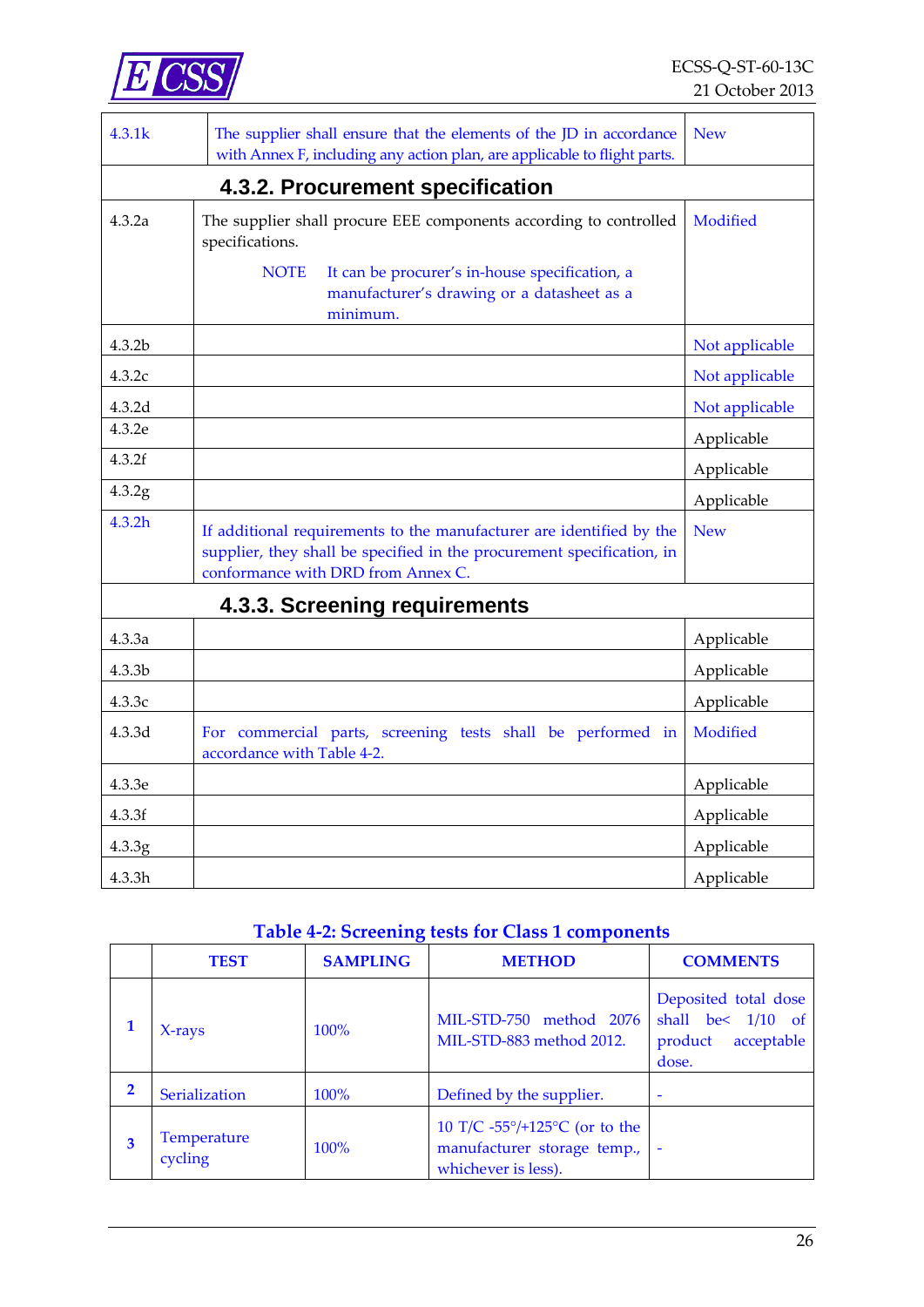

|                | <b>TEST</b>                  | <b>SAMPLING</b> | <b>METHOD</b>                                                                                                                     | <b>COMMENTS</b>                                                                                                                                                                                                                                                                                                                                                             |
|----------------|------------------------------|-----------------|-----------------------------------------------------------------------------------------------------------------------------------|-----------------------------------------------------------------------------------------------------------------------------------------------------------------------------------------------------------------------------------------------------------------------------------------------------------------------------------------------------------------------------|
|                |                              |                 | MIL-STD-750 method 1051                                                                                                           |                                                                                                                                                                                                                                                                                                                                                                             |
|                |                              |                 | MIL-STD-883 method 1010                                                                                                           |                                                                                                                                                                                                                                                                                                                                                                             |
| 4              | <b>PIND</b> test             | 100%            | MIL-STD-750 method 2052<br>cond.A<br>MIL-STD-883 method 2020<br>cond.A                                                            | Applicable to cavity<br>package only.                                                                                                                                                                                                                                                                                                                                       |
| 5              | Initial electrical test      | 100%            | Electrical test (para-metrical<br>and functional) at 25°C as<br>per the internal supplier's<br>specification.                     | Read & record on<br>selected parameters<br>as per the internal<br>supplier's<br>specification<br>(see<br>$4.2.3.1.k$ ).                                                                                                                                                                                                                                                     |
|                |                              |                 |                                                                                                                                   | Temperature shall be<br>$\text{ <}$ Tjmax-10 $\textdegree$ C<br>and<br>Tg-10°C whichever is<br>lower.                                                                                                                                                                                                                                                                       |
| 6              | <b>Burn-in</b>               | 100%            | MIL-STD-750 method 1038 &<br>1039<br>MIL-STd-883 method 1015<br>cond.B<br>240h - 125°C or 445h - 105°C<br>or $885h - 85^{\circ}C$ | In absence of Tj or Tg<br>$105^{\circ}$ C<br>knowledge,<br>max is required.<br>$= 0,4eV$<br>Ea<br>for<br>equivalence<br>calculation unless a<br>different value has<br>demonstrated<br>been<br>for the product.<br>Termination<br>oxidation risk shall<br>be controlled after<br>burn-in. For discrete,<br><b>HTRB</b><br>and power<br>burn-in depend on<br>product family. |
| $\overline{7}$ | <b>Final electrical test</b> | 100%            | Electrical test (para-metrical<br>and functional) at 3 temp. as<br>per the internal supplier's<br>specification.                  | Read & record on<br>selected parameters<br>as per the internal<br>supplier's<br>specification<br>(see<br>$4.2.3.1k$ ).                                                                                                                                                                                                                                                      |
| 8              | <b>PDA</b>                   |                 | On steps 5 and 7.<br>Max acceptable PDA: 5%                                                                                       | <b>PDA</b><br>calculation<br>applies<br>to<br>room<br>temperature<br>measurement only.                                                                                                                                                                                                                                                                                      |
| 9              | Seal test                    | 100%            | MIL-STD-750 method 1071<br>cond H1 or H2 and C or K.                                                                              | Applicable<br>to<br>hermetic &<br>cavity<br>package only.                                                                                                                                                                                                                                                                                                                   |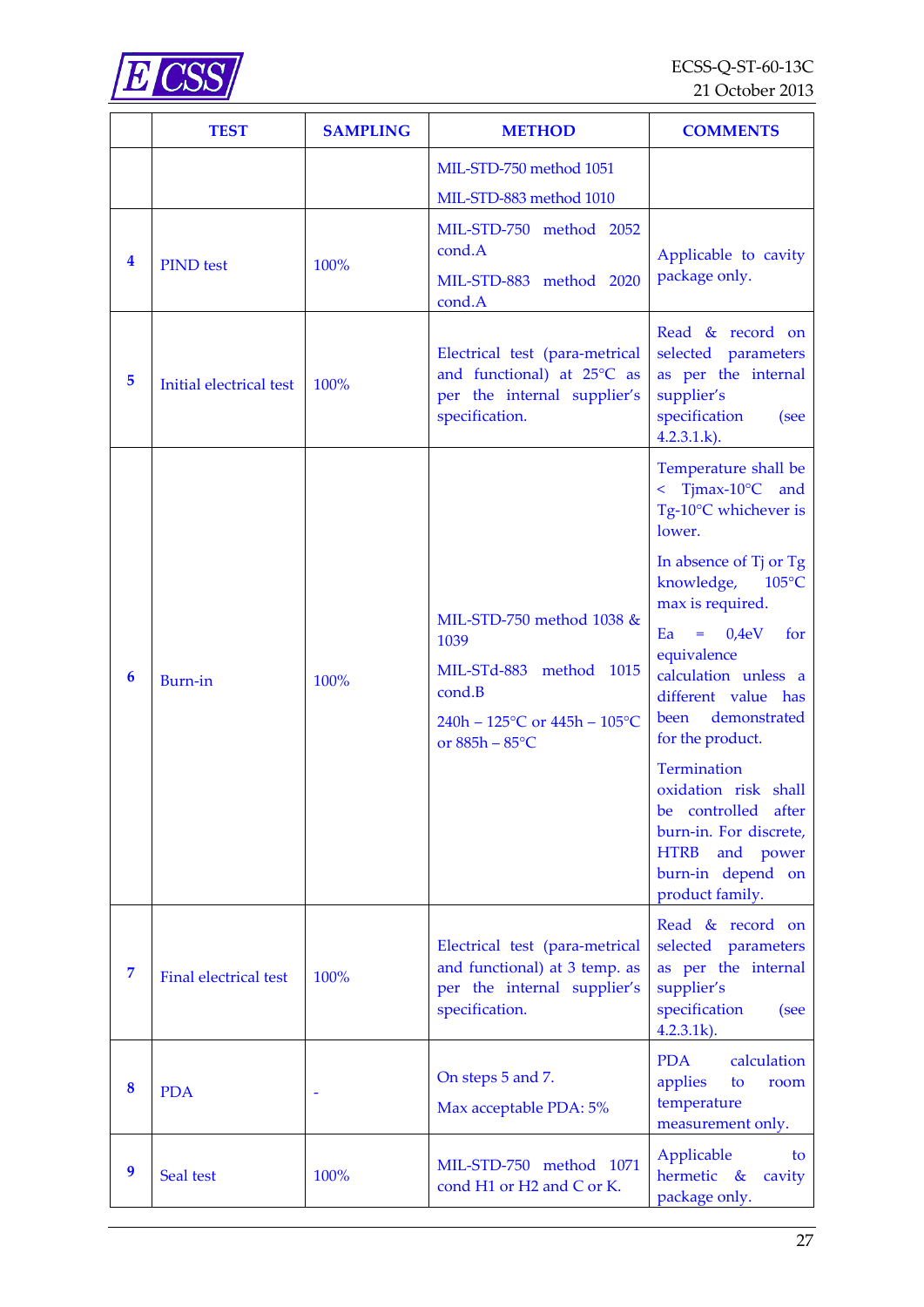

|    | <b>TEST</b>                             | <b>SAMPLING</b> | <b>METHOD</b>                                      | <b>COMMENTS</b>                                                                                                                                                                                                                                                                                                                                                                                                                                 |
|----|-----------------------------------------|-----------------|----------------------------------------------------|-------------------------------------------------------------------------------------------------------------------------------------------------------------------------------------------------------------------------------------------------------------------------------------------------------------------------------------------------------------------------------------------------------------------------------------------------|
|    |                                         |                 | MIL-STD-883 method 1014<br>cond A or B and C.      |                                                                                                                                                                                                                                                                                                                                                                                                                                                 |
| 10 | <b>External</b><br>visual<br>inspection | 100%            | MIL-STD-750 method 2071<br>MIL-STD-883 method 2009 | The MIL specs are not<br>adapted to<br>visual<br>inspection of plastic<br>encapsulated<br>components, but can<br>be used as reference<br>(mainly<br>for<br>connection corrosion<br>and<br>marking<br>acceptance).<br>addition,<br>for<br>In<br>plastic packages,<br>inspect<br>for<br>the<br>following defects:<br>Package<br>deformation/Foreign<br>inclusions<br>in<br>the<br>package, voids and<br>cracks in the plastic/<br>deformed leads. |

|        | 4.3.4 Initial customer source inspection (precap)                                                                                                                                    |                |  |  |  |  |
|--------|--------------------------------------------------------------------------------------------------------------------------------------------------------------------------------------|----------------|--|--|--|--|
| 4.3.4a |                                                                                                                                                                                      | Not applicable |  |  |  |  |
| 4.3.4b |                                                                                                                                                                                      | Not applicable |  |  |  |  |
| 4.3.4c |                                                                                                                                                                                      | Not applicable |  |  |  |  |
|        | 4.3.5 Lot acceptance                                                                                                                                                                 |                |  |  |  |  |
| 4.3.5a | The supplier shall ensure that each trace code of EEE parts is<br>submitted to a lot acceptance procedure specified in Figure 4-2 and<br>Table 4-3 according to the following rules: | Modified       |  |  |  |  |
|        | 1.                                                                                                                                                                                   | Not applicable |  |  |  |  |
|        | 2.                                                                                                                                                                                   | Not applicable |  |  |  |  |
|        | Commercial components:<br>3.                                                                                                                                                         | Modified       |  |  |  |  |
|        | Each trace code is submitted to lot acceptance as<br>(a)<br>specified in Table 4-3.                                                                                                  |                |  |  |  |  |
|        | The proposed lot acceptance is approved through<br>(b)<br>the approval process in accordance with the clause<br>4.2.4.                                                               |                |  |  |  |  |
|        | (c) Omission of any of these elements, or<br>the<br>introduction of alternative tests, is justified in the JD.                                                                       |                |  |  |  |  |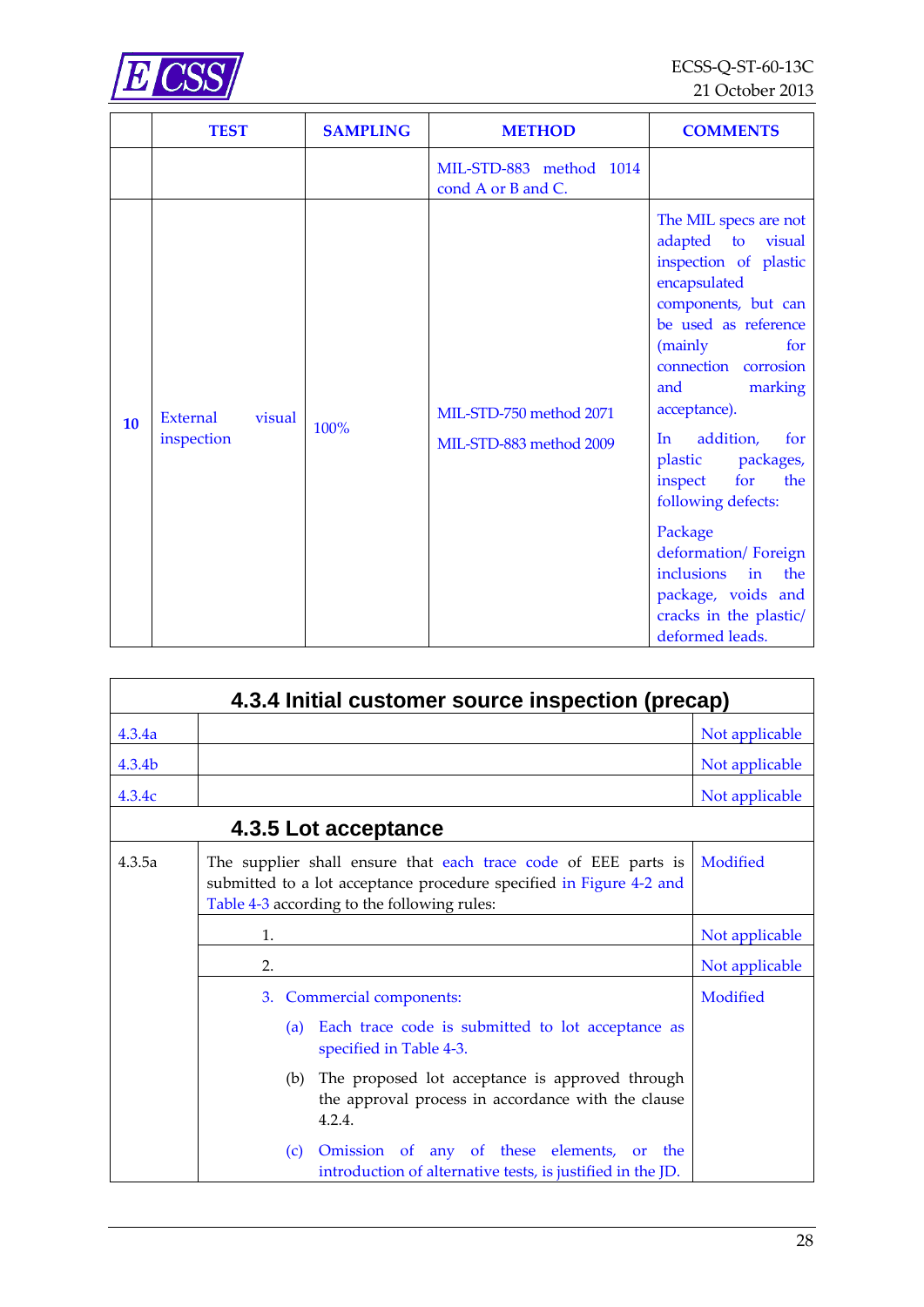

|                    | (d) If evaluation test is performed directly on flight lot<br>(and if in conformance with lot acceptance and<br>screening requirements), evaluation data can be used<br>as lot acceptance. |                |
|--------------------|--------------------------------------------------------------------------------------------------------------------------------------------------------------------------------------------|----------------|
|                    | The lot acceptance report is sent to the customer, on<br>(e)<br>request, for information.                                                                                                  |                |
| 4.3.5 <sub>b</sub> |                                                                                                                                                                                            | Not applicable |
| 4.3.5c             | Lot acceptance of retinned components shall be performed as<br>specified in Figure 8-2, from the requirement 8.1a.                                                                         | <b>New</b>     |



- $(4)$ : this test is optional to avoid possible duplication with screening (when done by the same entity)
- (5) : applicable in case of cavity package
- (6) : applicable to plastic package only
- (7) : applicable to hermetic & cavity package

<span id="page-28-0"></span>**Figure 4-2: Lot acceptance tests flow chart for Class 1 components**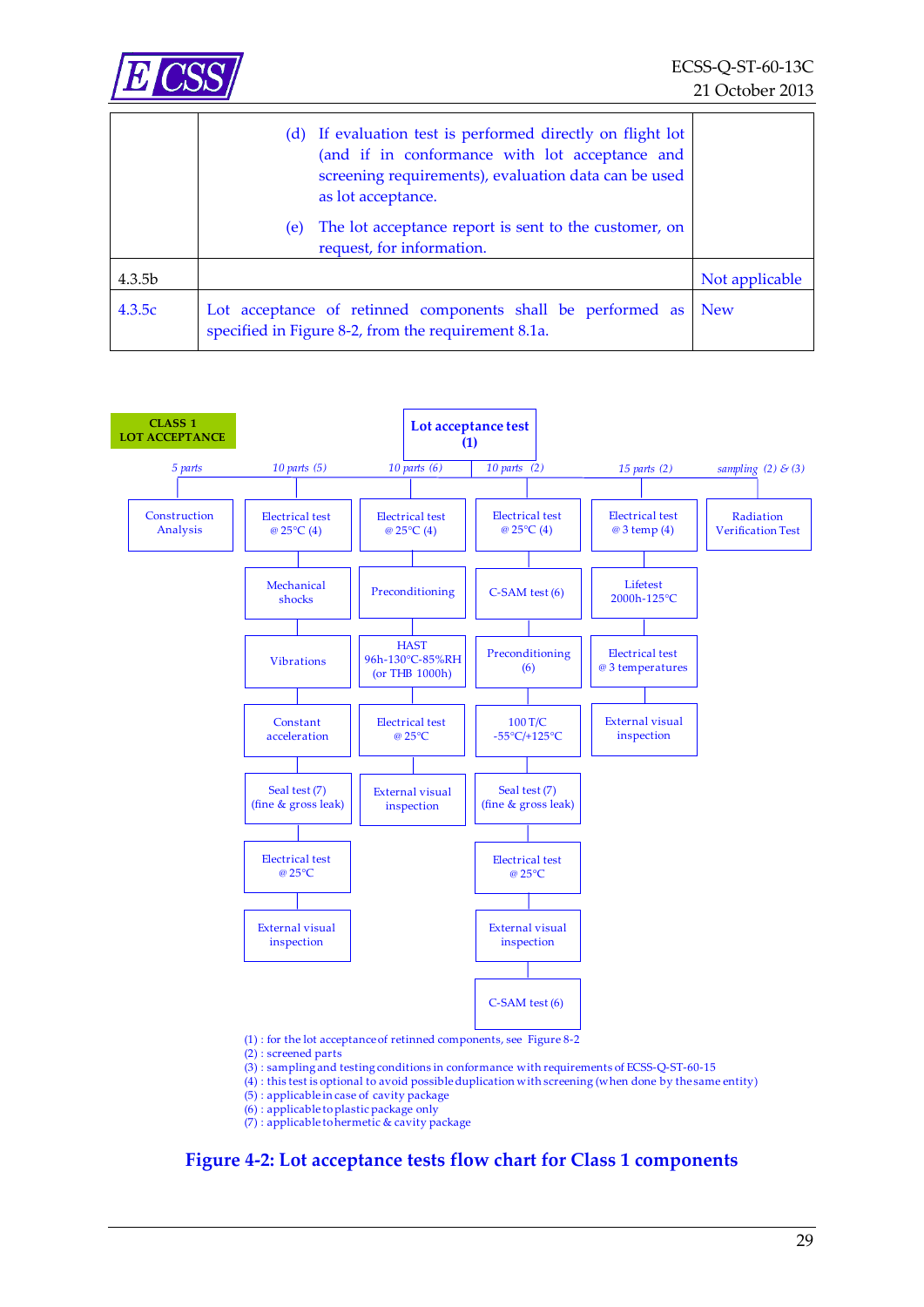

|  |  | Table 4-3: Lot acceptance tests for Class 1 components |
|--|--|--------------------------------------------------------|

<span id="page-29-0"></span>

|                         | <b>TEST</b>                                           | <b>SAMPLING /</b><br><b>CRITERIA</b> | <b>METHOD</b>                                                                                                                                                         | <b>COMMENTS</b>                                                                                                                                                            |
|-------------------------|-------------------------------------------------------|--------------------------------------|-----------------------------------------------------------------------------------------------------------------------------------------------------------------------|----------------------------------------------------------------------------------------------------------------------------------------------------------------------------|
| $\mathbf{1}$            | Construction<br>analysis                              | 5 parts                              | As per clause 4.2.3.3 see<br>Annex H.                                                                                                                                 |                                                                                                                                                                            |
| $\overline{2}$          | <b>Mechanical shocks</b>                              |                                      | <b>STD</b><br>MIL<br>883<br>TM<br>2002<br>condition B - 50 pulses (per<br>orientation) instead of 5<br>pulses (per orientation).                                      |                                                                                                                                                                            |
|                         |                                                       |                                      | MIL-STD-750 TM 2016, 1500g,<br>0,5ms duration - 50 shocks<br>instead of 5 shocks, planes X1,<br>$Y1$ and $Z1$ .                                                       |                                                                                                                                                                            |
|                         |                                                       |                                      | <b>MIL-STD-883,</b><br><b>TM</b><br>2007<br>condition A - 120<br>times<br>(total) instead of 12 times<br>(total).                                                     | Applicable to cavity<br>package.                                                                                                                                           |
|                         | <b>Vibrations</b>                                     | 10 parts min                         | MIL-STD-750, TM 2056, 20g,<br>10-2000Hz, cross over at<br>50Hz - 120 times (total)<br>instead of 12 times (total).                                                    | Read & record for<br>electrical test as per<br>the preliminary issue<br>$\overline{\text{of}}$<br>the<br>internal<br>supplier's<br>specification<br>(see<br>$4.2.3.1.k$ ). |
|                         | Constant<br>acceleration                              |                                      | MIL-STD-883,<br>TM<br>2001<br>condition<br>E<br>(resultant<br>centrifugal acceleration to be<br>in the Y1 axis only).                                                 |                                                                                                                                                                            |
|                         |                                                       |                                      | For components which have<br>a package weight of 5<br>grammes or more, or whose<br>inner seal or cavity perimeter<br>is more than 5 cm, Condition<br>D shall be used. |                                                                                                                                                                            |
|                         |                                                       |                                      | MIL-STD-750, TM<br>2006,<br>20000g, planes X1, Y1 and<br>Y2.                                                                                                          |                                                                                                                                                                            |
| $\overline{\mathbf{3}}$ | Preconditioning<br>+ 96h HAST (or<br>1000h THB 85/85) | 10 parts<br>0 defect<br>accepted     | 96h-130°C-85%RH<br>HAST<br>(JESD22-A110)<br>with<br>continuous bias)<br><b>THB</b><br><b>or</b><br>(JESD22-A101).                                                     | Applicable to plastic                                                                                                                                                      |
|                         |                                                       |                                      | Electrical test (para-metrical<br>and functional) at 25°C as<br>per the internal supplier's<br>specification.                                                         | package.<br>Internal<br>supplier's<br>specification<br>(see<br>4.2.3.1k                                                                                                    |
|                         |                                                       |                                      | Preconditioning: i.a.w. JESD-<br>22-A113 for SMD JESD-22-<br>B106 for through hole.                                                                                   |                                                                                                                                                                            |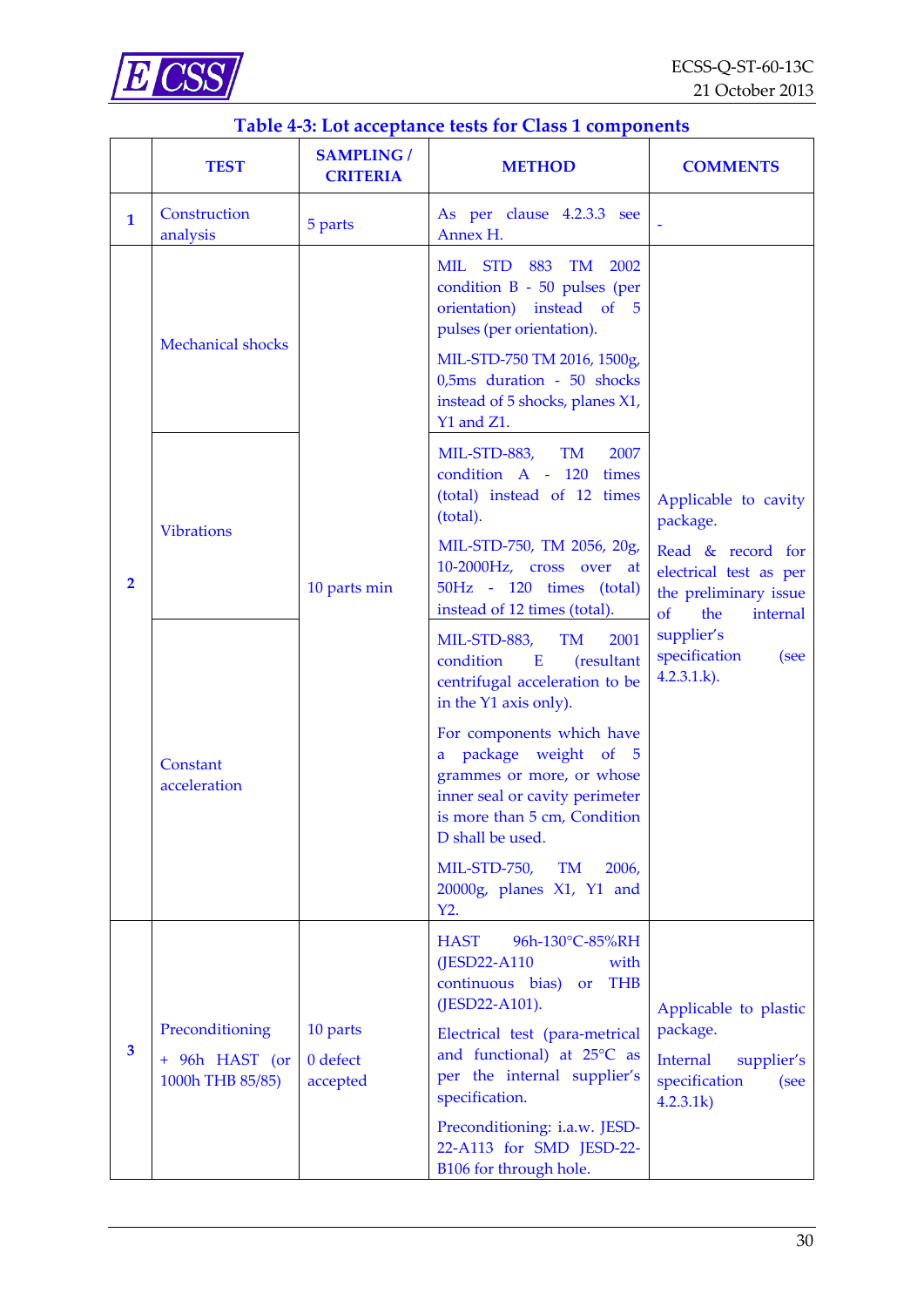

|   | <b>TEST</b>                                   | <b>SAMPLING /</b><br><b>CRITERIA</b> | <b>METHOD</b>                                                                                                                                                                                                                                                                                                                             | <b>COMMENTS</b>                                                                                                                                                                                     |
|---|-----------------------------------------------|--------------------------------------|-------------------------------------------------------------------------------------------------------------------------------------------------------------------------------------------------------------------------------------------------------------------------------------------------------------------------------------------|-----------------------------------------------------------------------------------------------------------------------------------------------------------------------------------------------------|
| 4 | <b>C-SAM</b>                                  | 10 parts                             | JEDEC J-STD-020                                                                                                                                                                                                                                                                                                                           | To be done on the 10<br>parts of step 5 after<br>the electrical test at<br>$25^{\circ}$ C<br>and<br>before<br>preconditioning.<br><b>C-SAM</b><br>test<br>only<br>applicable to plastic<br>package. |
| 5 | Preconditioning<br>+ Thermal Cycling<br>$[1]$ | 10 parts<br>0 defect<br>accepted     | 100 T/C -55°/+125°C (or to the<br>manufacturer storage temp.,<br>whichever is less) MIL-STD-<br>750 method 1051 cond.B<br>MIL-STD-883 method 1010<br>cond.B<br>Electrical test (para-metrical<br>and functional) at 25°C as<br>per the internal supplier's<br>specification.<br>Preconditioning: i.a.w. JESD-<br>22-A113 for SMD JESD-22- | Preconditioning<br>applicable to plastic<br>package only.<br><b>Internal</b><br>supplier's<br>specification<br>(see<br>4.2.3.1k                                                                     |
| 6 | Seal test                                     | 10 parts min                         | B106 for through hole.<br><b>MIL-STD-883</b><br><b>TM</b><br>1014<br>condition A or B (fine leak)<br>and condition C (gross leak).<br>MIL-STD-750<br>1071<br><b>TM</b><br>condition H1 or H2 (fine<br>leak) and condition C or K<br>(gross leak with cavity) or<br>leak<br>condition<br>E<br>(gross)                                      | Applicable<br>to<br>hermetic &<br>cavity<br>package.                                                                                                                                                |
| 7 | <b>C-SAM</b>                                  | 10 parts                             | without cavity).<br>JEDEC J-STD-020                                                                                                                                                                                                                                                                                                       | To be done on the 10<br>parts of step 5 after<br>thermal cycling and<br>the electrical test at<br>$25^{\circ}$ C.<br>C-SAM<br>test<br>only<br>applicable to plastic<br>package.                     |
| 8 | Lifetest <sup>[1]</sup>                       | 15 parts<br>0 defect<br>accepted     | $2000h - 125$ °C minimum<br>MIL-STD-750 method 1026 or<br>1042<br>MIL-STD-883 method 1005<br>cond.D                                                                                                                                                                                                                                       | The lifetest duration<br>shall be<br>2000h<br>at<br>minimum 125°C.<br>In.<br><sub>of</sub><br>case<br>a<br>temperature<br>lower<br>than<br>$125^{\circ}C$ ,<br>the                                  |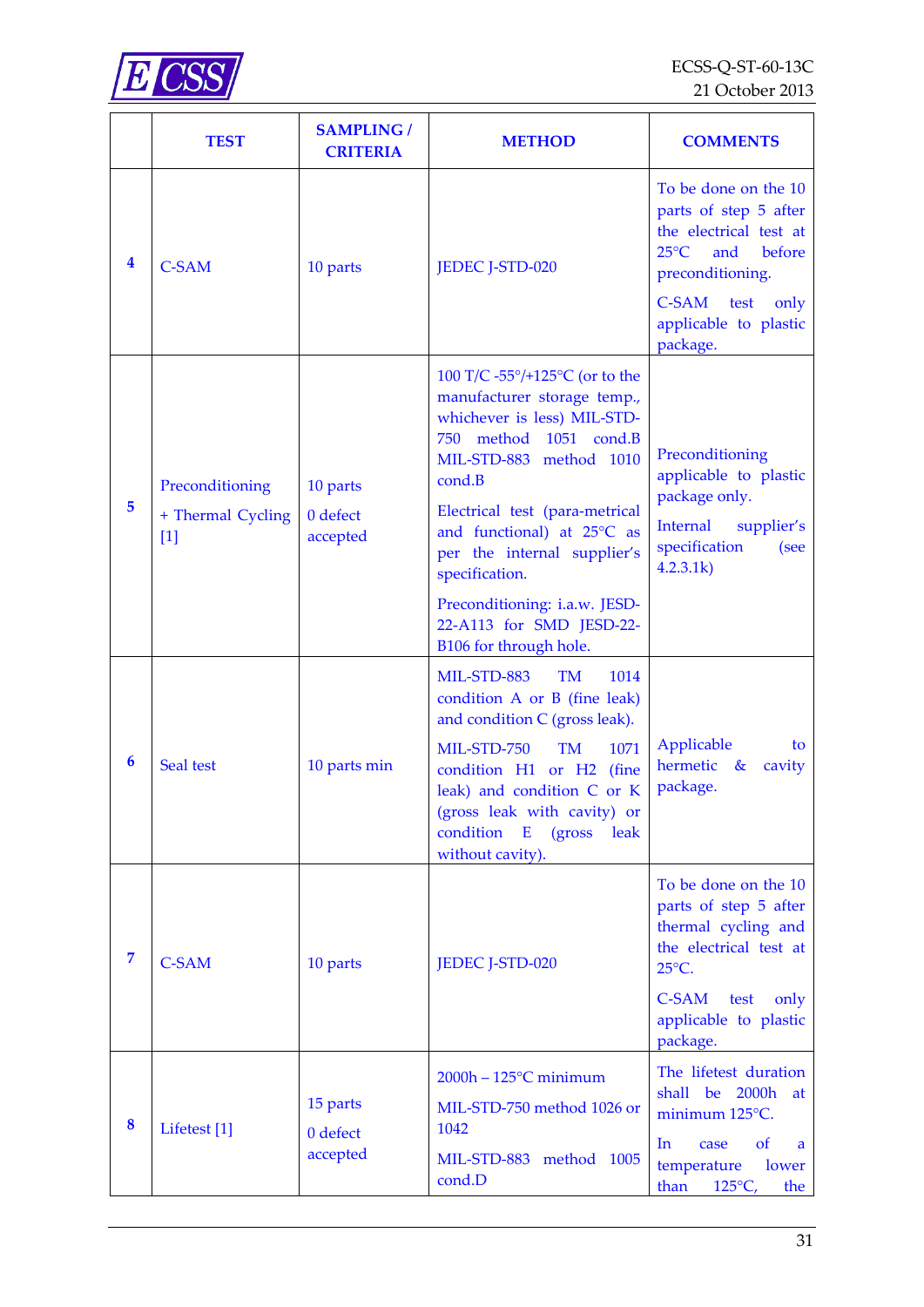

|                                                                                                      | <b>TEST</b>                                       | <b>SAMPLING/</b><br><b>CRITERIA</b> | <b>METHOD</b>                                                                                                                  | <b>COMMENTS</b>                                                                                                                                 |  |
|------------------------------------------------------------------------------------------------------|---------------------------------------------------|-------------------------------------|--------------------------------------------------------------------------------------------------------------------------------|-------------------------------------------------------------------------------------------------------------------------------------------------|--|
|                                                                                                      |                                                   |                                     | Initial, intermediate (1000h)<br>and final electrical test (para-<br>metrical and functional) at 3<br>temp as per the internal | lifetest duration is<br>extended i.a.w. MIL-<br><b>STD-883</b><br>method<br>1005.                                                               |  |
|                                                                                                      |                                                   |                                     | supplier's specification                                                                                                       | Can be reduced to<br>1000h if data 2000h<br>are available (DC less<br>than 2 years) and no<br>technology<br>change<br>occurred.                 |  |
|                                                                                                      |                                                   |                                     |                                                                                                                                | Read & record and<br>drift calculation on<br>selected parameters<br>as per the internal<br>supplier's<br>specification<br>(see<br>$4.2.3.1k$ ). |  |
| $\boldsymbol{9}$                                                                                     | <b>External</b><br>visual<br>inspection           | 10 parts min                        | <b>ESCC 2055000</b><br><b>ESCC 2059000</b>                                                                                     |                                                                                                                                                 |  |
| 10                                                                                                   | Radiation<br>Verification<br><b>Test</b><br>$[1]$ | i.a.w.<br>ECSS-Q-ST-60-<br>15       | See ECSS-Q-ST-60-15                                                                                                            |                                                                                                                                                 |  |
| [1] : Lifetest, thermal cycling and radiation verification test are performed on screened parts (see |                                                   |                                     |                                                                                                                                |                                                                                                                                                 |  |

4.3.3).

| 4.3.6 Final customer source inspection (buy-off) |                                                                                                                                                                              |                |  |  |
|--------------------------------------------------|------------------------------------------------------------------------------------------------------------------------------------------------------------------------------|----------------|--|--|
| 4.3.6a                                           |                                                                                                                                                                              | Not applicable |  |  |
| 4.3.6b                                           |                                                                                                                                                                              | Not applicable |  |  |
| 4.3.6c                                           | For commercial parts, the buy off shall be replaced by an incoming<br>inspection at the procurement entity's facility reported in the JD in<br>accordance with clause 4.3.7. | Modified       |  |  |
| 4.3.6d                                           |                                                                                                                                                                              | Not applicable |  |  |
|                                                  | 4.3.7 Incoming inspection                                                                                                                                                    |                |  |  |
| 4.3.7a                                           |                                                                                                                                                                              | Applicable     |  |  |
| 4.3.7 <sub>b</sub>                               |                                                                                                                                                                              | Applicable     |  |  |
| 4.3.7c                                           |                                                                                                                                                                              | Applicable     |  |  |
| 4.3.7d                                           |                                                                                                                                                                              | Not applicable |  |  |
| 4.3.7e                                           |                                                                                                                                                                              | Applicable     |  |  |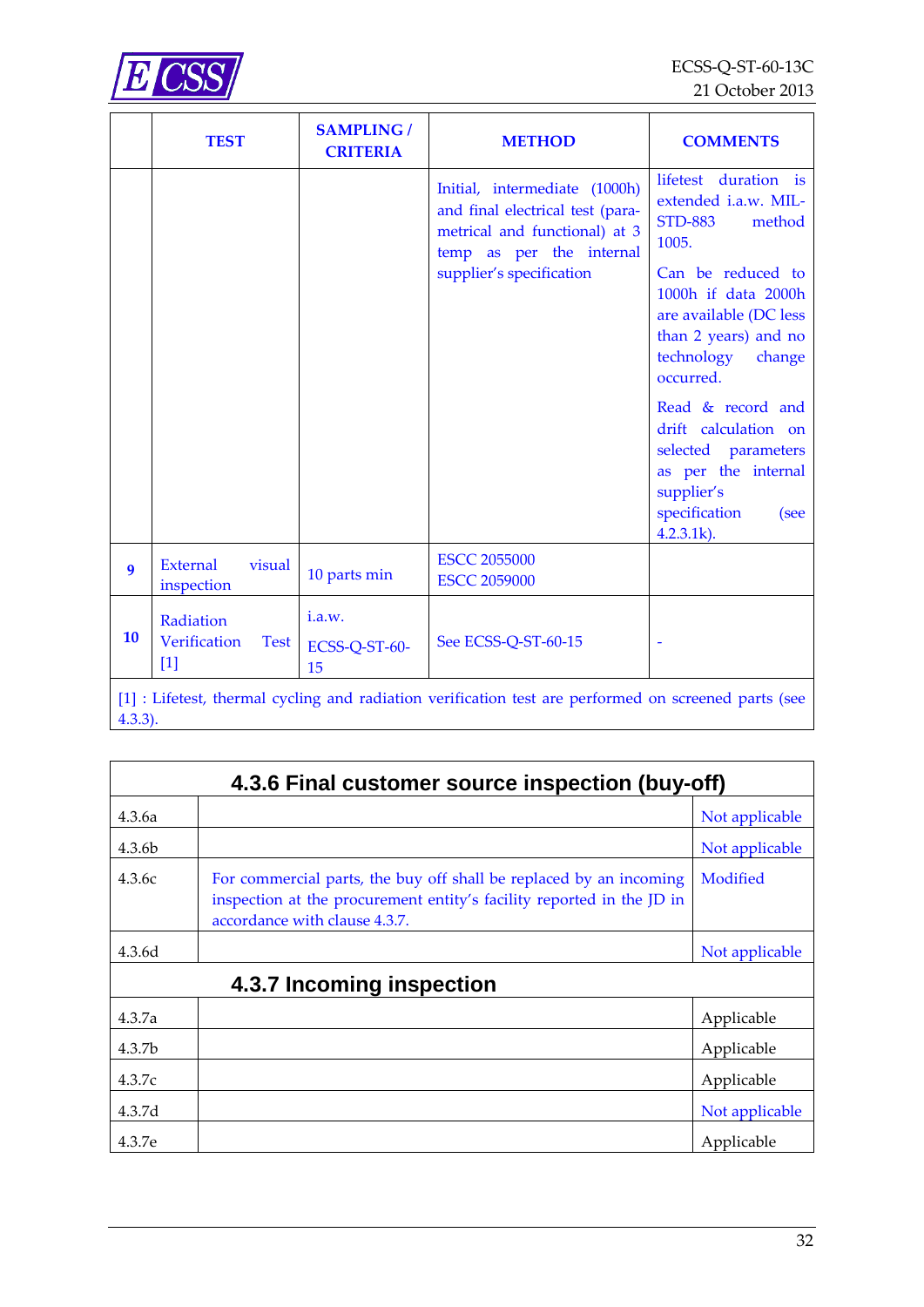

|         | 4.3.8 Radiation verification testing                                                                                                                                                                |                |
|---------|-----------------------------------------------------------------------------------------------------------------------------------------------------------------------------------------------------|----------------|
| 4.3.8a  |                                                                                                                                                                                                     | Applicable     |
| 4.3.8b  |                                                                                                                                                                                                     | Applicable     |
| 4.3.8c  |                                                                                                                                                                                                     | Not applicable |
| 4.3.8d  |                                                                                                                                                                                                     | Applicable     |
| 4.3.8e  |                                                                                                                                                                                                     | Applicable     |
| 4.3.8f  | Parts submitted to RVT shall be first screened as specified in the<br>clause 4.3.3 to be fully representative of flight parts.                                                                      | <b>New</b>     |
|         | 4.3.9 Destructive physical analysis                                                                                                                                                                 |                |
| 4.3.9a  | The DPA shall be performed on 3 samples per lot of commercial<br>parts during evaluation after lifetest as specified in the clause 4.2.3.4<br>and after relifing as specified in the clause 4.3.10. | Modified       |
|         | <b>NOTE</b><br>Annex H provides guidelines for the<br>construction<br>analysis<br>and<br>descrtictive<br>physical analysis.                                                                         |                |
| 4.3.9b  |                                                                                                                                                                                                     | Not applicable |
| 4.3.9c  |                                                                                                                                                                                                     | Not applicable |
| 4.3.9d  |                                                                                                                                                                                                     | Not applicable |
| 4.3.9e  | The DPA process shall be documented by a procedure to be sent, on<br>request, to the customer for review.                                                                                           | Modified       |
|         | <b>NOTE</b><br>Annex H provides guidelines for the<br>construction<br>analysis<br>and<br>destructive<br>physical analysis.                                                                          |                |
| 4.3.9f  |                                                                                                                                                                                                     | Applicable     |
| 4.3.9g  |                                                                                                                                                                                                     | Applicable     |
| 4.3.9h  |                                                                                                                                                                                                     | Not applicable |
| 4.3.9i  |                                                                                                                                                                                                     | Applicable     |
| 4.3.9j  |                                                                                                                                                                                                     | Applicable     |
| 4.3.9k  | A DPA shall be conducted during relifing in accordance with clause<br>4.3.10.                                                                                                                       | <b>New</b>     |
|         | 4.3.10 Relifing                                                                                                                                                                                     |                |
| 4.3.10a |                                                                                                                                                                                                     | Applicable     |
| 4.3.10b | For components meeting the criteria specified in the requirement<br>4.3.10a, and which have a lot / date code exceeding 7 years, the<br>relifing procedure ECSS-Q-ST-60-14 shall apply to the lot.  | Modified       |
| 4.3.10c | Humidity test and lifetest shall be performed in accordance with the<br>clause 4.3.5 in case these tests have not been performed on the lot<br>during the evaluation or the procurement phase.      | <b>New</b>     |
|         | Humidity test includes HAST or THB.<br><b>NOTE</b>                                                                                                                                                  |                |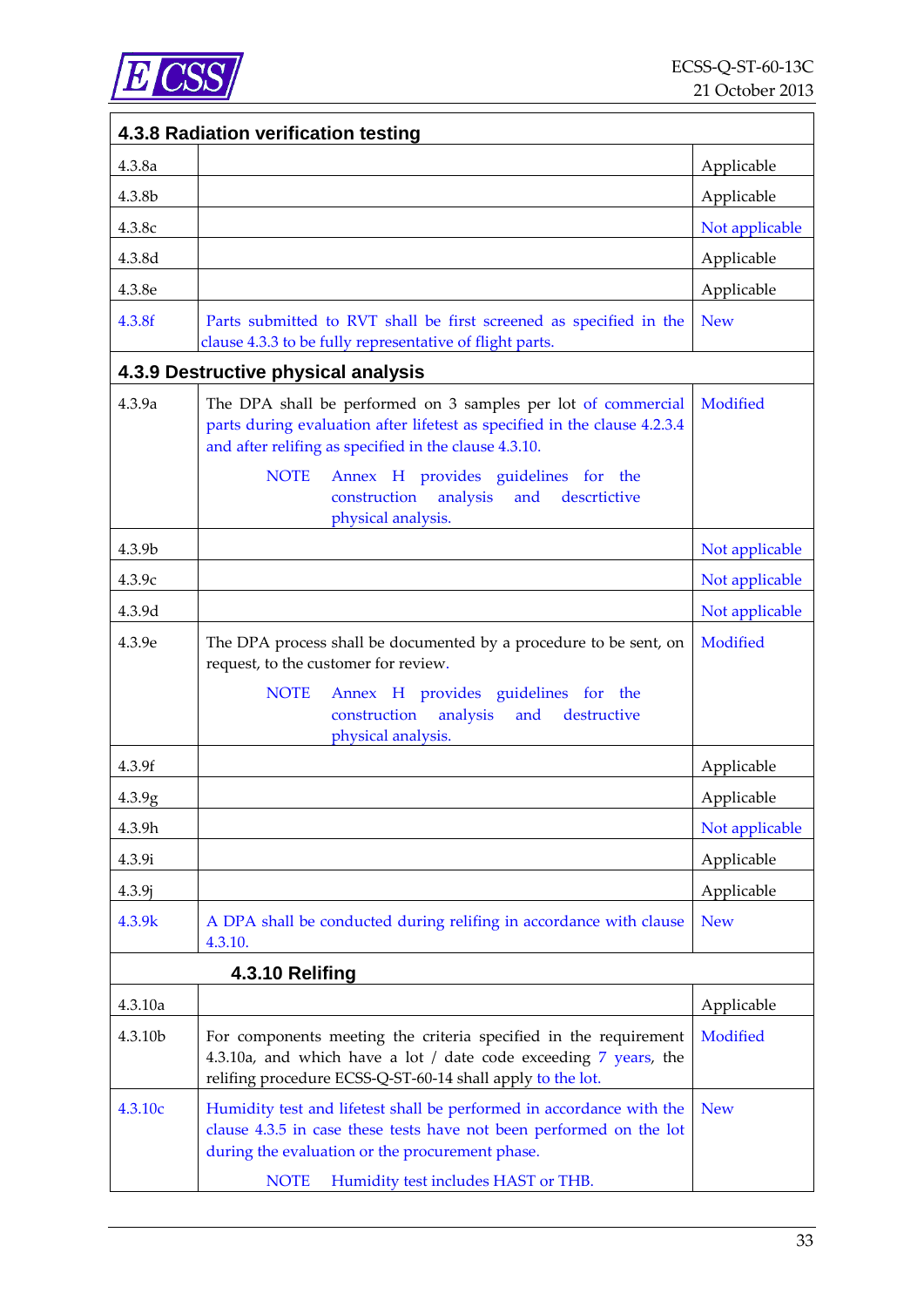

| 4.3.10d            | As part of the relifing process, a DPA on 3 pieces shall be performed<br>on each lot in accordance with the clause 4.3.9.           | <b>New</b> |  |  |  |  |
|--------------------|-------------------------------------------------------------------------------------------------------------------------------------|------------|--|--|--|--|
|                    | 4.3.11 Manufacturer's data documentation deliveries                                                                                 |            |  |  |  |  |
| 4.3.11a            | The manufacturer's or the franchised distributor's CoC shall be<br>delivered to the parts procurer.                                 | Modified   |  |  |  |  |
| 4.3.11b            | Any other data, defined in the procurement documents, shall be<br>delivered to the parts' procurer in line with the purchase order. | Modified   |  |  |  |  |
| 4.3.11c            | The parts procurer shall store the documentation for a minimum of<br>10 years after receiption of the components.                   | Modified   |  |  |  |  |
|                    | 4.4 Handling and storage                                                                                                            |            |  |  |  |  |
| 4.4a               |                                                                                                                                     | Applicable |  |  |  |  |
| 4.4 <sub>b</sub>   |                                                                                                                                     | Applicable |  |  |  |  |
| 4.4c               |                                                                                                                                     | Applicable |  |  |  |  |
| 4.4d               |                                                                                                                                     | Applicable |  |  |  |  |
| 4.4e               | Plastic encapsulated devices shall be stored in one of the following<br>conditions:                                                 | <b>New</b> |  |  |  |  |
|                    | 1. Dry Nitrogen                                                                                                                     |            |  |  |  |  |
|                    | 2. Dry and ionised air, with RH in a range of 15% to 20%                                                                            |            |  |  |  |  |
|                    | 3. Dry packs as specified in J-STD-033 for dry pack inspection<br>and control                                                       |            |  |  |  |  |
|                    | 4.5 Components quality assurance                                                                                                    |            |  |  |  |  |
|                    | 4.5.1 General                                                                                                                       |            |  |  |  |  |
| 4.5.1a             |                                                                                                                                     | Applicable |  |  |  |  |
|                    | <b>4.5.2 Nonconformances or failures</b>                                                                                            |            |  |  |  |  |
| 4.5.2a             |                                                                                                                                     | Applicable |  |  |  |  |
| 4.5.2 <sub>b</sub> |                                                                                                                                     | Applicable |  |  |  |  |
| 4.5.2c             |                                                                                                                                     | Applicable |  |  |  |  |
| 4.5.2d             |                                                                                                                                     | Applicable |  |  |  |  |
| 4.5.3 Alerts       |                                                                                                                                     |            |  |  |  |  |
| 4.5.3a             |                                                                                                                                     | Applicable |  |  |  |  |
| 4.5.3b             |                                                                                                                                     | Applicable |  |  |  |  |
| 4.5.3c             |                                                                                                                                     | Applicable |  |  |  |  |
| 4.5.4 Traceability |                                                                                                                                     |            |  |  |  |  |
| 4.5.4a             |                                                                                                                                     | Applicable |  |  |  |  |
| 4.5.4b             |                                                                                                                                     | Applicable |  |  |  |  |
| 4.5.4c             |                                                                                                                                     | Applicable |  |  |  |  |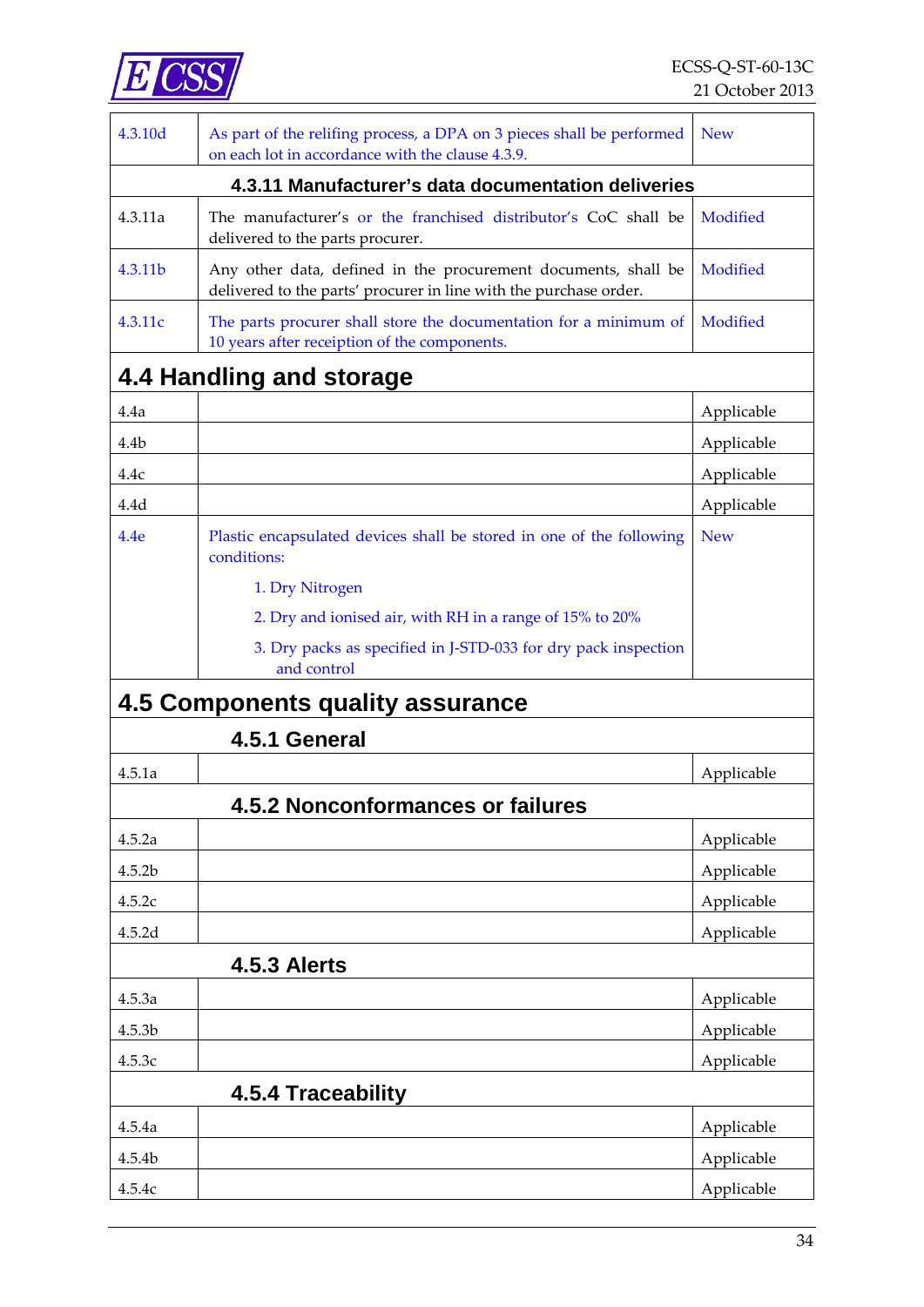

| 4.5.4d | The traceability of EEE parts during installation in equipment, shall<br>be ensured by the supplier through maintaining the traceability to<br>the manufacturer's trace code number of the EEE parts actually<br>mounted.             | Modified       |
|--------|---------------------------------------------------------------------------------------------------------------------------------------------------------------------------------------------------------------------------------------|----------------|
| 4.5.4e | If the as built DCL has not yet been delivered, the supplier shall be<br>able to provide this information (part type actually installed with its<br>relevant trace code number) within one week.                                      | Modified       |
|        | 4.5.5 Lot homogeneity for sampling test                                                                                                                                                                                               |                |
| 4.5.5a | If tests are performed by sampling, the sampled parts shall be<br>selected so that they are representative of the trace code distribution.                                                                                            | Modified       |
| 4.5.5b |                                                                                                                                                                                                                                       | Applicable     |
|        | <b>4.6 Specific components</b>                                                                                                                                                                                                        |                |
|        | 4.6.1 General                                                                                                                                                                                                                         |                |
| 4.6.1a | < <deleted>&gt;</deleted>                                                                                                                                                                                                             | <b>Deleted</b> |
|        | <b>4.6.2 ASICs</b>                                                                                                                                                                                                                    |                |
| 4.6.2a |                                                                                                                                                                                                                                       | Applicable     |
|        | 4.6.3 Hybrids                                                                                                                                                                                                                         |                |
| 4.6.3a |                                                                                                                                                                                                                                       | Not applicable |
| 4.6.3b |                                                                                                                                                                                                                                       | Not applicable |
| 4.6.3c |                                                                                                                                                                                                                                       | Not applicable |
|        | 4.6.4 One time programmable devices                                                                                                                                                                                                   |                |
| 4.6.4a |                                                                                                                                                                                                                                       | Applicable     |
| 4.6.4b | The JD shall allow traceability to the information related to the<br>procurement of blank parts, the programming process and the<br>acceptance of the programmed parts.<br><b>NOTE</b><br>The<br>programming<br>the<br>process<br>and | Modified       |
|        | acceptance of the programmed parts may be<br>part of PCB, for customer approval, if not<br>indicated in the JD.                                                                                                                       |                |
| 4.6.4c | < <deleted>&gt;</deleted>                                                                                                                                                                                                             | <b>Deleted</b> |
| 4.6.4d |                                                                                                                                                                                                                                       | Applicable     |
| 4.6.4e |                                                                                                                                                                                                                                       | Applicable     |
| 4.6.4f |                                                                                                                                                                                                                                       | Applicable     |
| 4.6.4g |                                                                                                                                                                                                                                       | Applicable     |
| 4.6.4h |                                                                                                                                                                                                                                       | Applicable     |
|        | 4.6.5 Microwave monolithic integrated circuits                                                                                                                                                                                        |                |
| 4.6.5a |                                                                                                                                                                                                                                       | Not applicable |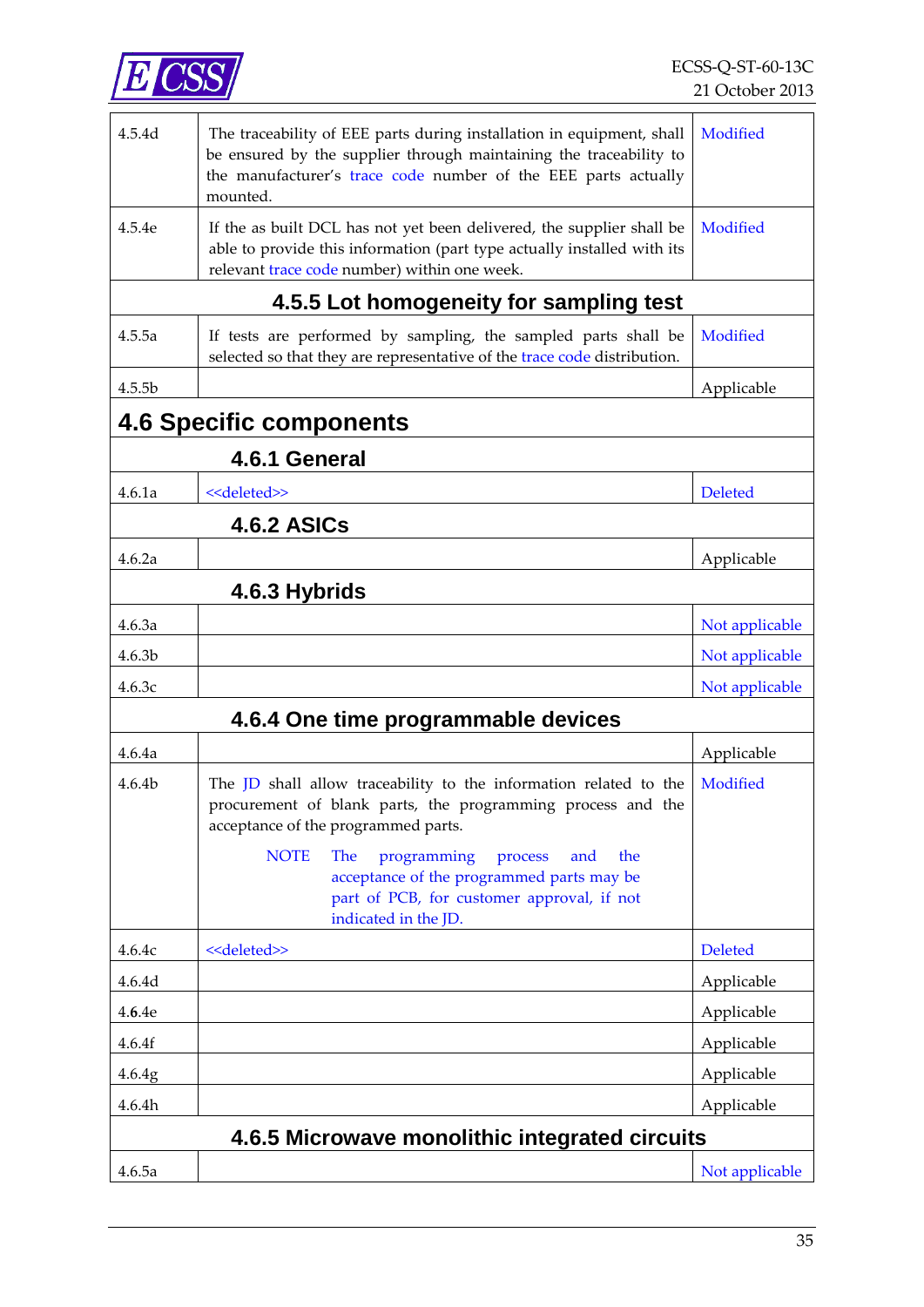

### **4.7 Documentation** 4.7a Any result from inspection or control shall be documented (including lot acceptance, incoming, relifing and complementary tests).

Modified

#### **Table 4-4: Documentation for Class 1 components**

<span id="page-35-0"></span>

| Document                                             | Clause    | Customer                    | <b>Comments</b>                                                                                   |
|------------------------------------------------------|-----------|-----------------------------|---------------------------------------------------------------------------------------------------|
| New: RFD                                             | 4.2.2.2   | Approval                    | For<br>tin.<br>pure<br>termination                                                                |
| New: Procedure for<br>hot solder dip process         | 4.2.2.2   | Approval                    | For retinning operation                                                                           |
| New: Internal<br>supplier's<br>specification         | 4.2.3.1.i | Approval                    | Applicable<br>the<br>to<br>preliminary<br>and<br>final<br>supplier's<br>internal<br>specification |
| PAD : not applicable                                 | 4.2.4     |                             |                                                                                                   |
| New: Justification<br><b>Document</b>                | 4.2.4     | Approval                    |                                                                                                   |
| Procedure for<br>customer precap : not<br>applicable | 4.3.4     |                             |                                                                                                   |
| New: Procedure for<br>construction analysis          | 4.2.3.3   | Approval                    |                                                                                                   |
| New: Lot acceptance<br>report                        | 4.3.5     | Information<br>(on request) |                                                                                                   |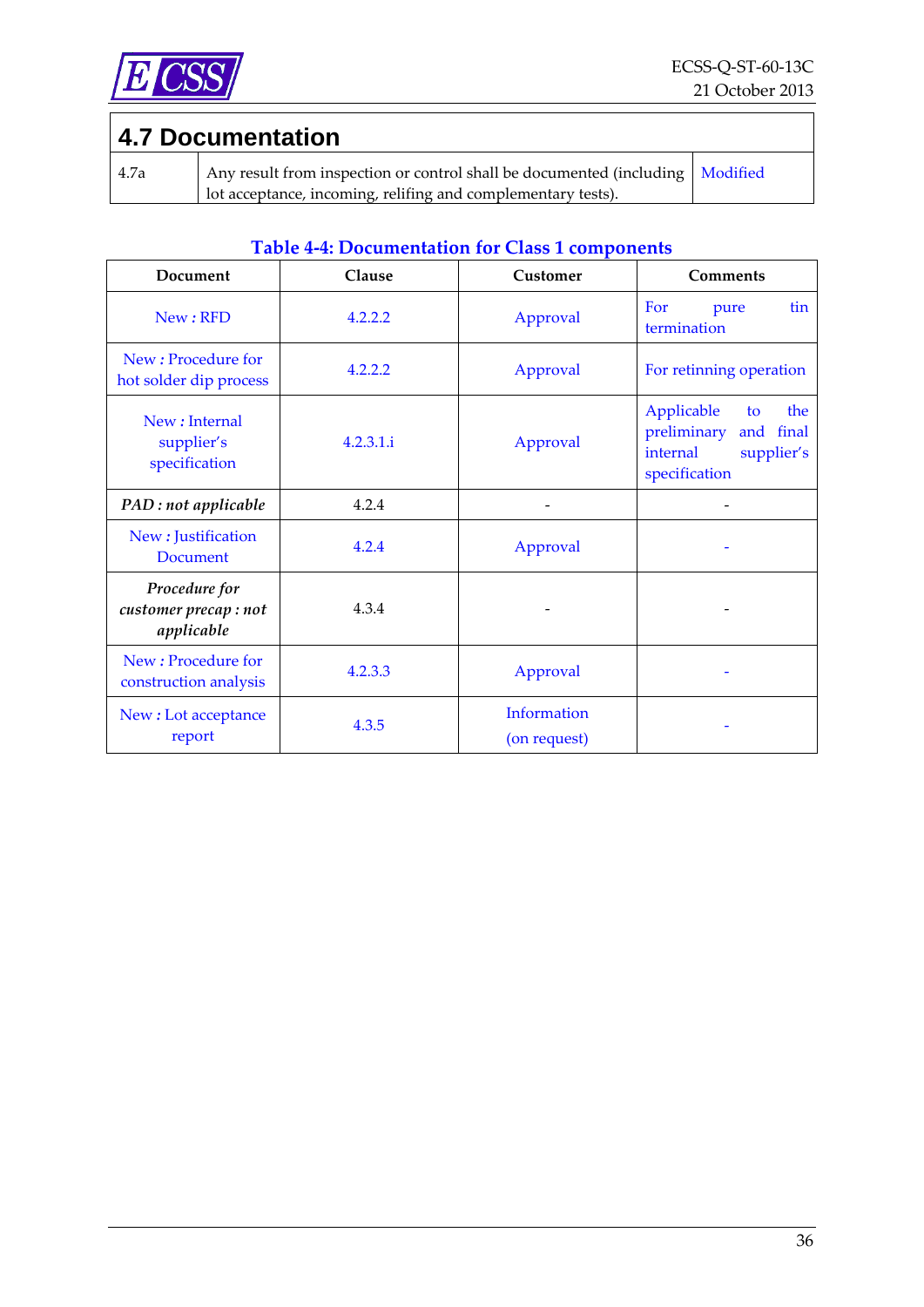

# **5 Requirements for class 2 components**

| 5.1 Components programme management |                                                                                                                                                                                                                                                   |            |  |
|-------------------------------------|---------------------------------------------------------------------------------------------------------------------------------------------------------------------------------------------------------------------------------------------------|------------|--|
|                                     | <b>5.1.1. General</b>                                                                                                                                                                                                                             |            |  |
| 5.1.1a                              |                                                                                                                                                                                                                                                   | Applicable |  |
|                                     | 5.1.2 Components control programme                                                                                                                                                                                                                |            |  |
|                                     | 5.1.2.1 Organization                                                                                                                                                                                                                              |            |  |
| 5.1.2.1a                            |                                                                                                                                                                                                                                                   | Applicable |  |
|                                     | 5.1.2.2 Component control plan                                                                                                                                                                                                                    |            |  |
| 5.1.2.2a                            |                                                                                                                                                                                                                                                   | Applicable |  |
| 5.1.2.2b                            |                                                                                                                                                                                                                                                   | Applicable |  |
|                                     | 5.1.3 Parts control board                                                                                                                                                                                                                         |            |  |
| 5.1.3a                              |                                                                                                                                                                                                                                                   | Applicable |  |
| 5.1.3 <sub>b</sub>                  |                                                                                                                                                                                                                                                   | Applicable |  |
| 5.1.3c                              |                                                                                                                                                                                                                                                   | Applicable |  |
| 5.1.3d                              |                                                                                                                                                                                                                                                   | Applicable |  |
|                                     | 5.1.4. Declared component list                                                                                                                                                                                                                    |            |  |
| 5.1.4a                              |                                                                                                                                                                                                                                                   | Applicable |  |
| 5.1.4b                              |                                                                                                                                                                                                                                                   | Applicable |  |
| 5.1.4c                              |                                                                                                                                                                                                                                                   | Applicable |  |
| 5.1.4d                              | After equipment CDR, all modifications affecting the JD information<br>shall be implemented, in the "as design" DCL, through the CN / CR<br>process and submitted to the customer for approval.<br><b>NOTE</b><br>For JD generation, see 5.2.4.d. | Modified   |  |
| 5.1.4e                              |                                                                                                                                                                                                                                                   | Applicable |  |
| 5.1.4f                              |                                                                                                                                                                                                                                                   | Applicable |  |
| 5.1.4g                              |                                                                                                                                                                                                                                                   | Applicable |  |
| 5.1.4h                              |                                                                                                                                                                                                                                                   | Applicable |  |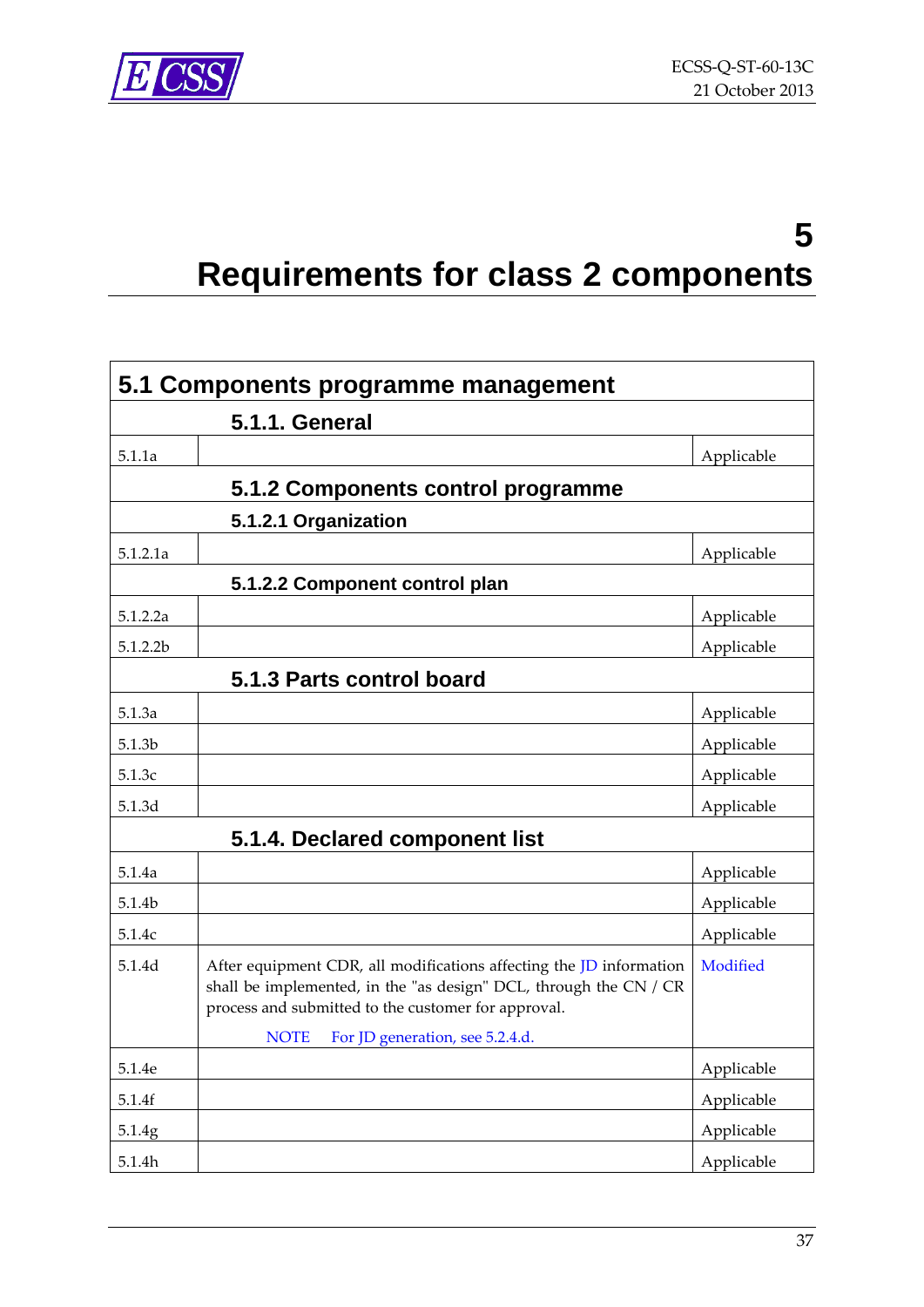

|                    | 5.1.5. Electrical and mechanical GSE                                                                                                                                                                                                                                                                                                                                                                      |            |
|--------------------|-----------------------------------------------------------------------------------------------------------------------------------------------------------------------------------------------------------------------------------------------------------------------------------------------------------------------------------------------------------------------------------------------------------|------------|
| 5.1.5a             |                                                                                                                                                                                                                                                                                                                                                                                                           | Applicable |
| 5.1.5 <sub>b</sub> |                                                                                                                                                                                                                                                                                                                                                                                                           | Applicable |
|                    | 5.2 Component selection, evaluation and approval                                                                                                                                                                                                                                                                                                                                                          |            |
|                    | 5.2.1 General                                                                                                                                                                                                                                                                                                                                                                                             |            |
| 5.2.1a             |                                                                                                                                                                                                                                                                                                                                                                                                           | Applicable |
| 5.2.1 <sub>b</sub> |                                                                                                                                                                                                                                                                                                                                                                                                           | Applicable |
|                    | 5.2.2. Manufacturer and component selection                                                                                                                                                                                                                                                                                                                                                               |            |
|                    | 5.2.2.1 General rules                                                                                                                                                                                                                                                                                                                                                                                     |            |
| 5.2.2.1a           |                                                                                                                                                                                                                                                                                                                                                                                                           | Applicable |
| 5.2.2.1b           |                                                                                                                                                                                                                                                                                                                                                                                                           | Applicable |
| 5.2.2.1c           |                                                                                                                                                                                                                                                                                                                                                                                                           | Applicable |
| 5.2.2.1d           |                                                                                                                                                                                                                                                                                                                                                                                                           | Applicable |
| 5.2.2.1e           | For the assessment of commercial components, the supplier shall<br>collect the available data on the manufacturer and the component in<br>the JD. Specified in the requirement 5.2.4.d.                                                                                                                                                                                                                   | <b>New</b> |
|                    | <b>NOTE</b><br>It is important to check the exhaustiveness of<br>the manufacturer documentation $\&$ data<br>sheet with respect to the following items:<br>component marking,<br>mechanical description,<br>electrical and thermal description                                                                                                                                                            |            |
| 5.2.2.1f           | For Deep Sub-Micron Technologies (<90nm), the detailed test<br>definition shall identify the technology through the construction<br>analysis and the application.<br>NOTE 1 It is important to ensure that the test<br>conditions remain as close as possible to<br>application.<br>NOTE 2 This requirement is important due to the<br>specificities<br>of<br>Sub-Micron<br>Deep<br>Technologies (<90nm). | <b>New</b> |
|                    | 5.2.2.2. Parts and material restriction                                                                                                                                                                                                                                                                                                                                                                   |            |
| 5.2.2.2a           |                                                                                                                                                                                                                                                                                                                                                                                                           | Applicable |
| 5.2.2.2b           |                                                                                                                                                                                                                                                                                                                                                                                                           | Applicable |
| 5.2.2.2c           |                                                                                                                                                                                                                                                                                                                                                                                                           | Applicable |
| 5.2.2.2d           | For limited life duration, known instability, safety hazards or<br>reliability risk reasons, EEE components listed below shall not be<br>used:                                                                                                                                                                                                                                                            | Modified   |
|                    | 1. EEE components with pure tin (less than 3% Pb in case of                                                                                                                                                                                                                                                                                                                                               | Modified   |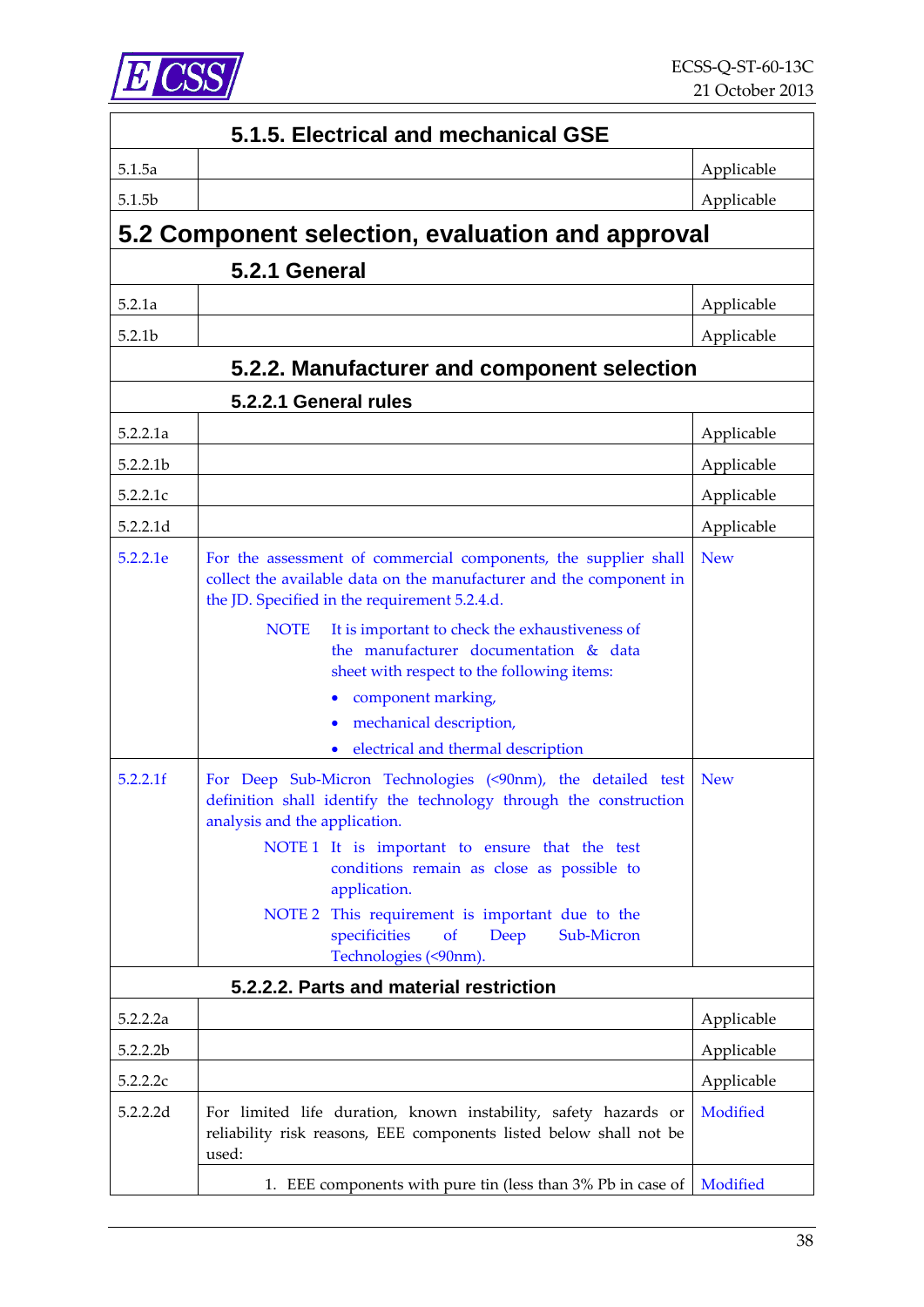

|          | SnPb alloy) used as a finish on the leads, terminations<br>and external surfaces of components and packages.                                                                                                                                                                |            |
|----------|-----------------------------------------------------------------------------------------------------------------------------------------------------------------------------------------------------------------------------------------------------------------------------|------------|
|          | <b>NOTE</b><br>For EEE components with pure tin, see also<br>requirements 5.2.2.2h and 5.2.2.2i.                                                                                                                                                                            |            |
|          | 2. Hollow core resistors                                                                                                                                                                                                                                                    |            |
|          | 3. Potentiometers<br>(except for<br>mechanism<br>position<br>monitoring)                                                                                                                                                                                                    |            |
|          | 4. Non-metallurgically bonded diodes                                                                                                                                                                                                                                        |            |
|          | 5. Semiconductor dice with unglassivated active area                                                                                                                                                                                                                        |            |
|          | 6. Wet slug tantalum capacitors other than capacitor<br>construction using double seals and a tantalum case                                                                                                                                                                 |            |
|          | 7. Any component whose internal construction uses<br>metallurgic bonding with a melting temperature not<br>compatible with the end-application mounting conditions                                                                                                          |            |
|          | 8. Wire link fuses < 5A                                                                                                                                                                                                                                                     |            |
|          | 9. TO5 relays without double welding of the mechanism to<br>the header or with any type of integrated diodes inside                                                                                                                                                         |            |
| 5.2.2.2e |                                                                                                                                                                                                                                                                             | Applicable |
| 5.2.2.2f |                                                                                                                                                                                                                                                                             | Applicable |
| 5.2.2.2  |                                                                                                                                                                                                                                                                             | Applicable |
|          |                                                                                                                                                                                                                                                                             |            |
| 5.2.2.2h | The use of pure tin (inside or outside the part) shall be declared in the<br>JD.                                                                                                                                                                                            | Modified   |
| 5.2.2.2i | To assess Pb free with tin finish whisker risk, the following actions<br>shall be performed by the supplier:                                                                                                                                                                | <b>New</b> |
|          | 1. In order to verify information from manufacturer<br>(included in the JD), as part of the incoming inspection,<br>check the lead finish of all procured lots as per ESCC<br>25500 basic specification.                                                                    |            |
|          | 2. When confirmed during incoming, access individually<br>each use of pure tin termination through a RFD.                                                                                                                                                                   |            |
|          | 3. Collect and synthesize all information participating to the<br>risk analysis in conformance with the Clause 9.                                                                                                                                                           |            |
|          | 4. Based on the risk analysis, elaborate a mitigation plan,<br>submitted to the customer for approval.                                                                                                                                                                      |            |
|          | 5. Include into the mitigation plan one or a combination of<br>the following solutions (not limited to):                                                                                                                                                                    |            |
|          | (a) Retinning of terminations with complementary<br>evaluation in conformance with Figure 8-3 from the<br>requirement 8.1a, and lot acceptance test in<br>conformance with Figure 8-4 from the requirement<br>8.1a.<br><b>NOTE</b><br>Solder dip for tin whisker mitigation |            |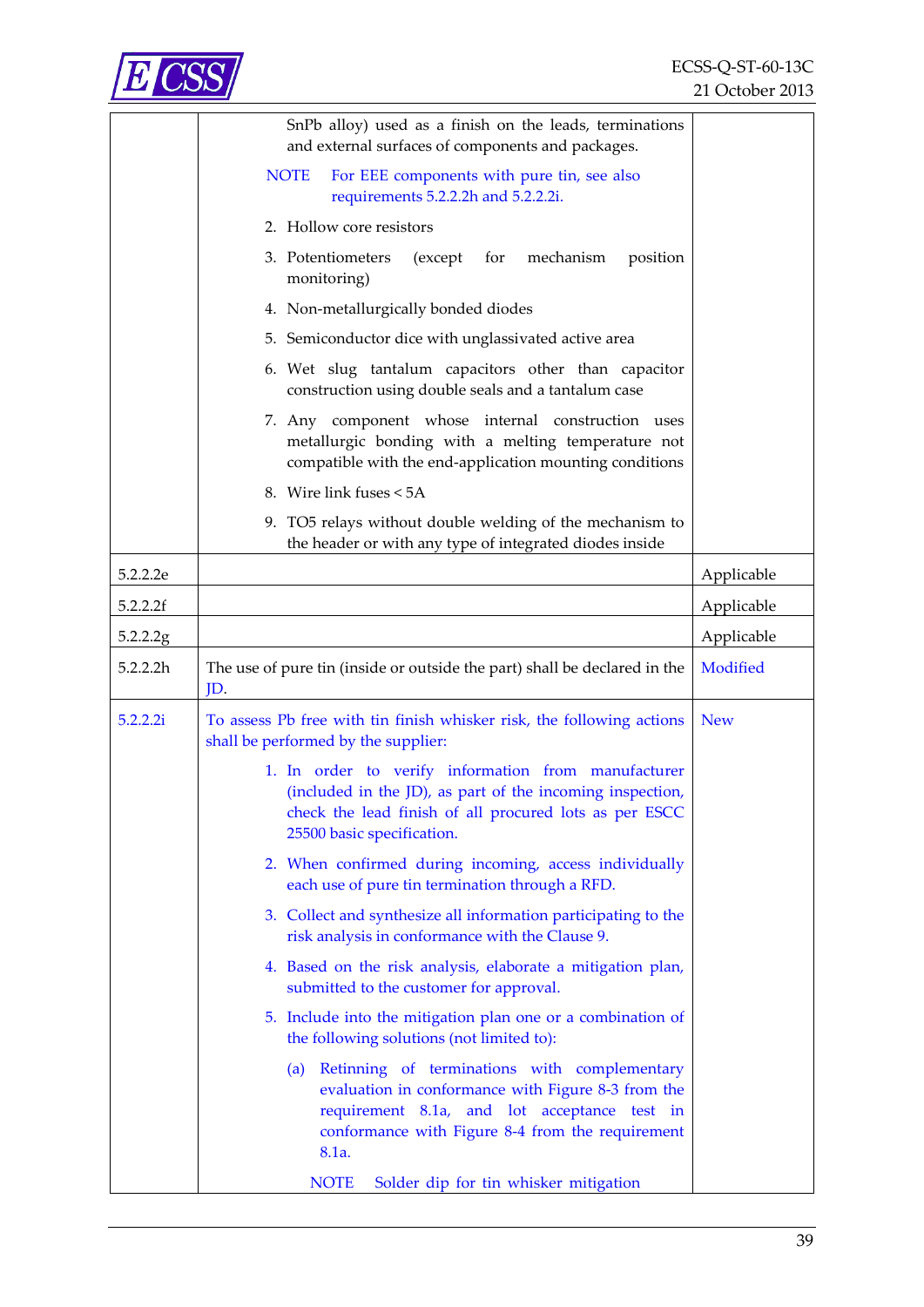

|                      | differs<br>from<br>solder<br>dip<br>for<br>solderability in that for tin whisker<br>mitigation, it is required that the<br>termination is coated over its entire<br>length, right up to the package surface<br>(no stand off). |            |
|----------------------|--------------------------------------------------------------------------------------------------------------------------------------------------------------------------------------------------------------------------------|------------|
|                      | In case of both retinning and screening, perform the<br>(b)<br>screening on retinned components.                                                                                                                               |            |
|                      | Tin whisker sensitivity evaluation.<br>(c)                                                                                                                                                                                     |            |
|                      | Conformal coating.<br>(d)                                                                                                                                                                                                      |            |
|                      | Design modification.<br>(e)                                                                                                                                                                                                    |            |
|                      | 6. In case of retinning of flight parts, document the hot<br>solder dip process by a procedure to be submitted to<br>customer for approval.                                                                                    |            |
|                      | Through RFD submit the mitigation plan and results for<br>7.<br>the customer approval.                                                                                                                                         |            |
|                      | 5.2.2.3 Radiation hardness                                                                                                                                                                                                     |            |
| 5.2.2.3a             |                                                                                                                                                                                                                                | Applicable |
| 5.2.2.3b             |                                                                                                                                                                                                                                | Applicable |
| 5.2.2.3c             |                                                                                                                                                                                                                                | Applicable |
| 5.2.2.3d             |                                                                                                                                                                                                                                | Applicable |
| 5.2.2.3e             |                                                                                                                                                                                                                                | Applicable |
| 5.2.2.3f             |                                                                                                                                                                                                                                | Applicable |
| 5.2.2.3g             |                                                                                                                                                                                                                                | Applicable |
| 5.2.2.3h             |                                                                                                                                                                                                                                | Applicable |
| 5.2.2.3i             |                                                                                                                                                                                                                                | Applicable |
|                      | <b>5.2.2.4 Derating</b>                                                                                                                                                                                                        |            |
| 5.2.2.4a             |                                                                                                                                                                                                                                | Applicable |
| 5.2.2.4b             |                                                                                                                                                                                                                                | Applicable |
|                      | 5.2.2.5 Preferred sources                                                                                                                                                                                                      |            |
| 5.2.2.5.a            |                                                                                                                                                                                                                                | Applicable |
|                      | 5.2.2.6 Temperature range                                                                                                                                                                                                      |            |
| 5.2.2.6a             | Commercial parts shall be selected in the highest available<br>temperature range.                                                                                                                                              | <b>New</b> |
| 5.2.2.6 <sub>b</sub> | A minimum 10°C margin shall be used between the maximum<br>manufacturer temperature range and the application temperature<br>range (including worst cases).                                                                    | <b>New</b> |
| 5.2.2.6c             | In case  (manufacturer max temperature range - used max temp) <<br>10°C, an electrical characterisation shall be performed at used<br>temperature with an additional margin of 10°C during the evaluation                      | <b>New</b> |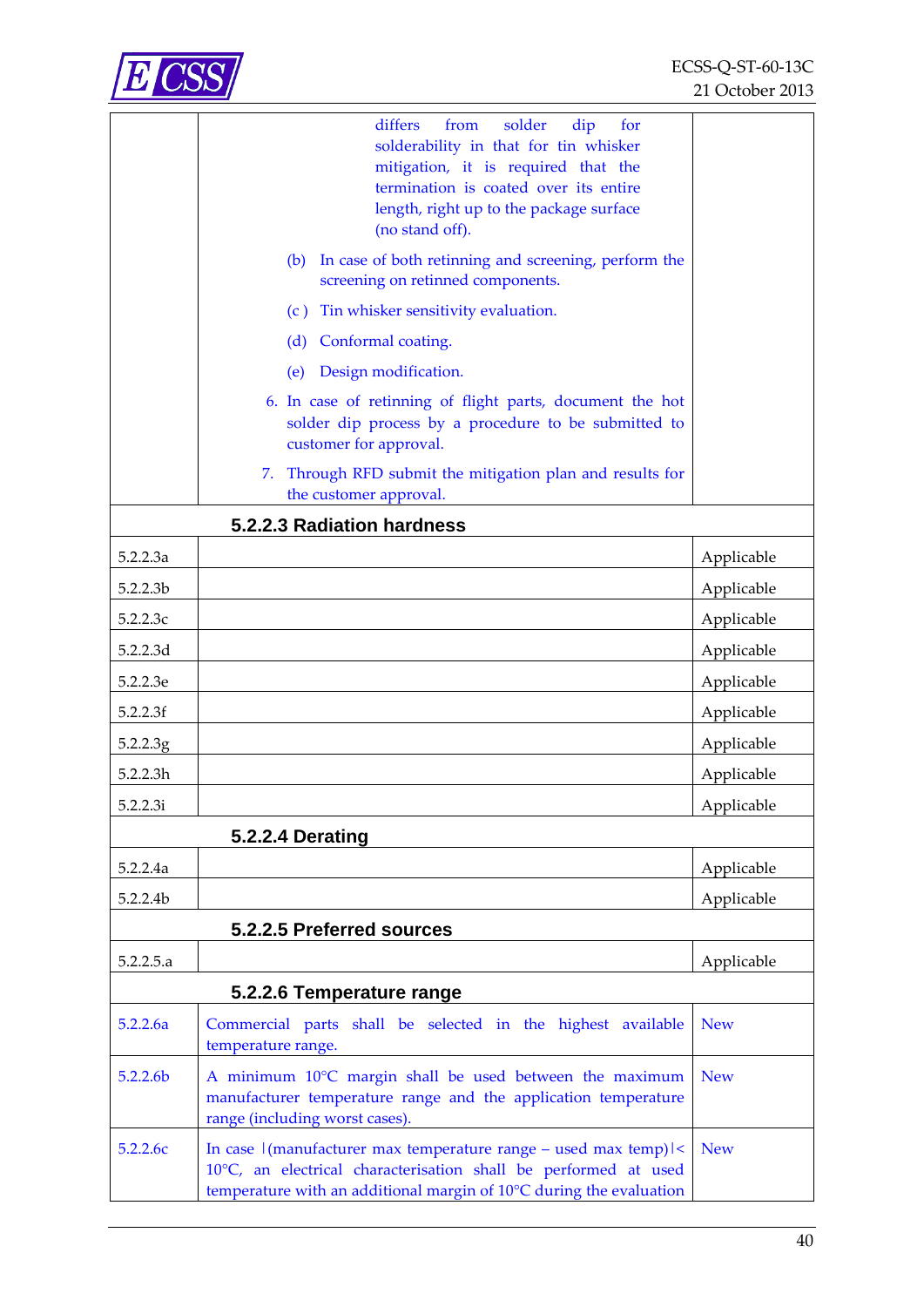

|          | step.                                                                                                                                                                  |                |
|----------|------------------------------------------------------------------------------------------------------------------------------------------------------------------------|----------------|
|          | NOTE 1 Example: for a manufacturer -40°C/+85°C<br>temperature range with an application up to<br>+80°C, then an electrical characterisation is<br>performed at +90°C.  |                |
|          | NOTE 2 Example for a manufacturer -40°C/+85°C<br>temperature range with an application down<br>to -35°C, then an electrical characterisation is<br>performed at -45°C. |                |
|          | 5.2.3 Component evaluation                                                                                                                                             |                |
|          | <b>5.2.3.1 General</b>                                                                                                                                                 |                |
| 5.2.3.1a |                                                                                                                                                                        | Applicable     |
| 5.2.3.1b |                                                                                                                                                                        | Applicable     |
| 5.2.3.1c |                                                                                                                                                                        | Applicable     |
| 5.2.3.1d |                                                                                                                                                                        | Applicable     |
| 5.2.3.1e |                                                                                                                                                                        | Applicable     |
| 5.2.3.1f |                                                                                                                                                                        | Applicable     |
| 5.2.3.1g |                                                                                                                                                                        | Applicable     |
| 5.2.3.1h |                                                                                                                                                                        | Applicable     |
| 5.2.3.1i | The supplier shall review the evaluation results to determine their<br>impact on the content of the screening and lot acceptance tests.                                | Modified       |
| 5.2.3.1j |                                                                                                                                                                        | Applicable     |
| 5.2.3.1k | The supplier shall prepare a preliminary internal supplier's<br>specification for electrical testing during evaluation tests.                                          | <b>New</b>     |
| 5.2.3.11 | The supplier specification specified in 5.2.3.1k shall as minimum<br>include test parameters, test conditions, acceptance criteria, drift limits.                      | <b>New</b>     |
| 5.2.3.1m | The supplier shall update the internal supplier's specification used<br>for screening and lot acceptance in accordance with the results of<br>evaluation testing.      | <b>New</b>     |
| 5.2.3.1n | The preliminary and the final internal supplier's specification as<br>specified in Annex C shall be submitted to the customer for approval.                            | <b>New</b>     |
|          | 5.2.3.2 Component manufacturer assessment                                                                                                                              |                |
| 5.2.3.2a |                                                                                                                                                                        | Not applicable |
|          |                                                                                                                                                                        | See 5.2.2.1.e. |
|          | 5.2.3.3. Construction analysis                                                                                                                                         |                |
| 5.2.3.3a |                                                                                                                                                                        | Applicable     |
| 5.2.3.3b | The Construction analysis shall be documented by a procedure to be<br>sent to the customer for approval.                                                               | Modified       |
|          | Annex H provides guidelines for such<br><b>NOTE</b><br>procedure.                                                                                                      |                |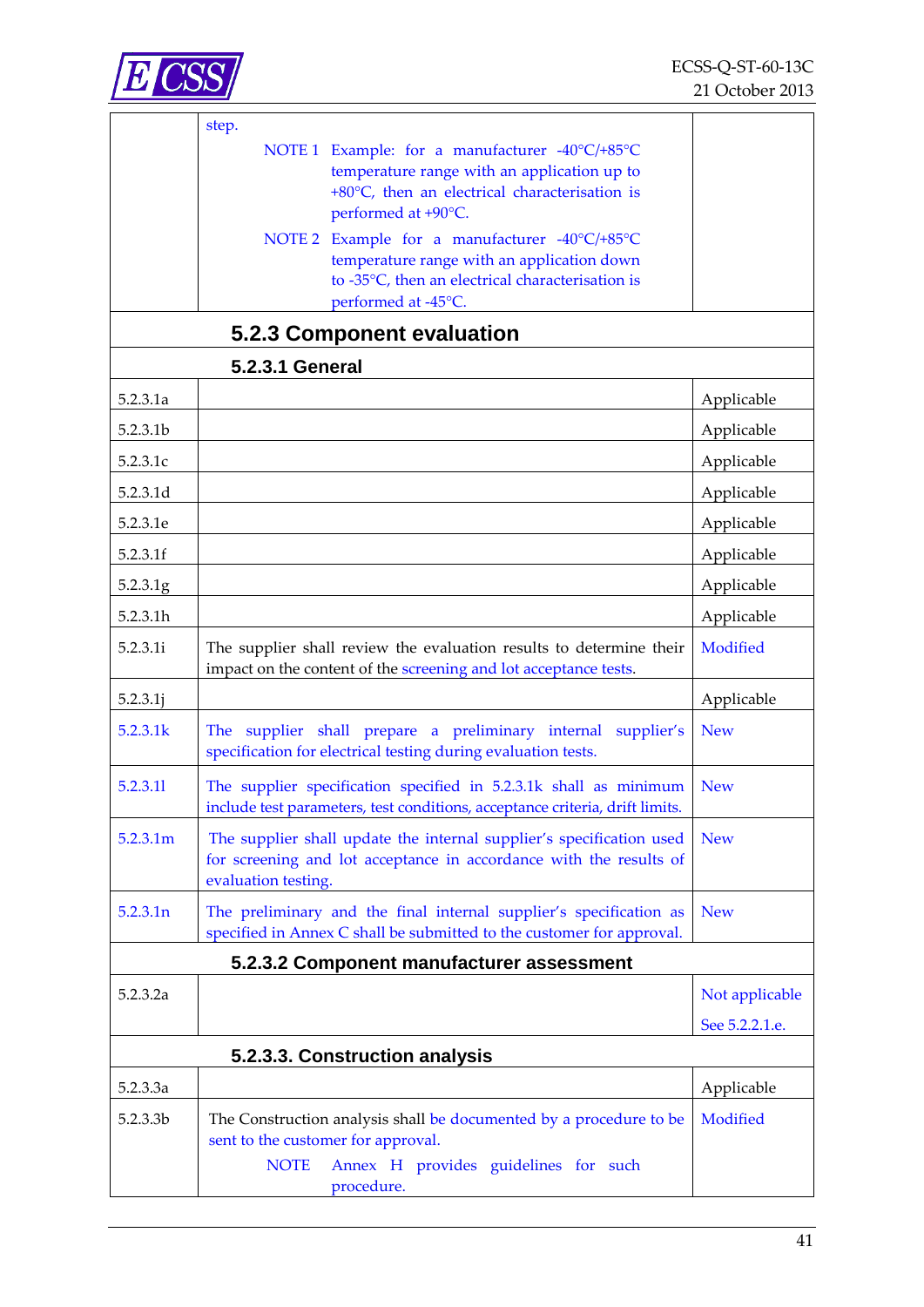

| 5.2.3.3c             |                                                                                                                                                                    | Applicable |
|----------------------|--------------------------------------------------------------------------------------------------------------------------------------------------------------------|------------|
|                      |                                                                                                                                                                    |            |
| 5.2.3.4a             |                                                                                                                                                                    | Applicable |
| 5.2.3.4 <sub>b</sub> |                                                                                                                                                                    | Applicable |
| 5.2.3.4c             | Evaluation tests shall be performed as specified in Figure 5-1 and<br>Table 5-1.                                                                                   | <b>New</b> |
| 5.2.3.4d             | Omission of any of the elements of tests specified in Figure 5-1 and<br>Table 5-1, or the introduction of alternative activities, shall be<br>justified in the JD. | <b>New</b> |
|                      | <b>NOTE</b><br>For mounting process (including baking for<br>PED), see ECSS-Q-ST-70-38 and ECSS-Q-ST-<br>70-08.                                                    |            |
| 5.2.3.4e             | Evaluation of retinned components shall be performed as specified in<br>Figure 8-3 from the requirement 8.1a.                                                      | <b>New</b> |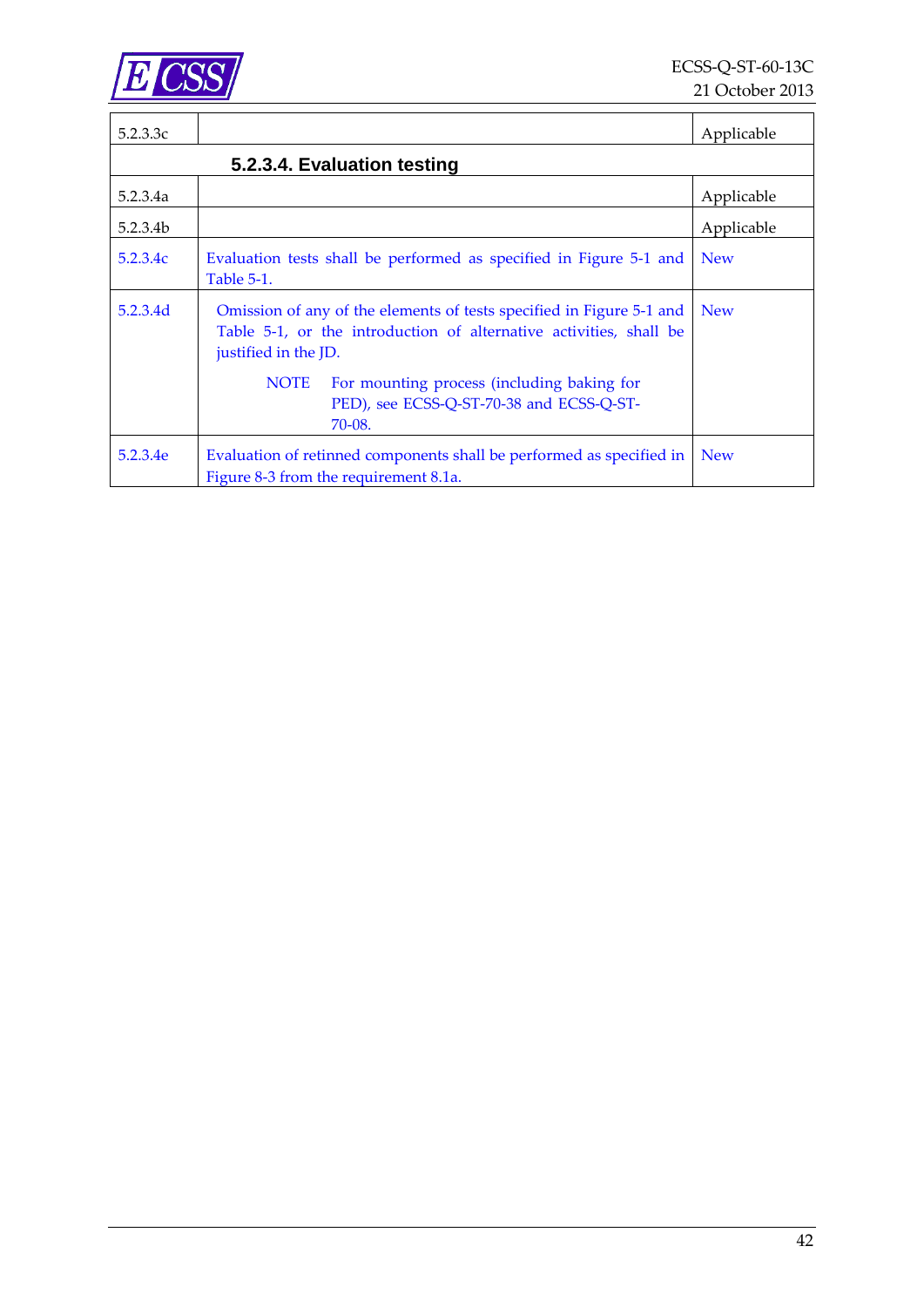



<span id="page-42-0"></span>(5) : applicable to hermetic & cavity package

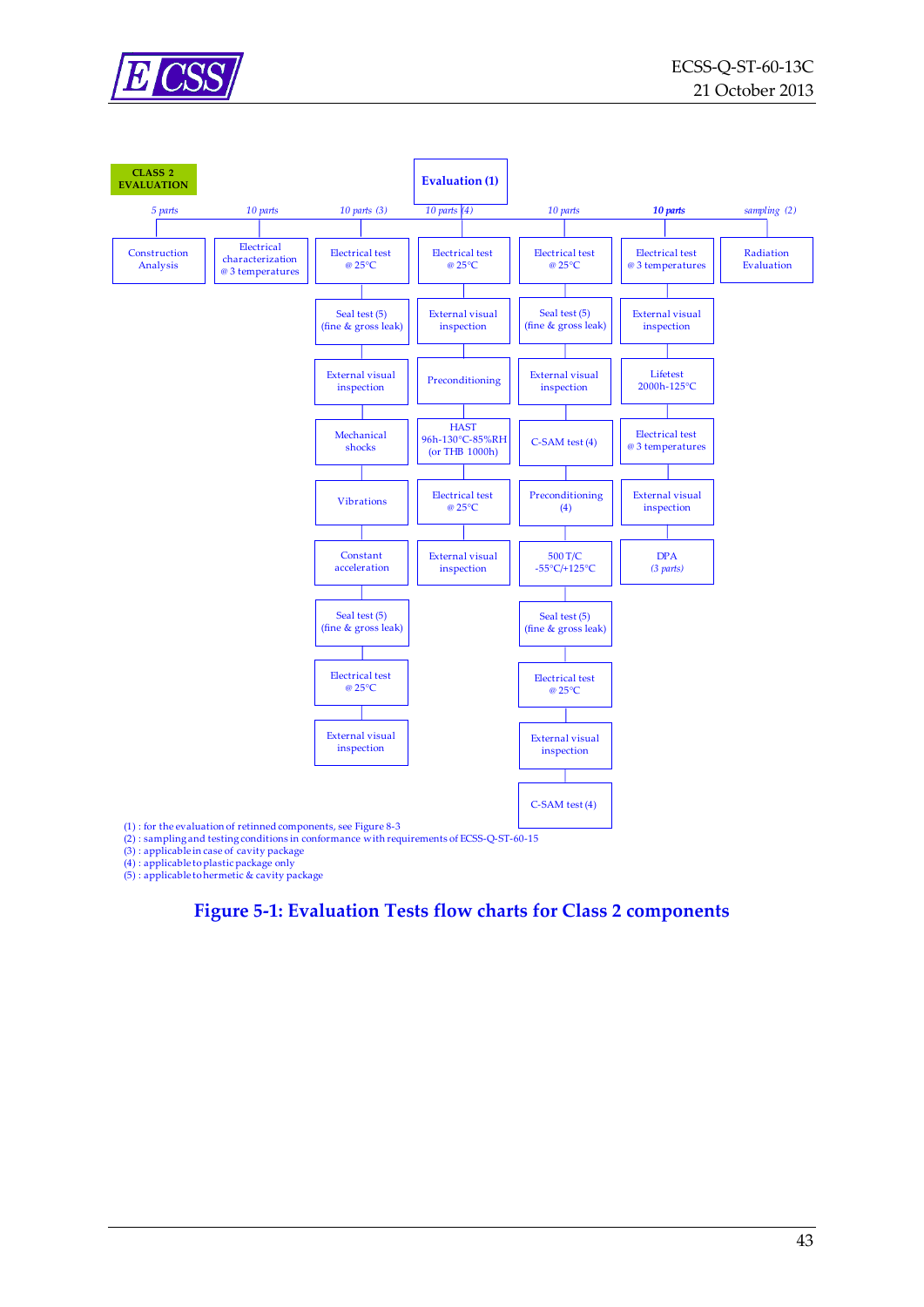

## **Table 5-1: Evaluation Tests for Class 2 components**

<span id="page-43-0"></span>

|                | <b>TEST</b>                             | <b>SAMPLING</b> | <b>METHOD / CRITERIA</b>                                                                                                                                                                                                                  | <b>COMMENTS</b>                                                                                                                                              |
|----------------|-----------------------------------------|-----------------|-------------------------------------------------------------------------------------------------------------------------------------------------------------------------------------------------------------------------------------------|--------------------------------------------------------------------------------------------------------------------------------------------------------------|
| $\mathbf{1}$   | Construction<br>analysis                | 5 parts         | As per clause 4.2.2.3<br><b>See Annex H</b>                                                                                                                                                                                               |                                                                                                                                                              |
| $\overline{2}$ | Electrical<br>characterization          | 10 parts min    | Electrical test under 3 T°<br>(min, typ, max) or at using<br>range $+10$ °C (whichever is<br>higher as per 4.2.2.6).                                                                                                                      | Read & record for<br>electrical test as per<br>the preliminary issue<br>$\sigma$<br>the<br>internal<br>supplier's<br>specification<br>(see<br>$4.2.3.1.k$ ). |
| 3              | <b>External</b><br>visual<br>inspection | 10 parts min    | <b>ESCC 2055000</b><br><b>ESCC 2059000</b>                                                                                                                                                                                                |                                                                                                                                                              |
| 4              | <b>Mechanical shocks</b>                | 10 parts min    | MIL STD<br>883<br>TM 2002<br>condition $B - 50$ pulses (per<br>orientation) instead of 5<br>pulses (per orientation).<br>MIL-STD-750<br>TM<br>2016,<br>1500g, 0,5ms duration - 50<br>shocks instead of 5 shocks,<br>planes X1, Y1 and Z1. |                                                                                                                                                              |
|                | <b>Vibrations</b>                       |                 | <b>MIL-STD-883,</b><br>TM<br>2007<br>condition A - 120<br>times<br>(total) instead of 12 times<br>(total).<br>MIL-STD-750, TM 2056, 20g,<br>10-2000Hz, cross over at<br>50Hz - 120 times (total)<br>instead of 12 times (total).          | Applicable to cavity<br>package.<br>Read & record for<br>electrical test as per<br>the preliminary issue<br>of<br>the<br>internal                            |
|                | Constant<br>acceleration                |                 | MIL-STD-883,<br><b>TM</b><br>2001<br>condition<br>E<br>(resultant<br>centrifugal acceleration to be<br>in the Y1 axis only).                                                                                                              | supplier's<br>specification<br>(see<br>$4.2.3.1.k$ ).                                                                                                        |
|                |                                         |                 | For components which have<br>package weight<br>of 5<br>a<br>grammes or more, or whose<br>inner seal or cavity perimeter<br>is more than 5 cm, Condition<br>D shall be used.                                                               |                                                                                                                                                              |
|                |                                         |                 | MIL-STD-750,<br><b>TM</b><br>2006,<br>20000g, planes X1, Y1 and<br>Y2.                                                                                                                                                                    |                                                                                                                                                              |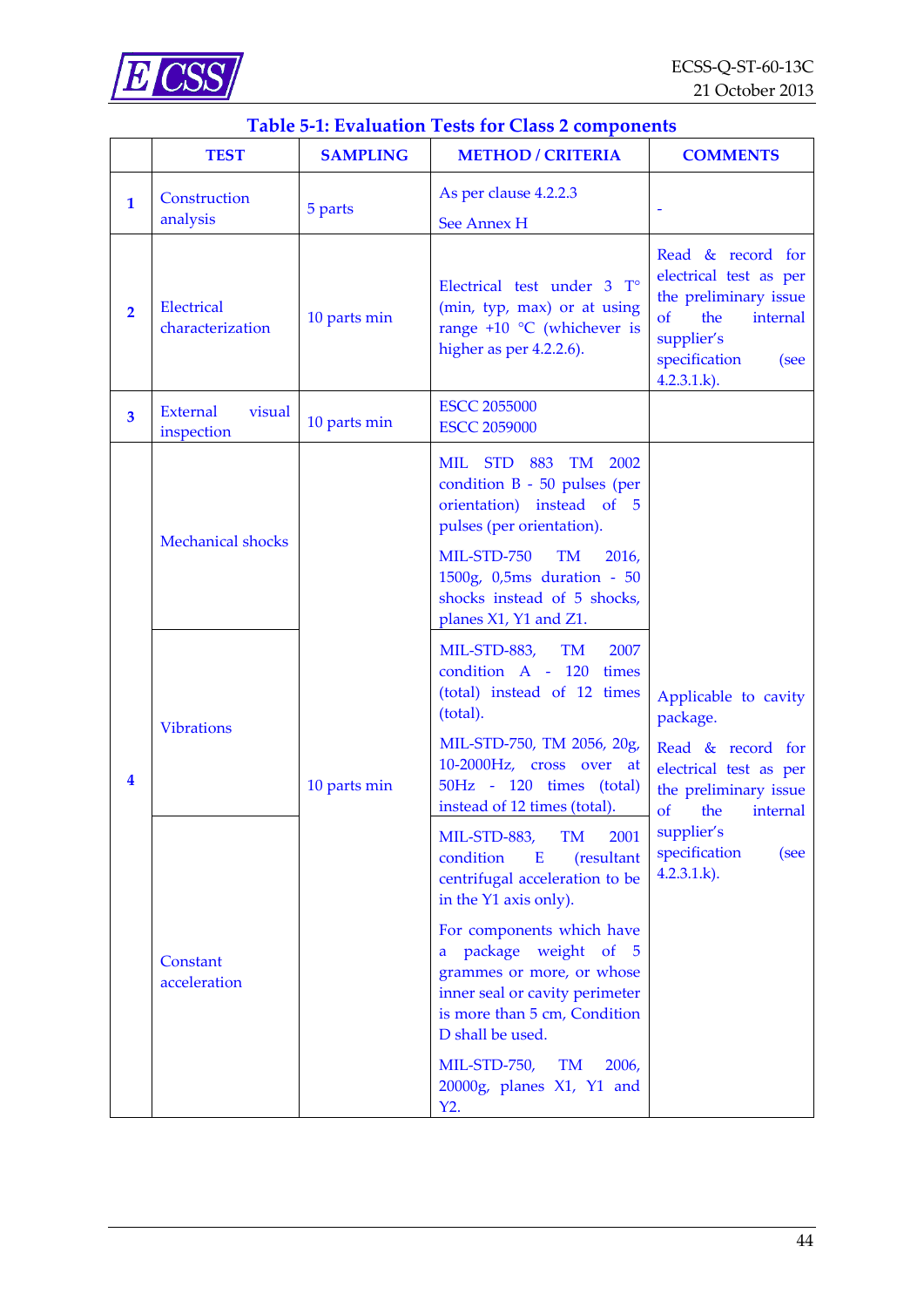

|                | <b>TEST</b>                                           | <b>SAMPLING</b> | <b>METHOD / CRITERIA</b>                                                                                                                                                                                                                                                                                                                                                                     | <b>COMMENTS</b>                                                                                                                                                                                                            |
|----------------|-------------------------------------------------------|-----------------|----------------------------------------------------------------------------------------------------------------------------------------------------------------------------------------------------------------------------------------------------------------------------------------------------------------------------------------------------------------------------------------------|----------------------------------------------------------------------------------------------------------------------------------------------------------------------------------------------------------------------------|
| 5              | Preconditioning<br>+ 96h HAST (or<br>1000h THB 85/85) | 10 parts min    | <b>HAST</b><br>96h-130°C-85%RH<br>with<br>(JESD22-A110)<br>continuous bias) or<br><b>THB</b><br>(JESD22-A101) Initial<br>and<br>final electrical test at 25°C<br><i>(parameter</i><br>& functional)<br>Preconditioning: i.a.w. JESD-<br>22-A113 for SMD JESD-22-<br>B106 for through hole.                                                                                                   | Applicable to plastic<br>package.<br>Read & record for<br>electrical test as per<br>the preliminary issue<br>$\sigma$<br>the<br>internal<br>supplier's<br>specification<br>(see<br>$4.2.3.1.k$ ).                          |
| 6              | <b>C-SAM</b>                                          | 10 parts min    | JEDEC J-STD-020                                                                                                                                                                                                                                                                                                                                                                              | To be done on the 10<br>parts of step 7 after<br>the electrical test at<br>$25^{\circ}$ C<br>and<br>before<br>preconditioning.<br>C-SAM test<br>only<br>applicable to plastic<br>package.                                  |
| $\overline{7}$ | Preconditioning +<br><b>Thermal Cycling</b>           | 10 parts min    | 500 T/C -55°/+125°C (or to<br>the manufacturer<br>storage<br>temp., whichever is less)<br>MIL-STD-750.<br>method 1051 cond.B MIL-<br>STD-883 method 1010 cond.B<br>Initial,<br>intermediate<br>(100)<br>T/C) and final electrical tests<br>$25^{\circ}$ C<br>at<br>(parameter<br>$\&$<br>functional).<br>Preconditioning: i.a.w. JESD-<br>22-A113 for SMD JESD-22-<br>B106 for through hole. | Preconditioning<br>applicable to plastic<br>package only.<br>Read & record for<br>electrical tests as per<br>the preliminary issue<br>the<br>internal<br>$\sigma$<br>supplier's<br>specification<br>(see<br>$4.2.3.1.k$ ). |
| 8              | Seal test                                             | 10 parts min    | <b>MIL-STD-883</b><br>1014<br><b>TM</b><br>condition A or B (fine leak)<br>and condition C (gross leak).<br>MIL-STD-750<br><b>TM</b><br>1071<br>condition H1 or H2 (fine<br>leak) and condition C or K<br>(gross leak with cavity) or<br>condition E (gross<br>leak<br>without cavity).                                                                                                      | Applicable<br>to<br>hermetic &<br>cavity<br>package.                                                                                                                                                                       |
| 9              | Lifetest<br>2000h-<br>125°C minimum                   | 10 parts min    | MIL-STD-750 method 1026 $&$<br>1042.<br>MIL-STD-883 method 1005<br>cond.D Initial, intermediate<br>(1000h) and final electrical<br>tests at $3 T^{\circ}$ (min, typ, max)                                                                                                                                                                                                                    | The lifetest duration<br>shall be 2000h<br>- at<br>minimum 125°C.<br><sub>of</sub><br>ln<br>case<br>a<br>temperature<br>lower<br>than<br>$125^{\circ}C$ ,<br>the                                                           |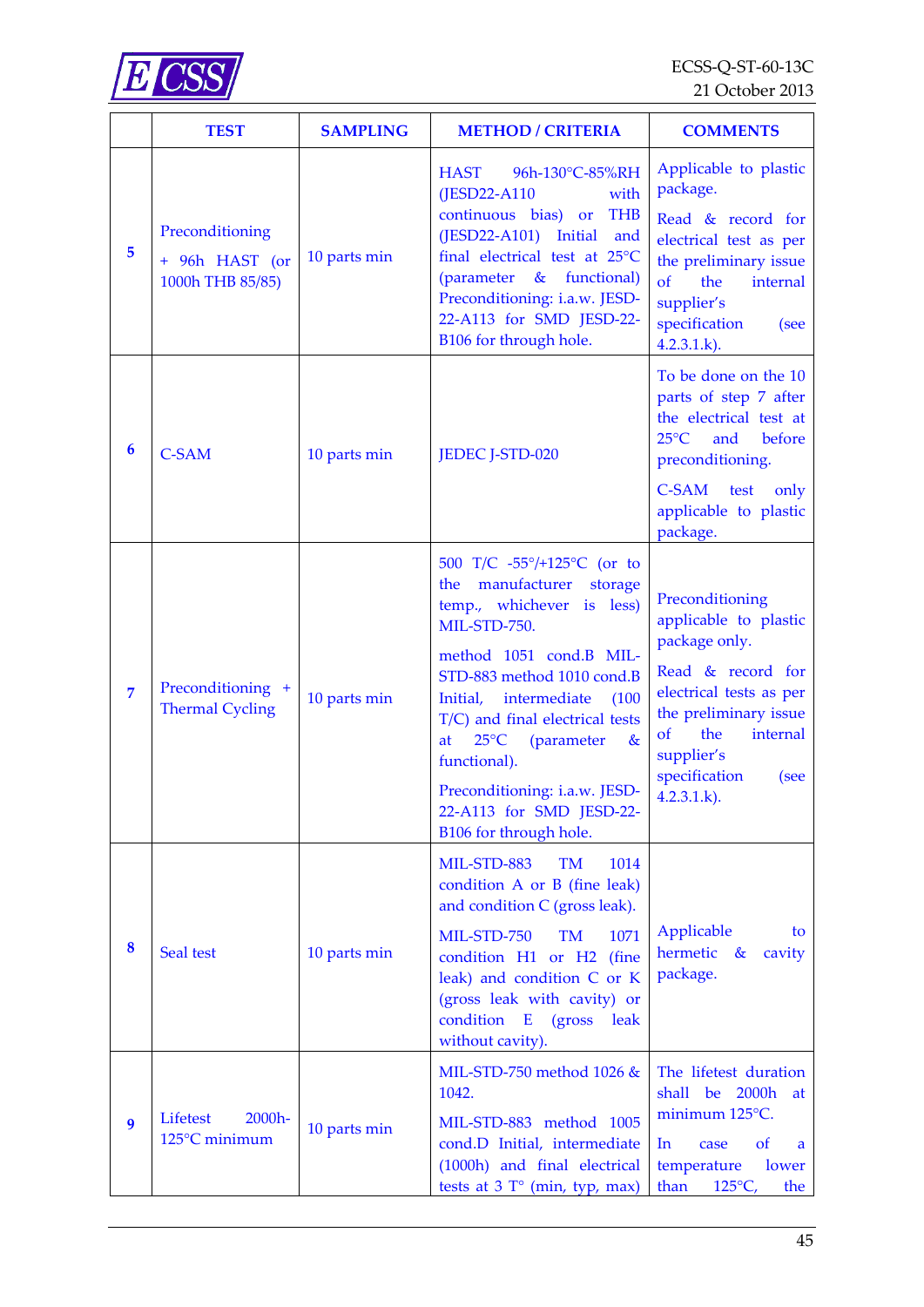

|    | <b>TEST</b>             | <b>SAMPLING</b>               | <b>METHOD / CRITERIA</b>            | <b>COMMENTS</b>                                                                                                                                                  |
|----|-------------------------|-------------------------------|-------------------------------------|------------------------------------------------------------------------------------------------------------------------------------------------------------------|
|    |                         |                               | (parameter & functional).           | lifetest duration is<br>extended <i>i.a.w.</i> MIL-<br><b>STD-883</b><br>method<br>1005.                                                                         |
|    |                         |                               |                                     | Read & record for<br>electrical tests. as per<br>the preliminary issue<br>internal<br>the<br>$\alpha$ f<br>supplier's<br>specification<br>(see<br>$4.2.3.1.k$ ). |
| 10 | <b>DPA</b>              | 3 parts                       | As per clause 4.3.9 see<br>Annex H. | To be done on 3 parts<br>after lifetest (as per<br>above step 4).                                                                                                |
| 11 | Radiation<br>evaluation | i.a.w.<br>ECSS-Q-ST-60-<br>15 | See ECSS-Q-ST-60-15                 |                                                                                                                                                                  |

|                    | 5.2.4 Parts approval                                                                                                                                                      |                |
|--------------------|---------------------------------------------------------------------------------------------------------------------------------------------------------------------------|----------------|
| 5.2.4a             |                                                                                                                                                                           | Applicable     |
| 5.2.4b             |                                                                                                                                                                           | Applicable     |
| 5.2.4c             |                                                                                                                                                                           | Applicable     |
| 5.2.4d             | Prior to procurement of components (or before equipment CDR, at<br>the latest), the approval process by the customer shall be organized<br>as follows:                    | Modified       |
|                    | 1                                                                                                                                                                         | Not applicable |
|                    | $\overline{2}$                                                                                                                                                            | Not applicable |
|                    | 3                                                                                                                                                                         | Not applicable |
|                    | 4. A Justification Document is required in accordance with<br>annex F.                                                                                                    | Modified       |
| 5.2.4e             | In case the evaluation results are changing the testing conditions<br>documented in the $JD$ , a new revision of $JD$ shall be submitted to<br>the customer for approval. | Modified       |
|                    | <b>5.3 Component procurement</b>                                                                                                                                          |                |
|                    | 5.3.1 General                                                                                                                                                             |                |
| 5.3.1a             |                                                                                                                                                                           | Applicable     |
| 5.3.1 <sub>b</sub> |                                                                                                                                                                           | Not applicable |
| 5.3.1c             |                                                                                                                                                                           | Not applicable |
| 5.3.1d             |                                                                                                                                                                           | Applicable     |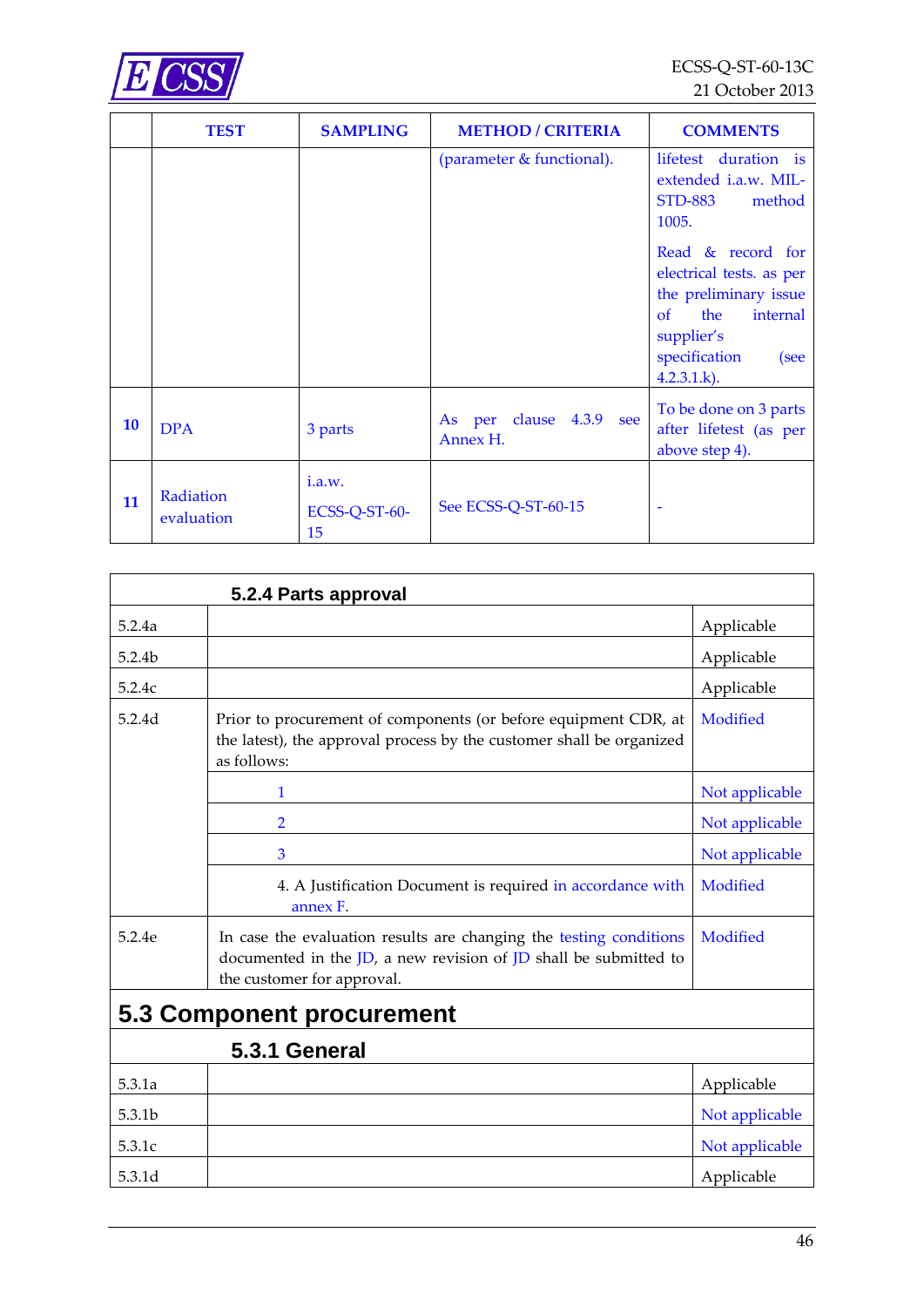

| 5.3.1e |                                                                                                                                                                                                                                                                                                                               | Applicable     |
|--------|-------------------------------------------------------------------------------------------------------------------------------------------------------------------------------------------------------------------------------------------------------------------------------------------------------------------------------|----------------|
| 5.3.1f |                                                                                                                                                                                                                                                                                                                               | Applicable     |
| 5.3.1g |                                                                                                                                                                                                                                                                                                                               | Applicable     |
| 5.3.1h |                                                                                                                                                                                                                                                                                                                               | Applicable     |
| 5.3.1i | Each procured EEE part shall be traceable to a manufacturer<br>assigned trace code.                                                                                                                                                                                                                                           | <b>New</b>     |
|        | <b>NOTE</b><br>The procurement of a single trace code per<br>delivery lot should be preferred and<br>encouraged.                                                                                                                                                                                                              |                |
| 5.3.1j | Each trace code shall be maintained as is through the entire supply<br>chain including distributor.                                                                                                                                                                                                                           | <b>New</b>     |
|        | <b>NOTE</b><br>As far as possible, commercial parts should<br>be ordered in the manufacturer's standard<br>packing quantities or multiples thereof to<br>avoid distributor re-packing and handling<br>and to preserve the traceability information<br>included<br>usually<br>on<br>the<br>original<br>manufacturer packaging. |                |
| 5.3.1k | The supplier shall ensure that the elements of the JD in accordance<br>with Annex F, including any action plan, are applicable to flight<br>parts.                                                                                                                                                                            | <b>New</b>     |
|        | 5.3.2 Procurement specification                                                                                                                                                                                                                                                                                               |                |
| 5.3.2a | The supplier shall procure EEE components according to controlled<br>specifications.                                                                                                                                                                                                                                          | Modified       |
|        | <b>NOTE</b><br>It can be procurer's in-house specification,<br>a manufacturer's drawing or a datasheet as<br>a minimum.                                                                                                                                                                                                       |                |
| 5.3.2b |                                                                                                                                                                                                                                                                                                                               | Not applicable |
| 5.3.2c |                                                                                                                                                                                                                                                                                                                               | Not applicable |
| 5.3.2d |                                                                                                                                                                                                                                                                                                                               | Not applicable |
| 5.3.2e |                                                                                                                                                                                                                                                                                                                               | Applicable     |
| 5.3.2f |                                                                                                                                                                                                                                                                                                                               | Applicable     |
| 5.3.2g |                                                                                                                                                                                                                                                                                                                               | Applicable     |
| 5.3.2h | If aditional requirements to the manufacturer are identified, they<br>shall be specified in the procurement specification.                                                                                                                                                                                                    | <b>New</b>     |
|        | 5.3.3 Screening requirements                                                                                                                                                                                                                                                                                                  |                |
| 5.3.3a |                                                                                                                                                                                                                                                                                                                               | Applicable     |
| 5.3.3b |                                                                                                                                                                                                                                                                                                                               | Applicable     |
| 5.3.3c |                                                                                                                                                                                                                                                                                                                               | Applicable     |
| 5.3.3d | For commercial parts, screening tests shall be performed in                                                                                                                                                                                                                                                                   | Modified       |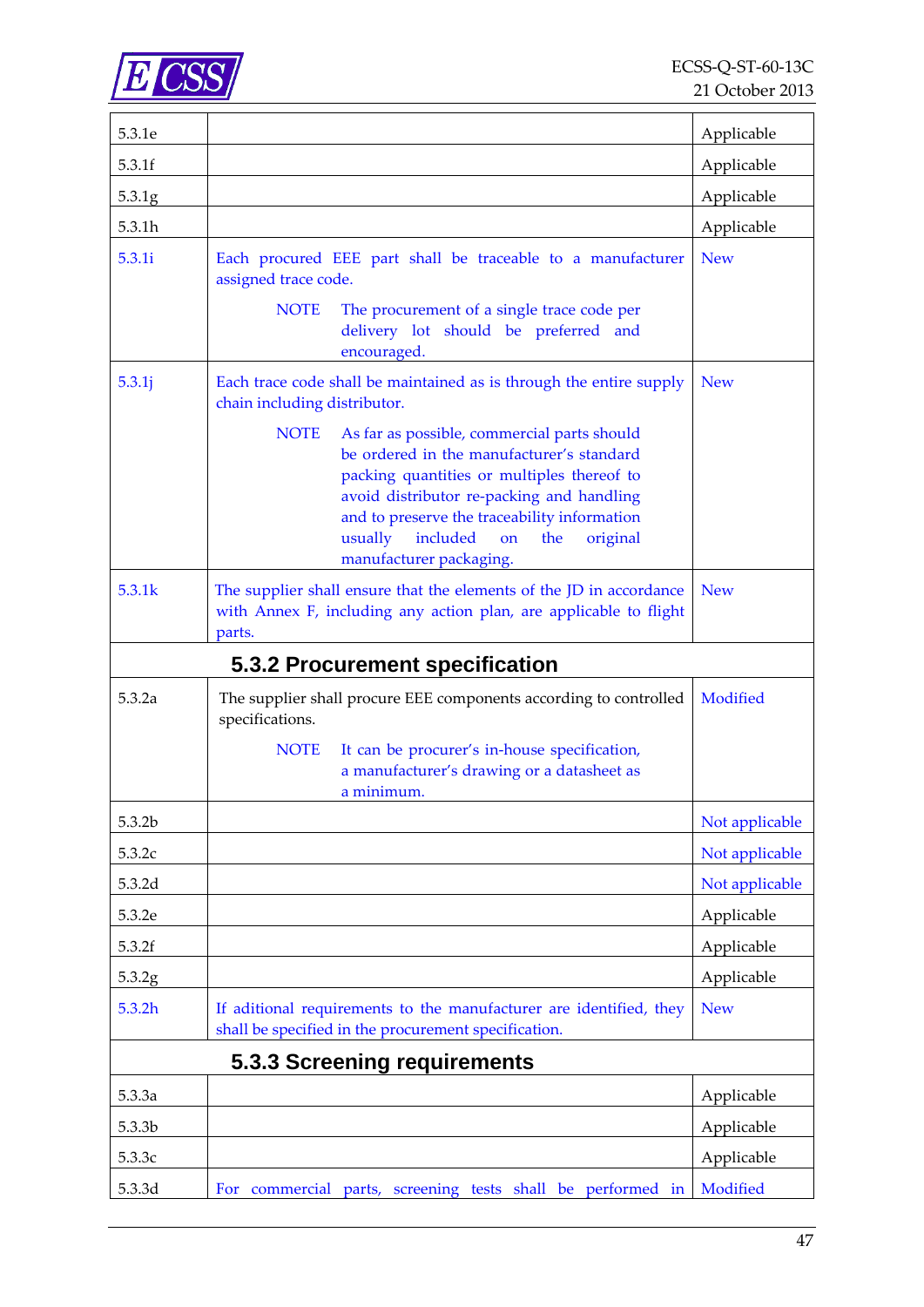

|            | accordance with Table 5-2.                                                                                                                                                                                                                       |            |
|------------|--------------------------------------------------------------------------------------------------------------------------------------------------------------------------------------------------------------------------------------------------|------------|
| 5.3.3e     |                                                                                                                                                                                                                                                  | Applicable |
| 5.3.3f     |                                                                                                                                                                                                                                                  | Applicable |
| 5.3.3g     |                                                                                                                                                                                                                                                  | Applicable |
| 5.3.3h     |                                                                                                                                                                                                                                                  | Applicable |
| 5.3.3.i    | Based on data from the evaluation tests in conformance with the<br>requirement 5.2.3.4 and data collected in the JD, the supplier may<br>propose a modification of the screening flow of table 5-2, to be<br>submitted to customer for approval. | <b>New</b> |
|            | <b>NOTE</b><br>Data collected in the JD includes EFR, life<br>test, thermal cycling.                                                                                                                                                             |            |
| $5.3.3.$ j | If modification of 5.3.3f is proposed to the customer, it shall meet<br>the following similarity criteria:                                                                                                                                       | <b>New</b> |
|            | 1. For EFR, either:                                                                                                                                                                                                                              |            |
|            | the data are as the same die revision, wafer fab,<br>(a)<br>process and package.                                                                                                                                                                 |            |
|            | (b) the data are not provided, but in this case the data<br>on the same part type is not older than two years<br>w.r.t date code.                                                                                                                |            |
|            | 2. For lifetest, either:                                                                                                                                                                                                                         |            |
|            | the data are as the same die revision, wafer fab,<br>(a)<br>process and pacakge.                                                                                                                                                                 |            |
|            | (b) the data are not provided, but in this case the data<br>on the same part type is not older thant two years<br>w.r.t date code.                                                                                                               |            |
|            | 3. For thermal cycles the data are on same package.                                                                                                                                                                                              |            |
| 5.3.3.k    | 100% Pind test and 100% hermeticity test (when applicable) shall<br>not be tailored out of the screening flow.                                                                                                                                   | <b>New</b> |
| 5.3.3.1    | 100% external visual inspection shall be performed in case of any<br>test done during screening or in case of retinning.                                                                                                                         | <b>New</b> |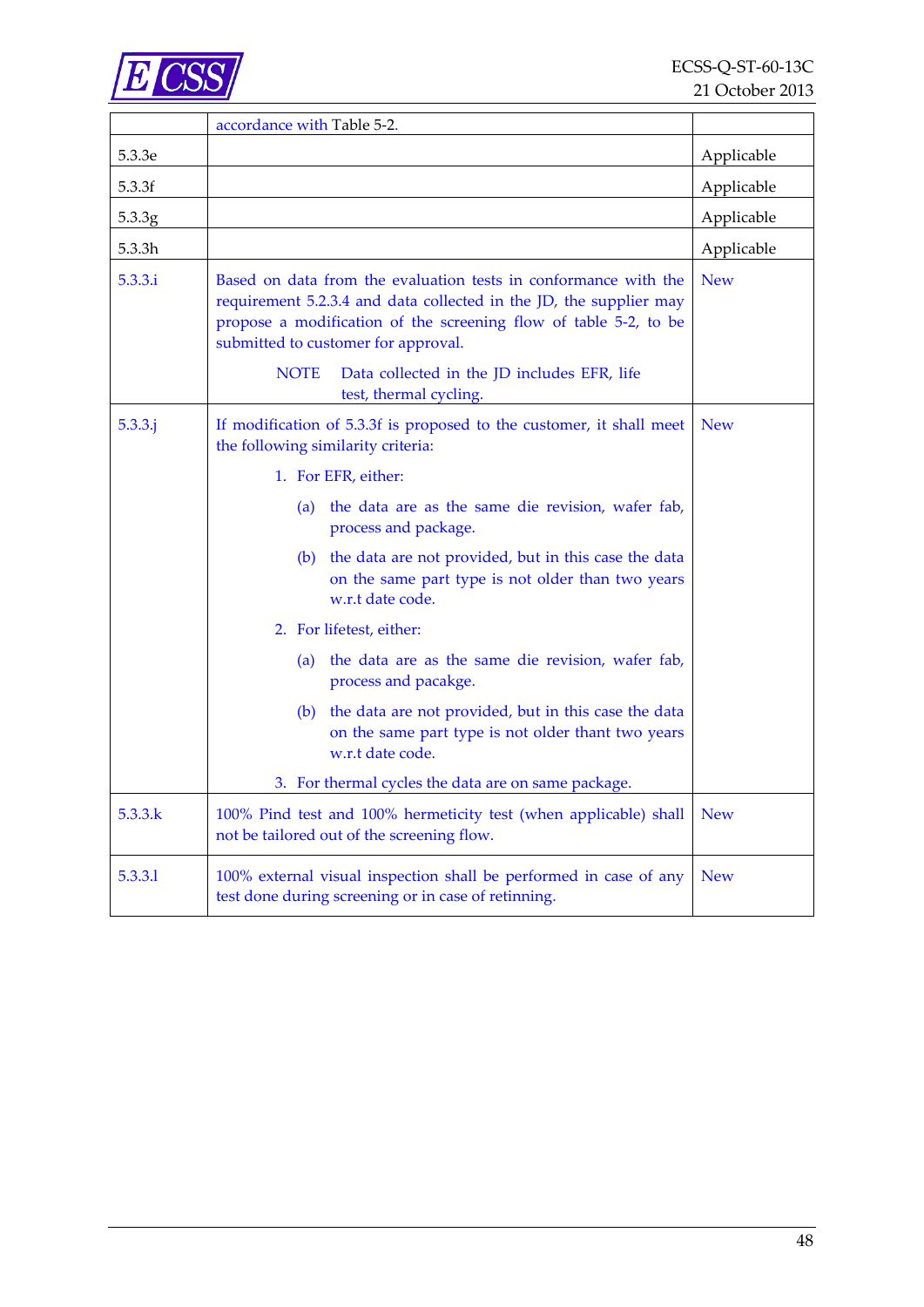

<span id="page-48-0"></span>

|                         | Table 5-2: Screening tests for the Class 2 components |                 |                                                                                                                                                     |                                                                                                                                                                                                                                                                                                                                                                                                                                                         |  |
|-------------------------|-------------------------------------------------------|-----------------|-----------------------------------------------------------------------------------------------------------------------------------------------------|---------------------------------------------------------------------------------------------------------------------------------------------------------------------------------------------------------------------------------------------------------------------------------------------------------------------------------------------------------------------------------------------------------------------------------------------------------|--|
|                         | <b>TEST</b>                                           | <b>SAMPLING</b> | <b>METHOD</b>                                                                                                                                       | <b>COMMENTS</b>                                                                                                                                                                                                                                                                                                                                                                                                                                         |  |
| $\mathbf{1}$            | Serialization                                         | 100%            | Defined by the supplier.                                                                                                                            |                                                                                                                                                                                                                                                                                                                                                                                                                                                         |  |
| $\overline{2}$          | Temperature<br>cycling                                | 100%            | 10 T/C -55 $\degree$ /+125 $\degree$ C (or to the<br>manufacturer storage temp.,<br>whichever is less).<br>MIL-STD-750 method 1051                  |                                                                                                                                                                                                                                                                                                                                                                                                                                                         |  |
|                         |                                                       |                 | MIL-STD-883 method 1010                                                                                                                             |                                                                                                                                                                                                                                                                                                                                                                                                                                                         |  |
| 3                       | <b>PIND</b> test                                      | 100%            | MIL-STD-750 method 2052<br>cond.A<br>MIL-STD-883 method 2020<br>cond.A                                                                              | Applicable to cavity<br>package only.                                                                                                                                                                                                                                                                                                                                                                                                                   |  |
| $\overline{\mathbf{4}}$ | Initial<br>electrical<br>test                         | 100%            | Electrical test (parametrical<br>and functional) at 25°C as<br>per the internal supplier's<br>specification.                                        | Read & record on<br>selected parameters<br>as per the internal<br>supplier's<br>specification<br>(see<br>$5.2.3.1k$ ).                                                                                                                                                                                                                                                                                                                                  |  |
| 5                       | Burn-in                                               | 100%            | MIL-STD-750 method 1038 &<br>1039<br>MIL-STD-883 method 1015<br>cond.B<br>$160h - 125^{\circ}C$ or $300h - 105^{\circ}C$<br>or $590h - 85^{\circ}C$ | Temperature shall be<br>$\leq$ Tjmax-10°C and<br>Tg-10°C whichever is<br>lower.<br>In absence of Tj or Tg<br>knowledge,<br>$105^{\circ}$ C<br>max is required.<br>$Ea = 0.4eV$<br>for<br>equivalence<br>calculation unless a<br>different value has<br>demonstrated<br>been<br>for the product.<br>Termination<br>oxidation risk shall<br>be controlled<br>after<br>burn-in.<br>For discrete, HTRB<br>and power burn-in<br>depend on product<br>family. |  |
| 6                       | <b>Final electrical test</b>                          | 100%            | Electrical test (para-metrical<br>and functional) at 3 temp.as<br>per the internal supplier's<br>specification.                                     | Read & record on<br>selected<br>parameters<br>as per the internal<br>supplier's<br>specification<br>(see<br>$5.2.3.1k$ ).                                                                                                                                                                                                                                                                                                                               |  |

### **Table 5-2: Screening tests for the Class 2 components**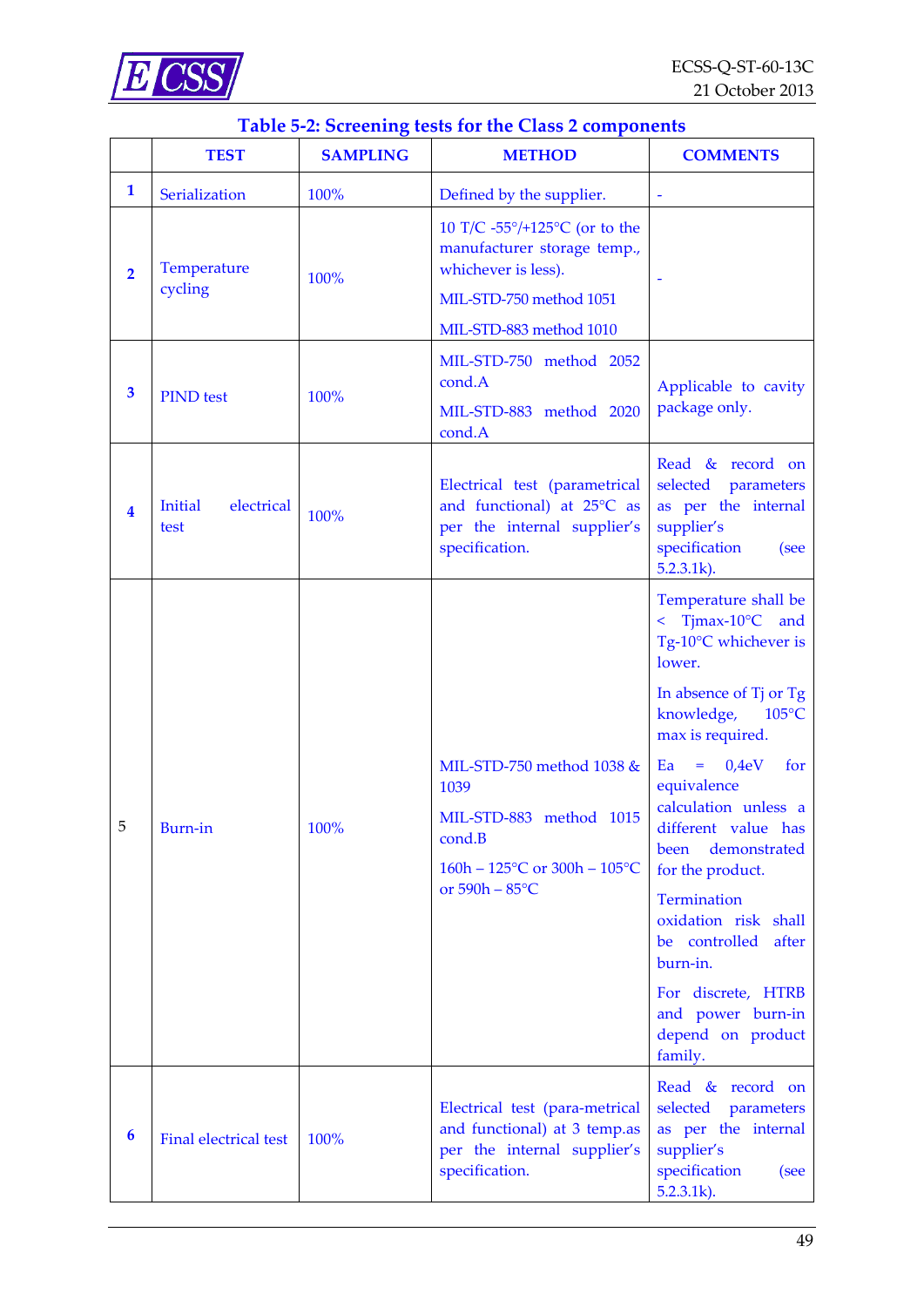

|   | <b>TEST</b>                             | <b>SAMPLING</b> | <b>METHOD</b>                                                                                         | <b>COMMENTS</b>                                                                                                                                                                                                                                                                                                                                                                                                                                 |
|---|-----------------------------------------|-----------------|-------------------------------------------------------------------------------------------------------|-------------------------------------------------------------------------------------------------------------------------------------------------------------------------------------------------------------------------------------------------------------------------------------------------------------------------------------------------------------------------------------------------------------------------------------------------|
| 7 | <b>PDA</b>                              |                 | On steps 4 and 6.<br>Max acceptable PDA: 5%                                                           | <b>PDA</b><br>calculation<br>applies<br>to<br>room<br>temperature<br>measurement only.                                                                                                                                                                                                                                                                                                                                                          |
| 8 | Seal test                               | 100%            | MIL-STD-750 method 1071<br>cond H1 or H2 and C or K.<br>MIL-STD-883 method 1014<br>cond A or B and C. | Applicable<br>to<br>hermetic $\&$<br>cavity<br>package only.                                                                                                                                                                                                                                                                                                                                                                                    |
| 9 | <b>External</b><br>visual<br>inspection | 100%            | MIL-STD-750 method 2071<br>MIL-STD-883 method 2009                                                    | The MIL specs are<br>not adapted to visual<br>inspection of plastic<br>encapsulated<br>components, but can<br>be used as reference<br>(mainly<br>for<br>connection corrosion<br>and<br>marking<br>acceptance).<br>addition,<br>In<br>for<br>plastic<br>packages,<br>inspect<br>for<br>the<br>following defects:<br>Package<br>deformation/Foreign<br>inclusions<br>in<br>the<br>package, voids and<br>cracks in the plastic/<br>deformed leads. |

|        | 5.3.4 Initial customer source inspection (precap)                                                                                                                                    |                |  |  |  |
|--------|--------------------------------------------------------------------------------------------------------------------------------------------------------------------------------------|----------------|--|--|--|
| 5.3.4a |                                                                                                                                                                                      | Not applicable |  |  |  |
| 5.3.4b |                                                                                                                                                                                      | Not applicable |  |  |  |
|        | 5.3.5 Lot acceptance                                                                                                                                                                 |                |  |  |  |
| 5.3.5a | The supplier shall ensure that each trace code of EEE parts is<br>submitted to a lot acceptance procedure specified in Figure 5-2 and<br>Table 5-3 according to the following rules: | Modified       |  |  |  |
|        | 1.                                                                                                                                                                                   |                |  |  |  |
|        | 2.                                                                                                                                                                                   | Not applicable |  |  |  |
|        | 3. Commercial components:<br>Each trace code is submitted to lot acceptance as<br>(a)<br>defined in Table 5-3.                                                                       | Modified       |  |  |  |
|        | The proposed lot acceptance is approved through<br>(b)                                                                                                                               |                |  |  |  |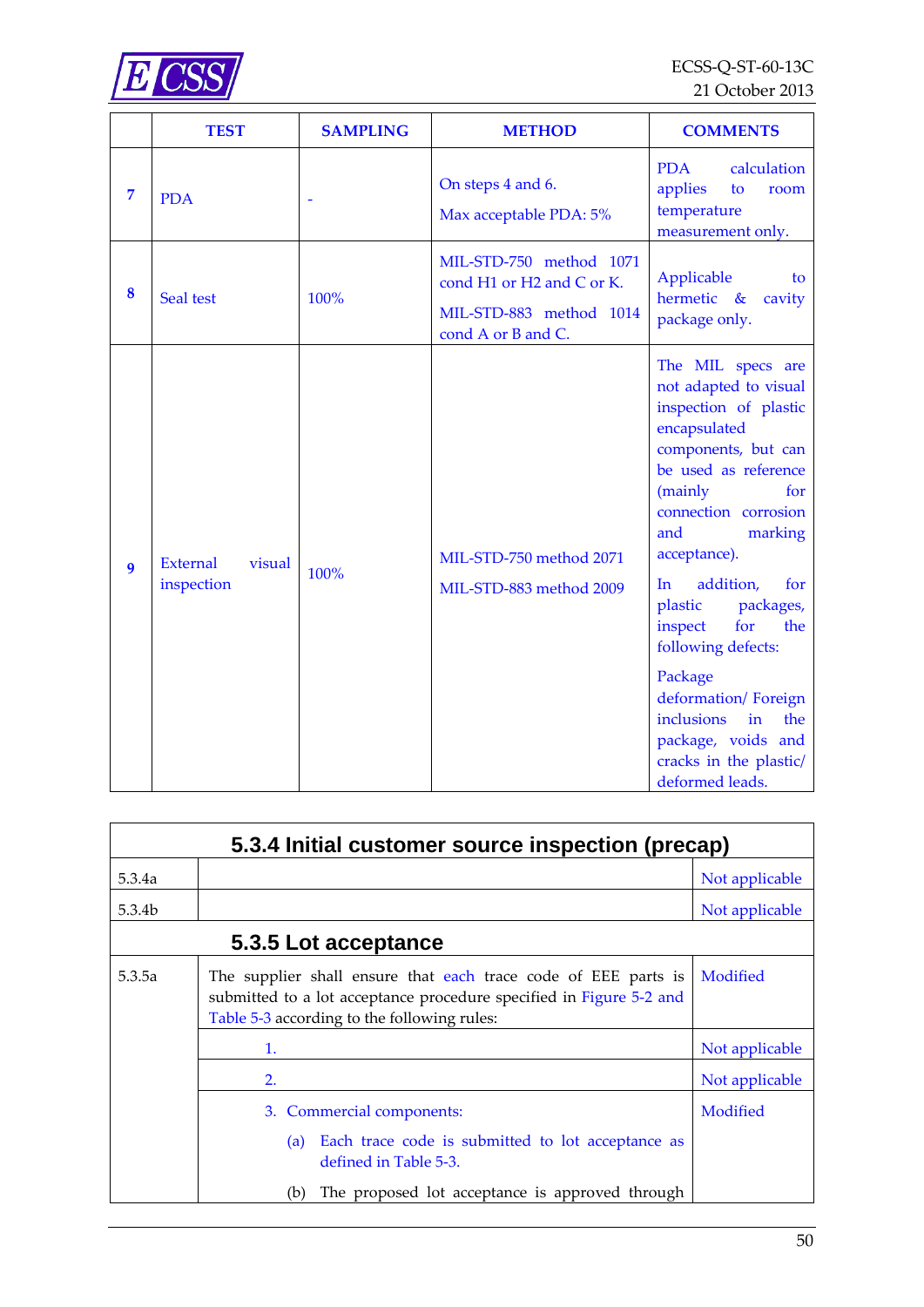

|                    | the approval process in accordance with the clause<br>5.2.4.                                                                                                                               |                |
|--------------------|--------------------------------------------------------------------------------------------------------------------------------------------------------------------------------------------|----------------|
|                    | Omission of any of these elements, or the<br>(c)<br>introduction of alternative tests, is justified.                                                                                       |                |
|                    | (d) If evaluation test is performed directly on flight lot<br>(and if in conformance with lot acceptance and<br>screening requirements), evaluation data can be<br>used as lot acceptance. |                |
|                    | The lot acceptance report is sent to the customer, on<br>(d)<br>request, for information.                                                                                                  |                |
| 5.3.5 <sub>b</sub> |                                                                                                                                                                                            | Not applicable |
| 5.3.5c             | Lot acceptance of retinned components shall be performed as<br>specified in Figure 8-4 from requirement 8.1a.                                                                              | <b>New</b>     |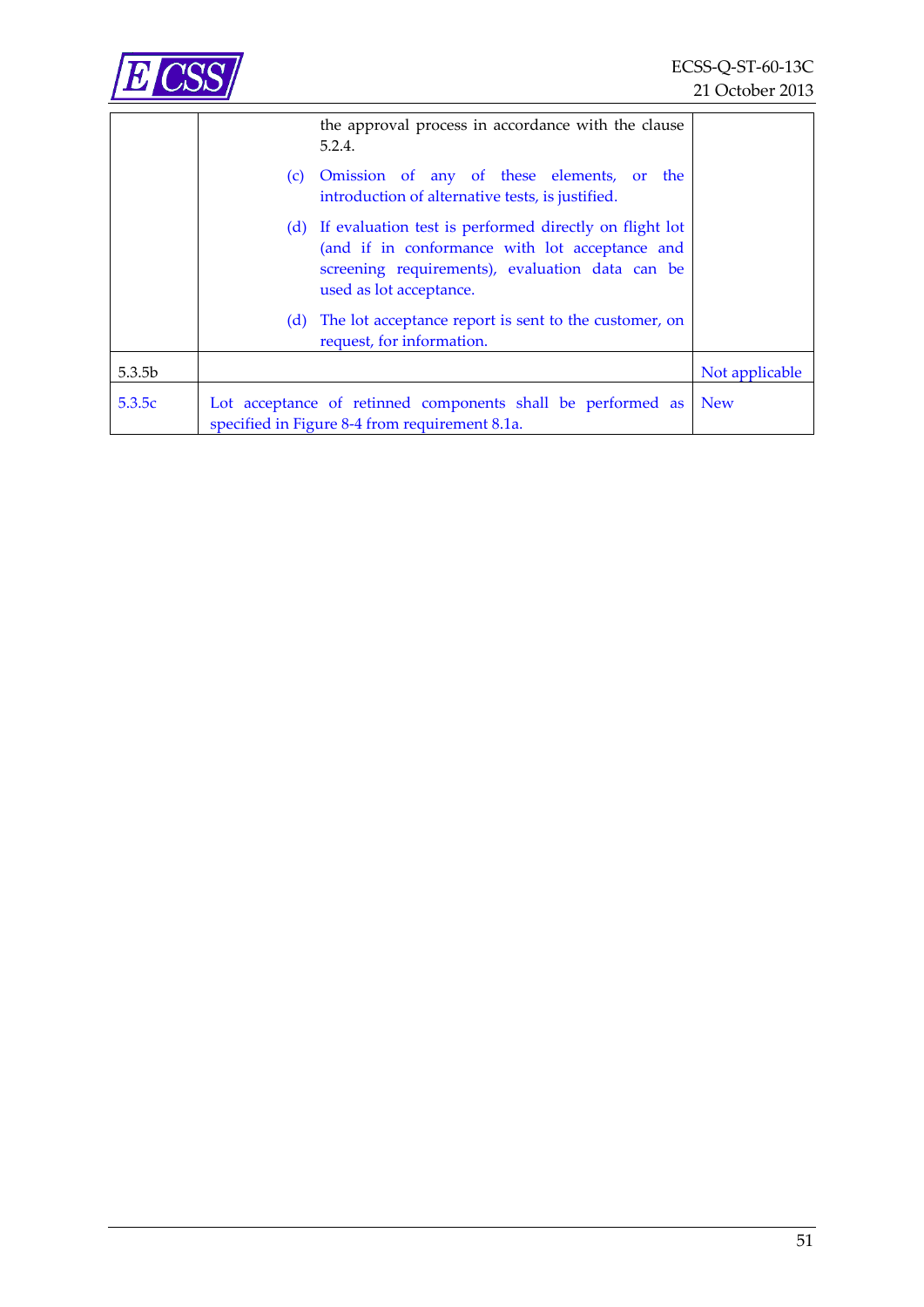



(3) : sampling and testing conditions in conformance with requirements of ECSS-Q-ST-60-15

(4) : the performance of the "thermal cycling" branch will depend on application

(5) : this test is optional to avoid possible duplication with screening (when done by the same entity)

(6) : applicable in case of cavity package

(7) : applicable to plastic package only

(8) : applicable to hermetic & cavity package

#### <span id="page-51-0"></span>**Figure 5-2: Lot acceptance tests flow chart for Class 2 components**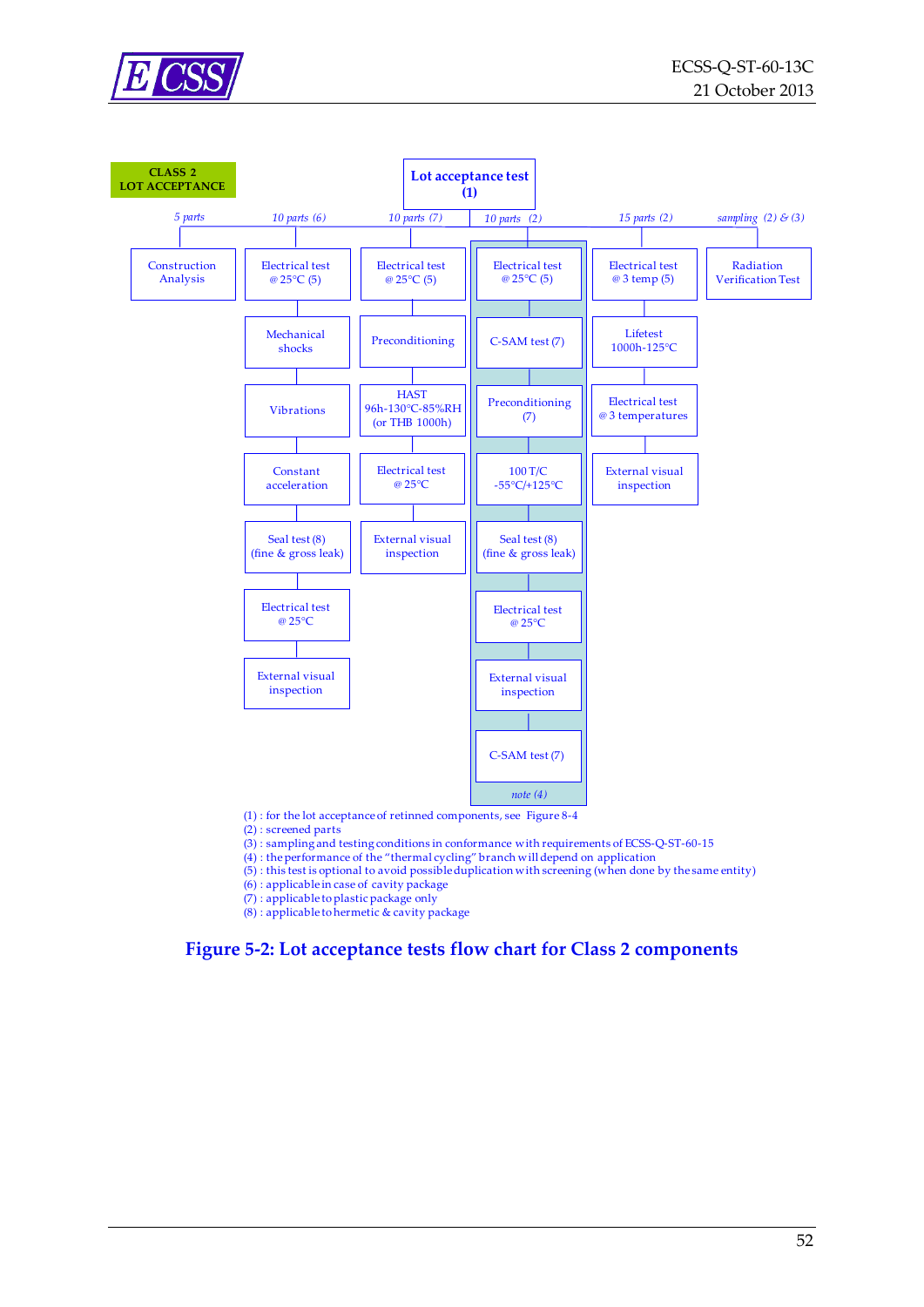

<span id="page-52-0"></span>

|                         | <b>TEST</b>                                                                              | <b>SAMPLING/</b><br><b>CRITERIA</b> | <b>METHOD</b>                                                                                                                                                                                                                     | <b>COMMENTS</b>                                                                                                                               |  |
|-------------------------|------------------------------------------------------------------------------------------|-------------------------------------|-----------------------------------------------------------------------------------------------------------------------------------------------------------------------------------------------------------------------------------|-----------------------------------------------------------------------------------------------------------------------------------------------|--|
| $\mathbf{1}$            | Construction<br>analysis                                                                 | 5 parts                             | As per clause 5.2.3.3 see<br>Annex H.                                                                                                                                                                                             |                                                                                                                                               |  |
|                         |                                                                                          |                                     | <b>MIL STD 883 TM 2002</b><br>condition B - 50 pulses (per<br>orientation) instead of 5<br>pulses (per orientation).                                                                                                              |                                                                                                                                               |  |
|                         | <b>Mechanical shocks</b>                                                                 |                                     | MIL-STD-750 TM 2016,<br>1500g, 0,5ms duration - 50<br>shocks instead of 5 shocks,<br>planes X1, Y1 and Z1.                                                                                                                        |                                                                                                                                               |  |
|                         |                                                                                          |                                     | MIL-STD-883, TM 2007<br>condition A - 120 times<br>(total) instead of 12 times<br>(total).                                                                                                                                        | Applicable to cavity<br>package.                                                                                                              |  |
| $\overline{2}$          | <b>Vibrations</b>                                                                        | 10 parts min                        | MIL-STD-750, TM 2056, 20g,<br>10-2000Hz, cross over at<br>50Hz - 120 times (total)<br>instead of 12 times (total).                                                                                                                | Read & record for<br>electrical test as per<br>the preliminary issue<br>of the internal<br>supplier's<br>specification (see<br>$5.2.3.1.k$ ). |  |
|                         | Constant<br>acceleration                                                                 |                                     | MIL-STD-883, TM 2001<br>condition E (resultant<br>centrifugal acceleration to be<br>in the Y1 axis only).                                                                                                                         |                                                                                                                                               |  |
|                         |                                                                                          |                                     | For components which have<br>a package weight of 5<br>grammes or more, or whose<br>inner seal or cavity<br>perimeter is more than 5 cm,<br>Condition D shall be used<br>MIL-STD-750, TM 2006,<br>20000g, planes X1, Y1 and<br>Y2. |                                                                                                                                               |  |
|                         |                                                                                          |                                     | HAST 96h-130°C-85%RH<br>(JESD22-A110 with<br>continuous bias) or THB<br>(JESD22-A101).                                                                                                                                            | Only for plastic                                                                                                                              |  |
| $\overline{\mathbf{3}}$ | Preconditioning<br>10 parts<br>+96h HAST (or<br>0 defect<br>1000h THB 85/85)<br>accepted |                                     | Electrical test (para-metrical<br>and functional) at 25°C as<br>per the internal supplier's<br>specification                                                                                                                      | package.<br>Internal supplier's<br>specification (see<br>$5.2.3.1k$ ).                                                                        |  |
|                         |                                                                                          |                                     | Preconditioning: i.a.w. JESD-<br>22-A113 for SMD JESD-22-<br>B106 for through hole.                                                                                                                                               |                                                                                                                                               |  |
| $\overline{\mathbf{4}}$ | <b>C-SAM</b>                                                                             | 10 parts                            | JEDEC J-STD-020                                                                                                                                                                                                                   | To be done on the 10                                                                                                                          |  |

### **Table 5-3: Lot acceptance tests for Class 2 components**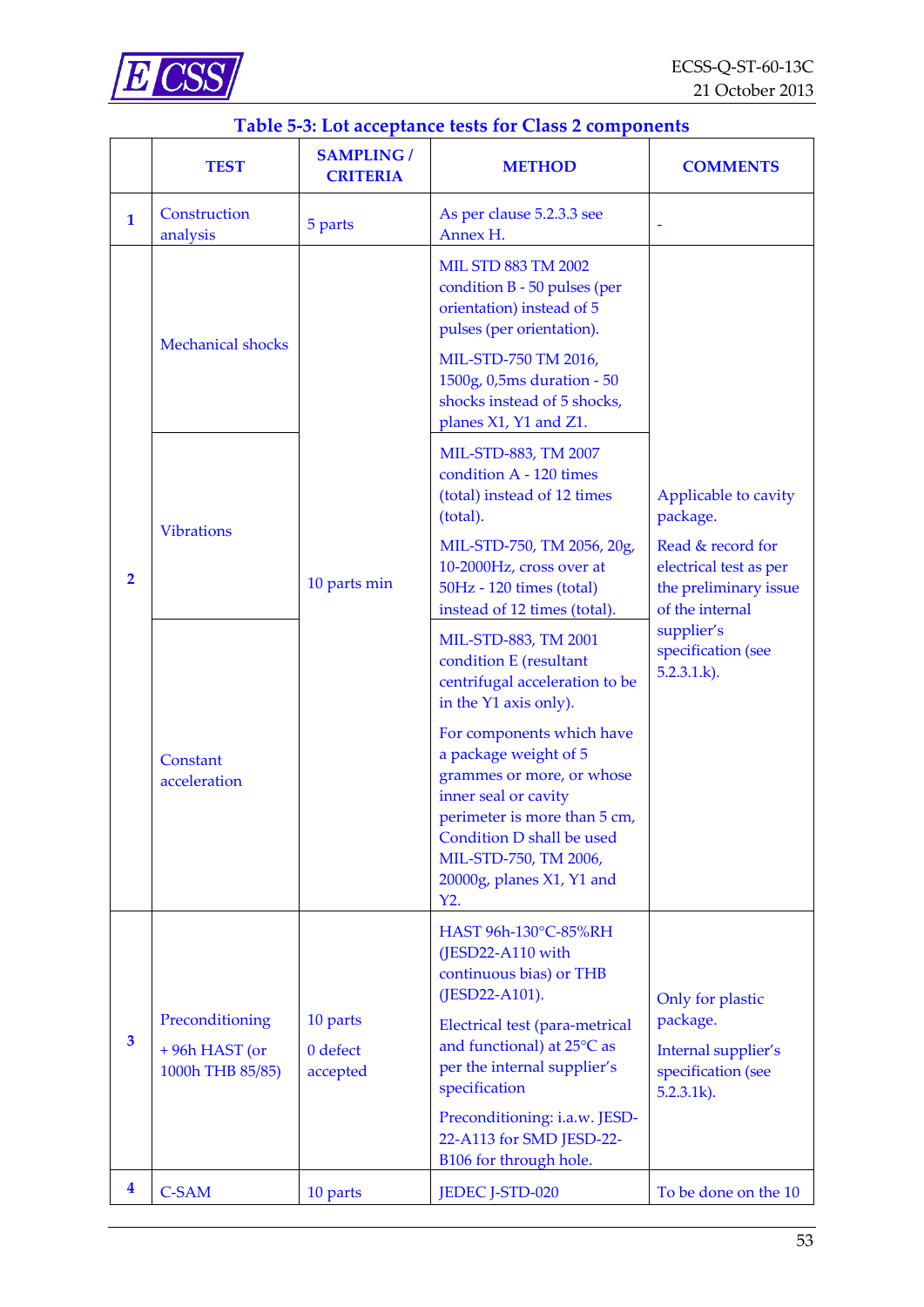

|                | <b>TEST</b>                                   | <b>SAMPLING/</b><br><b>CRITERIA</b> | <b>METHOD</b>                                                                                                                                                                                                                                                                                                                                                       | <b>COMMENTS</b>                                                                                                                                                                                        |
|----------------|-----------------------------------------------|-------------------------------------|---------------------------------------------------------------------------------------------------------------------------------------------------------------------------------------------------------------------------------------------------------------------------------------------------------------------------------------------------------------------|--------------------------------------------------------------------------------------------------------------------------------------------------------------------------------------------------------|
|                |                                               |                                     |                                                                                                                                                                                                                                                                                                                                                                     | parts of step 5 after<br>the electrical test at<br>25°C and before<br>preconditioning.                                                                                                                 |
|                |                                               |                                     |                                                                                                                                                                                                                                                                                                                                                                     | C-SAM test only<br>applicable to plastic<br>package.                                                                                                                                                   |
| 5              | Preconditioning<br>+ Thermal Cycling<br>$[1]$ | 10 parts<br>0 defect<br>accepted    | 100 T/C -55°/+125°C (or to<br>the manufacturer storage<br>temp., whichever is less)<br>MIL-STD-750 method 1051<br>cond.B MIL-STD-883 method<br>1010 cond.B.<br>Electrical test (para-metrical<br>and functional) at 25°C as<br>per the internal supplier's<br>specification.<br>Preconditioning: i.a.w. JESD-<br>22-A113 for SMD JESD-22-<br>B106 for through hole. | Preconditioning<br>applicable to plastic<br>package only.<br>The necessity to<br>perform this step will<br>depend on the<br>application.<br>Internal supplier's<br>specification (see<br>$5.2.3.1k$ ). |
| 6              | Seal test                                     | 10 parts min                        | MIL-STD-883 TM 1014<br>condition A or B (fine leak)<br>and condition C (gross leak).<br>MIL-STD-750 TM 1071<br>condition H1 or H2 (fine<br>leak) and condition C or K<br>(gross leak with cavity) or<br>condition E (gross leak<br>without cavity).                                                                                                                 | Applicable to<br>hermetic & cavity<br>package.                                                                                                                                                         |
| $\overline{7}$ | <b>C-SAM</b>                                  | 10 parts                            | JEDEC J-STD-020                                                                                                                                                                                                                                                                                                                                                     | To be done on the 10<br>parts of step 5 after<br>thermal cycling and<br>the electrical test at<br>$25^{\circ}$ C.<br>C-SAM test only<br>applicable to plastic<br>package.                              |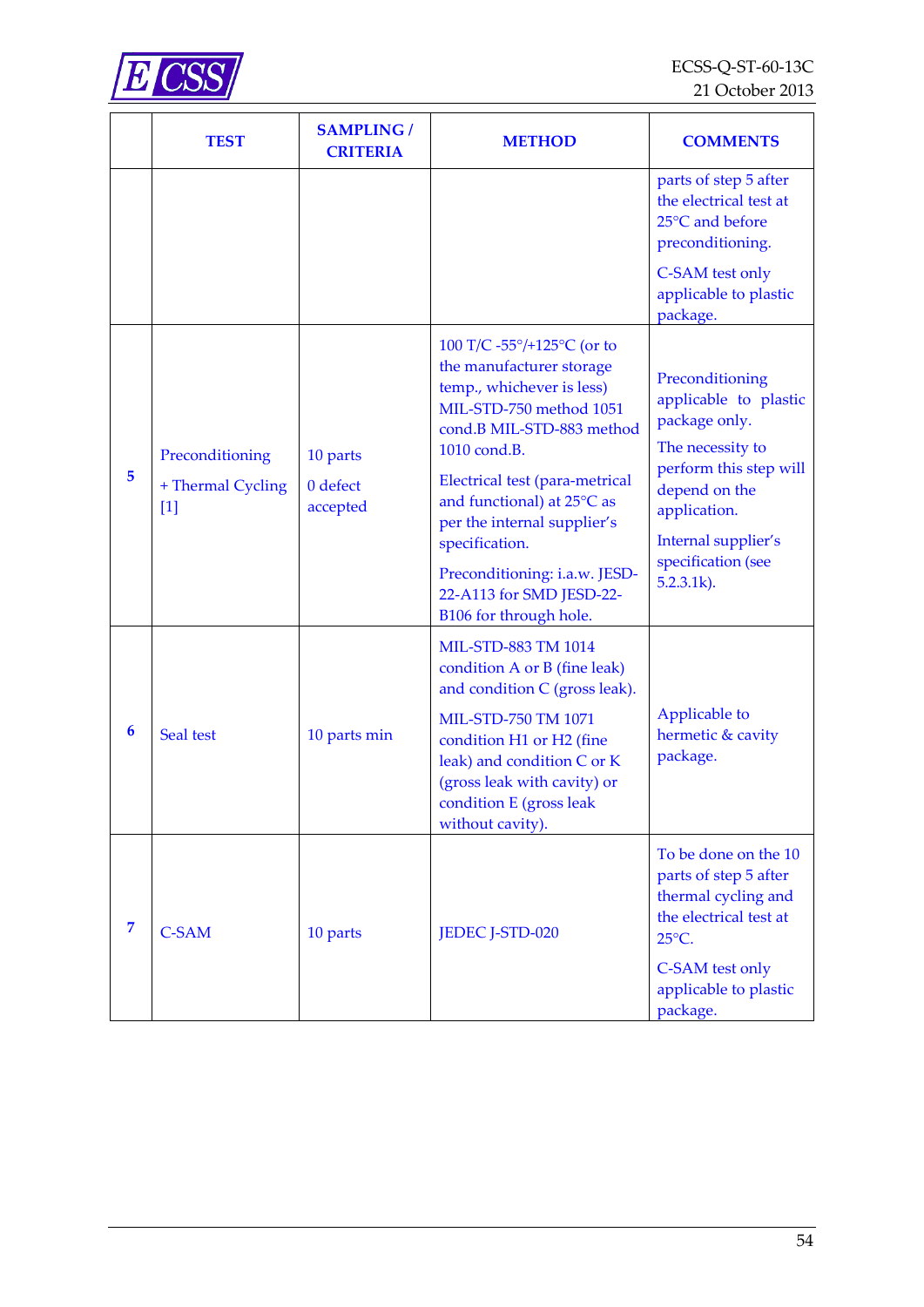

|    | <b>TEST</b>                                       | <b>SAMPLING /</b><br><b>CRITERIA</b> | <b>METHOD</b>                                                                                                                                                                                                                                             | <b>COMMENTS</b>                                                                                                                                                                                                                                                                                                                       |
|----|---------------------------------------------------|--------------------------------------|-----------------------------------------------------------------------------------------------------------------------------------------------------------------------------------------------------------------------------------------------------------|---------------------------------------------------------------------------------------------------------------------------------------------------------------------------------------------------------------------------------------------------------------------------------------------------------------------------------------|
| 8  | Lifetest <sup>[1]</sup>                           | 15 parts<br>0 defect<br>accepted     | $1000h - 125$ °C minimum<br>MIL-STD-750 method 1026<br>or 1042<br>MIL-STD-883 method 1005<br>cond.D<br>Initial, intermediate and final<br>electrical test (para-metrical<br>and functional) at 3 temp as<br>per the internal supplier's<br>specification. | The lifetest duration<br>shall be 1000h at<br>minimum 125°C.<br>In case a temperature<br>lower than 125°C, the<br>lifetest duration is<br>extended i.a.w. MIL-<br>STD-883 method<br>1005.<br>Read & record and<br>drift calculation on<br>selected parameters<br>as per the internal<br>supplier's<br>specification (see<br>5.2.3.1k) |
| 9  | External<br>visual<br>inspection                  | 10 parts min                         | <b>ESCC 2055000</b><br><b>ESCC 2059000</b>                                                                                                                                                                                                                |                                                                                                                                                                                                                                                                                                                                       |
| 10 | Radiation<br>Verification<br><b>Test</b><br>$[1]$ | i.a.w.<br>ECSS-Q-ST-60-<br>15        | See ECSS-Q-ST-60-15                                                                                                                                                                                                                                       |                                                                                                                                                                                                                                                                                                                                       |

[1] : Lifetest, thermal cycling and radiation verification test are performed on screened parts (see 5.3.3).

| 5.3.6 Final customer source inspection (buy-off) |                                                                                                                                                                              |                          |  |  |
|--------------------------------------------------|------------------------------------------------------------------------------------------------------------------------------------------------------------------------------|--------------------------|--|--|
| 5.3.6a                                           |                                                                                                                                                                              | Not applicable           |  |  |
| 5.3.6b                                           |                                                                                                                                                                              | Not applicable           |  |  |
| 5.3.6c                                           | For commercial parts, the buy off shall be replaced by an incoming<br>inspection at the procurement entity's facility reported in the JD in<br>accordance with clause 5.3.7. | Modified                 |  |  |
| 5.3.6d                                           |                                                                                                                                                                              | Not applicable           |  |  |
|                                                  | 5.3.7 Incoming inspection                                                                                                                                                    |                          |  |  |
| 5.3.7a                                           |                                                                                                                                                                              | Applicable               |  |  |
| 5.3.7 <sub>b</sub>                               |                                                                                                                                                                              | Applicable               |  |  |
| 5.3.7c                                           |                                                                                                                                                                              | Applicable               |  |  |
| 5.3.7d                                           |                                                                                                                                                                              | <b>Not</b><br>Applicable |  |  |
| 5.3.7e                                           |                                                                                                                                                                              | Applicable               |  |  |
| 5.3.8 Radiation verification testing             |                                                                                                                                                                              |                          |  |  |
| 5.3.8a                                           |                                                                                                                                                                              | Applicable               |  |  |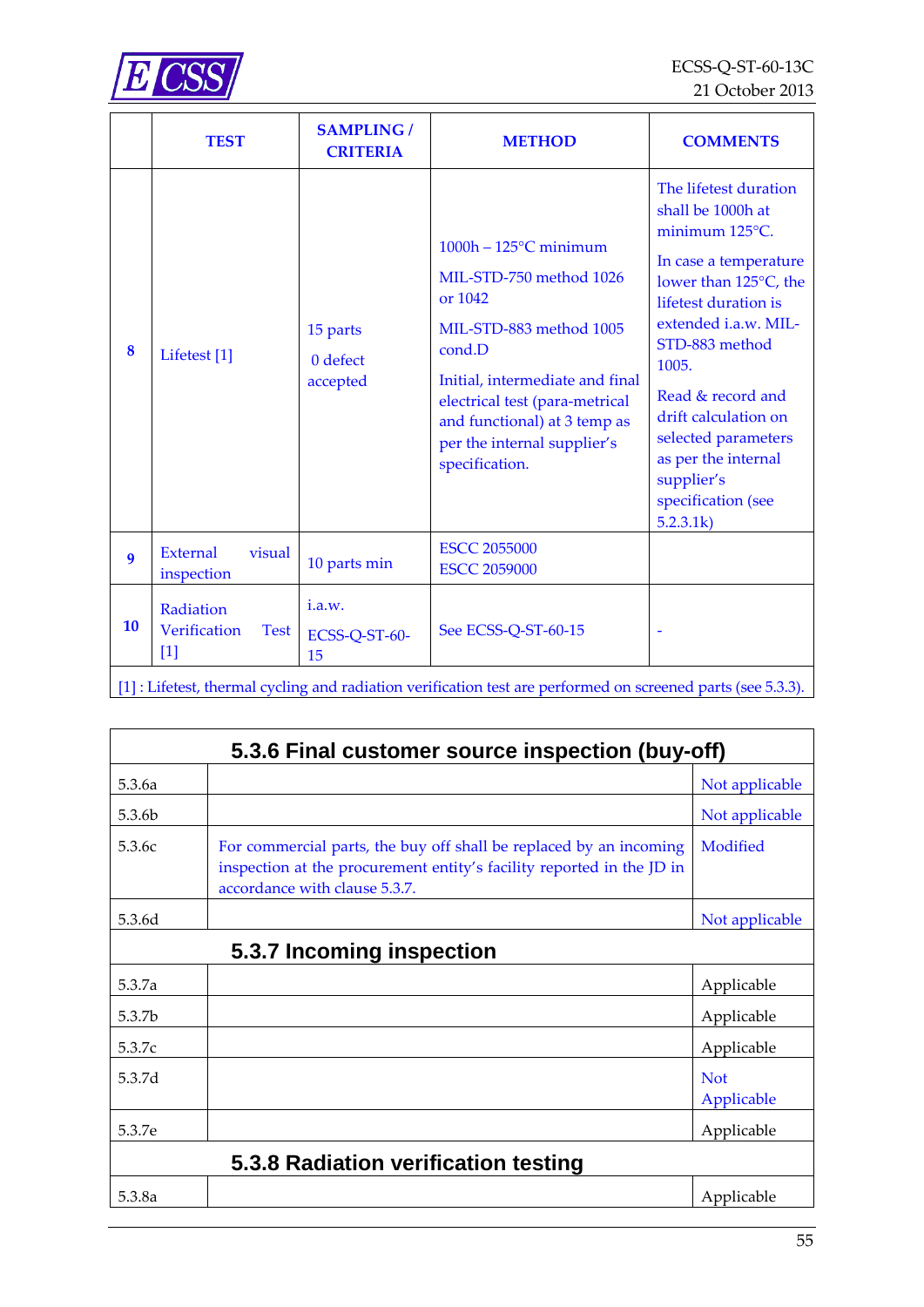

| 5.3.8b          |                                                                                                                                                                                                                                                     | Applicable     |
|-----------------|-----------------------------------------------------------------------------------------------------------------------------------------------------------------------------------------------------------------------------------------------------|----------------|
| 5.3.8c          |                                                                                                                                                                                                                                                     | Not applicable |
| 5.3.8d          |                                                                                                                                                                                                                                                     | Applicable     |
| 5.3.8e          |                                                                                                                                                                                                                                                     | Applicable     |
| 5.3.8f          | Parts submitted to RVT shall be screened as specified in clause 5.3.3<br>to be fully representative of flight parts.                                                                                                                                | <b>New</b>     |
|                 | 5.3.9 Destructive physical analysis                                                                                                                                                                                                                 |                |
| 5.3.9a          | The DPA shall be performed on 3 samples per lot of commercial<br>parts (during evaluation after lifetest as specified in clause 5.2.3.4<br>and after relifing as specified by clause 5.3.10).                                                       | Modified       |
|                 | <b>NOTE</b><br>Annex H provides guidelines for the<br>construction<br>analysis<br>and<br>destructive<br>physical analysis.                                                                                                                          |                |
| 5.3.9b          |                                                                                                                                                                                                                                                     | Not applicable |
| 5.3.9c          |                                                                                                                                                                                                                                                     | Not applicable |
| 5.3.9d          | The DPA process shall be documented by a procedure to be sent, on<br>request, to the customer for review.                                                                                                                                           | Modified       |
|                 | <b>NOTE</b><br>Annex H provides guidelines for the<br>construction<br>analysis<br>and<br>destructive<br>physical analysis.                                                                                                                          |                |
| 5.3.9e          |                                                                                                                                                                                                                                                     | Applicable     |
| 5.3.9f          |                                                                                                                                                                                                                                                     | Applicable     |
| 5.3.9g          |                                                                                                                                                                                                                                                     | Not applicable |
| 5.3.9h          |                                                                                                                                                                                                                                                     | Applicable     |
| 5.3.9i          |                                                                                                                                                                                                                                                     | Applicable     |
| 5.3.9j          | A DPA shall be conducted during relifing in accordance with clause<br>5.3.10.                                                                                                                                                                       | <b>New</b>     |
| 5.3.10 Relifing |                                                                                                                                                                                                                                                     |                |
| 5.3.10a         |                                                                                                                                                                                                                                                     | Applicable     |
| 5.3.10b         | For components meeting the criteria specified in requirement<br>5.3.10a, and which have a lot / date code exceeding 7 years, the<br>relifing procedure ECSS-Q-ST-60-14 shall apply to the lot.                                                      | Modified       |
| 5.3.10c         | Humidity test and lifetest shall be performed in accordance with the<br>clause 5.3.5 in case these tests have not been performed on the lot<br>during the evaluation or the procurement phase.<br><b>NOTE</b><br>Humidity test include HAST or THB. | <b>New</b>     |
| 5.3.10d         | As part of the relifing process, a DPA on 3 pieces shall be<br>performed on each lot in accordance with the clause 5.3.9.                                                                                                                           | <b>New</b>     |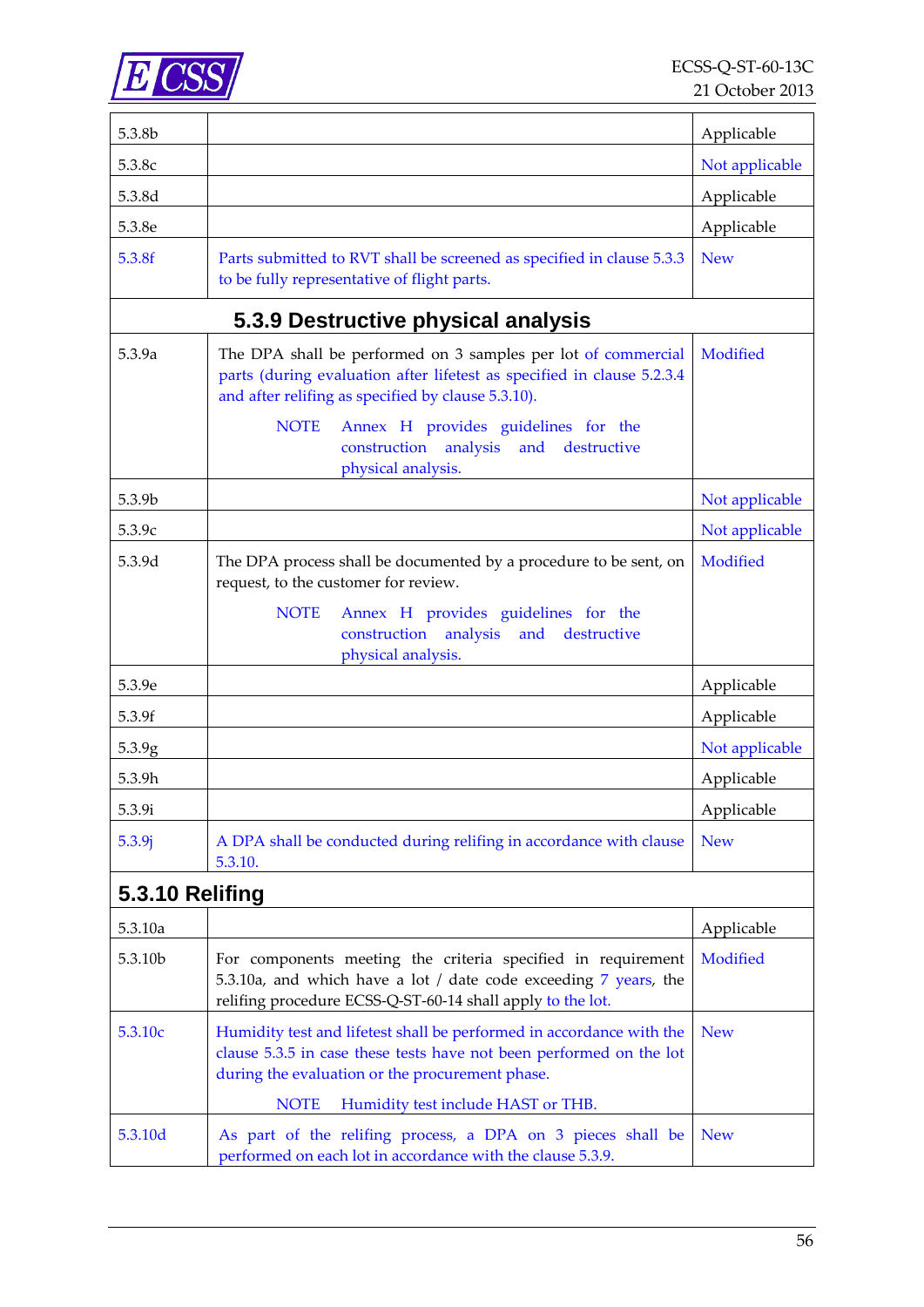

| 5.3.11 Manufacturer's data documentation deliveries |                                                                                                                                                                                                                        |            |  |
|-----------------------------------------------------|------------------------------------------------------------------------------------------------------------------------------------------------------------------------------------------------------------------------|------------|--|
| 5.3.11a                                             | The manufacturer's or the franchised distributor's CoC shall be<br>delivered to the parts procurer.                                                                                                                    | Modified   |  |
| 5.3.11b                                             | Any other data, defined in the procurement documents, shall be<br>delivered to the parts' procurer in line with the purchase order.                                                                                    | Modified   |  |
| 5.3.11c                                             | The parts procurer shall store the documentation minimum 10<br>years after receiption of the components.                                                                                                               | Modified   |  |
|                                                     | 5.4 Handling and storage                                                                                                                                                                                               |            |  |
| 5.4a                                                |                                                                                                                                                                                                                        | Applicable |  |
| 5.4b                                                |                                                                                                                                                                                                                        | Applicable |  |
| 5.4c                                                |                                                                                                                                                                                                                        | Applicable |  |
| 5.4d                                                |                                                                                                                                                                                                                        | Applicable |  |
| 5.4e                                                | Plastic encapsulated devices shall be stored in one of the following<br>conditions:                                                                                                                                    | <b>New</b> |  |
|                                                     | 1. Dry Nitrogen                                                                                                                                                                                                        |            |  |
|                                                     | 2. Dry and ionised air with RH in a range of 15% to 20%                                                                                                                                                                |            |  |
|                                                     | 3. Dry packs as specified in J-STD-033 for dry pack<br>inspection and control                                                                                                                                          |            |  |
|                                                     | 5.5 Components quality assurance                                                                                                                                                                                       |            |  |
|                                                     | 5.5.1 General                                                                                                                                                                                                          |            |  |
| 5.5.1a                                              |                                                                                                                                                                                                                        | Applicable |  |
|                                                     | 5.5.2 Nonconformances or failures                                                                                                                                                                                      |            |  |
| 5.5.2a                                              |                                                                                                                                                                                                                        | Applicable |  |
| 5.5.2b                                              |                                                                                                                                                                                                                        | Applicable |  |
| 5.5.2c                                              |                                                                                                                                                                                                                        | Applicable |  |
| 5.5.2d                                              |                                                                                                                                                                                                                        | Applicable |  |
|                                                     | <b>5.5.3 Alerts</b>                                                                                                                                                                                                    |            |  |
| 5.5.3a                                              |                                                                                                                                                                                                                        | Applicable |  |
| 5.5.3b                                              |                                                                                                                                                                                                                        | Applicable |  |
|                                                     | 5.5.4 Traceability                                                                                                                                                                                                     |            |  |
| 5.5.4a                                              |                                                                                                                                                                                                                        | Applicable |  |
| 5.5.4b                                              |                                                                                                                                                                                                                        | Applicable |  |
| 5.5.4c                                              |                                                                                                                                                                                                                        | Applicable |  |
| 5.5.4d                                              | The traceability of EEE parts during installation in equipment, shall<br>be ensured by the supplier through maintaining the traceability to the<br>manufacturer's trace code number of the EEE parts actually mounted. | Modified   |  |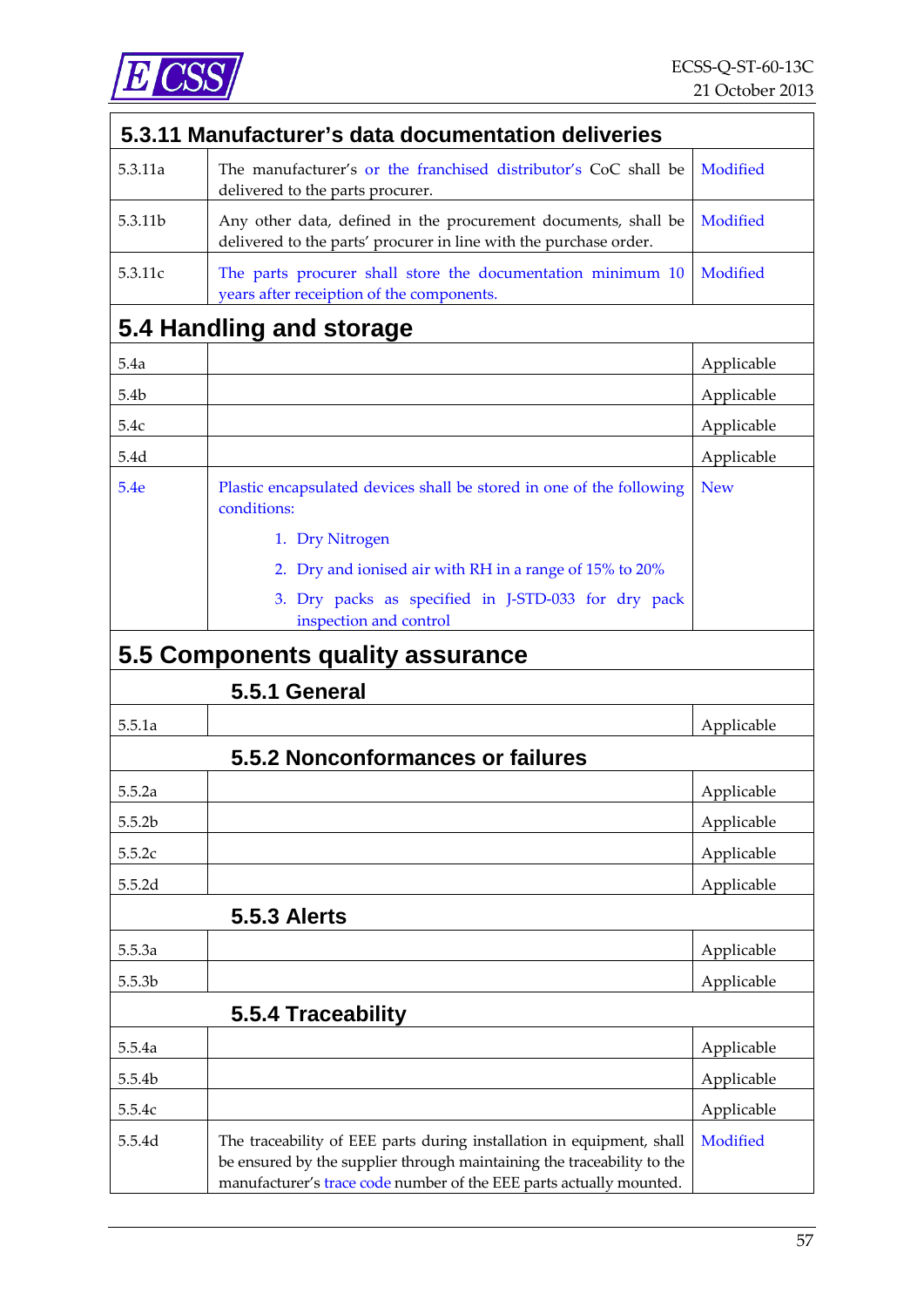

| 5.5.4e | If the as built DCL has not yet been delivered, the supplier shall be<br>able to provide this information (part type actually installed with<br>its relevant trace code number) within one week. | Modified       |
|--------|--------------------------------------------------------------------------------------------------------------------------------------------------------------------------------------------------|----------------|
|        | 5.5.5 Lot homogeneity for sampling test                                                                                                                                                          |                |
| 5.5.5a |                                                                                                                                                                                                  | Applicable     |
|        | <b>5.6 Specific components</b>                                                                                                                                                                   |                |
|        | 5.6.1 General                                                                                                                                                                                    |                |
| 5.6.1a | < <deleted>&gt;</deleted>                                                                                                                                                                        | <b>Deleted</b> |
|        | <b>5.6.2 ASICs</b>                                                                                                                                                                               |                |
| 5.6.2a |                                                                                                                                                                                                  | Applicable     |
|        | 5.6.3 Hybrids                                                                                                                                                                                    |                |
| 5.6.3a |                                                                                                                                                                                                  | Not applicable |
| 5.6.3b |                                                                                                                                                                                                  | Not applicable |
| 5.6.3c |                                                                                                                                                                                                  | Not applicable |
|        | 5.6.4 One time programmable devices                                                                                                                                                              |                |
| 5.6.4a |                                                                                                                                                                                                  | Applicable     |
| 5.6.4b | The JD shall allow traceability to the information related to the<br>procurement of blank parts, the programming process and the<br>acceptance of the programmed parts.                          | Modified       |
| 5.6.4c | The programming process and the acceptance of the programmed<br>parts may be part of PCB, for customer approval, if not indicated in<br>the JD.                                                  | Modified       |
| 5.6.4d |                                                                                                                                                                                                  | Applicable     |
| 5.6.4e |                                                                                                                                                                                                  | Applicable     |
| 5.6.4f |                                                                                                                                                                                                  | Applicable     |
| 5.6.4g |                                                                                                                                                                                                  | Applicable     |
| 5.6.4h |                                                                                                                                                                                                  | Applicable     |
|        | 5.6.5 Microwave monolithic integrated circuits                                                                                                                                                   |                |
| 5.6.5a |                                                                                                                                                                                                  | Not applicable |
|        | <b>5.7 Documentation</b>                                                                                                                                                                         |                |
| 5.7a   | Any result from inspection or control shall be documented<br>(including lot acceptance, incoming, relifing and complementary<br>tests).                                                          | Modified       |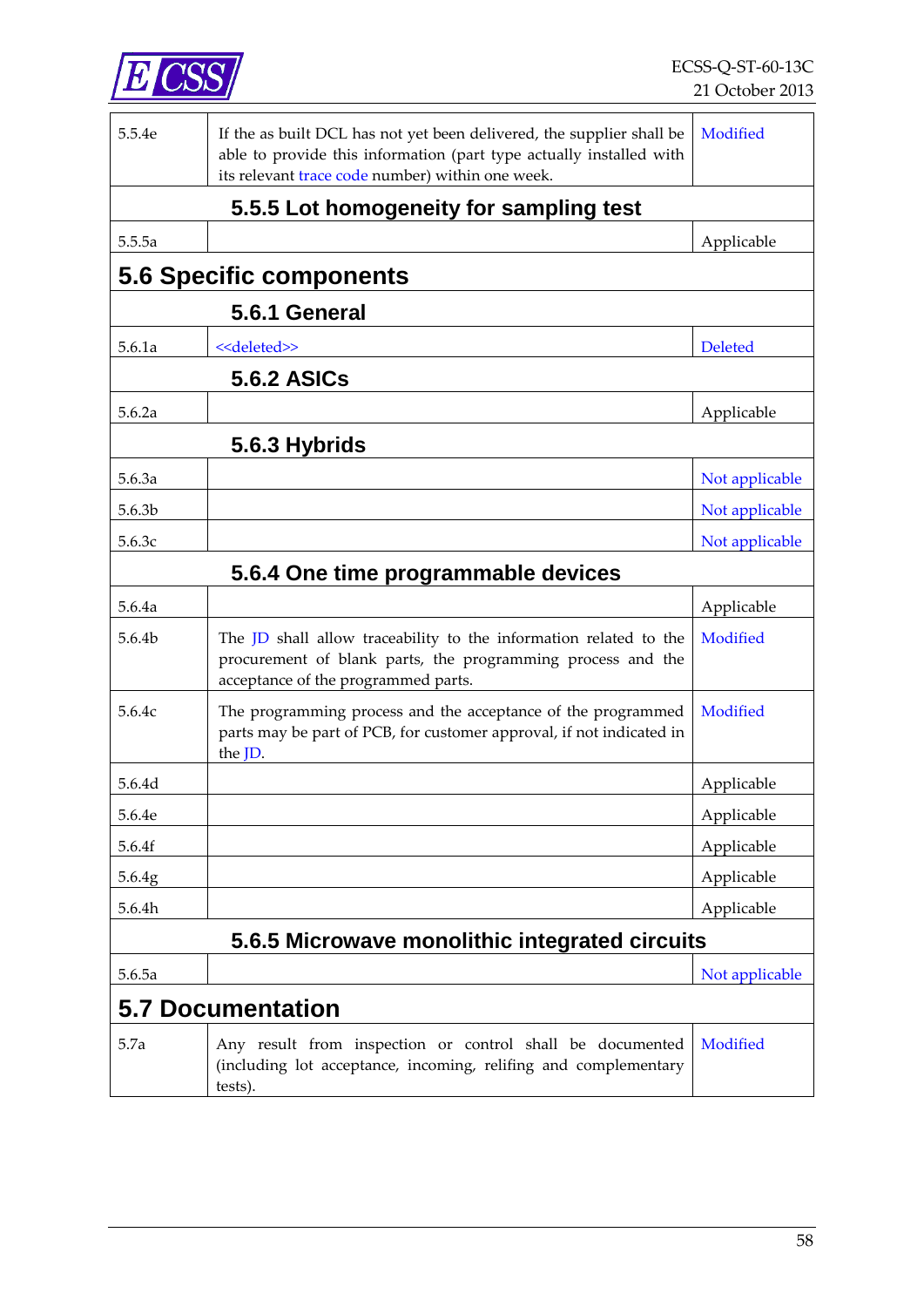

| Document                                             | Clause    | Customer                    | Comments                                                                         |
|------------------------------------------------------|-----------|-----------------------------|----------------------------------------------------------------------------------|
| New: RFD                                             | 5.2.2.2   | Approval                    | For pure tin termination.                                                        |
| New :Pure tin lead<br>finish risk analysis           | 5.2.2.2   | Information                 | In accordance with clause 8.2a.                                                  |
| New:<br>Mitigation plan                              | 5.2.2.2   | Approval                    | Approved through the RFD.                                                        |
| New: Procedure for<br>hot solder dip process         | 5.2.2.2   | Approval                    | For retinning operation.                                                         |
| New: Internal<br>supplier's<br>specification         | 5.2.3.1.i | Approval                    | Applicable to the preliminary<br>and final internal supplier's<br>specification. |
| PAD : not applicable                                 | 5.2.4     |                             | $\overline{\phantom{a}}$                                                         |
| New: Justification<br><b>Document</b>                | 5.2.4     | Approval                    |                                                                                  |
| New: Procedure for<br>screening flow                 | 5.3.3     | Approval                    | ÷                                                                                |
| Procedure for<br>customer precap : not<br>applicable | 5.3.4     |                             |                                                                                  |
| New: Procedure for<br>construction analysis          | 5.2.3.3   | Approval                    | $\overline{\phantom{a}}$                                                         |
| New: Lot acceptance<br>report                        | 5.3.5     | Information<br>(on request) |                                                                                  |

### **Table 5-4: Documentation for Class 2 components**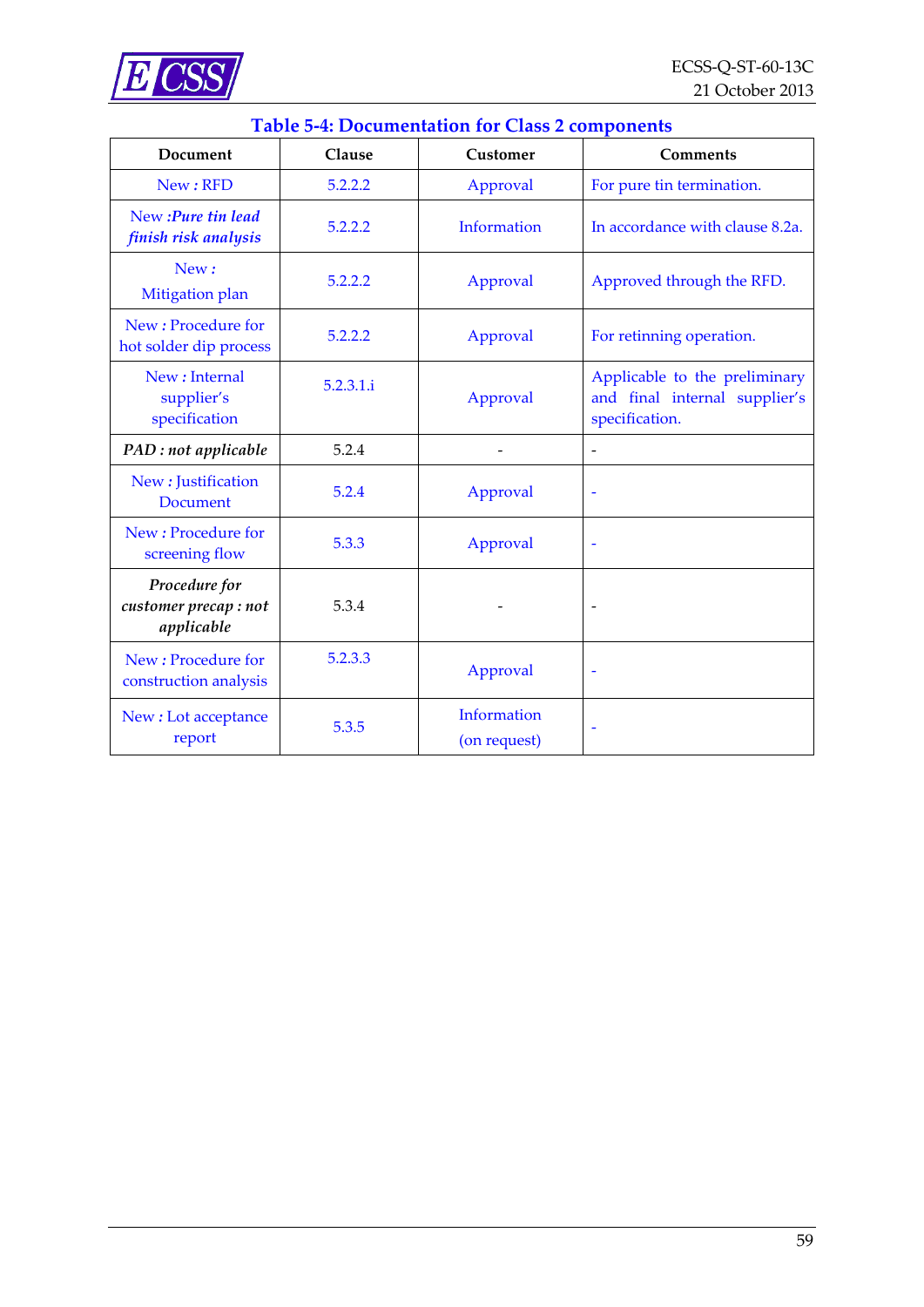

# **6 Requirements for class 3 components**

| 6.1 Component programme management |                                                                                                                                                                                                    |            |  |
|------------------------------------|----------------------------------------------------------------------------------------------------------------------------------------------------------------------------------------------------|------------|--|
|                                    | 6.1.1. General                                                                                                                                                                                     |            |  |
| 6.1.1a                             |                                                                                                                                                                                                    | Applicable |  |
|                                    | 6.1.2 Components control programme                                                                                                                                                                 |            |  |
|                                    | 6.1.2.1 Organization                                                                                                                                                                               |            |  |
| 6.1.2.1a                           |                                                                                                                                                                                                    | Applicable |  |
|                                    | 6.1.2.2 Component control plan                                                                                                                                                                     |            |  |
| 6.1.2.2a                           |                                                                                                                                                                                                    | Applicable |  |
| 6.1.2.2b                           |                                                                                                                                                                                                    | Applicable |  |
|                                    | 6.1.3 Parts control board                                                                                                                                                                          |            |  |
| 6.1.3a                             |                                                                                                                                                                                                    | Applicable |  |
|                                    | 6.1.4 Declared component list                                                                                                                                                                      |            |  |
| 6.1.4a                             |                                                                                                                                                                                                    | Applicable |  |
| 6.1.4 <sub>b</sub>                 |                                                                                                                                                                                                    | Applicable |  |
| 6.1.4c                             |                                                                                                                                                                                                    | Applicable |  |
| 6.1.4d                             | equipment CDR, all modifications affecting the JD<br>After<br>information shall be implemented, in the "as design" DCL, through<br>the CN / CR process and submitted to the customer for approval. | Modified   |  |
|                                    | For JD generation, see requirement 6.2.4.d.<br><b>NOTE</b>                                                                                                                                         |            |  |
| 6.1.4e                             |                                                                                                                                                                                                    | Applicable |  |
| 6.1.4f                             |                                                                                                                                                                                                    | Applicable |  |
| 6.1.4g                             |                                                                                                                                                                                                    | Applicable |  |
|                                    | 6.1.5 Electrical and mechanical GSE                                                                                                                                                                |            |  |
| 6.1.5a                             |                                                                                                                                                                                                    | Applicable |  |
| 6.1.5 <sub>b</sub>                 |                                                                                                                                                                                                    | Applicable |  |
|                                    | 6.2 Component selection, evaluation and approval                                                                                                                                                   |            |  |
|                                    | 6.2.1 General                                                                                                                                                                                      |            |  |
| 6.2.1a                             |                                                                                                                                                                                                    | Applicable |  |
| 6.2.1 <sub>b</sub>                 |                                                                                                                                                                                                    | Applicable |  |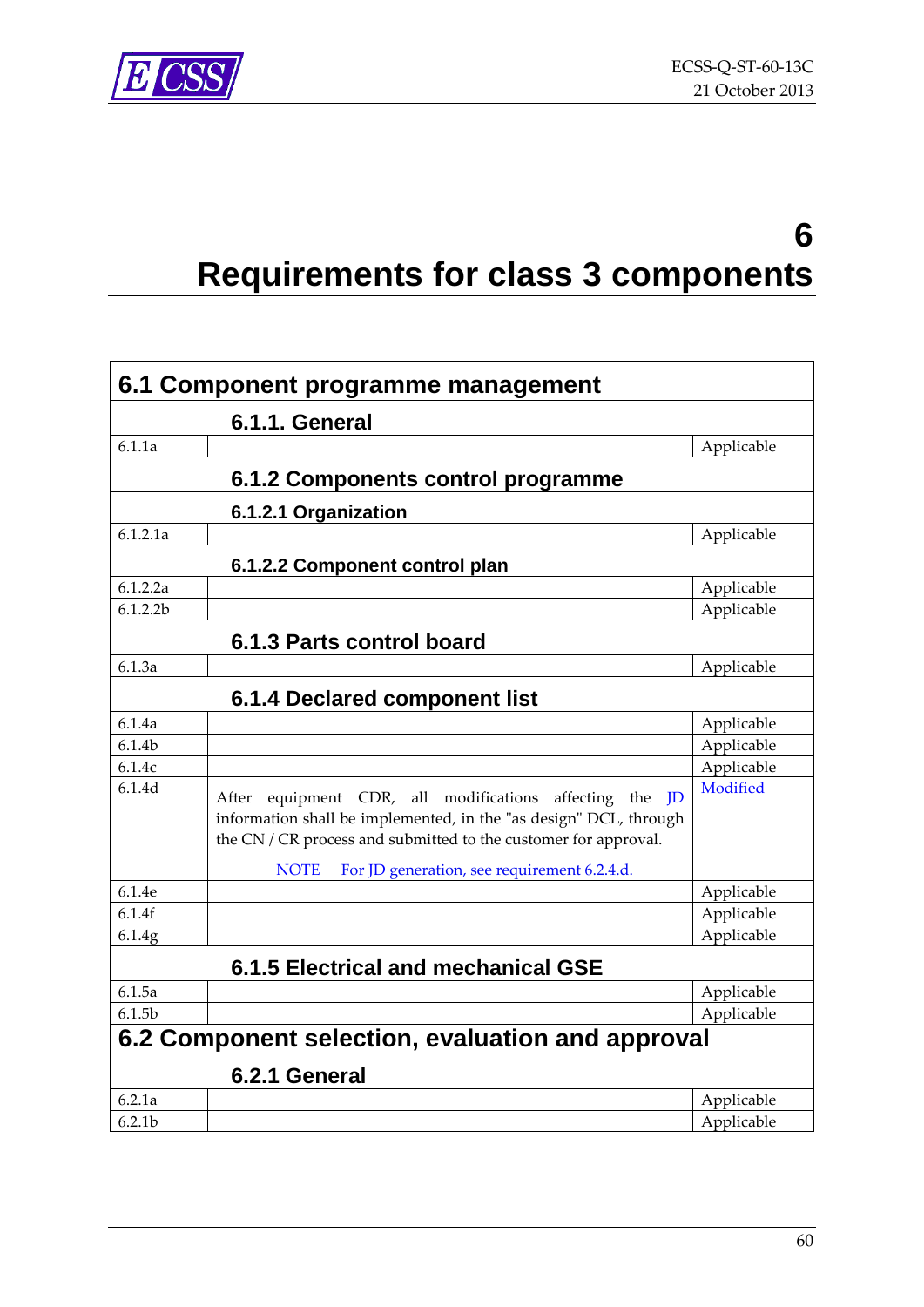|          | 6.2.2 Manufacturer and component selection                                                                                                                                             |            |
|----------|----------------------------------------------------------------------------------------------------------------------------------------------------------------------------------------|------------|
|          | 6.2.2.1 General rules                                                                                                                                                                  |            |
| 6.2.2.1a |                                                                                                                                                                                        | Applicable |
| 6.2.2.1b |                                                                                                                                                                                        | Applicable |
| 6.2.2.1c |                                                                                                                                                                                        | Applicable |
| 6.2.2.1d |                                                                                                                                                                                        | Applicable |
| 6.2.2.1e | For the assessment of commercial components, the supplier shall<br>collect the available data on the manufacturer and the component<br>in the JD specified in the requirement 6.2.4.d. | <b>New</b> |
|          | <b>NOTE</b><br>It is important to check the exhaustiveness<br>of the manufacturer documentation & data<br>sheet with respect to the following items:<br>component marking,             |            |
|          |                                                                                                                                                                                        |            |
|          | mechanical description,                                                                                                                                                                |            |
|          | electrical and thermal description                                                                                                                                                     |            |
| 6.2.2.1f | For Deep Sub-Micron Technologies (<90nm) the detailed test<br>definition shall identify the technology through the construction<br>analysis and the application.                       | <b>New</b> |
|          | NOTE 1 It is important to ensure that the test                                                                                                                                         |            |
|          | conditions remain as close as possible to<br>application.                                                                                                                              |            |
|          | NOTE 2 This requirement is important due to the                                                                                                                                        |            |
|          | specificities<br>of<br>Deep<br>Sub-Micron<br>Technologies (<90nm).                                                                                                                     |            |
|          | 6.2.2.2 Parts and material restriction                                                                                                                                                 |            |
| 6.2.2.2a |                                                                                                                                                                                        | Applicable |
| 6.2.2.2b |                                                                                                                                                                                        | Applicable |
| 6.2.2.2c |                                                                                                                                                                                        | Applicable |
| 6.2.2.2d | For limited life duration, known instability, safety hazards or<br>reliability risk reasons, EEE components listed below shall not be<br>used:                                         | Modified   |
|          | 1. EEE components with pure tin (less than 3% Pb in case<br>of SnPb alloy) used as a finish on the leads, terminations<br>and external surfaces of components and packages.            |            |
|          | NOTE For EEE components with pure tin, see also<br>requirements 6.2.2.2h and 6.2.2.2i.                                                                                                 |            |
|          | 2. Hollow core resistors                                                                                                                                                               |            |
|          | 3. Potentiometers<br>mechanism<br>(except)<br>for<br>position<br>monitoring)                                                                                                           |            |
|          | 4. Non-metallurgically bonded diodes                                                                                                                                                   |            |
|          | 5. Semiconductor dice with unglassivated active area                                                                                                                                   |            |
|          | 6. Wet slug tantalum capacitors other than capacitor<br>construction using double seals and a tantalum case                                                                            |            |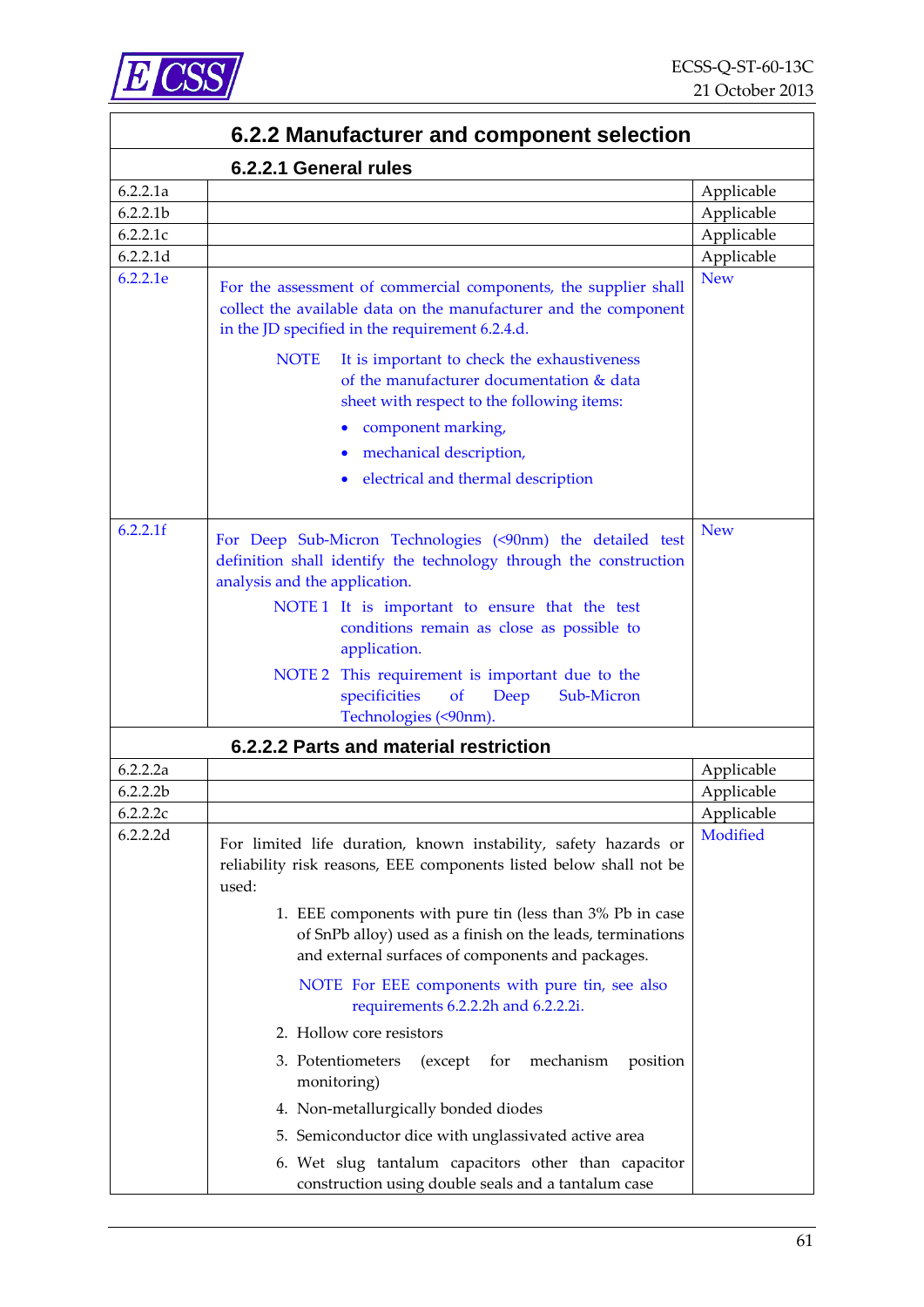

|          | 7. Any component whose internal construction uses<br>metallurgic bonding with a melting temperature not<br>end-application<br>compatible<br>with<br>the<br>mounting<br>conditions                                                                                                      |            |
|----------|----------------------------------------------------------------------------------------------------------------------------------------------------------------------------------------------------------------------------------------------------------------------------------------|------------|
|          | 8. Wire link fuses < 5A                                                                                                                                                                                                                                                                |            |
|          | 9. TO5 relays without double welding of the mechanism<br>to the header or with any type of integrated diodes<br>inside.                                                                                                                                                                |            |
| 6.2.2.2e |                                                                                                                                                                                                                                                                                        | Applicable |
| 6.2.2.2f |                                                                                                                                                                                                                                                                                        | Applicable |
| 6.2.2.2g |                                                                                                                                                                                                                                                                                        | Applicable |
| 6.2.2.2h | The use of pure tin (inside or outside the part) shall be declared in<br>the JD.                                                                                                                                                                                                       | Modified   |
| 6.2.2.2i | To assess Pb free with tin finish whisker risk, the following actions<br>shall be performed by the supplier:                                                                                                                                                                           | <b>New</b> |
|          | 1. In order to verify information from manufacturer<br>(included in the JD), as part of the incoming inspection,<br>check the lead finish of all procured lots as per ESCC<br>25500 basic specification.                                                                               |            |
|          | 2. When confirmed during incoming, access individually<br>each use of pure tin termination through a RFD.                                                                                                                                                                              |            |
|          | 3. Collect and synthesize all information participating to<br>the risk analysis in conformance with the Clause 9.                                                                                                                                                                      |            |
|          | 4. Based on the risk analysis, elaborate a mitigation plan,<br>submitted to the customer for approval.                                                                                                                                                                                 |            |
|          | 5. Include into the mitigation plan one or a combination of<br>the following solutions (not limited to):                                                                                                                                                                               |            |
|          | Retinning of terminations with complementary<br>(a)<br>evaluation in conformance with Figure 8-5 from the<br>requirement 8.1a, and lot acceptance test in<br>conformance with Figure 8-6 from the requirement<br>8.1a.                                                                 |            |
|          | <b>NOTE</b><br>Solder dip for tin whisker mitigation<br>solder<br>differs<br>from<br>dip<br>for<br>solderability in that for tin whisker<br>mitigation, it is required that the<br>termination is coated over its entire<br>length, right up to the package<br>surface (no stand off). |            |
|          | (b) In case of both retinning and screening, perform<br>the screening on retinned components.                                                                                                                                                                                          |            |
|          | Tin whisker sensitivity evaluation.<br>(c)                                                                                                                                                                                                                                             |            |
|          | Conformal coating.<br>(d)                                                                                                                                                                                                                                                              |            |
|          | Design modification.<br>(e)                                                                                                                                                                                                                                                            |            |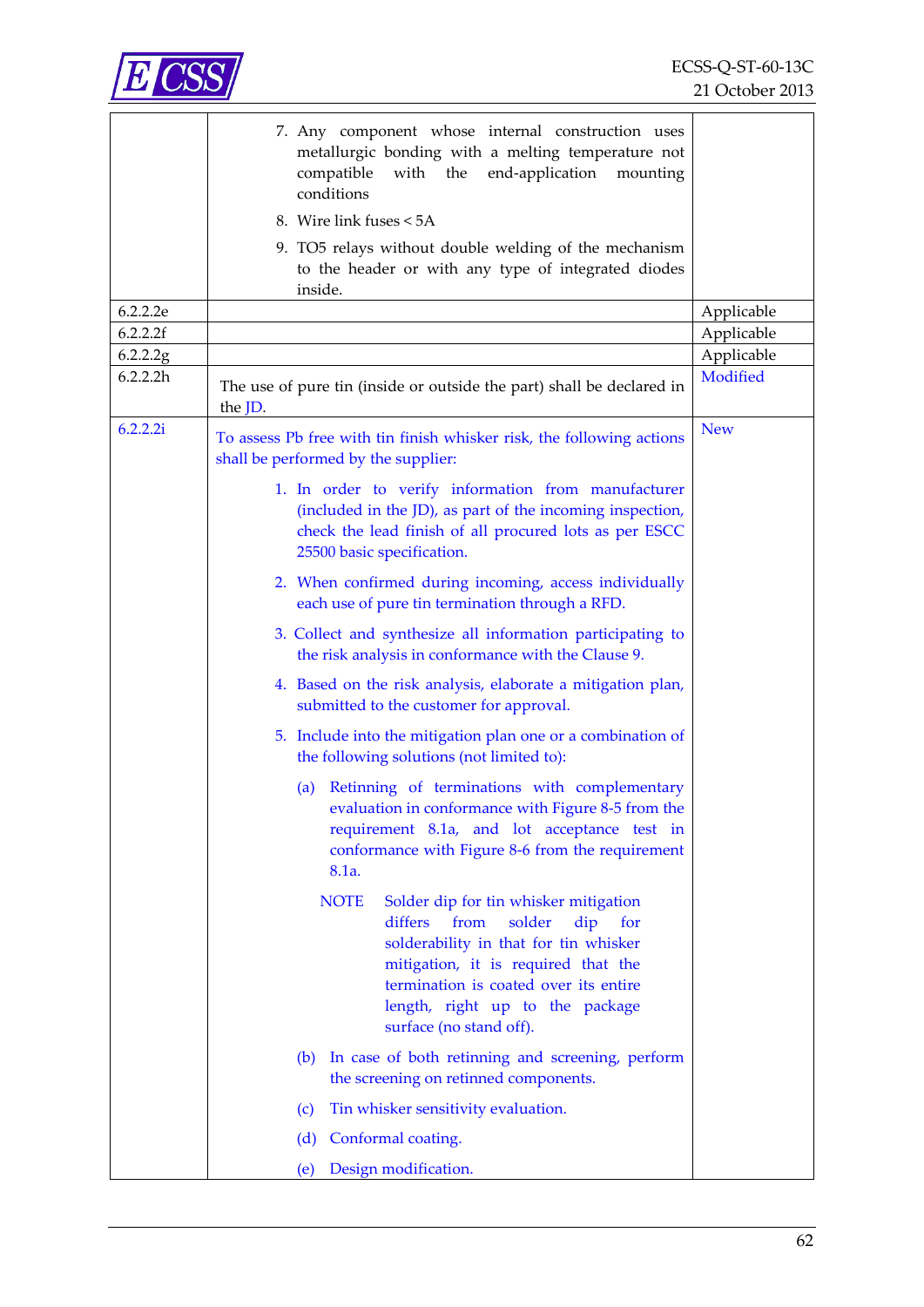

|                      | 6. In case of retinning of flight parts, document the hot<br>solder dip process by a procedure to be submitted to<br>customer for approval.                                                                                                                                                                                                                                                                                                                                                                                                                              |                |
|----------------------|--------------------------------------------------------------------------------------------------------------------------------------------------------------------------------------------------------------------------------------------------------------------------------------------------------------------------------------------------------------------------------------------------------------------------------------------------------------------------------------------------------------------------------------------------------------------------|----------------|
|                      | 7. Through RFD submit the mitigation plan and results for<br>the customer approval.                                                                                                                                                                                                                                                                                                                                                                                                                                                                                      |                |
|                      | 6.2.2.3 Preferred sources                                                                                                                                                                                                                                                                                                                                                                                                                                                                                                                                                |                |
| 6.2.2.3a             |                                                                                                                                                                                                                                                                                                                                                                                                                                                                                                                                                                          | Applicable     |
|                      | 6.2.2.4 Radiation hardness                                                                                                                                                                                                                                                                                                                                                                                                                                                                                                                                               |                |
| 6.2.2.4a             |                                                                                                                                                                                                                                                                                                                                                                                                                                                                                                                                                                          | Applicable     |
| 6.2.2.4b             |                                                                                                                                                                                                                                                                                                                                                                                                                                                                                                                                                                          | Applicable     |
| 6.2.2.4c             |                                                                                                                                                                                                                                                                                                                                                                                                                                                                                                                                                                          | Applicable     |
| 6.2.2.4d             |                                                                                                                                                                                                                                                                                                                                                                                                                                                                                                                                                                          | Applicable     |
| 6.2.2.4e             |                                                                                                                                                                                                                                                                                                                                                                                                                                                                                                                                                                          | Applicable     |
| 6.2.2.4f             |                                                                                                                                                                                                                                                                                                                                                                                                                                                                                                                                                                          | Applicable     |
| 6.2.2.4g             |                                                                                                                                                                                                                                                                                                                                                                                                                                                                                                                                                                          | Applicable     |
| 6.2.2.4h             |                                                                                                                                                                                                                                                                                                                                                                                                                                                                                                                                                                          | Applicable     |
| 6.2.2.4i             |                                                                                                                                                                                                                                                                                                                                                                                                                                                                                                                                                                          | Applicable     |
|                      |                                                                                                                                                                                                                                                                                                                                                                                                                                                                                                                                                                          |                |
|                      | 6.2.2.5 Derating                                                                                                                                                                                                                                                                                                                                                                                                                                                                                                                                                         |                |
| 6.2.2.5a             |                                                                                                                                                                                                                                                                                                                                                                                                                                                                                                                                                                          | Applicable     |
| 6.2.2.5b             |                                                                                                                                                                                                                                                                                                                                                                                                                                                                                                                                                                          | Applicable     |
|                      | 6.2.2.6 Temperature range                                                                                                                                                                                                                                                                                                                                                                                                                                                                                                                                                |                |
| 6.2.2.6a             | Commercial parts shall be selected in the highest available<br>temperature range.                                                                                                                                                                                                                                                                                                                                                                                                                                                                                        | <b>New</b>     |
| 6.2.2.6 <sub>b</sub> | A minimum 10°C margin shall be used between the maximum<br>manufacturer temperature range and the application temperature<br>range (including worst cases).                                                                                                                                                                                                                                                                                                                                                                                                              | <b>New</b>     |
| 6.2.2.6c             | In case   (manufacturer max temperature range - used max temp)   <<br>10°C, an electrical characterisation shall be performed at used<br>temperature with an additional margin of 10°C during the<br>evaluation step.<br>NOTE 1 Example: for a manufacturer -40°C/+85°C<br>temperature range with an application up<br>to +80°C, then an electrical characterisation<br>is performed at +90°C.<br>NOTE 2 Example for a manufacturer -40°C/+85°C<br>temperature range with an application<br>down to -35°C, then an electrical<br>characterisation is performed at -45°C. | <b>New</b>     |
|                      | 6.2.3 Component evaluation                                                                                                                                                                                                                                                                                                                                                                                                                                                                                                                                               |                |
|                      | <b>6.2.3.1 General</b>                                                                                                                                                                                                                                                                                                                                                                                                                                                                                                                                                   |                |
| 6.2.3.1a             | For class 3 components, the evaluation shall be limited to<br>construction analysis and radiation tests.                                                                                                                                                                                                                                                                                                                                                                                                                                                                 | Modified       |
| 6.2.3.1b             |                                                                                                                                                                                                                                                                                                                                                                                                                                                                                                                                                                          | Applicable     |
| 6.2.3.1c             |                                                                                                                                                                                                                                                                                                                                                                                                                                                                                                                                                                          | Not applicable |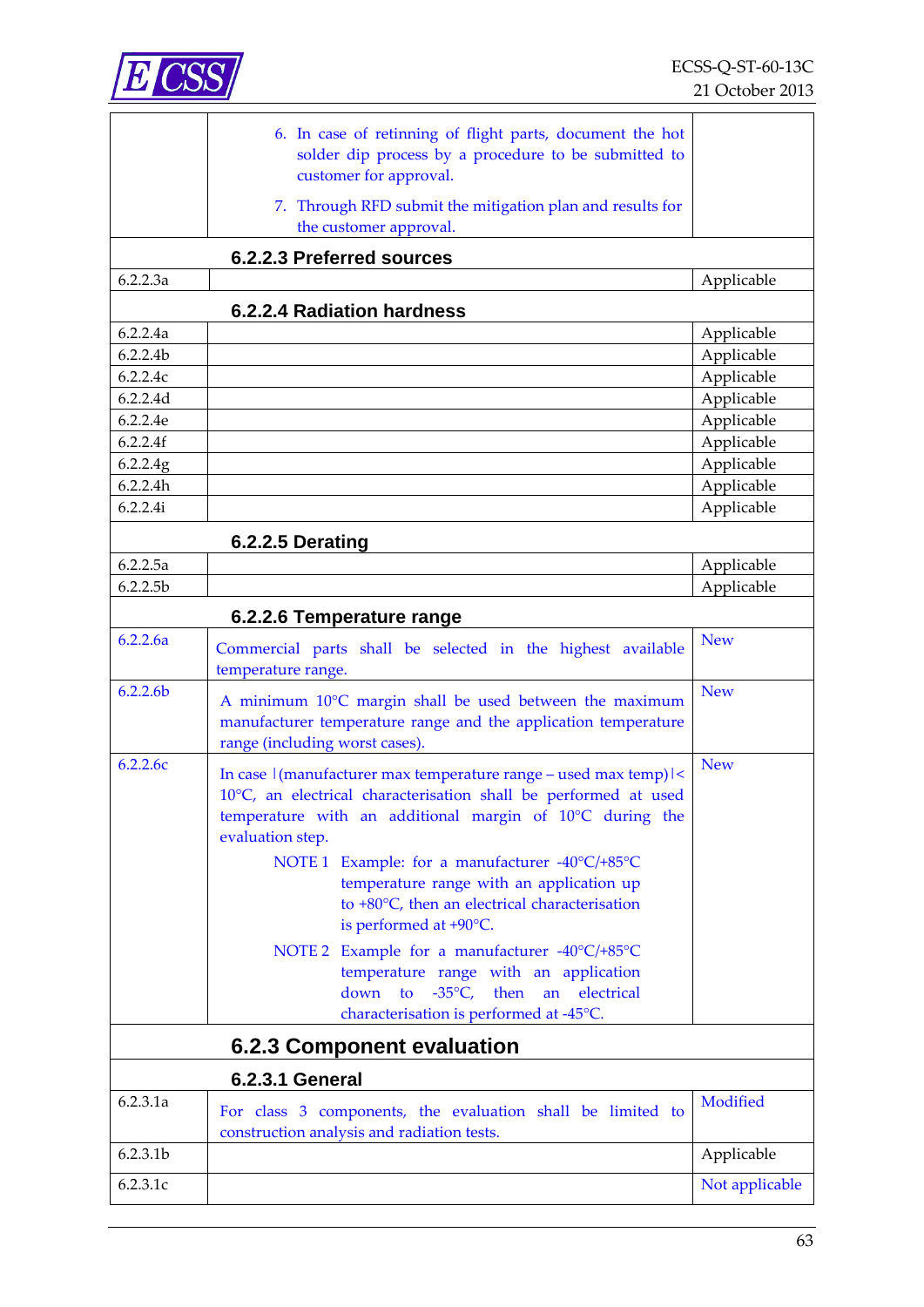

| 6.2.3.1d  | An evaluation plan shall be sent to the customer for approval, and<br>include the following elements:                                            | Modified                       |
|-----------|--------------------------------------------------------------------------------------------------------------------------------------------------|--------------------------------|
|           | 1. Construction Analysis                                                                                                                         | Applicable                     |
|           | 2. Evaluation testing                                                                                                                            | Not applicable                 |
|           | 3. Radiation Hardness                                                                                                                            | Applicable                     |
| 6.2.3.1e  |                                                                                                                                                  | Applicable                     |
| 6.2.3.1f  |                                                                                                                                                  | Applicable                     |
| 6.2.3.1g  |                                                                                                                                                  | Applicable                     |
| 6.2.3.1h  |                                                                                                                                                  | Applicable                     |
| 6.2.3.1i  | The supplier shall review the evaluation results to determine their<br>impact on the content of the lot acceptance tests.                        | Modified                       |
| 6.2.3.1j  |                                                                                                                                                  | Applicable                     |
|           | 6.2.3.2 Component manufacturer assessment                                                                                                        |                                |
| 6.2.3.2a  |                                                                                                                                                  | Not applicable<br>See 6.2.2.1e |
|           | 6.2.3.3. Construction analysis                                                                                                                   |                                |
| 6.2.3.3a  |                                                                                                                                                  | Applicable                     |
| 6.2.3.3b  | The Construction analysis shall be documented by a procedure to<br>be sent to the customer for approval.                                         | Modified                       |
|           | <b>NOTE</b><br>Annex H provides guidelines for such<br>procedure.                                                                                |                                |
| 6.2.3.3c  |                                                                                                                                                  | Applicable                     |
|           | 6.2.3.4 Evaluation testing                                                                                                                       |                                |
| 6.2.3.4a  |                                                                                                                                                  | Not applicable                 |
| 6.2.3.4b  |                                                                                                                                                  | Not applicable                 |
| 6.2.3.4c  | Evaluation tests shall be performed as specified in Table 6-1.                                                                                   | <b>New</b>                     |
| 6.2.3.4d  | Omission of any of the elements of tests specified in Table 6-1, or<br>the introduction of alternative activities, shall be justified in the JD. | <b>New</b>                     |
|           | <b>NOTE</b><br>For mounting process (including baking<br>for PED), see ECSS-Q-ST-70-38 and ECSS-<br>Q-ST-70-08.                                  |                                |
| 6.2.3.4.e | Evaluation of retinned components shall be performed in<br>accordance with Figure 8-5 from the requirement 8.1a.                                 | <b>New</b>                     |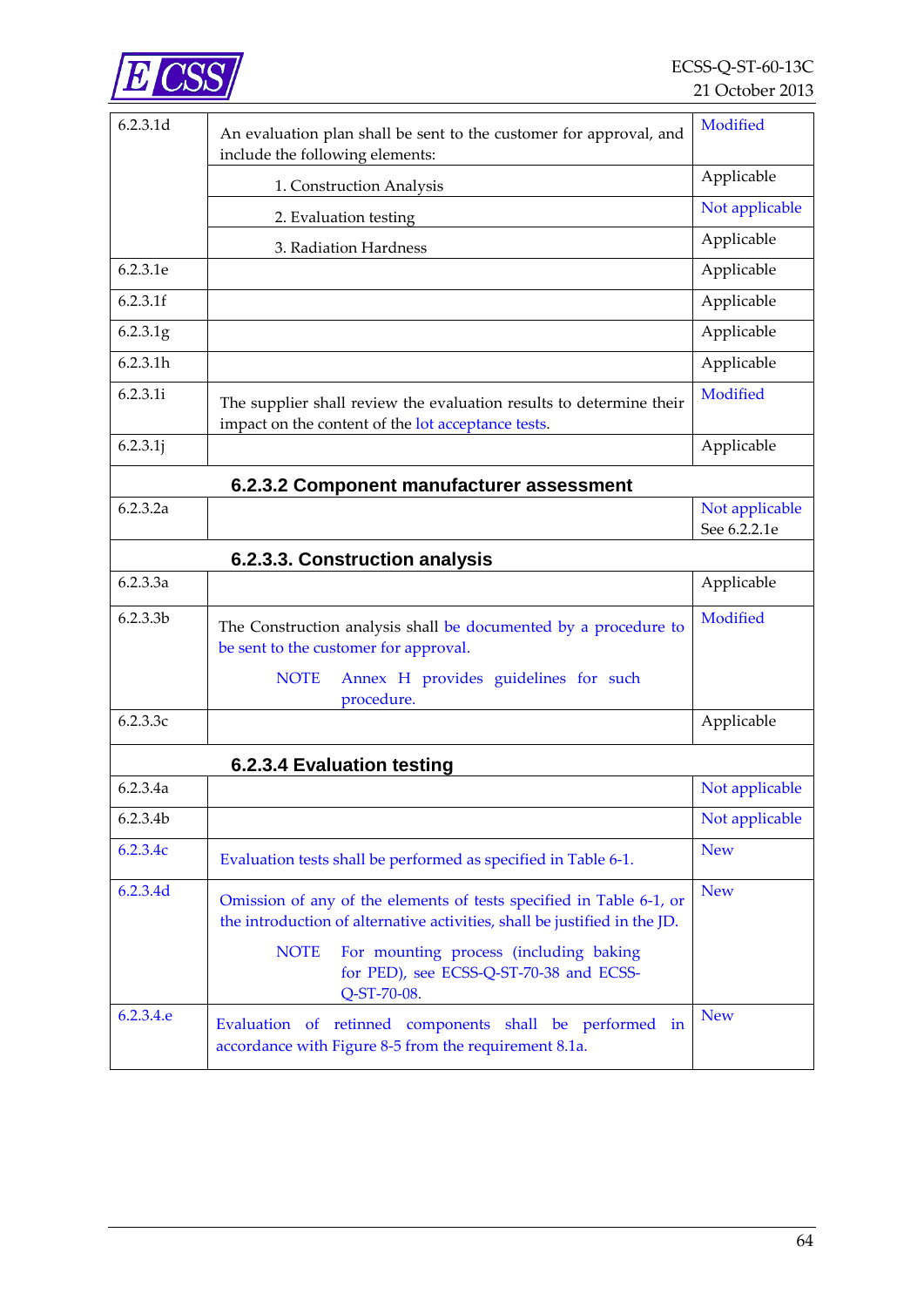

<span id="page-64-0"></span>

| <u>rapie v-1. Evaluation tests for Class 9 components</u> |                           |                                      |                 |  |
|-----------------------------------------------------------|---------------------------|--------------------------------------|-----------------|--|
| <b>TEST</b>                                               | <b>SAMPLING</b>           | <b>METHOD / CRITERIA</b>             | <b>COMMENTS</b> |  |
| Construction<br>analysis                                  | 5 parts                   | As per clause 6.2.3.3<br>See Annex H |                 |  |
| Radiation<br>evaluation                                   | i.a.w.<br>ECSS-Q-ST-60-15 | See ECSS-Q-ST-60-15                  |                 |  |

## **Table 6-1: Evaluation tests for Class 3 components**

|                    | 6.2.4 Parts approval                                                                                                                                                                                                                                                                                                          |                |
|--------------------|-------------------------------------------------------------------------------------------------------------------------------------------------------------------------------------------------------------------------------------------------------------------------------------------------------------------------------|----------------|
| 6.2.4a             |                                                                                                                                                                                                                                                                                                                               | Applicable     |
| 6.2.4 <sub>b</sub> |                                                                                                                                                                                                                                                                                                                               | Applicable     |
| 6.2.4c             |                                                                                                                                                                                                                                                                                                                               | Applicable     |
| 6.2.4d             | Prior to procurement of components (or before equipment CDR, at<br>the latest), the approval process by the customer shall be organized<br>as follows:                                                                                                                                                                        | Modified       |
|                    | 1.                                                                                                                                                                                                                                                                                                                            | Not applicable |
|                    | 2.                                                                                                                                                                                                                                                                                                                            | Not applicable |
|                    | 3. A Justification Document is required in accordance with<br>Annex F.                                                                                                                                                                                                                                                        | Modified       |
| 6.2.4e             | In case the evaluation results are changing the testing conditions<br>documented in the $JD$ , a new revision of $JD$ shall be submitted to<br>the customer for approval.                                                                                                                                                     | Modified       |
|                    | <b>6.3 Component procurement</b>                                                                                                                                                                                                                                                                                              |                |
|                    | 6.3.1 General                                                                                                                                                                                                                                                                                                                 |                |
| 6.3.1a             |                                                                                                                                                                                                                                                                                                                               | Applicable     |
| 6.3.1 <sub>b</sub> |                                                                                                                                                                                                                                                                                                                               | Not applicable |
| 6.3.1c             |                                                                                                                                                                                                                                                                                                                               | Not applicable |
| 6.3.1d             |                                                                                                                                                                                                                                                                                                                               | Applicable     |
| 6.3.1e             |                                                                                                                                                                                                                                                                                                                               | Applicable     |
| 6.3.1f             | Each procured EEE part shall be traceable to a manufacturer<br>assigned trace code.<br>The procurement of a single trace code per<br><b>NOTE</b><br>delivery lot should be preferred and<br>encouraged.                                                                                                                       | <b>New</b>     |
| 6.3.1g             | Each trace code shall be maintained as is through the entire supply<br>chain including distributor.                                                                                                                                                                                                                           | <b>New</b>     |
|                    | <b>NOTE</b><br>As far as possible, commercial parts should<br>be ordered in the manufacturer's standard<br>packing quantities or multiples thereof to<br>avoid distributor re-packing and handling<br>and to preserve the traceability information<br>usually<br>included<br>original<br>on<br>the<br>manufacturer packaging. |                |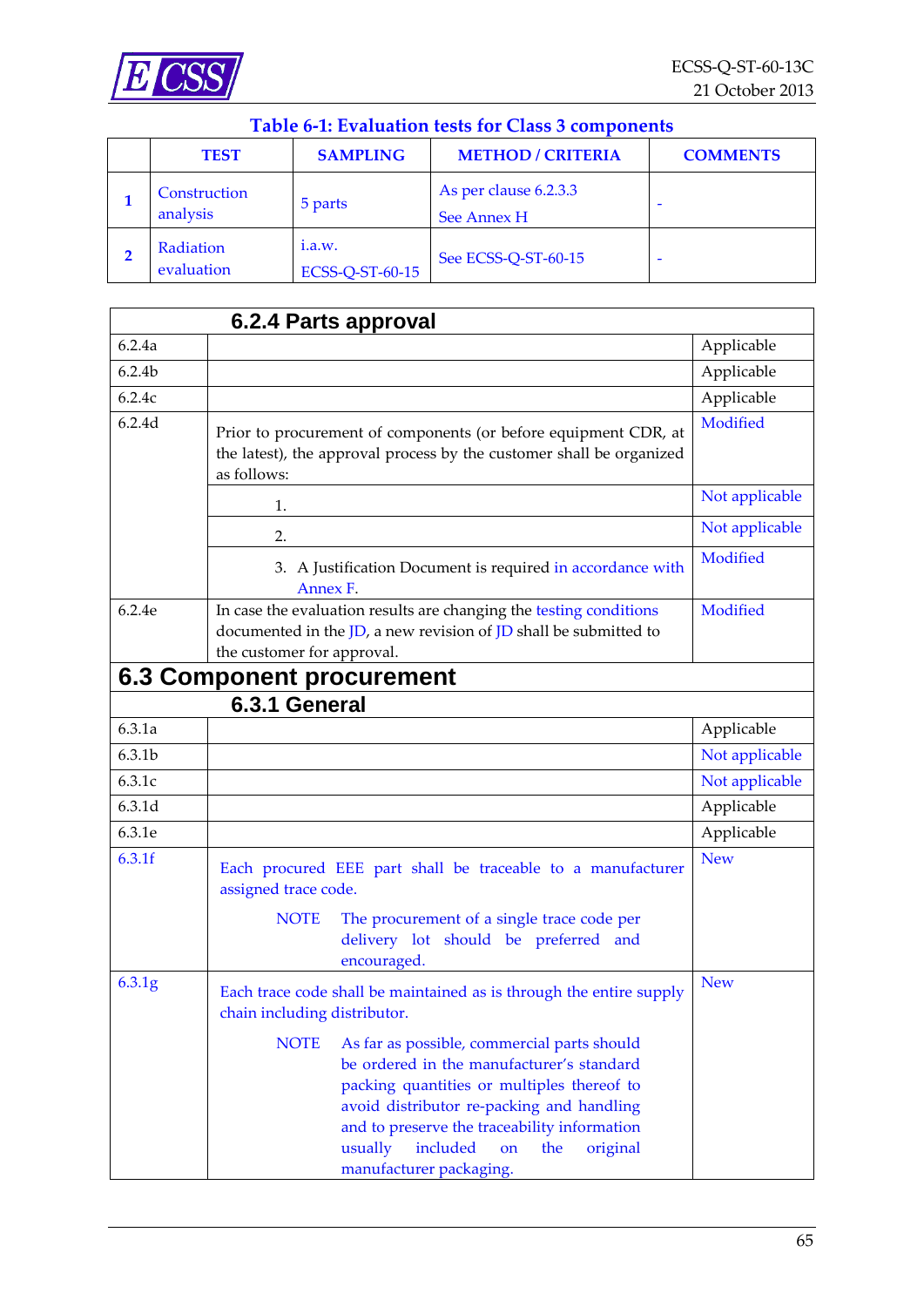

| 6.3.1h             | The supplier shall ensure that the elements of the JD in accordance                       | <b>New</b>     |
|--------------------|-------------------------------------------------------------------------------------------|----------------|
|                    | with Annex F, including any action plan, are applicable to flight                         |                |
|                    | parts.                                                                                    |                |
|                    | <b>6.3.2 Procurement specification</b>                                                    |                |
| 6.3.2a             | The supplier shall procure EEE components according to controlled<br>specifications.      | Modified       |
|                    | <b>NOTE</b><br>It can be procurer's in-house specification,                               |                |
|                    | a manufacturer's drawing or a datasheet as<br>a minimum.                                  |                |
| 6.3.2 <sub>b</sub> |                                                                                           | Not applicable |
| 6.3.2c             |                                                                                           | Not applicable |
| 6.3.2d             |                                                                                           | Not applicable |
| 6.3.2e             |                                                                                           | Applicable     |
| 6.3.2f             |                                                                                           | Applicable     |
| 6.3.2g             |                                                                                           | Applicable     |
| 6.3.2h             | If additional requirements are specified to the manufacturer, they                        | <b>New</b>     |
|                    | shall be identified in a procurement specification.                                       |                |
|                    | <b>6.3.3 Screening requirements</b>                                                       |                |
| 6.3.3a             |                                                                                           | Applicable     |
| 6.3.3 <sub>b</sub> |                                                                                           | Applicable     |
| 6.3.3c             |                                                                                           | Applicable     |
| 6.3.3d             | For commercial parts, screening tests shall be performed in<br>accordance with Table 6-2. | Modified       |
| 6.3.3e             |                                                                                           | Applicable     |
| 6.3.3f             |                                                                                           | Applicable     |
| 6.3.3g             |                                                                                           | Applicable     |
| 6.3.3h             |                                                                                           | Applicable     |

## **Table 6-2: Screening tests for Class 3 components**

<span id="page-65-0"></span>

|                | <b>TEST</b>            | <b>SAMPLING</b> | <b>METHOD</b>                                                                                                                       | <b>COMMENTS</b>                                                                                                            |
|----------------|------------------------|-----------------|-------------------------------------------------------------------------------------------------------------------------------------|----------------------------------------------------------------------------------------------------------------------------|
| 1              | <b>PIND</b> test       | $100\%$         | MIL-STD-750<br>method<br>2052<br>cond.A<br>MIL-STD-883<br>2020<br>method<br>cond.A                                                  | Applicable to<br>cavity<br>package only.                                                                                   |
| $\overline{2}$ | Seal test              | $100\%$         | MIL-STD-750 method 1071 cond<br>$H1$ or $H2$ and C or K.<br>MIL-STD-883 method 1014 cond<br>A or B and C.                           | Applicable to hermetic<br>& cavity package only.<br>In case of retinning, test<br>after<br>be.<br>done<br>to<br>retinning. |
| 3              | <b>Electrical test</b> | 100%            | Electrical test (para-metrical and<br>functional) at 3 temp. as per the<br>datasheet (selected functional<br>tests and parameters). | To be done only in case<br>of retinning.                                                                                   |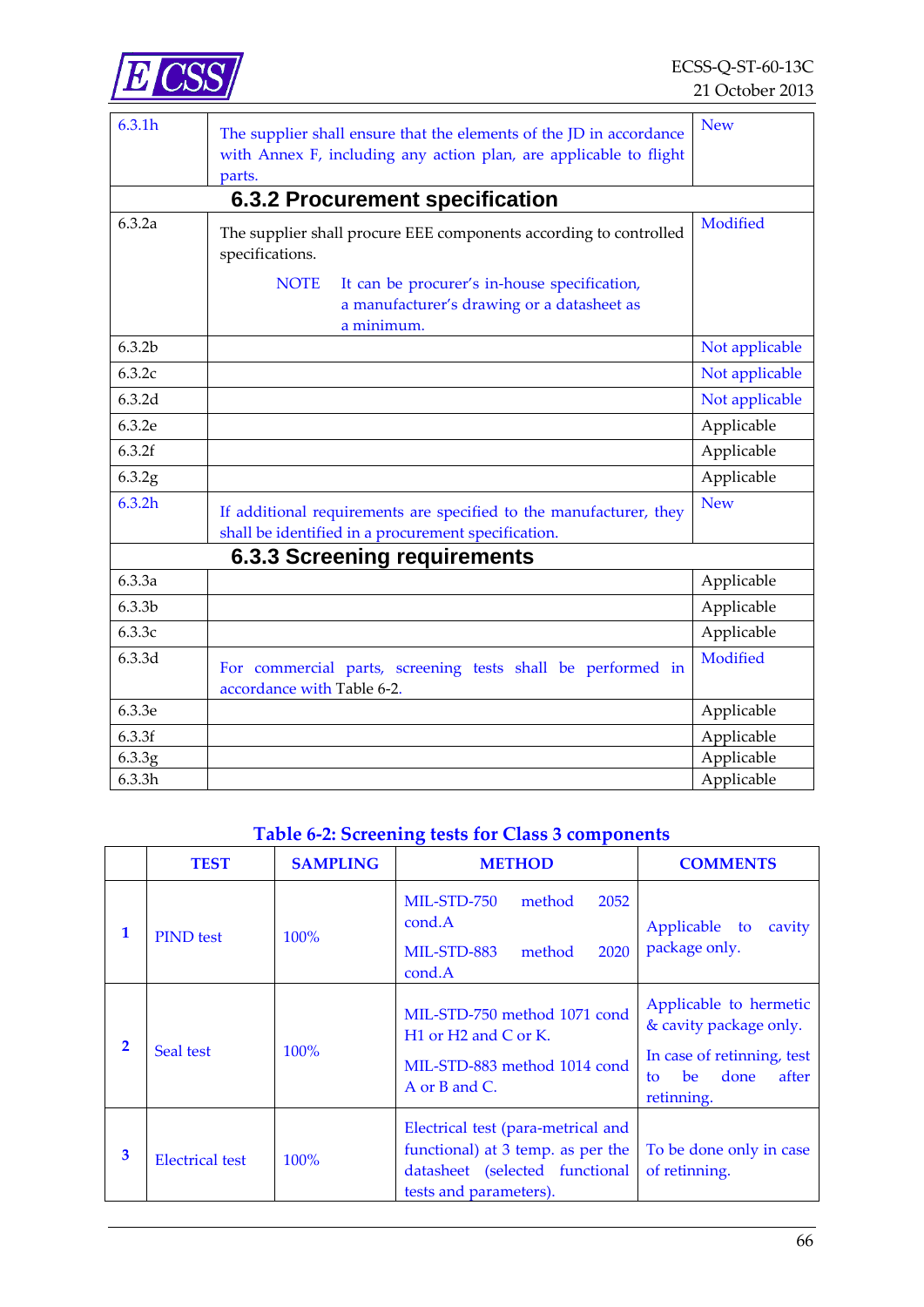

|   | <b>TEST</b>                   | <b>SAMPLING</b> | <b>METHOD</b>                                      | <b>COMMENTS</b>                                                                                                                                                                                                                                                                                                                                                                                                                                                |
|---|-------------------------------|-----------------|----------------------------------------------------|----------------------------------------------------------------------------------------------------------------------------------------------------------------------------------------------------------------------------------------------------------------------------------------------------------------------------------------------------------------------------------------------------------------------------------------------------------------|
| 4 | <b>PDA</b>                    |                 | On steps 3.<br>Max acceptable PDA: 5%              | To be done only in case<br>retinning.<br><b>PDA</b><br>$\sigma$<br>calculation applies to<br>temperature<br>room<br>measurement only.                                                                                                                                                                                                                                                                                                                          |
| 5 | External visual<br>inspection | 100%            | MIL-STD-750 method 2071<br>MIL-STD-883 method 2009 | To be done only in case<br>of retinning. The MIL<br>specs are not adapted<br>to visual inspection of<br>plastic<br>encapsulated<br>components, but can be<br>used<br>reference<br>as<br>(mainly for connection<br>corrosion and marking<br>acceptance).<br>In addition, for plastic<br>packages, inspect for<br>the following defects:<br>Package deformation/<br>Foreign inclusions in<br>the package, voids and<br>cracks in the plastic/<br>deformed leads. |

| 6.3.4 Initial customer source inspection (precap) |                                                                                                                                                                                      |                |  |  |
|---------------------------------------------------|--------------------------------------------------------------------------------------------------------------------------------------------------------------------------------------|----------------|--|--|
| 6.3.4a                                            |                                                                                                                                                                                      | Applicable     |  |  |
|                                                   | 6.3.5 Lot acceptance                                                                                                                                                                 |                |  |  |
| 6.3.5a                                            | The supplier shall ensure that each trace code of EEE parts is<br>submitted to a lot acceptance procedure specified in Figure 6-1 and<br>Table 6-3 according to the following rules: | Modified       |  |  |
|                                                   | 1.                                                                                                                                                                                   | Not applicable |  |  |
|                                                   | 2.                                                                                                                                                                                   | Not applicable |  |  |
|                                                   | 3. Commercial components:                                                                                                                                                            | Modified       |  |  |
|                                                   | The content of the lot acceptance is defined<br>(a)<br>according to information provided by the JD.                                                                                  |                |  |  |
|                                                   | (b) Without any representative data, the tests specified<br>in Table 6-3 are performed.                                                                                              |                |  |  |
|                                                   | The proposed lot acceptance is approved through<br>(c)<br>the approval process as specified in the clause 6.2.4.                                                                     |                |  |  |
|                                                   | (d) The Construction Analysis is documented by a<br>procedure approved by the customer.                                                                                              |                |  |  |
|                                                   | <b>NOTE</b><br>Annex H provides guidelines for                                                                                                                                       |                |  |  |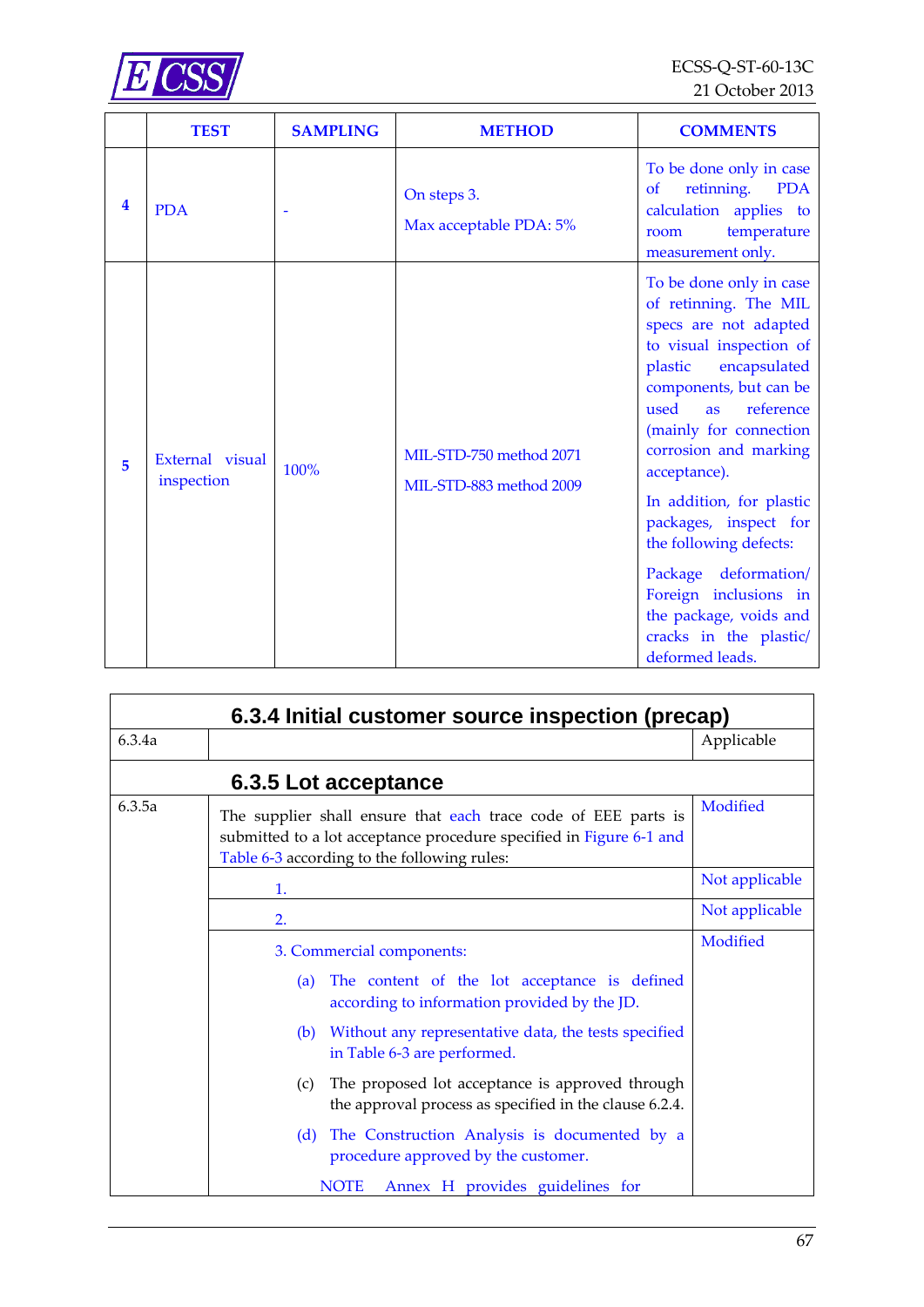

|                    | such procedure.                                                                                                                                                                               |                |
|--------------------|-----------------------------------------------------------------------------------------------------------------------------------------------------------------------------------------------|----------------|
|                    | If evaluation test is performed directly on flight lot<br>(e)<br>(and if in conformance with lot acceptance and<br>screening requirements), evaluation data can be<br>used as lot acceptance. |                |
|                    | The lot acceptance report is sent to the customer,<br>(f)<br>on request, for information.                                                                                                     |                |
| 6.3.5 <sub>b</sub> |                                                                                                                                                                                               | Not applicable |
| 6.3.5c             | Lot acceptance of retinned components shall be performed as<br>specified in Figure 8-6 from the requirement 8.1a.                                                                             | <b>New</b>     |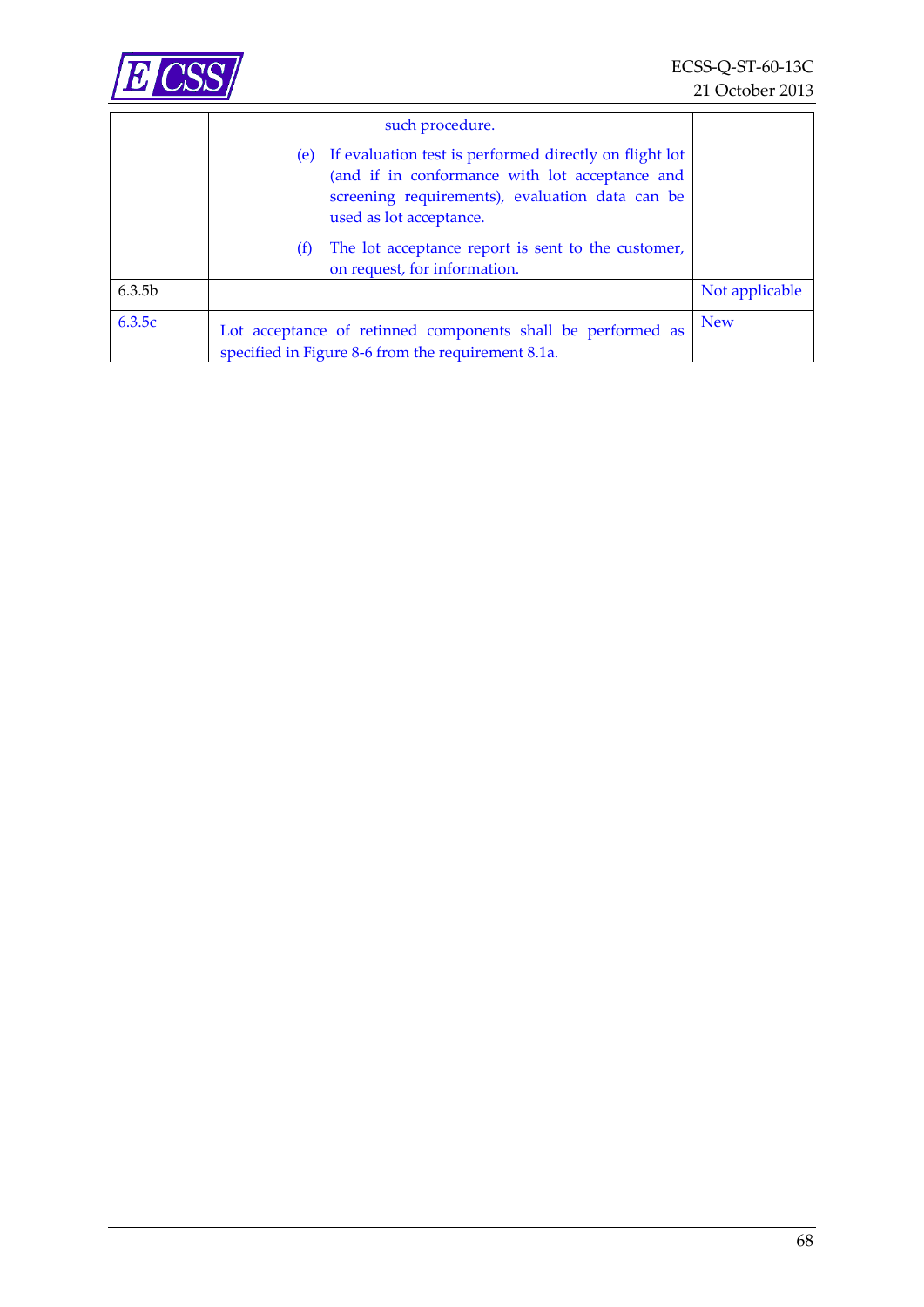



(1) : for the lot acceptance of retinned components, see figure 8-6

- (3) : sampling and testing conditions in conformance with requirements of ECSS-Q-ST-60-15
- (4) : if representative data are available, these test groups are not required during lot acceptance
- (5) : this test is optional to avoid possible duplication with screening, if any (when done by the same entity)

(6) : applicable in case of cavity package

- (7) : applicable to plastic package only
- (8) : applicable to hermetic & cavity package

#### <span id="page-68-0"></span>**Figure 6-1: Lot acceptance test flow chart for Class 3 components**

 $(2)$ : screened parts (if any)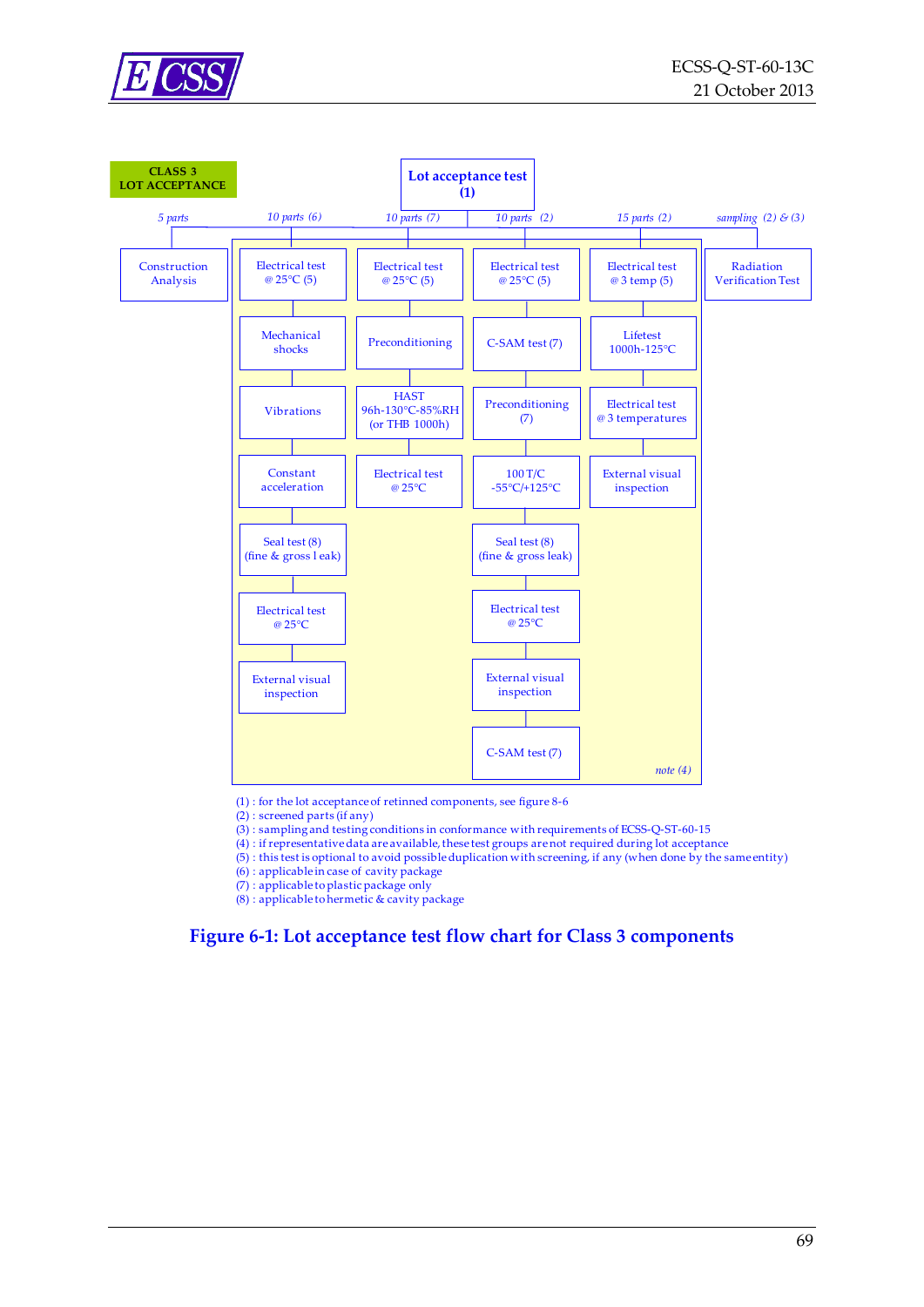

<span id="page-69-0"></span>

|                | <b>TEST</b>                                               | <b>SAMPLING /</b><br><b>CRITERIA</b> | <b>METHOD</b>                                                                                                                                                                                                                                                                                                       | <b>COMMENTS</b>                                                                                                                                                                                                                                                                                                                                                                            |
|----------------|-----------------------------------------------------------|--------------------------------------|---------------------------------------------------------------------------------------------------------------------------------------------------------------------------------------------------------------------------------------------------------------------------------------------------------------------|--------------------------------------------------------------------------------------------------------------------------------------------------------------------------------------------------------------------------------------------------------------------------------------------------------------------------------------------------------------------------------------------|
| $\mathbf{1}$   | Construction<br>analysis                                  | 5 parts                              | As per clause 6.2.3.3<br>see Annex H                                                                                                                                                                                                                                                                                | In case of retinning,<br>step 1 shall include the<br>SEM "QBSD" mode to<br>check the 100%<br>coverage of SnPb.                                                                                                                                                                                                                                                                             |
| $\overline{2}$ | Preconditioning<br>$+96h$ HAST<br>(or 1000h THB<br>85/85) | 10 parts<br>0 defect<br>accepted     | HAST 96h-130°C-85%RH<br>(JESD22-A110 with<br>continuous bias) or THB<br>(JESD22-A101).<br>Electrical test (para-metrical<br>and functional) at 25°C as per<br>the datasheet (selected<br>functional tests and<br>parameters)<br>Preconditioning: i.a.w. JESD-<br>22-A113 for SMD JESD-22-<br>B106 for through hole. | Only for plastic<br>package.<br>To be done, except if<br>representative data<br>collected in the JD are<br>available.<br>In case of retinning,<br>step 2 is mandatory.                                                                                                                                                                                                                     |
| 3              | Lifetest <sup>[1]</sup>                                   | 15 parts<br>0 defect<br>accepted     | $1000h - 125^{\circ}$ C minimum.<br>MIL-STD-750 method 1026 or<br>1042 MIL-STD-883 method<br>1005 cond.D.<br>Initial and final electrical test<br>(parametrical and functional)<br>at 25°C as per the datasheet<br>(selected functional tests and<br>parameters).                                                   | The lifetest duration<br>shall be 1000h at<br>minimum 125°C.<br>In case of a<br>temperature lower<br>than 125°C, the lifetest<br>duration is extended<br>i.a.w. MIL-STD-883<br>method 1005.<br><b>Electrical test on</b><br>selected parameters.<br>To be done, except if<br>representative data<br>collected in the JD are<br>available.<br>In case of retinning,<br>step 3 is mandatory. |
| 4              | <b>C-SAM</b>                                              | 10 parts                             | JEDEC J-STD-020                                                                                                                                                                                                                                                                                                     | To be done on the 10<br>parts of step 5 after the<br>electrical test at 25°C<br>and before<br>preconditioning.<br>C-SAM test only<br>applicable to plastic<br>package.<br>To be done, except if<br>representative data                                                                                                                                                                     |

## **Table 6-3: Lot acceptance tests for Class 3 components**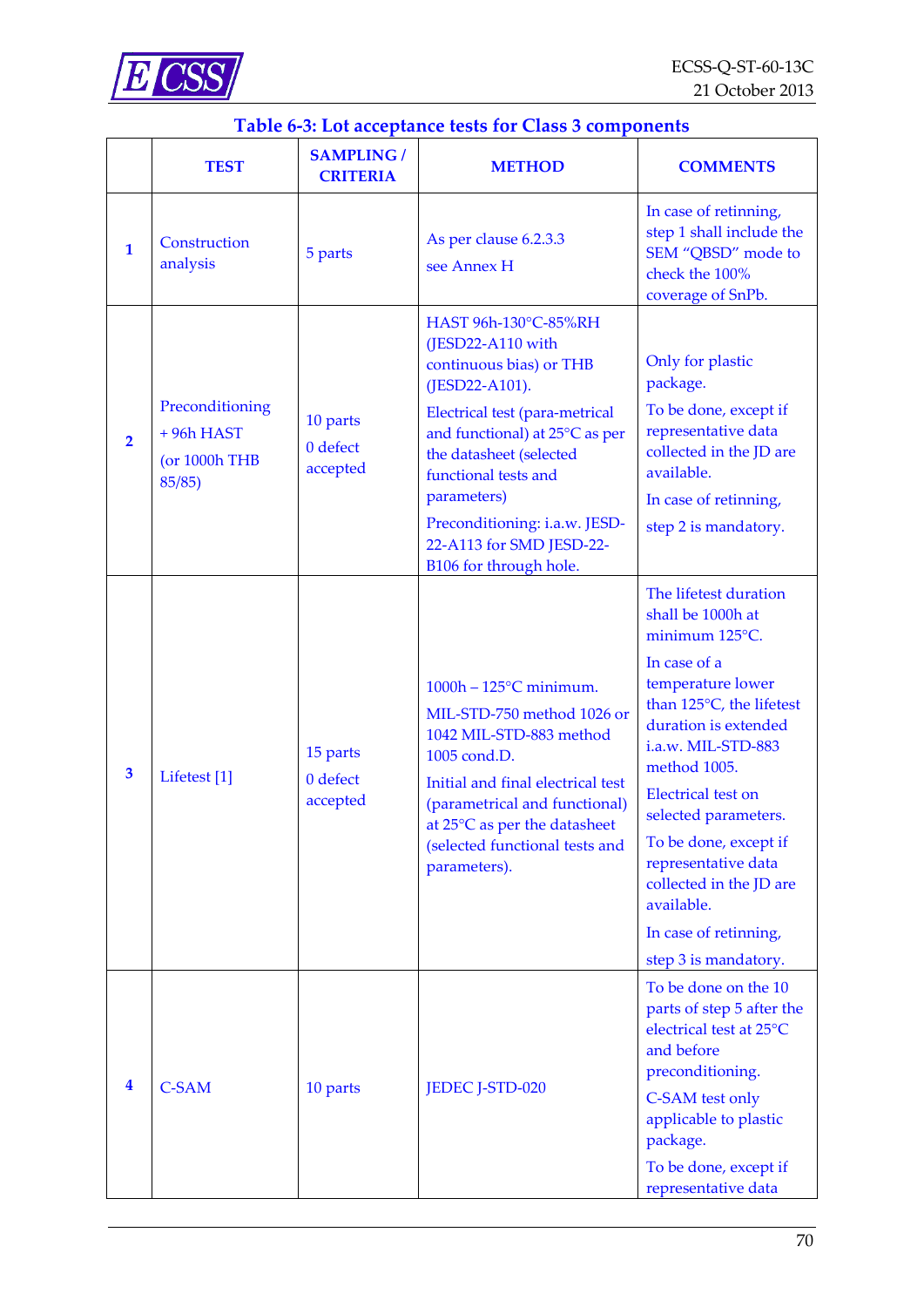

|                                                                                                                       | <b>TEST</b>                                   | <b>SAMPLING /</b><br><b>CRITERIA</b> | <b>METHOD</b>                                                                                                                                                                                                                                                                                                                                                                               | <b>COMMENTS</b>                                                                                                                                                                                                                                       |  |  |
|-----------------------------------------------------------------------------------------------------------------------|-----------------------------------------------|--------------------------------------|---------------------------------------------------------------------------------------------------------------------------------------------------------------------------------------------------------------------------------------------------------------------------------------------------------------------------------------------------------------------------------------------|-------------------------------------------------------------------------------------------------------------------------------------------------------------------------------------------------------------------------------------------------------|--|--|
|                                                                                                                       |                                               |                                      |                                                                                                                                                                                                                                                                                                                                                                                             | collected in the JD are<br>available.                                                                                                                                                                                                                 |  |  |
| 5                                                                                                                     | Preconditioning<br>+ Thermal Cycling<br>$[1]$ | 10 parts<br>0 defect<br>accepted     | 100 T/C -55°/+125°C (or to the<br>manufacturer storage temp.,<br>whichever is less) MIL-STD-<br>750 method 1051 cond.B.<br>MIL-STD-883 method 1010<br>cond.B.<br>Electrical test (para-metrical<br>and functional) at 25°C as per<br>the datasheet (selected<br>functional tests and<br>parameters).<br>Preconditioning: i.a.w. JESD-<br>22-A113 for SMD JESD-22-<br>B106 for through hole. | Preconditioning<br>applicable<br>to<br>plastic<br>package only.<br>To be done, except if<br>representative data<br>collected in the JD are<br>available.<br>In case of retinning,<br>step 5 is mandatory.                                             |  |  |
| 6                                                                                                                     | Seal test                                     | 10 parts min                         | MIL-STD-883 TM 1014<br>condition A or B (fine leak)<br>and condition C (gross leak).<br>MIL-STD-750 TM 1071<br>condition H1 or H2 (fine<br>leak) and condition C or K<br>(gross leak with cavity) or<br>condition E (gross leak<br>without cavity).                                                                                                                                         | Applicable to hermetic<br>& cavity package.<br>To be done, except if<br>representative data<br>collected in the JD are<br>available.<br>In case of retinning,<br>step 6 is mandatory.                                                                 |  |  |
| $\overline{7}$                                                                                                        | <b>C-SAM</b>                                  | 10 parts                             | JEDEC J-STD-020                                                                                                                                                                                                                                                                                                                                                                             | To be done on the 10<br>parts of step 5 after<br>thermal cycling and the<br>electrical test at 25°C.<br>C-SAM test only<br>applicable to plastic<br>package.<br>To be done, except if<br>representative data<br>collected in the JD are<br>available. |  |  |
| 8                                                                                                                     | Radiation<br><b>Verification Test</b><br>[1]  | i.a.w. ECSS-Q-<br>ST-60-15           | See ECSS-Q-ST-60-15                                                                                                                                                                                                                                                                                                                                                                         |                                                                                                                                                                                                                                                       |  |  |
| [1] : Lifetest, thermal cycling and radiation verification test areare performed on screened parts (see<br>$6.3.3$ ). |                                               |                                      |                                                                                                                                                                                                                                                                                                                                                                                             |                                                                                                                                                                                                                                                       |  |  |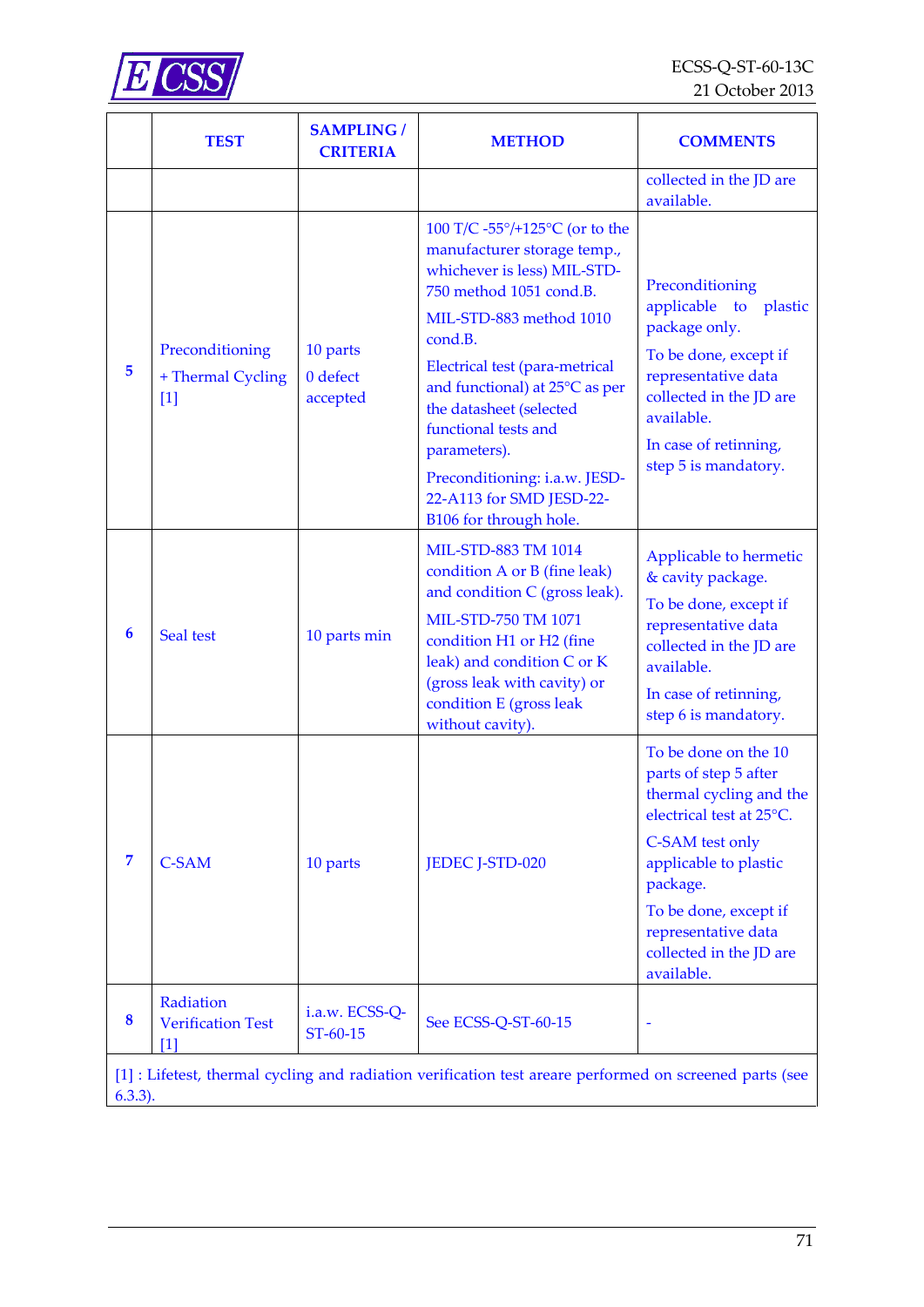

|                    | 6.3.6 Final customer inspection (buy-off)                                                                                                                                                        |                |
|--------------------|--------------------------------------------------------------------------------------------------------------------------------------------------------------------------------------------------|----------------|
| 6.3.6a             |                                                                                                                                                                                                  | Applicable     |
|                    | 6.3.7 Incoming inspection                                                                                                                                                                        |                |
| 6.3.7a             |                                                                                                                                                                                                  | Applicable     |
| 6.3.7 <sub>b</sub> |                                                                                                                                                                                                  | Applicable     |
| 6.3.7c             |                                                                                                                                                                                                  | Applicable     |
| 6.3.7d             |                                                                                                                                                                                                  | Not applicable |
| 6.3.7e             |                                                                                                                                                                                                  | Applicable     |
|                    | 6.3.8 Radiation verification testing                                                                                                                                                             |                |
| 6.3.8a             |                                                                                                                                                                                                  | Applicable     |
| 6.3.8b             |                                                                                                                                                                                                  | Applicable     |
| 6.3.8c             |                                                                                                                                                                                                  | Not applicable |
| 6.3.8d             |                                                                                                                                                                                                  | Applicable     |
| 6.3.8e             |                                                                                                                                                                                                  | Applicable     |
| 6.3.8f             | Parts submitted to RVT shall be screened as specified in clause 5.3.3<br>to be fully representative of flight parts.                                                                             | <b>New</b>     |
|                    | 6.3.9 Destructive physical analysis                                                                                                                                                              |                |
| 6.3.9a             | The DPA shall be performed on 3 samples per lot of commercial<br>parts after relifing as specified in clause 6.3.10.                                                                             | Modified       |
|                    | <b>NOTE</b><br>H<br>provides<br>guidelines<br>Annex<br>for<br>and<br>destructive<br>construction<br>analysis<br>physical analysis.                                                               |                |
| 6.3.9b             |                                                                                                                                                                                                  | Not applicable |
| 6.3.9c             |                                                                                                                                                                                                  | Not applicable |
| 6.3.9d             | The DPA process shall be documented by a procedure to be sent,<br>on request, to the customer for review.                                                                                        | Modified       |
|                    | Annex H provides guidelines for the<br><b>NOTE</b><br>analysis<br>construction<br>and<br>destructive<br>physical analysis.                                                                       |                |
| 6.3.9e             |                                                                                                                                                                                                  | Applicable     |
| 6.3.9f             |                                                                                                                                                                                                  | Applicable     |
| 6.3.9g             |                                                                                                                                                                                                  | Not applicable |
| 6.3.9h             |                                                                                                                                                                                                  | Applicable     |
| 6.3.9i             |                                                                                                                                                                                                  | Applicable     |
| 6.3.9j             | A DPA shall be conducted during relifing in accordance with the<br>clause 6.3.10.                                                                                                                | <b>New</b>     |
|                    | 6.3.10 Relifing                                                                                                                                                                                  |                |
| 6.3.10a            |                                                                                                                                                                                                  | Applicable     |
| 6.3.10b            | For components meeting the criteria specified in requirement<br>6.3.10a, and which have a lot / date code exceeding $7$ years, the<br>relifing procedure ECSS-Q-ST-60-14 shall apply to the lot. | Modified       |
| 6.3.10c            | Humidity test and lifetest shall be performed in accordance with<br>the clause 6.3.5 in case if these tests have not been performed on the                                                       | <b>New</b>     |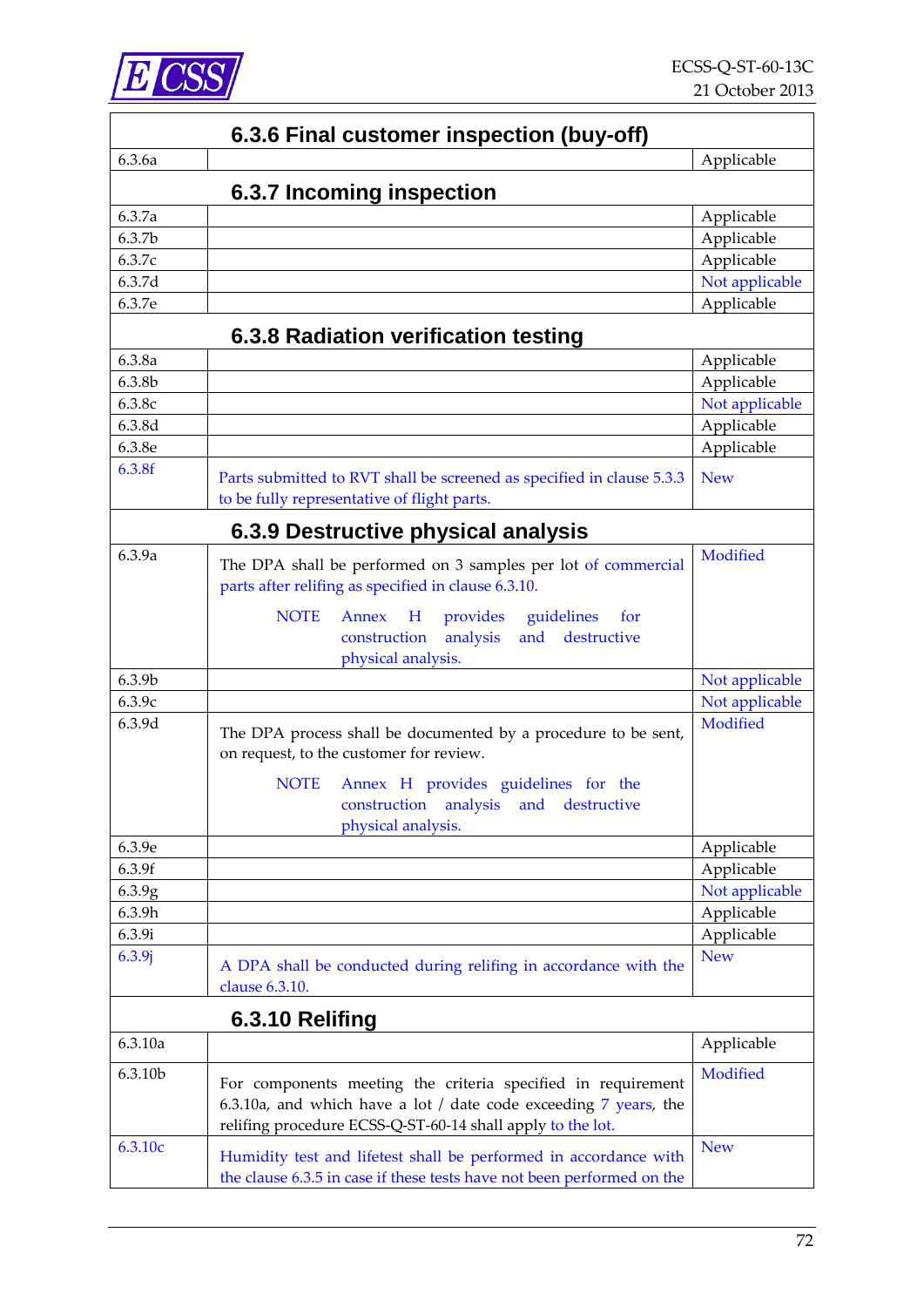

|                    | lot during the evaluation or the procurement phase.                                                                                               |            |
|--------------------|---------------------------------------------------------------------------------------------------------------------------------------------------|------------|
|                    | <b>NOTE</b><br>Humidity test includes HAST or THB.                                                                                                |            |
| 6.3.10d            | As part of the relifing process, a DPA on 3 pieces shall be<br>performed on each lot in conformance with the clause 6.3.9.                        | <b>New</b> |
|                    | 6.3.11 Manufacturer's data documentation deliveries                                                                                               |            |
| 6.3.11a            | The manufacturer's or the franchised distributor's CoC shall be<br>delivered to the parts procurer.                                               | Modified   |
| 6.3.11b            | Any other data, defined in the applicable procurement documents,<br>shall be delivered to the parts' procurer in line with the purchase<br>order. | Modified   |
| 6.3.11c            | The parts procurer shall store the documentation minimum 10<br>years after receiption of the components.                                          | Modified   |
|                    | 6.4 Handling and storage                                                                                                                          |            |
| 6.4a               |                                                                                                                                                   | Applicable |
| 6.4 <sub>b</sub>   |                                                                                                                                                   | Applicable |
| 6.4c               |                                                                                                                                                   | Applicable |
| 6.4d               |                                                                                                                                                   | Applicable |
| 6.4e               | Plastic encapsulated devices shall be stored in one of the following<br>conditions:                                                               | <b>New</b> |
|                    | 1. Dry Nitrogen                                                                                                                                   |            |
|                    | 2. Dry and ionised air with RH in a range of 15% to 20%                                                                                           |            |
|                    | 3. Dry packs as specified in J-STD-033 for dry pack<br>inspection and control                                                                     |            |
|                    | 6.5 Components quality assurance                                                                                                                  |            |
|                    | 6.5.1. General                                                                                                                                    |            |
| 6.5.1a             |                                                                                                                                                   | Applicable |
|                    | 6.5.2 Nonconformances or failures                                                                                                                 |            |
| 6.5.2a             |                                                                                                                                                   | Applicable |
| 6.5.2 <sub>b</sub> |                                                                                                                                                   | Applicable |
| 6.5.2c             |                                                                                                                                                   | Applicable |
| 6.5.2d             |                                                                                                                                                   | Applicable |
|                    | <b>6.5.3 Alerts</b>                                                                                                                               |            |
| 6.5.3a             |                                                                                                                                                   | Applicable |
| 6.5.3 <sub>b</sub> |                                                                                                                                                   | Applicable |
|                    | 6.5.4 Traceability                                                                                                                                |            |
| 6.5.4a             |                                                                                                                                                   | Applicable |
| 6.5.4b             |                                                                                                                                                   | Applicable |
| 6.5.4c             |                                                                                                                                                   | Applicable |
| 6.5.4d             | The traceability of EEE parts during installation in equipment, shall                                                                             | Modified   |
|                    | be ensured by the supplier through maintaining the traceability to<br>the manufacturer's trace code number of the EEE parts actually              |            |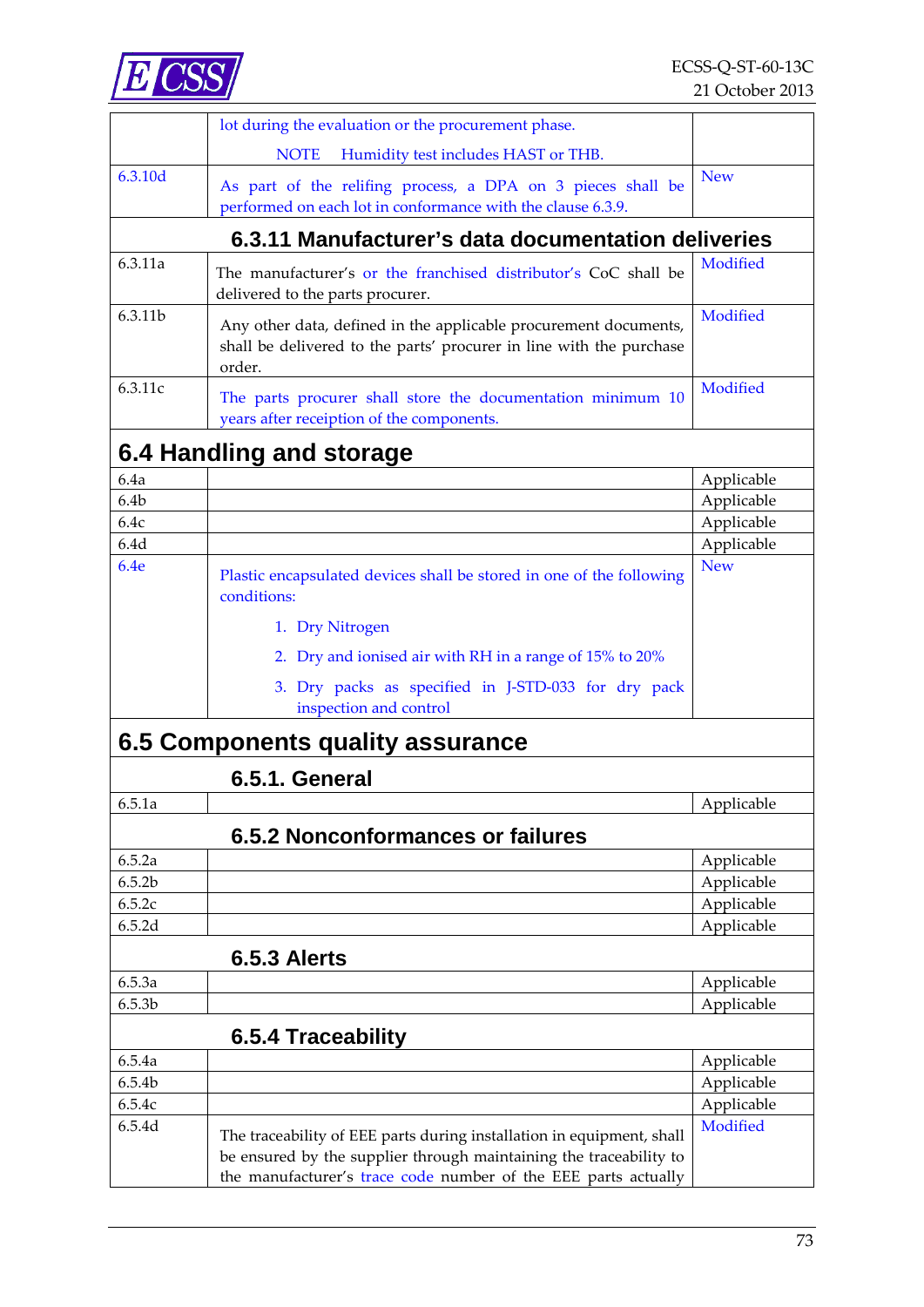

|                    | mounted.                                                                                                                                                                                                    |                          |
|--------------------|-------------------------------------------------------------------------------------------------------------------------------------------------------------------------------------------------------------|--------------------------|
| 6.5.4e             | The supplier shall be able to provide these information (part type<br>actually installed with its relevant trace code number) within one<br>working day (when the flight system is on launch pad) or within | Modified                 |
|                    | one week (in the other cases).                                                                                                                                                                              |                          |
| 6.5.5a             | 6.5.5 Lot homogeneity for sampling test                                                                                                                                                                     | Applicable               |
|                    |                                                                                                                                                                                                             |                          |
|                    | <b>6.6 Specific components</b>                                                                                                                                                                              |                          |
|                    | 6.6.1 General                                                                                                                                                                                               |                          |
| 6.6.1a             | < <deleted>&gt;</deleted>                                                                                                                                                                                   | <b>Deleted</b>           |
|                    | <b>6.6.2 ASICs</b>                                                                                                                                                                                          |                          |
| 6.6.2a             |                                                                                                                                                                                                             | Applicable               |
|                    | 6.6.3 Hybrids                                                                                                                                                                                               |                          |
| 6.6.3a             |                                                                                                                                                                                                             | Not applicable           |
| 6.6.3 <sub>b</sub> |                                                                                                                                                                                                             | Not applicable           |
| 6.6.3c             |                                                                                                                                                                                                             | Not applicable           |
|                    | 6.6.4 One time programmable devices                                                                                                                                                                         |                          |
| 6.6.4a             |                                                                                                                                                                                                             | Applicable               |
| 6.6.4b             | The JD shall allow traceability to the information related to the<br>procurement of blank parts, the programming process and the<br>acceptance of the programmed parts.                                     | Modified                 |
| 6.6.4c             | The programming process and the acceptance of the programmed<br>parts may be part of PCB, for customer approval, if not indicated in<br>the JD.                                                             | Modified                 |
| 6.6.4d             |                                                                                                                                                                                                             | Applicable               |
| 6.6.4e             |                                                                                                                                                                                                             | Applicable               |
| 6.6.4f             |                                                                                                                                                                                                             | Applicable               |
| 6.6.4g             |                                                                                                                                                                                                             | Applicable               |
| 6.6.4h             |                                                                                                                                                                                                             | Applicable               |
|                    | 6.6.5 Microwave monolithic integrated circuits                                                                                                                                                              |                          |
| 6.6.5a             |                                                                                                                                                                                                             | <b>Not</b><br>Applicable |
|                    | <b>6.7 Documentation</b>                                                                                                                                                                                    |                          |
| 6.7a               | Any result from inspection or control shall be documented<br>(including lot acceptance, incoming, relifing and complementary<br>tests).                                                                     | Modified                 |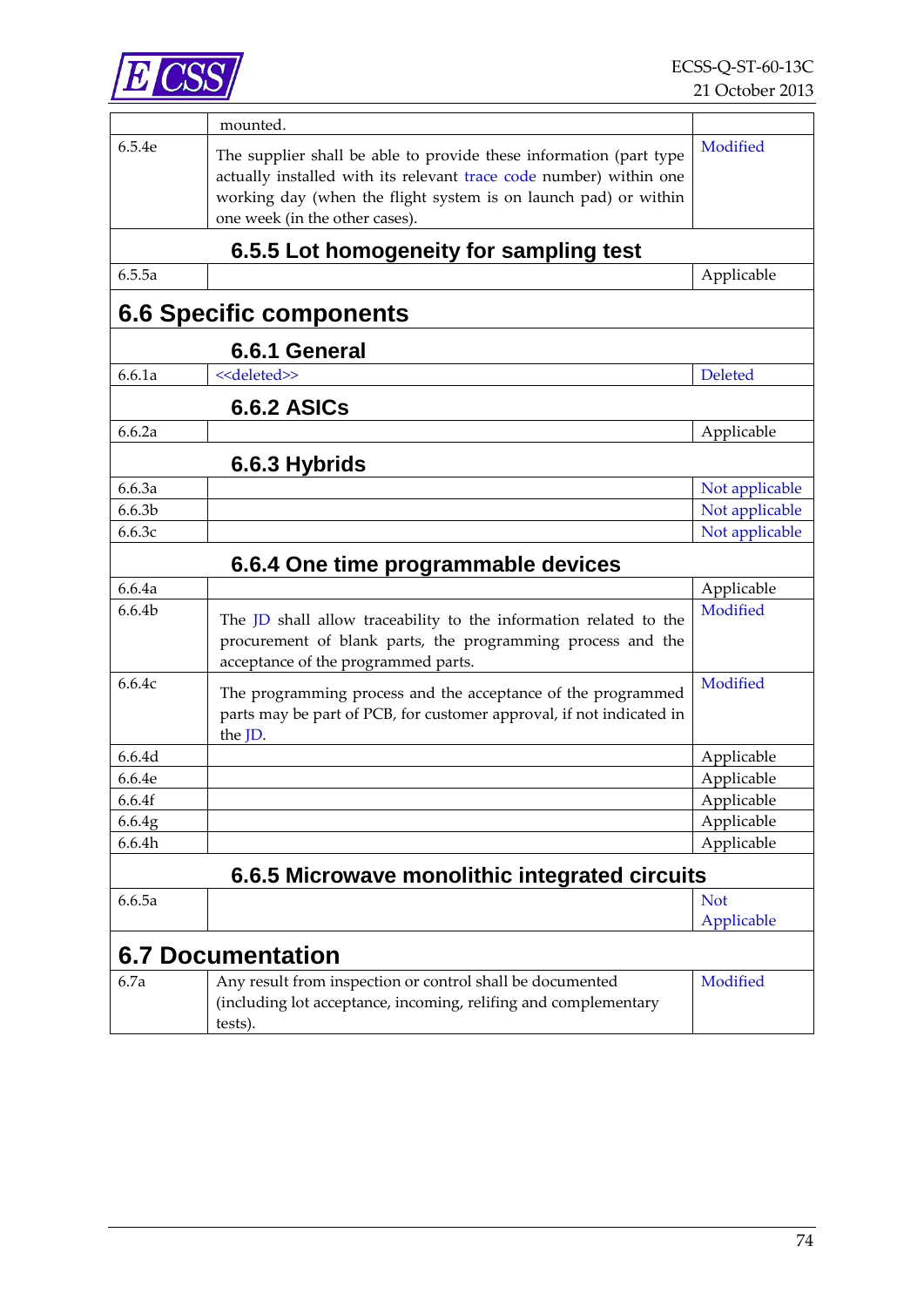

| Document                                             | Clause  | Customer                    | <b>Comments</b>                                      |
|------------------------------------------------------|---------|-----------------------------|------------------------------------------------------|
| New: RFD                                             | 6.2.2.2 | Approval                    | For<br>tin<br>pure<br>termination.                   |
| New:Pure tin lead<br>finish risk analysis            | 6.2.2.2 | Information                 | accordance<br>with<br>I <sub>n</sub><br>clause 8.2a. |
| New:<br>Mitigation plan                              | 6.2.2.2 | Approval                    | Approved through the<br>RFD.                         |
| New: Procedure for<br>hot solder dip process         | 6.2.2.2 | Approval                    | For retinning operation.                             |
| PAD : not applicable                                 | 6.2.4   |                             | $\overline{a}$                                       |
| New: Justification<br><b>Document</b>                | 6.2.4   | Approval                    | ۰                                                    |
| Procedure for<br>customer precap : not<br>applicable | 6.3.4   |                             | $\overline{\phantom{m}}$                             |
| New: Procedure for<br>construction analysis          | 6.2.3.3 | Approval                    | ۳                                                    |
| New: Procedure for<br>lot acceptance test            | 6.2.3.5 | Approval                    | ÷                                                    |
| New: Lot acceptance<br>report                        | 6.3.5   | Information<br>(on request) |                                                      |

#### **Table 6-4: Documentation for Class 3 components**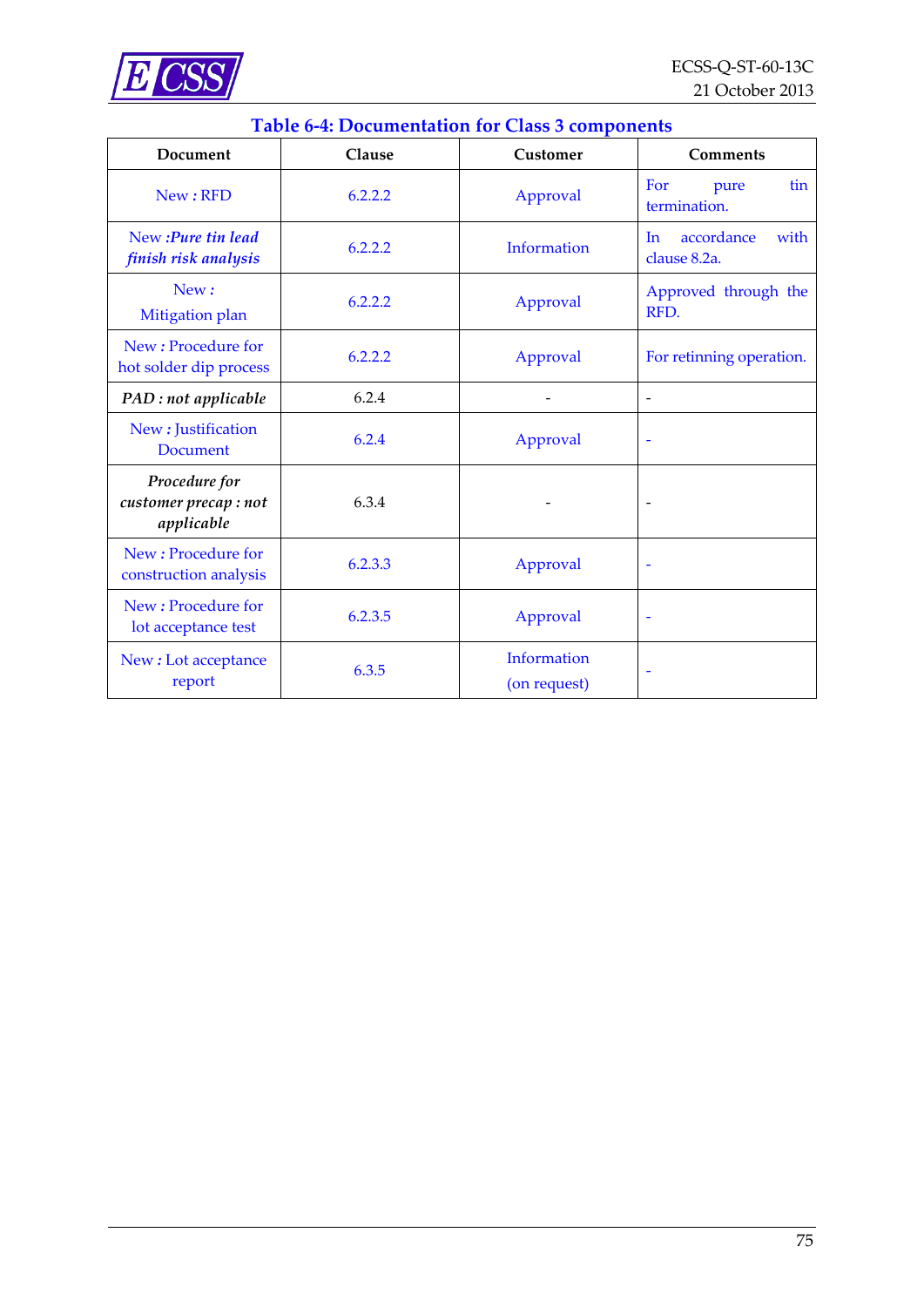

# **7 Quality levels**

Not applicable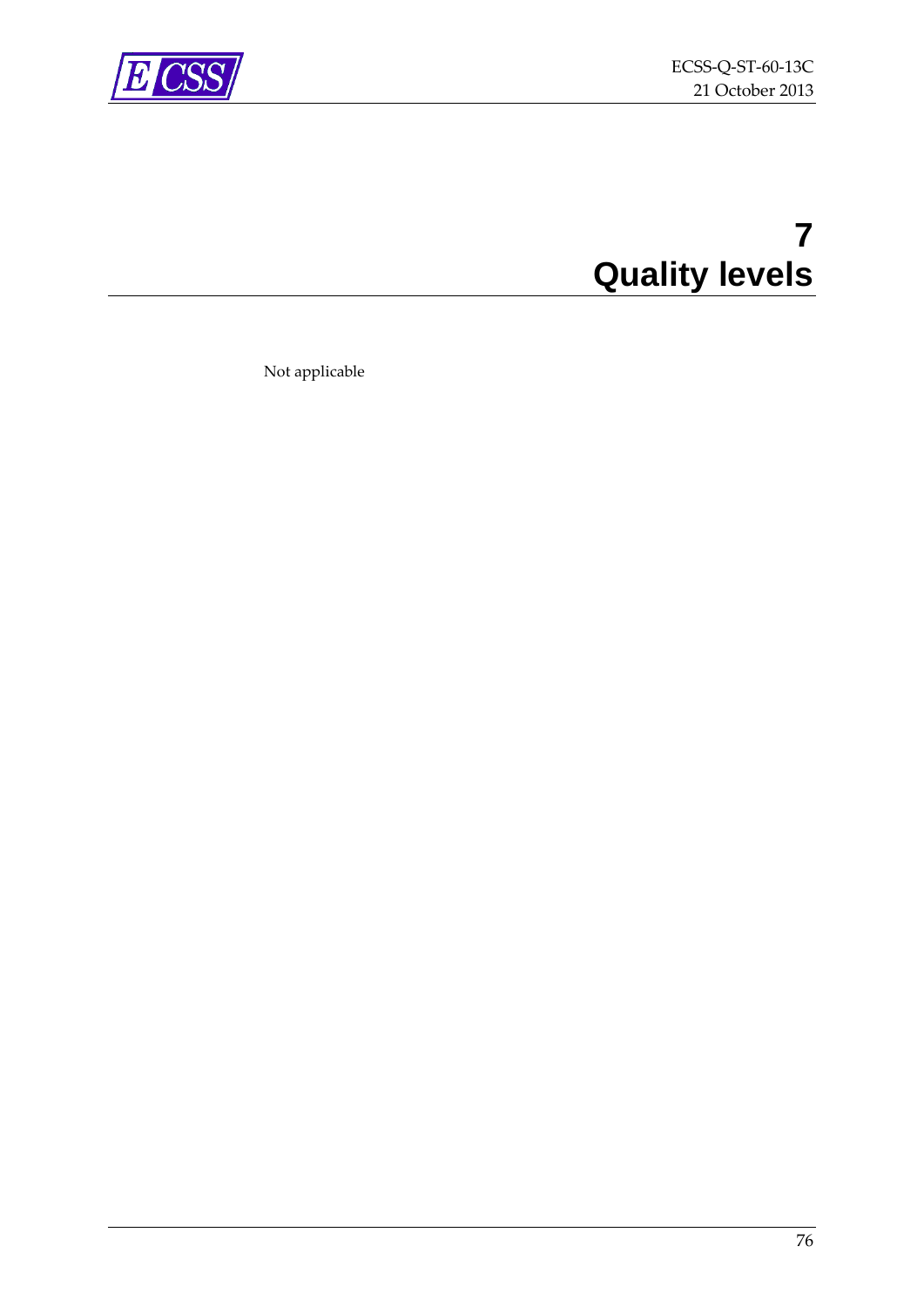

### **8 Evaluation and lot acceptance for retinned parts**

| 8.1 General |                                                                                                                                                                                                                                                        |  |  |
|-------------|--------------------------------------------------------------------------------------------------------------------------------------------------------------------------------------------------------------------------------------------------------|--|--|
| 8.1a        | In case of retinning of components with pure tin terminations, an   New<br>evaluation and lot acceptance for these retinned parts for each class<br>of components shall be performed as specified in the flow charts<br>from Figure 8-1 to Figure 8-6. |  |  |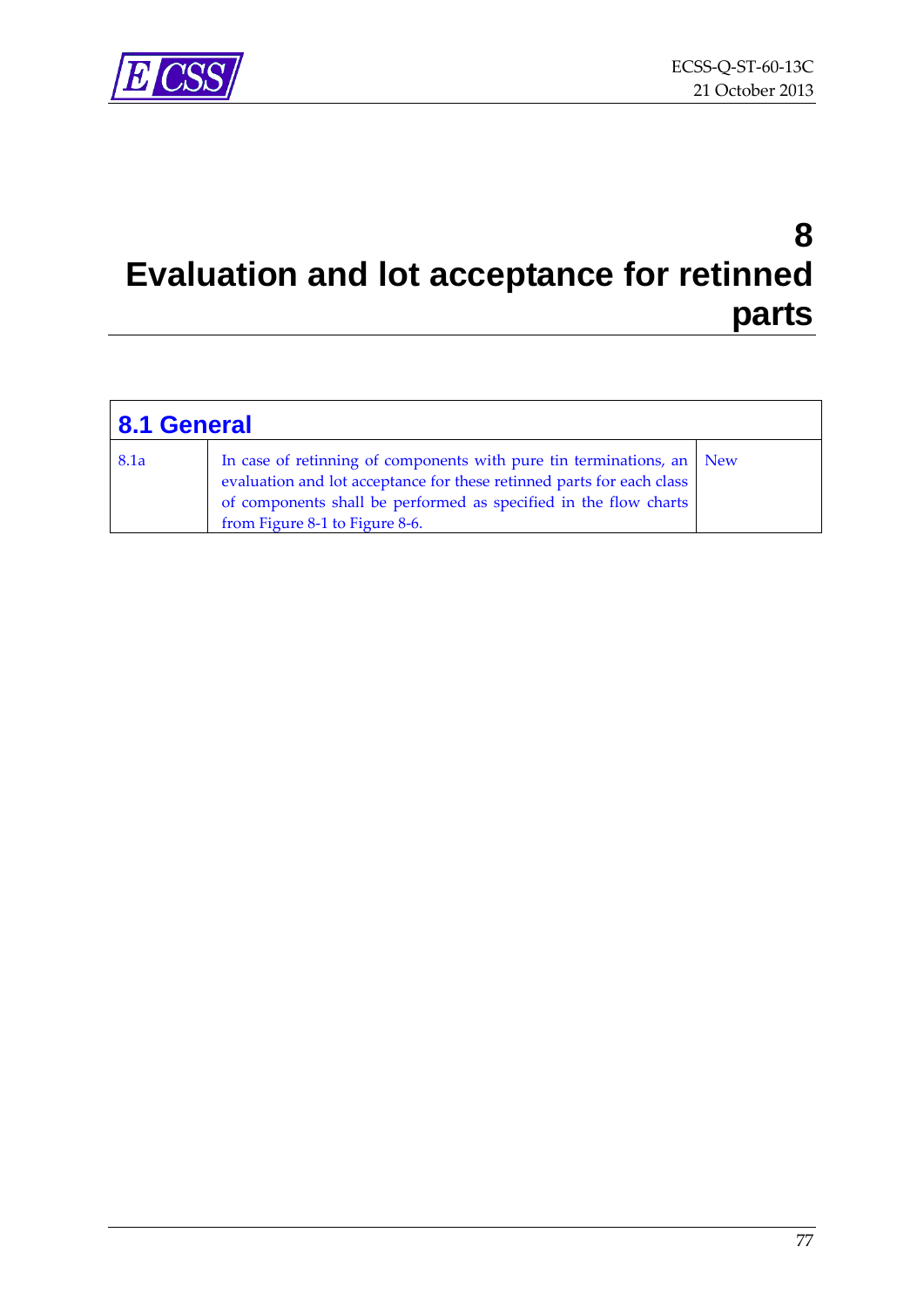



<span id="page-77-0"></span>**Figure 8-1: Evaluation flow chart for retinned parts – class 1 programmes**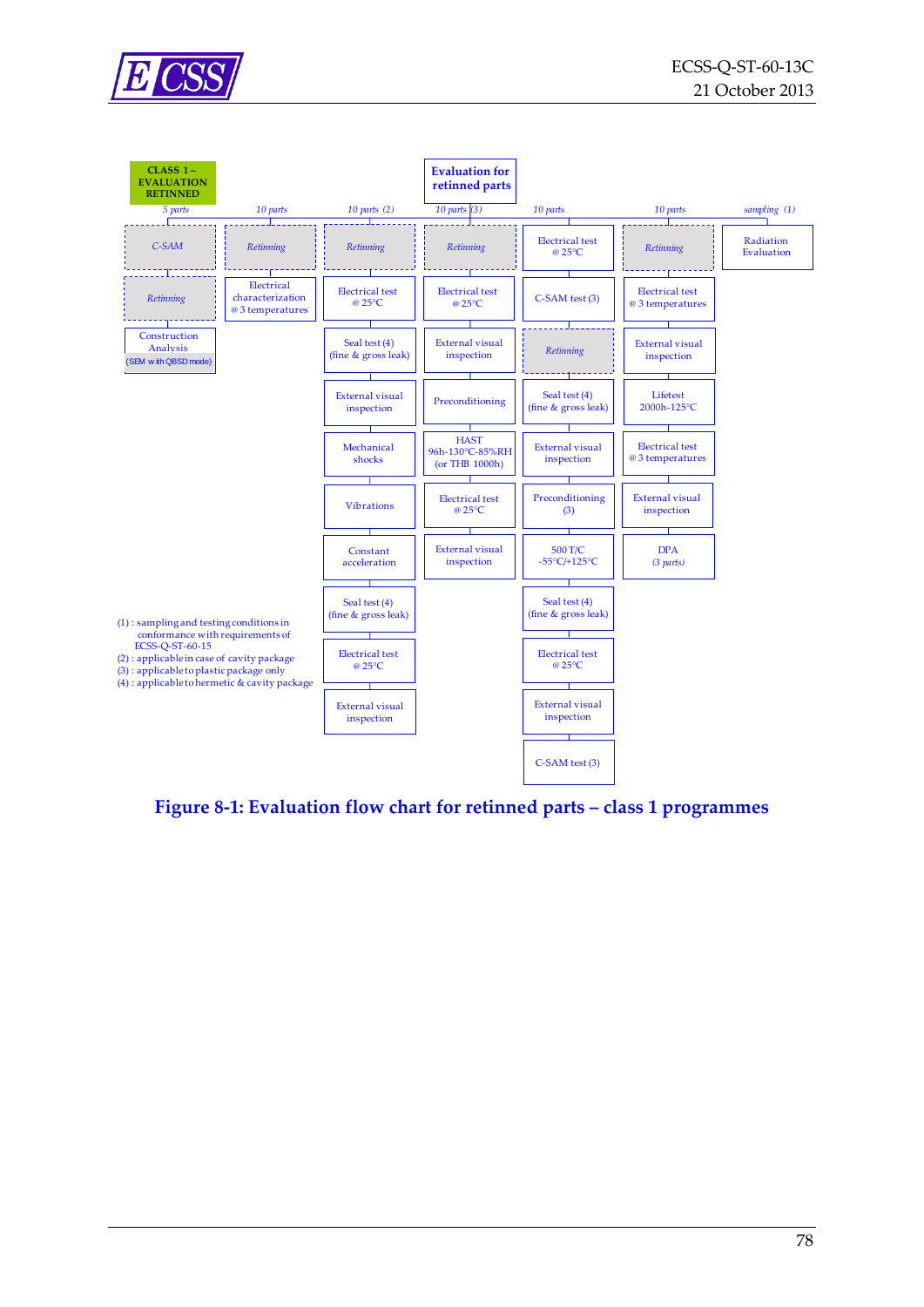



(2) : sampling and testing conditions in conformance with requirements of ECSS-Q-ST-60-15

(3) : this test is optional to avoid possible duplication with screening (when done by the same entity)

(4) : applicable in case of cavity package

(5) : applicable to plastic package only

(6) : applicable to hermetic & cavity package

**Figure 8-2: Lot acceptance flow chart for retinned parts – class 1 programmes**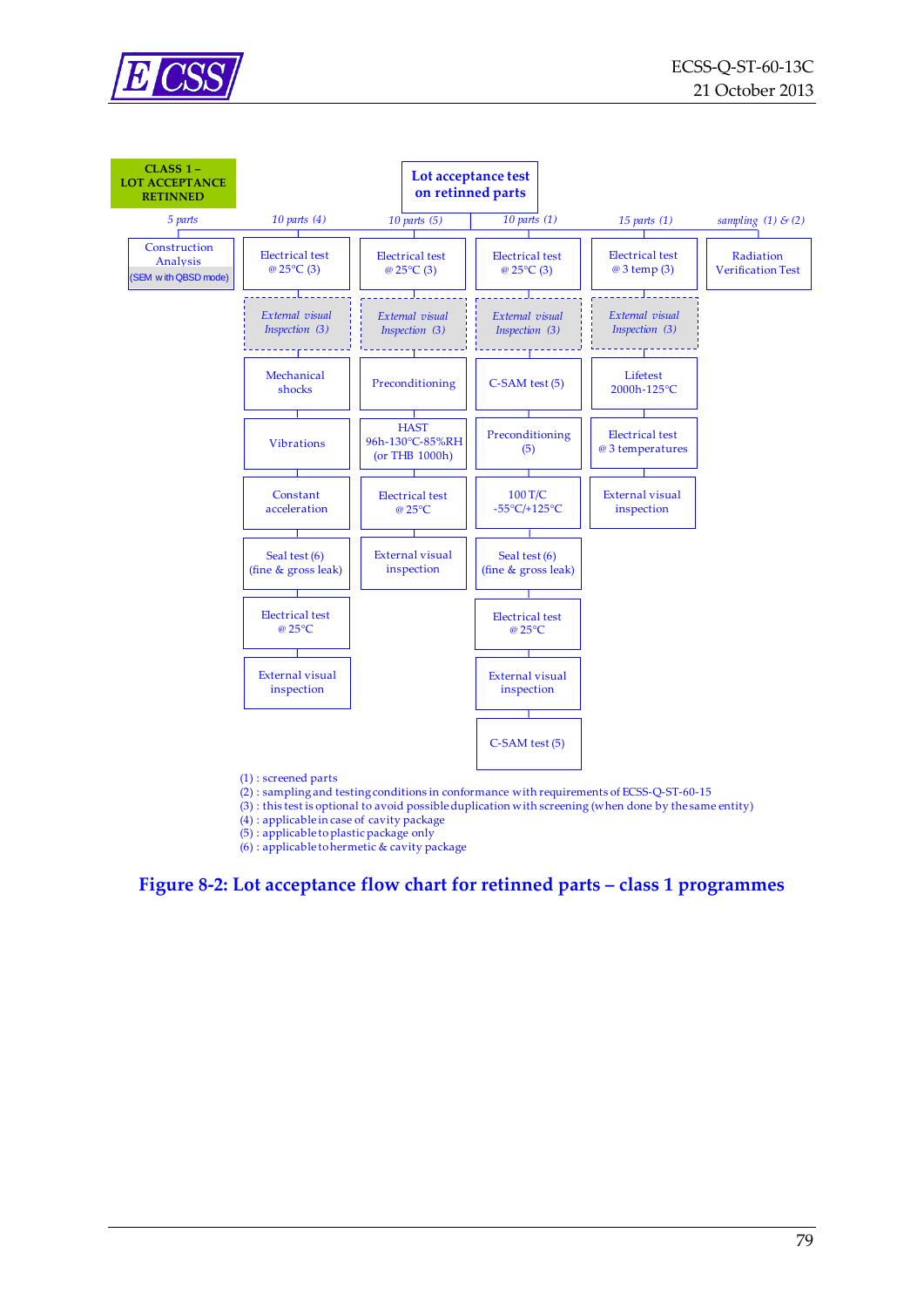

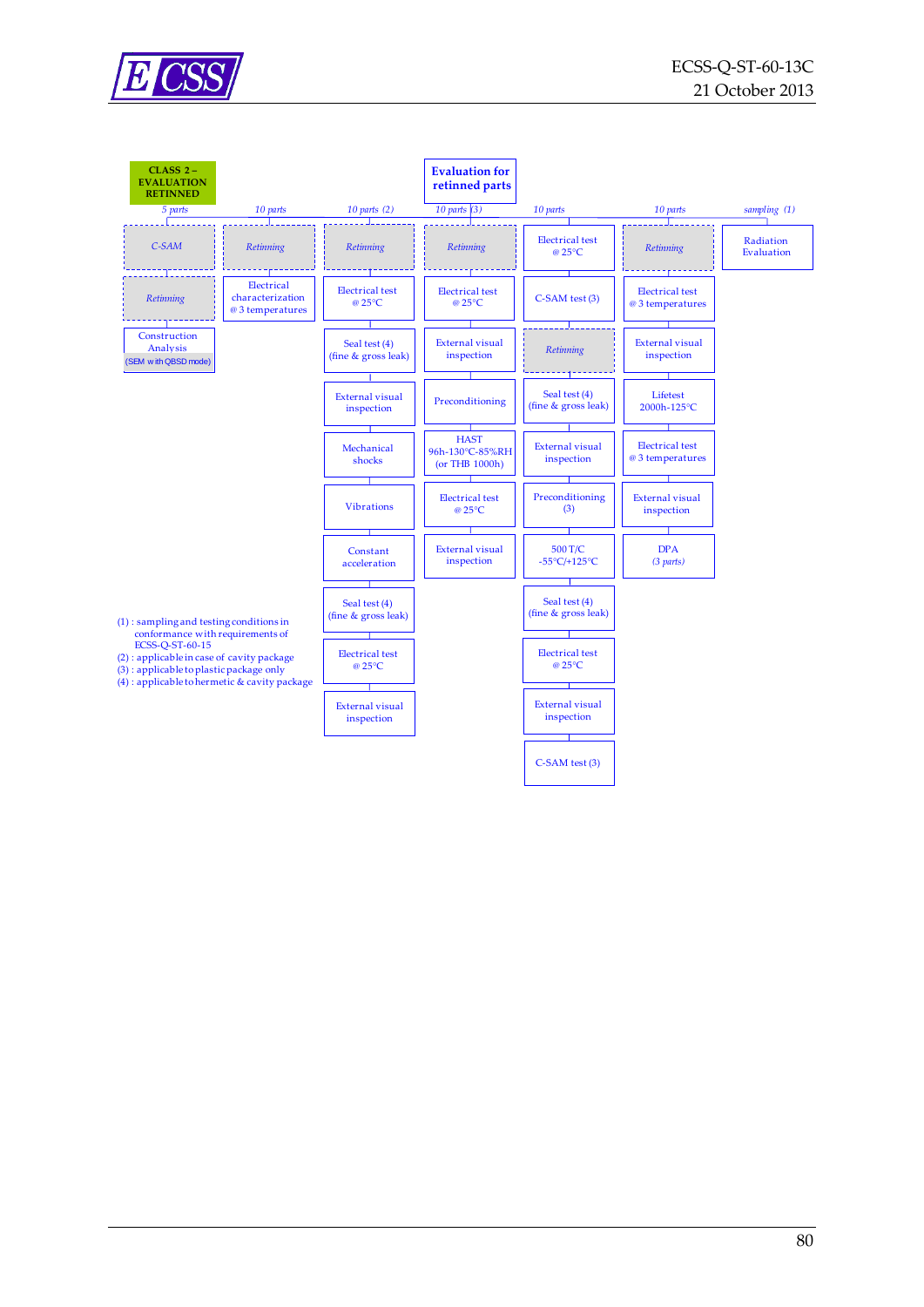



**Figure 8-3: Evaluation flow chart for retinned parts – class 2 programmes**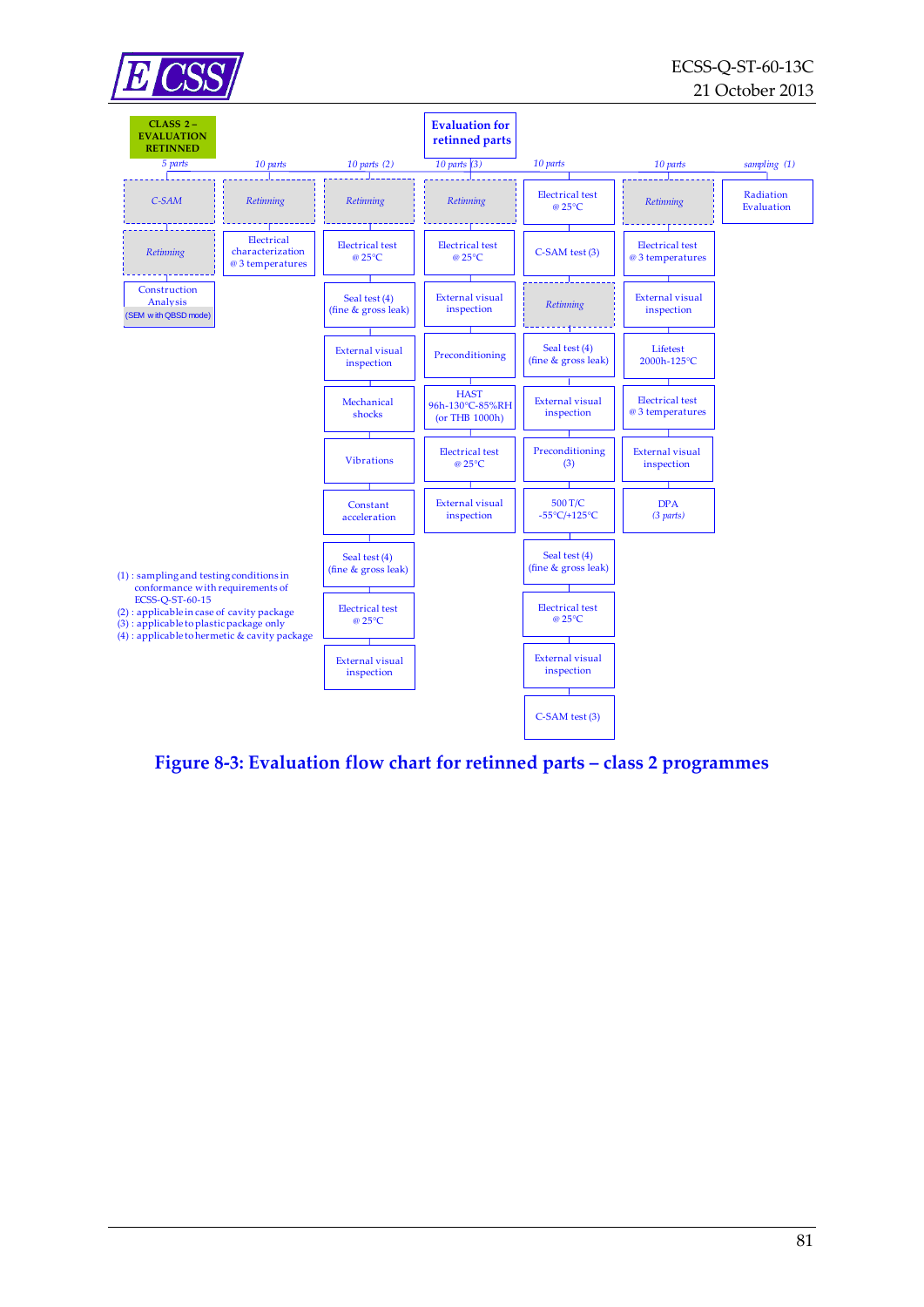

 $(2)$ : sampling and testing conditions in conformance with requirements of ECSS-Q-ST-60-15

(3) : the performance of the "thermal cycling" branch will depend on application

- (4) : this test is optional to avoid possible duplication with screening (when done by the same entity)
- (5) : applicable in case of cavity package
- (6) : applicable to plastic package only
- $(7)$ : applicable to hermetic & cavity package

**Figure 8-4: Lot acceptance flow chart for retinned parts – class 2 programmes**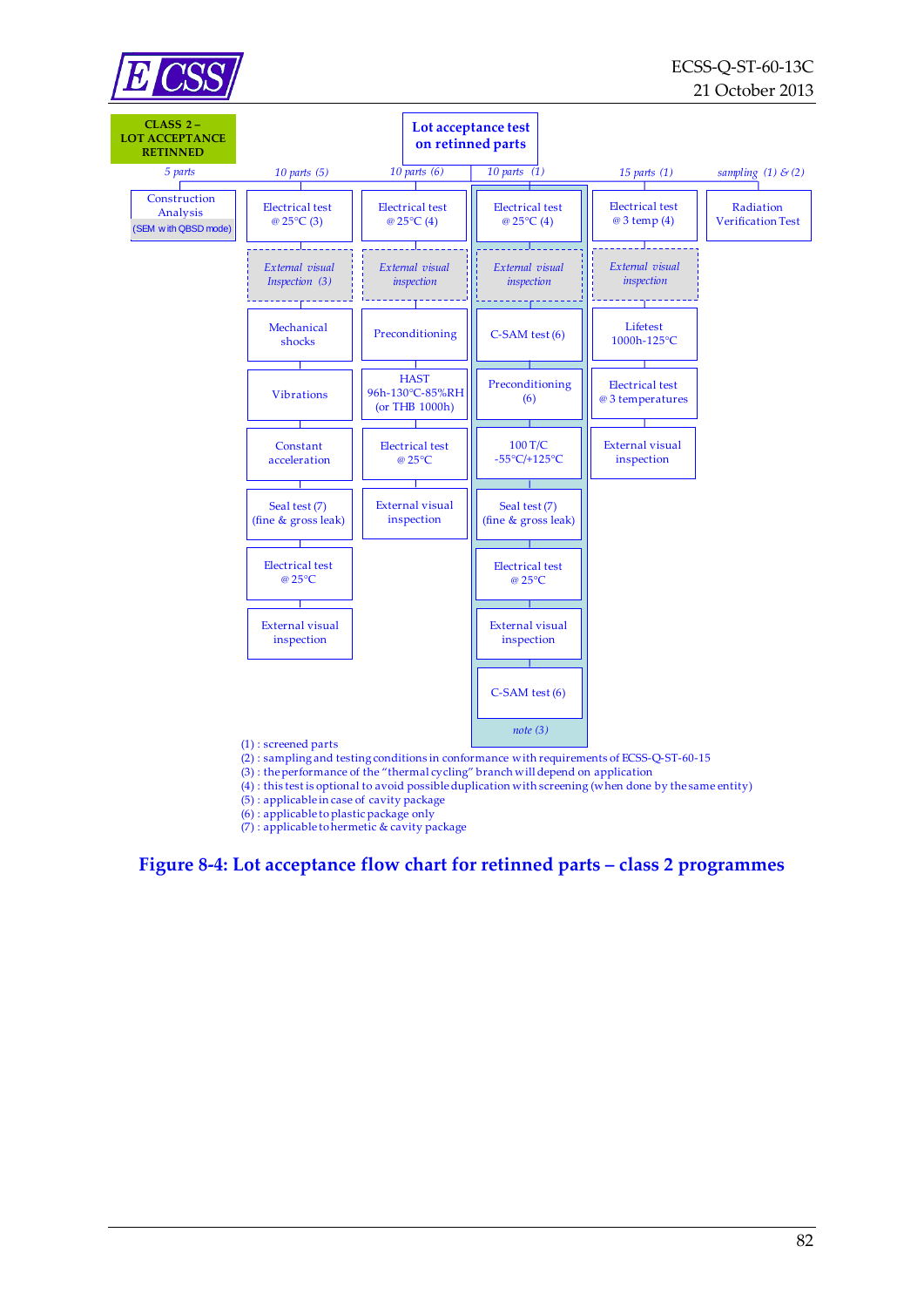



(1) : applicable to plastic package only

#### **Figure 8-5: Evaluation flow chart for retinned parts – class 3 programmes**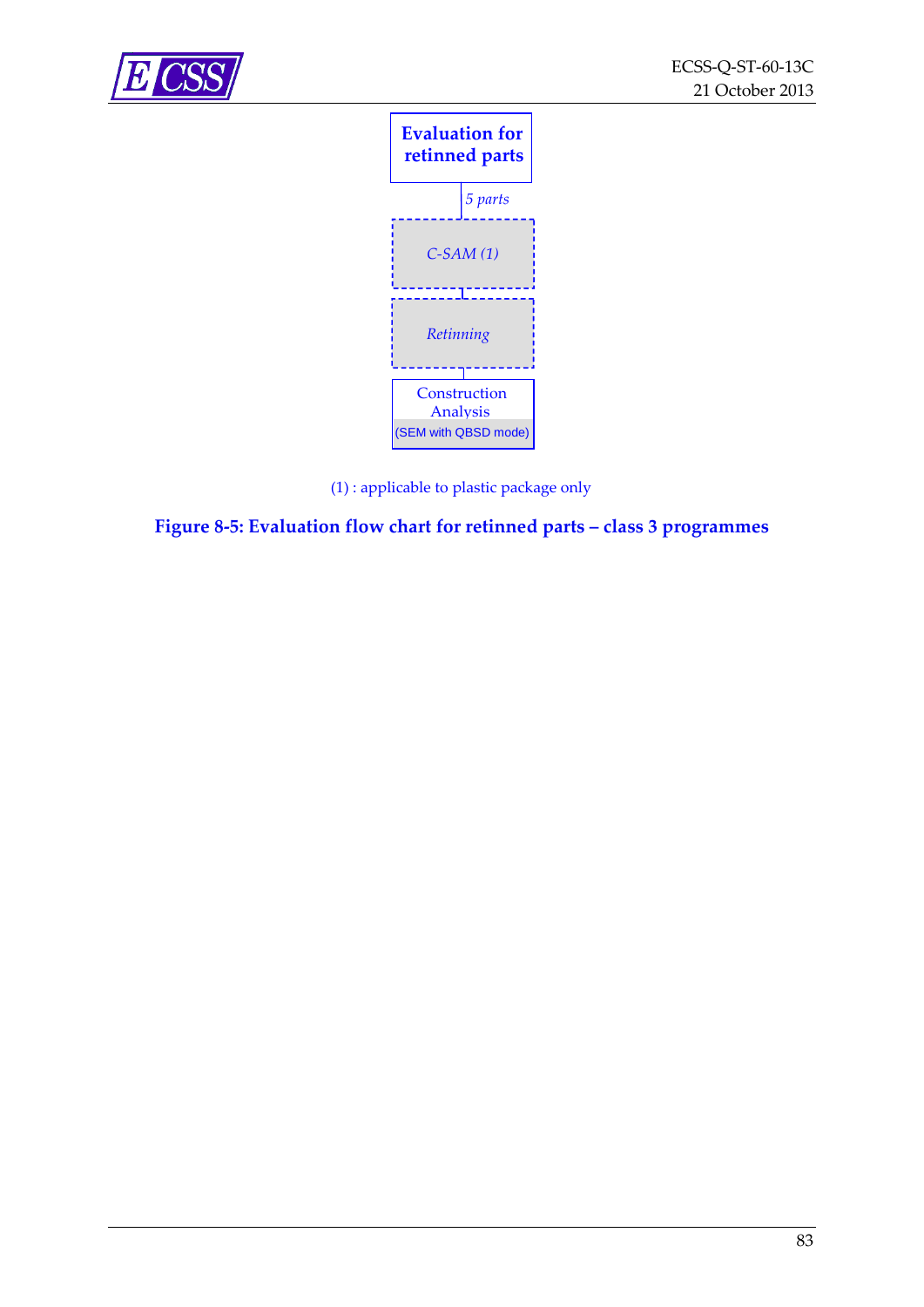



(3) : this test is optional to avoid possible duplication with screening (when done by the same entity)

(4) : applicable in case of cavity package

(5) : applicable to plastic package only

 $(6)$ : applicable to hermetic & cavity package

<span id="page-83-0"></span>**Figure 8-6: Lot acceptance flow chart for retinned parts – class 3 programmes**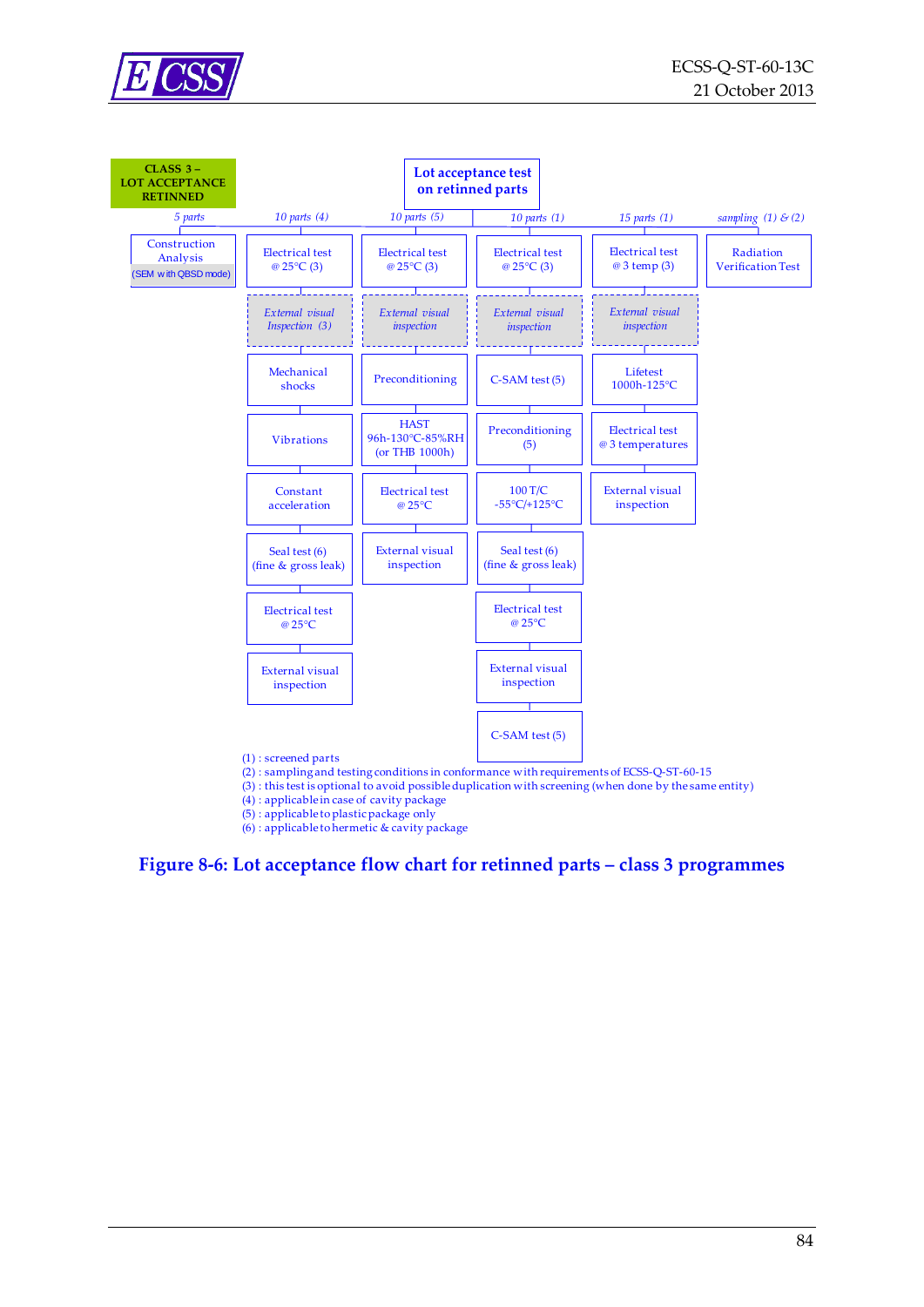

#### **9 Pure tin lead finish – risk analysis**

|      | <b>9.1 Overview</b>                                                                                                                                                                                                                                                                                                                                                                                                                                                                                                                                                                                                                                                                                                                                                                                                                                                                        |            |
|------|--------------------------------------------------------------------------------------------------------------------------------------------------------------------------------------------------------------------------------------------------------------------------------------------------------------------------------------------------------------------------------------------------------------------------------------------------------------------------------------------------------------------------------------------------------------------------------------------------------------------------------------------------------------------------------------------------------------------------------------------------------------------------------------------------------------------------------------------------------------------------------------------|------------|
| 9.1  | Pure tin finish has a propensity to generate whiskers. A tin whisker is a<br>conductive crystalline structure of tin growing from tin rich surfaces that can<br>induce failures as:<br>Electrical instantaneous or permanent short circuit<br>Metal vapour arc in reduced atmospheric pressure conditions and for<br>application with high levels of current and voltage (more than 12V)<br>Contamination: a free floating whisker may interfere with the movement<br>$\bullet$<br>of mechanical parts or induce contamination of optical surfaces<br>Many parameters can have an impact on whisker growth. The purpose of the<br>risk analysis is to evaluate those parameters.                                                                                                                                                                                                           | <b>New</b> |
|      | <b>9.2 Requirements</b>                                                                                                                                                                                                                                                                                                                                                                                                                                                                                                                                                                                                                                                                                                                                                                                                                                                                    |            |
| 9.2a | A pure tin lead finish risk analysis facing whiskers shall include, as a minimum,<br>the following:<br>1. Lead material (e.g. alloy 42, copper)<br>2. Underlayer material and thickness(e.g. Ni underlayer,<br>silver<br>underlayer)<br>3. Plating chemistry and thickness(e.g. matte or bright tin, tin thickness)<br>4. Heat treatment by manufacturer (e.g. 1hour at 150 °C for Cu based<br>lead frame)<br>5. Procedure (if any) for SnPb dipping of the parts<br>6. Conformal coating presence and characteristics: material and<br>thickness<br>7. Design criticality (shorter distances between 2 connections or between<br>a connection and an area at another potential)<br>8. Supply voltage and current<br>9. Tin whisker sensitivity results (as per JESD-201 and JESD22- A121A)<br>10. Mission profile: storage, mission duration, thermal cycling<br>11. Previous experiences | <b>New</b> |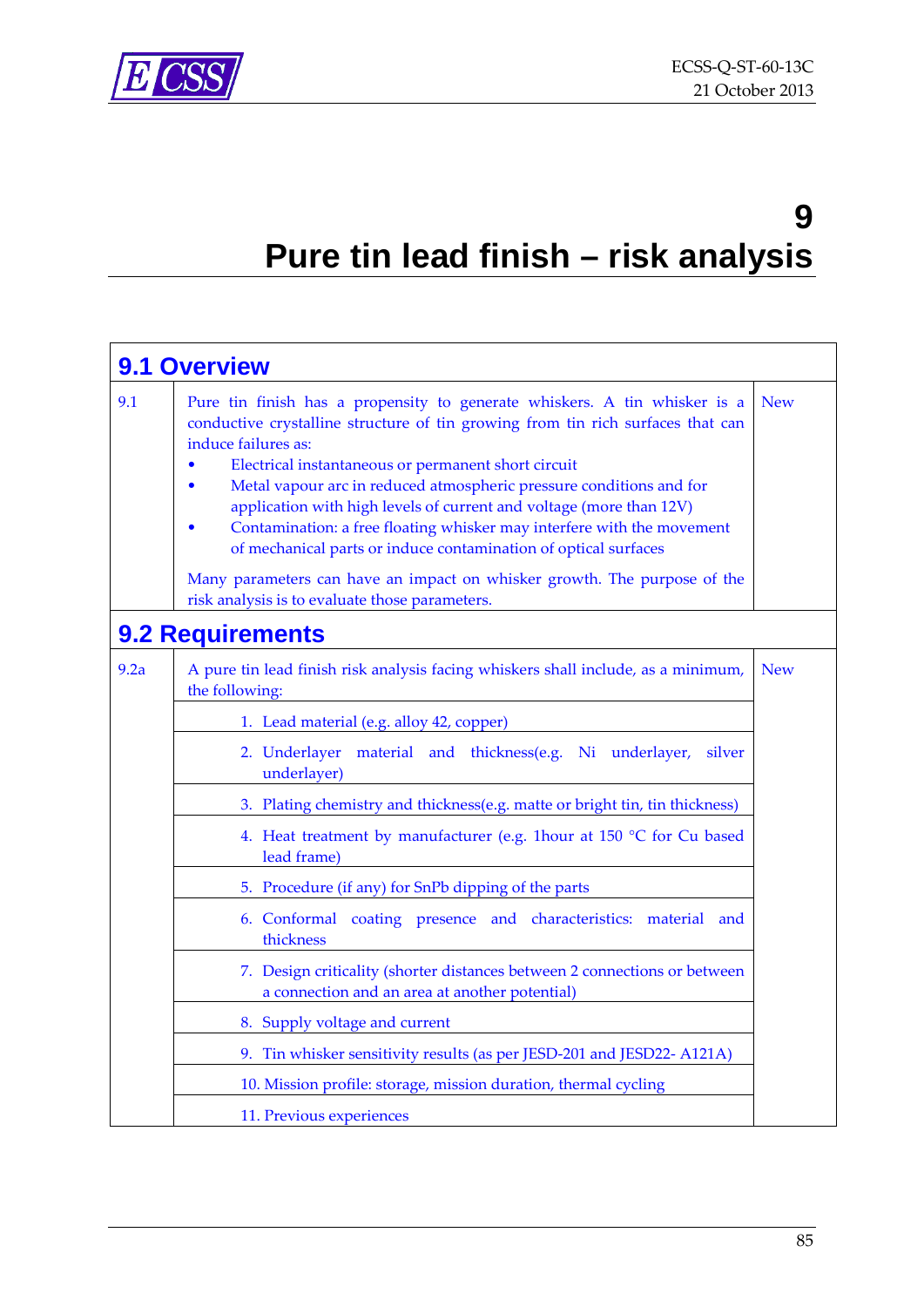

## **Annex A (normative) Component control plan (CCP) - DRD**

| <b>Annex A.1 DRD Identification</b>                  |                             |            |  |
|------------------------------------------------------|-----------------------------|------------|--|
| A.1.1 Requirement identification and source document |                             |            |  |
| A.1.1                                                |                             | Applicable |  |
|                                                      | A.1.2 Purpose and objective |            |  |
| A.1.2                                                |                             | Applicable |  |
| <b>A.2 Expected response</b>                         |                             |            |  |
|                                                      | A.2.1 Scope and content     |            |  |
| A.2.1a                                               |                             | Applicable |  |
| <b>A.2.2 Special remarks</b>                         |                             |            |  |
| A.2.2a                                               |                             | Applicable |  |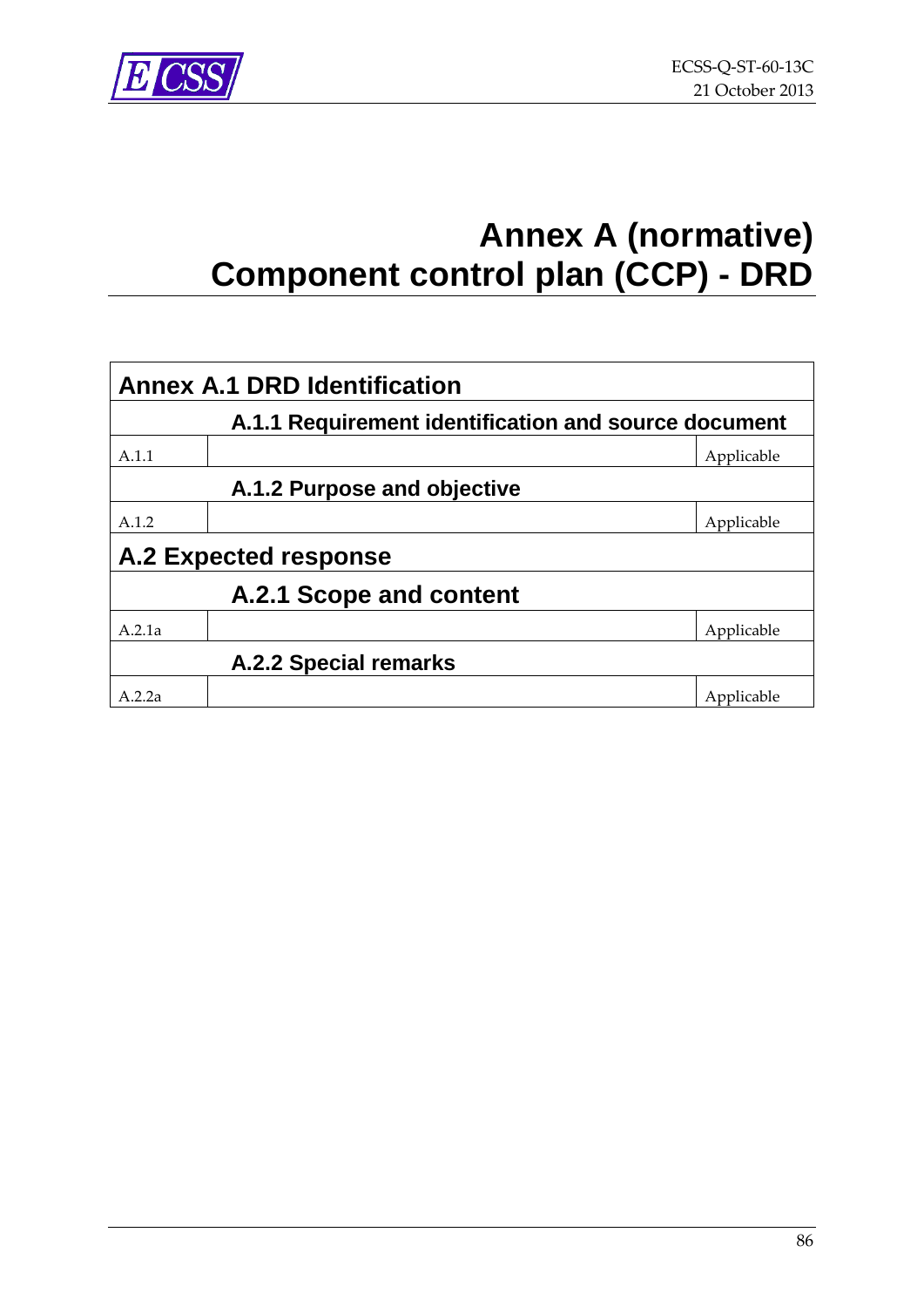

## **Annex B (normative) Declared components list (DCL) - DRD**

| <b>Annex B.1 DRD Identification</b>                         |                                    |            |  |
|-------------------------------------------------------------|------------------------------------|------------|--|
| <b>B.1.1 Requirement identification and source document</b> |                                    |            |  |
| <b>B.1.1</b>                                                |                                    | Applicable |  |
|                                                             | <b>B.1.2 Purpose and objective</b> |            |  |
| B.1.2                                                       |                                    | Applicable |  |
| <b>B.2 Expected response</b>                                |                                    |            |  |
|                                                             | <b>B.2.1 Scope and content</b>     |            |  |
| B.2.1a                                                      |                                    | Applicable |  |
| <b>B.2.2 Special remarks</b>                                |                                    |            |  |
| B.2.2                                                       |                                    | Applicable |  |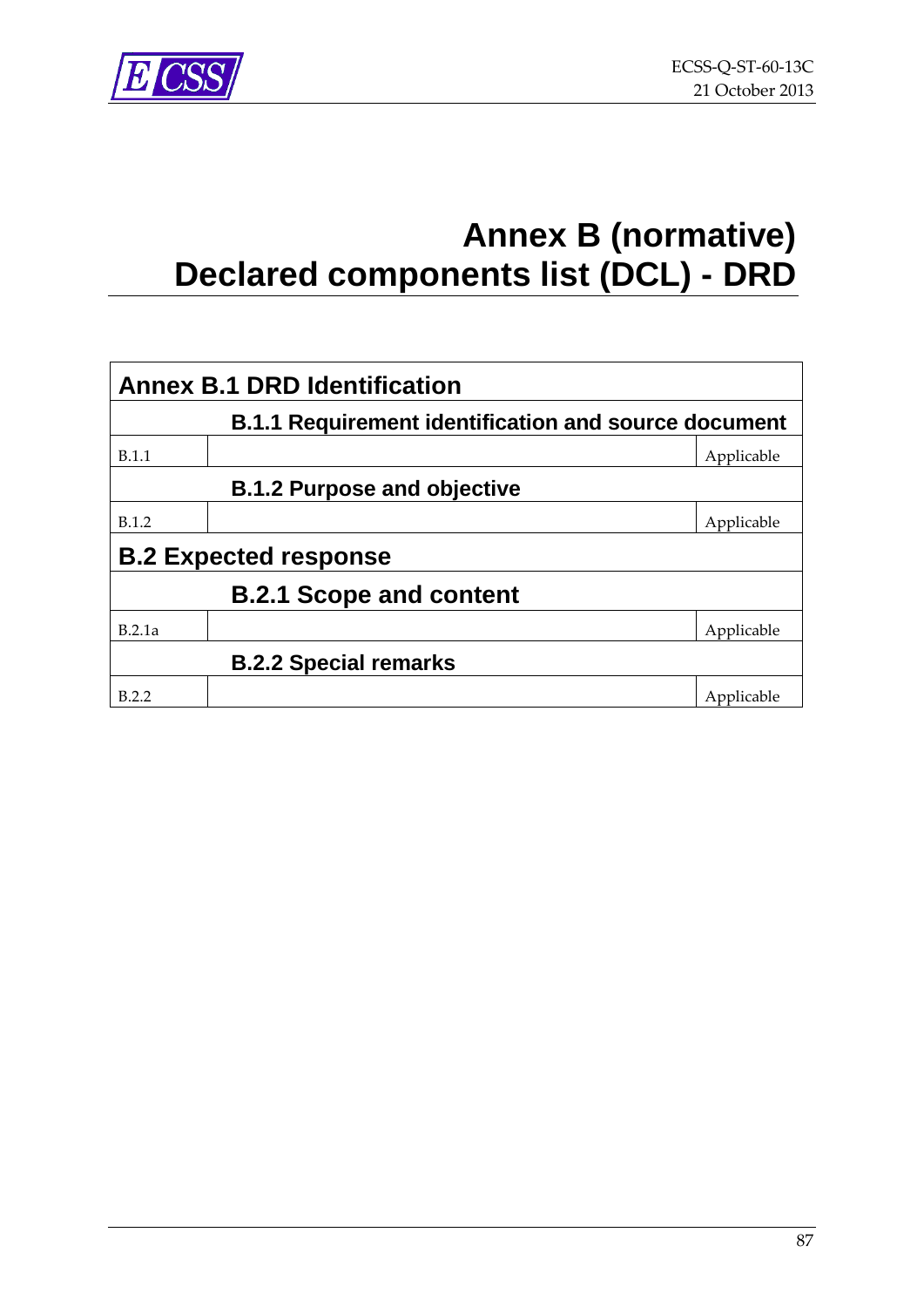

## **Annex C (normative) Internal Supplier's specification - DRD**

| <b>Annex C.1 DRD Identification</b>                         |                                                                                                                                                                                                                                     |                |  |
|-------------------------------------------------------------|-------------------------------------------------------------------------------------------------------------------------------------------------------------------------------------------------------------------------------------|----------------|--|
| <b>C.1.1 Requirement identification and source document</b> |                                                                                                                                                                                                                                     |                |  |
| C.1.1                                                       | This DRD is called up from ECSS-Q-ST-60-13 requirements<br>4.2.3.1.1 and 5.2.3.1.1.                                                                                                                                                 | Modified       |  |
|                                                             | C.1.2 Purpose and objective                                                                                                                                                                                                         |                |  |
| C.1.2                                                       | The purpose of the Internal Supplier's Specification is to establish<br>the tested parameters, test conditions, acceptance criteria, drift<br>limits for the electrical testing during evaluation, screening and lot<br>acceptance. | Modified       |  |
|                                                             | <b>C.2 Expected response</b>                                                                                                                                                                                                        |                |  |
|                                                             | <b>C.2.1 Scope and content</b>                                                                                                                                                                                                      |                |  |
| C.2.1a                                                      | The internal supplier's specification shall include or refer to the<br>following information:                                                                                                                                       | Modified       |  |
|                                                             | $\mathbf{1}$ .                                                                                                                                                                                                                      | Applicable     |  |
|                                                             | 2.                                                                                                                                                                                                                                  | Applicable     |  |
|                                                             | 3.                                                                                                                                                                                                                                  | Applicable     |  |
|                                                             | 4.                                                                                                                                                                                                                                  | Not applicable |  |
|                                                             | 5.                                                                                                                                                                                                                                  | Applicable     |  |
|                                                             | 6.                                                                                                                                                                                                                                  | Applicable     |  |
|                                                             | 7.                                                                                                                                                                                                                                  | Not applicable |  |
|                                                             | 8.                                                                                                                                                                                                                                  | Not applicable |  |
|                                                             | 9.                                                                                                                                                                                                                                  | Applicable     |  |
|                                                             | 10.                                                                                                                                                                                                                                 | Not applicable |  |
|                                                             | 11.                                                                                                                                                                                                                                 | Not applicable |  |
|                                                             | 12.                                                                                                                                                                                                                                 | Not applicable |  |
|                                                             | 13.                                                                                                                                                                                                                                 | Not applicable |  |
|                                                             | 14.                                                                                                                                                                                                                                 | Not applicable |  |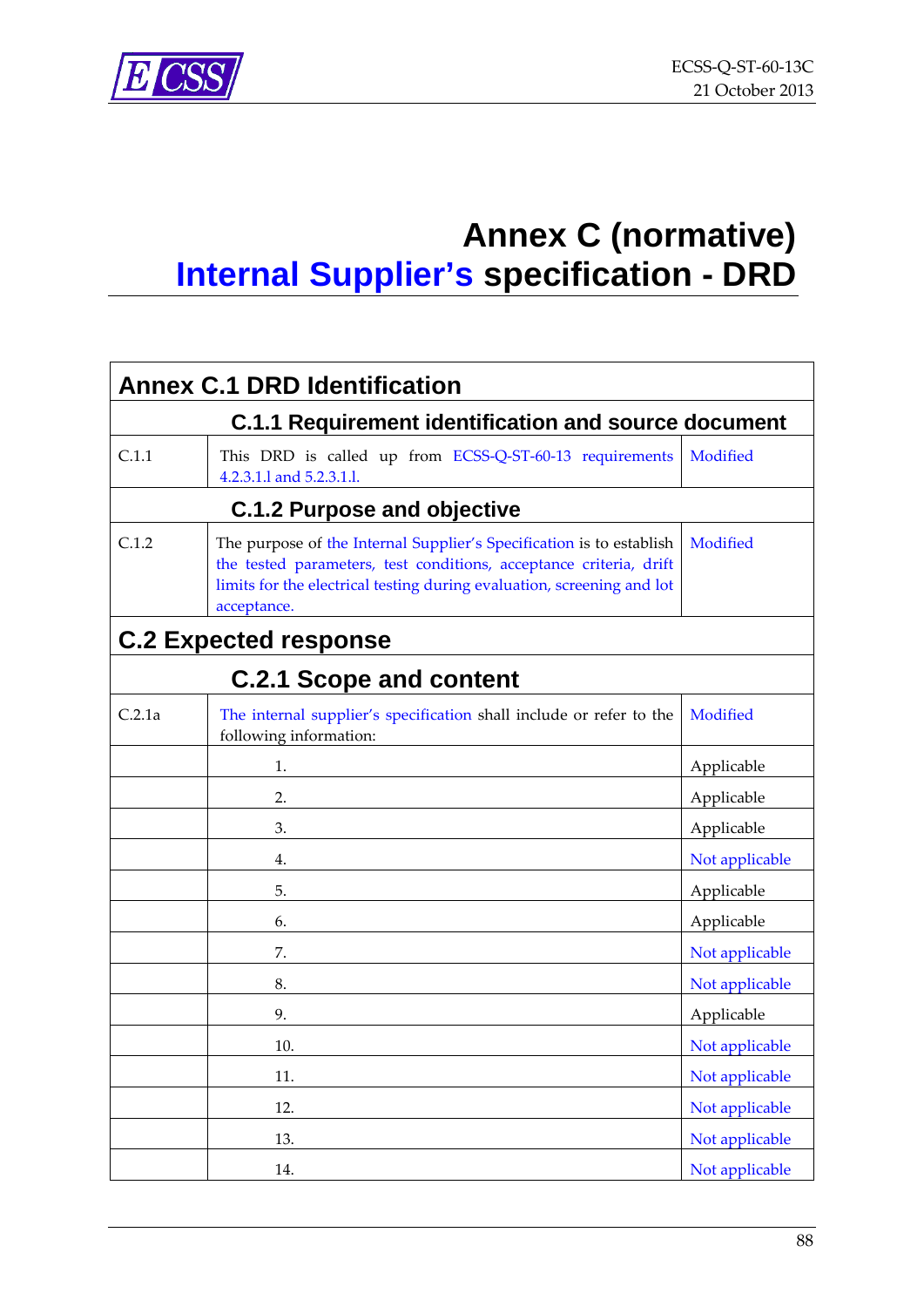

|       | 15.                          | Not applicable |
|-------|------------------------------|----------------|
|       | 16.                          | Not applicable |
|       | 17.                          | Not applicable |
|       | <b>C.2.2 Special remarks</b> |                |
| C.2.2 |                              | Applicable     |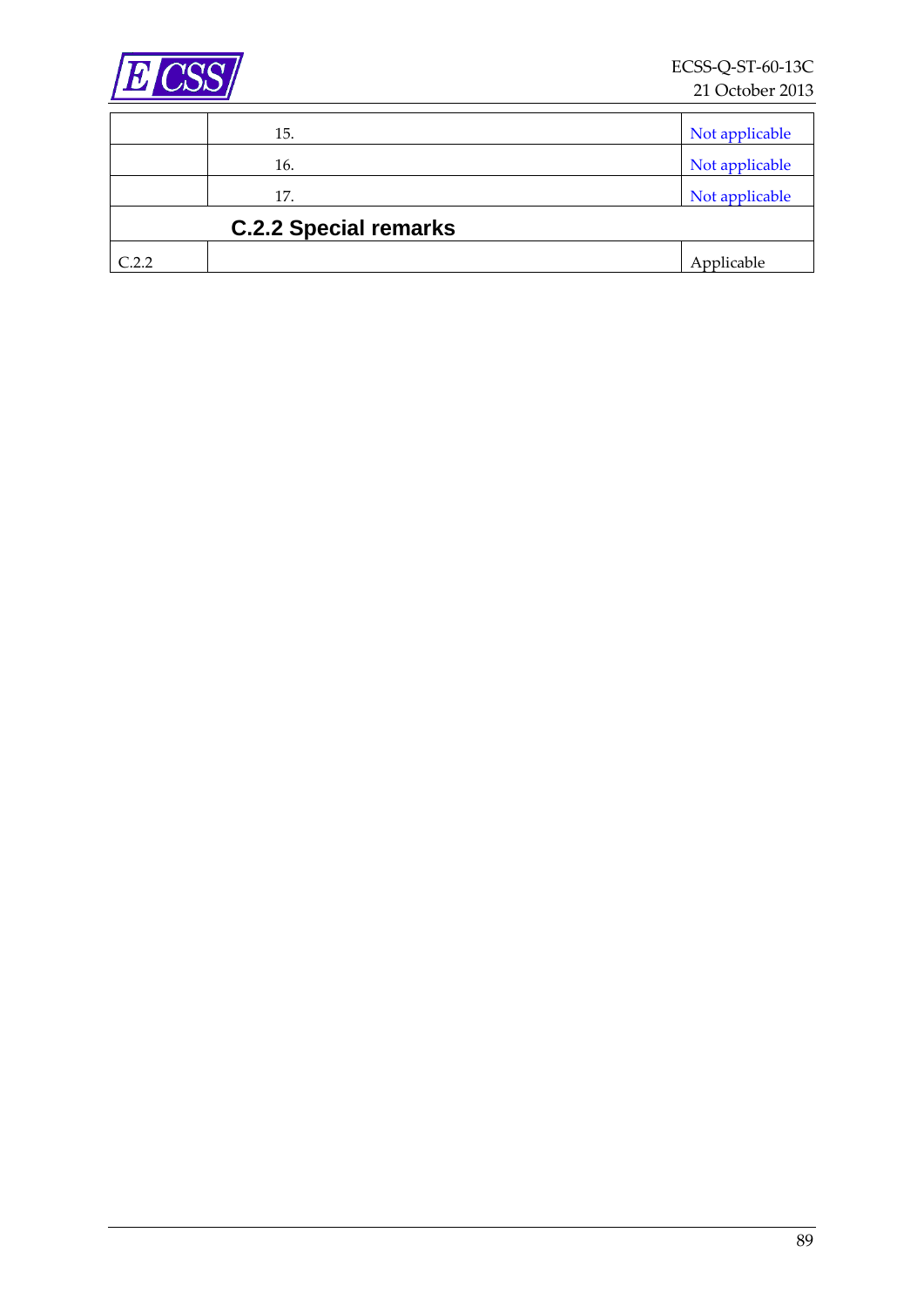

## **Annex D (normative) Parts approval document - DRD**

| <b>Annex D.1 DRD Identification</b>                  |  |                |  |
|------------------------------------------------------|--|----------------|--|
| D.1.1 Requirement identification and source document |  |                |  |
| D.1.1                                                |  | Not applicable |  |
| D.1.2 Purpose and objective                          |  |                |  |
| D.1.2                                                |  | Not applicable |  |
| <b>D.2 Expected response</b>                         |  |                |  |
| D.2.a                                                |  | Not applicable |  |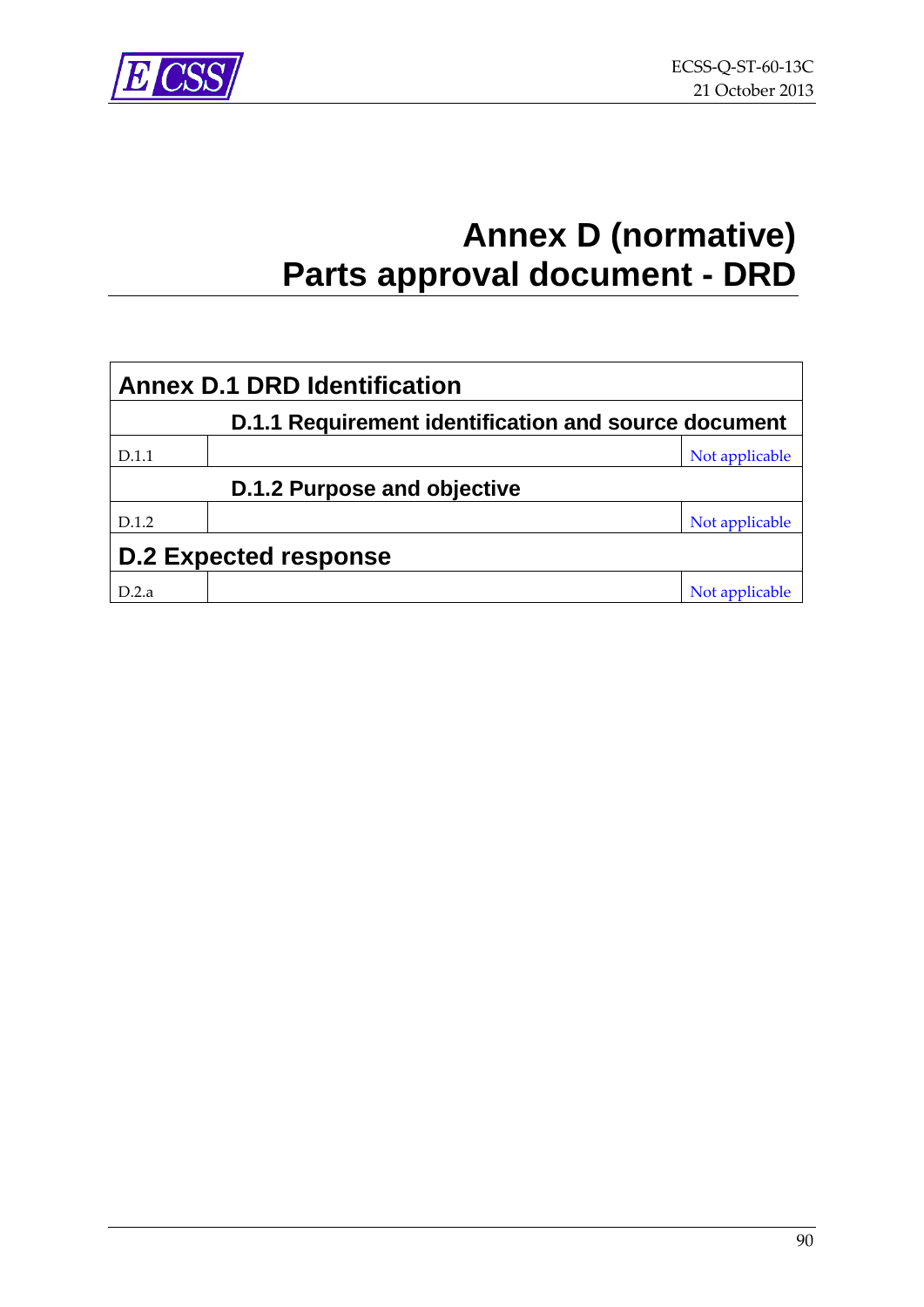

## **Annex E (informative) EEE documents delivery per review**

| <b>Annex E (informative)</b> |  |                |
|------------------------------|--|----------------|
| Annex E                      |  | Not applicable |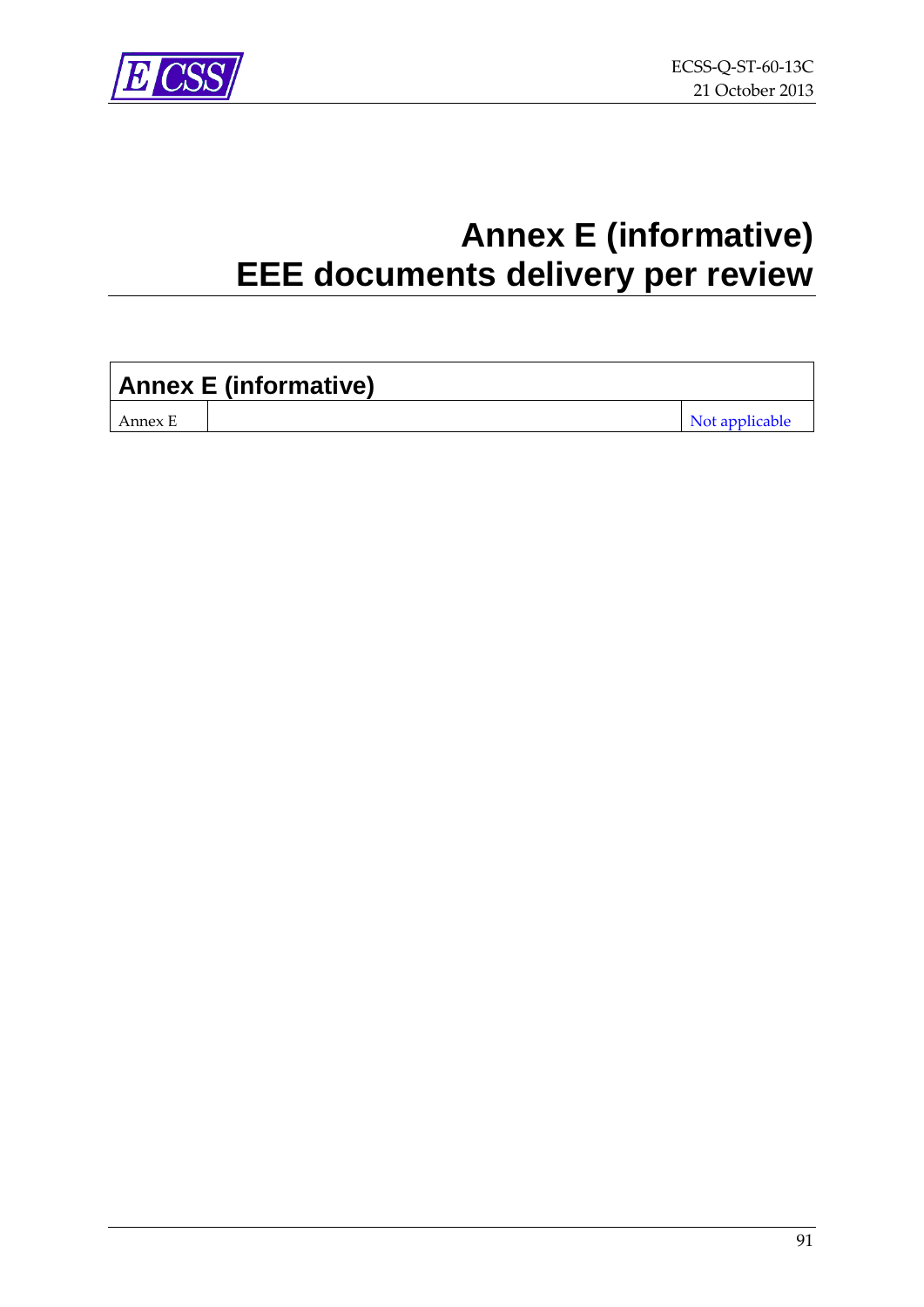## **Annex F (normative) Justification document - DRD**

| <b>Annex F.1 DRD Identification</b> |                                                                                                                                                                                                                                                                                                                                                                     |            |
|-------------------------------------|---------------------------------------------------------------------------------------------------------------------------------------------------------------------------------------------------------------------------------------------------------------------------------------------------------------------------------------------------------------------|------------|
|                                     | <b>F.1.1 Requirement identification and source document</b>                                                                                                                                                                                                                                                                                                         |            |
| F.1.1                               | This DRD is called up from requirements 4.2.4.d, 5.2.4.d and 6.2.4.d.                                                                                                                                                                                                                                                                                               | <b>New</b> |
|                                     | <b>F.1.2 Purpose and objective</b>                                                                                                                                                                                                                                                                                                                                  |            |
| F.1.2                               | The JD is a control document the objective of which is to identify<br>the component and to provide information about it, its evaluation<br>and its acceptability w.r.t.:<br>component/ manufacturer data<br>approval status<br>evaluation tests<br>procurement inspections and tests<br>lot acceptance or lot verification tests<br>radiation hardness data and RVT | <b>New</b> |
|                                     | <b>F.2 Expected response</b>                                                                                                                                                                                                                                                                                                                                        |            |
|                                     | <b>F.2.1 Scope and content</b>                                                                                                                                                                                                                                                                                                                                      |            |
|                                     | <b>F.2.1.1 General information</b>                                                                                                                                                                                                                                                                                                                                  |            |
| F.2.1.1a                            | The JD shall include:                                                                                                                                                                                                                                                                                                                                               | <b>New</b> |
|                                     | 1. Family/ sub-family                                                                                                                                                                                                                                                                                                                                               |            |
|                                     | 2. Part number (commercial designation)                                                                                                                                                                                                                                                                                                                             |            |
|                                     | 3. Ordering information                                                                                                                                                                                                                                                                                                                                             |            |
|                                     | 4. Functional<br>description (major parameters for<br>the<br>application)                                                                                                                                                                                                                                                                                           |            |
|                                     | 5. Package                                                                                                                                                                                                                                                                                                                                                          |            |
|                                     | 6. Manufacturer (country)                                                                                                                                                                                                                                                                                                                                           |            |
|                                     | 7. Temperature range                                                                                                                                                                                                                                                                                                                                                |            |
|                                     | Absolute maximum rating (Tj max, Pd max, Vcc max,)<br>8.                                                                                                                                                                                                                                                                                                            |            |
|                                     | 9. Procurement specification/ data sheet (revision, date),<br>Application notes & errata sheet                                                                                                                                                                                                                                                                      |            |
|                                     | 10. Manufacturer screening & other manufacturer test on                                                                                                                                                                                                                                                                                                             |            |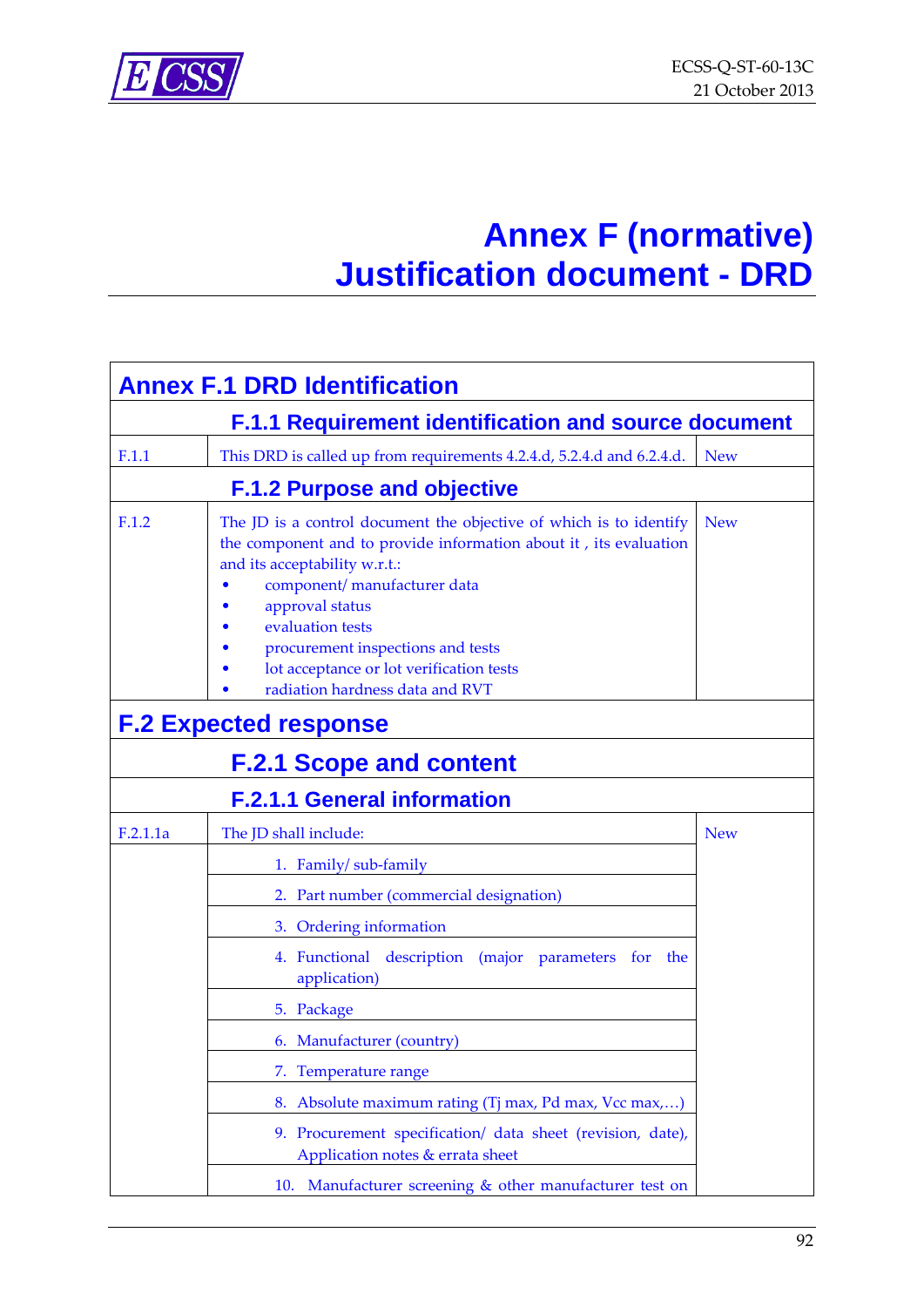

|          | procured lot                                                                                                                                        |            |
|----------|-----------------------------------------------------------------------------------------------------------------------------------------------------|------------|
|          | Manufacturer parts traceability (trace-code, date-code,<br>11.<br>assembly plant, wafer fab, diffusion lot)                                         |            |
|          | PCN (Service & for selected parts)<br>12.                                                                                                           |            |
|          | Obsolescence (Yes/No)<br>13.                                                                                                                        |            |
|          | Technology (CMOS, bipolar, and if available process<br>14.<br>name)                                                                                 |            |
|          | Life cycle maturity (emerging/maturity/decline)<br>15.                                                                                              |            |
|          | Technologies with less than one year introduction<br><b>16.</b><br>(yes/no)                                                                         |            |
|          | Moulding characteristics (Tg)<br>17.                                                                                                                |            |
|          | Moisture sensitivity level<br>18.                                                                                                                   |            |
|          | 19.<br>Internal pure tin (Yes/No)                                                                                                                   |            |
|          | Lead finish (RoHs)<br><b>20.</b>                                                                                                                    |            |
|          | Justification of the need/Trade off with Hirel and other<br>21.<br>commercial sources                                                               |            |
|          | <b>F.2.1.2 Supporting data</b>                                                                                                                      |            |
| F.2.1.2a | The JD shall include:                                                                                                                               | <b>New</b> |
|          | 1. Qualification status /Hirel or automotive parts (same<br>technology)                                                                             |            |
|          | OQ/EFR/ periodic tests<br>2.                                                                                                                        |            |
|          | Qualification data<br>3.                                                                                                                            |            |
|          | 4. Other data / experiences (evaluation, alert, radiation,<br>assembly,)                                                                            |            |
|          | 5. Demonstration of the representativeness of reliability<br>data                                                                                   |            |
|          | 6. the supporting data                                                                                                                              |            |
|          | <b>F.2.1.3 Evaluation plan</b>                                                                                                                      |            |
| F.2.1.3a | The JD shall include:                                                                                                                               | <b>New</b> |
|          | 1. Evaluation plan with flow diagram                                                                                                                |            |
|          | 2. Preliminary and final internal supplier's specification                                                                                          |            |
|          | <b>F.2.1.4 Additional test on flight lot</b>                                                                                                        |            |
| F.2.1.4a | The JD shall include LAT /screening and RVT plan with flow<br>diagram and test conditions and acceptance criteria (including drift<br>calculation). | <b>New</b> |
|          | <b>F.2.1.5 Procurement data</b>                                                                                                                     |            |
| F.2.1.5a | The JD shall include traceability information (trace-code, date-code,<br>assembly plant, wafer fab, diffusion lot and die revision).                | <b>New</b> |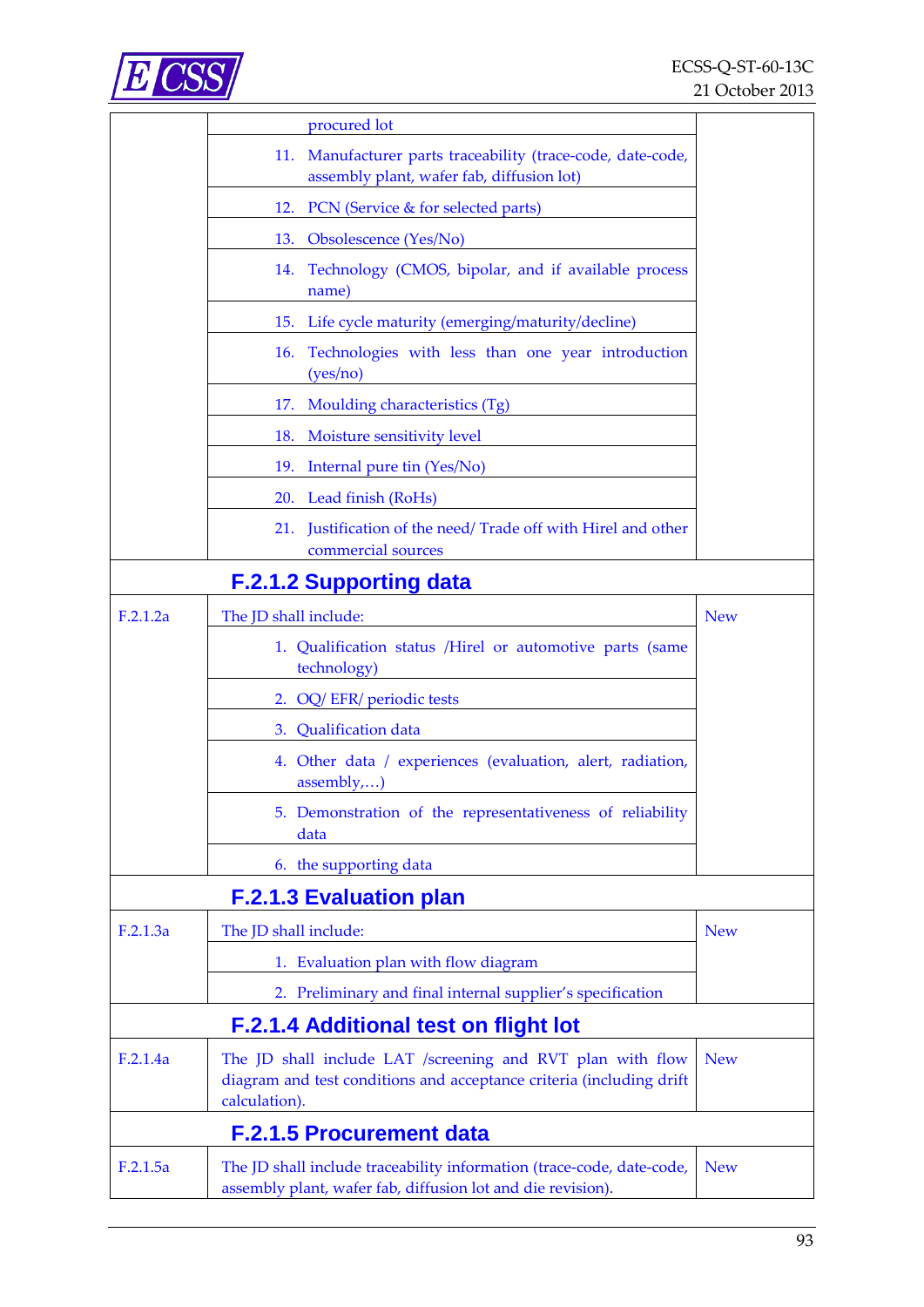

|          | <b>F.2.1.6 Approval status</b>                          |            |
|----------|---------------------------------------------------------|------------|
| F.2.1.6a | The JD shall include the approval status.               | <b>New</b> |
|          | F.2.1.7 Appendix                                        |            |
| F.2.1.7a | The JD shall include:                                   | <b>New</b> |
|          | 1. A copy of the procurement specification / data sheet |            |
|          | 2. Traceability information (CoC, PCN)                  |            |
|          | <b>F.2.2 Special remarks</b>                            |            |
| F.2.2    | <b>None</b>                                             | <b>New</b> |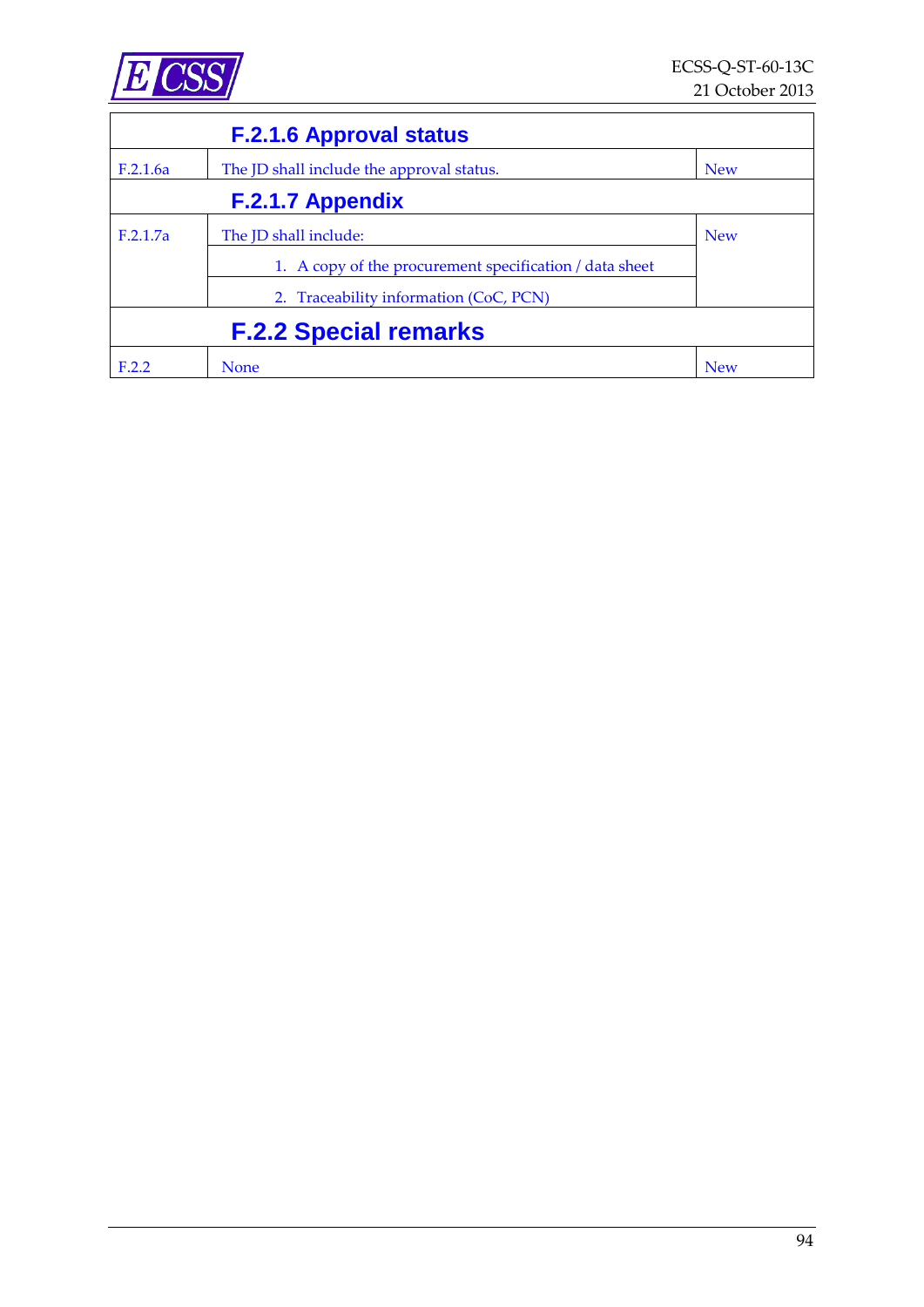

#### **Annex G (informative) Difference between the three classes**

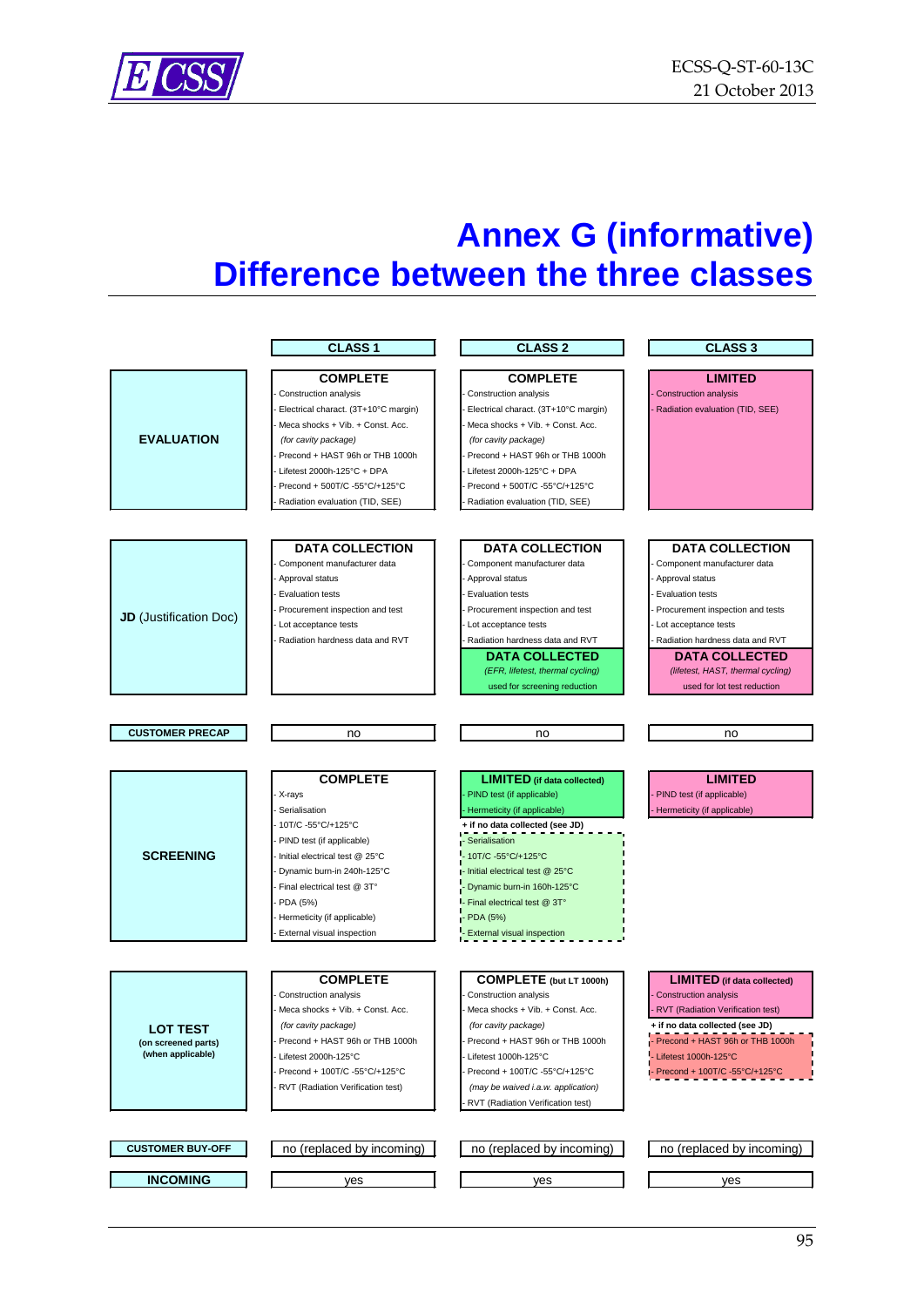## **Annex H (informative) Flow chart for construction analysis and destructive physical analysis**

#### **H.1 Overview**

This annex is a guideline for Construction Analysis (CA) and Destructive Physical Analysis (DPA) sequences to be adapted on a case by case basis for specific products/ technologies as DSM, BGA packages. Construction analysis goals are specifically oriented: quality/ reliability aspects, detection of counterfeit parts, identification of lead finish (RoHs).

Destructive Physical Analysis allow evaluating impact of life test or long duration storage on the parts.

#### **H.2 Construction analysis and DPA requirements**

[Table H-1](#page-95-0) gives, for the three classes, the steps to be applied for a construction analysis or a DPA.

<span id="page-95-0"></span>

|                                       |                                                                         | Class $1 \& 2$ programmes                                    | Class 3 programmes                                          |                                                 |                          |                                    |
|---------------------------------------|-------------------------------------------------------------------------|--------------------------------------------------------------|-------------------------------------------------------------|-------------------------------------------------|--------------------------|------------------------------------|
|                                       |                                                                         | Evaluation                                                   |                                                             | Procurement                                     | Procurement              |                                    |
|                                       | Initial                                                                 | After<br>lifetest                                            | Lot<br>acceptance                                           | Relifing                                        | Lot<br>acceptance        | Relifing                           |
| Construction<br>analysis (see<br>H.3) | $\boldsymbol{\chi}$<br>§.4.2.3.3<br>§.4.2.3.4<br>§.5.2.3.3<br>§.5.2.3.4 |                                                              | $\mathbf x$<br>§.4.2.3.3<br>§.4.3.5<br>§.5.2.3.3<br>§.5.3.5 |                                                 | $\mathbf x$<br>§.6.3.5.d |                                    |
| <b>DPA</b><br>(see H.4)               |                                                                         | $\mathbf x$<br>§.4.2.3.4<br>§.4.3.9<br>§.5.2.3.4<br>\$.5.3.9 |                                                             | X<br>§.4.3.9<br>§.4.3.10<br>§.5.3.9<br>§.5.3.10 |                          | $\mathbf x$<br>§.6.3.9<br>§.6.3.10 |

#### **Table H-1: Construction analysis and DPA**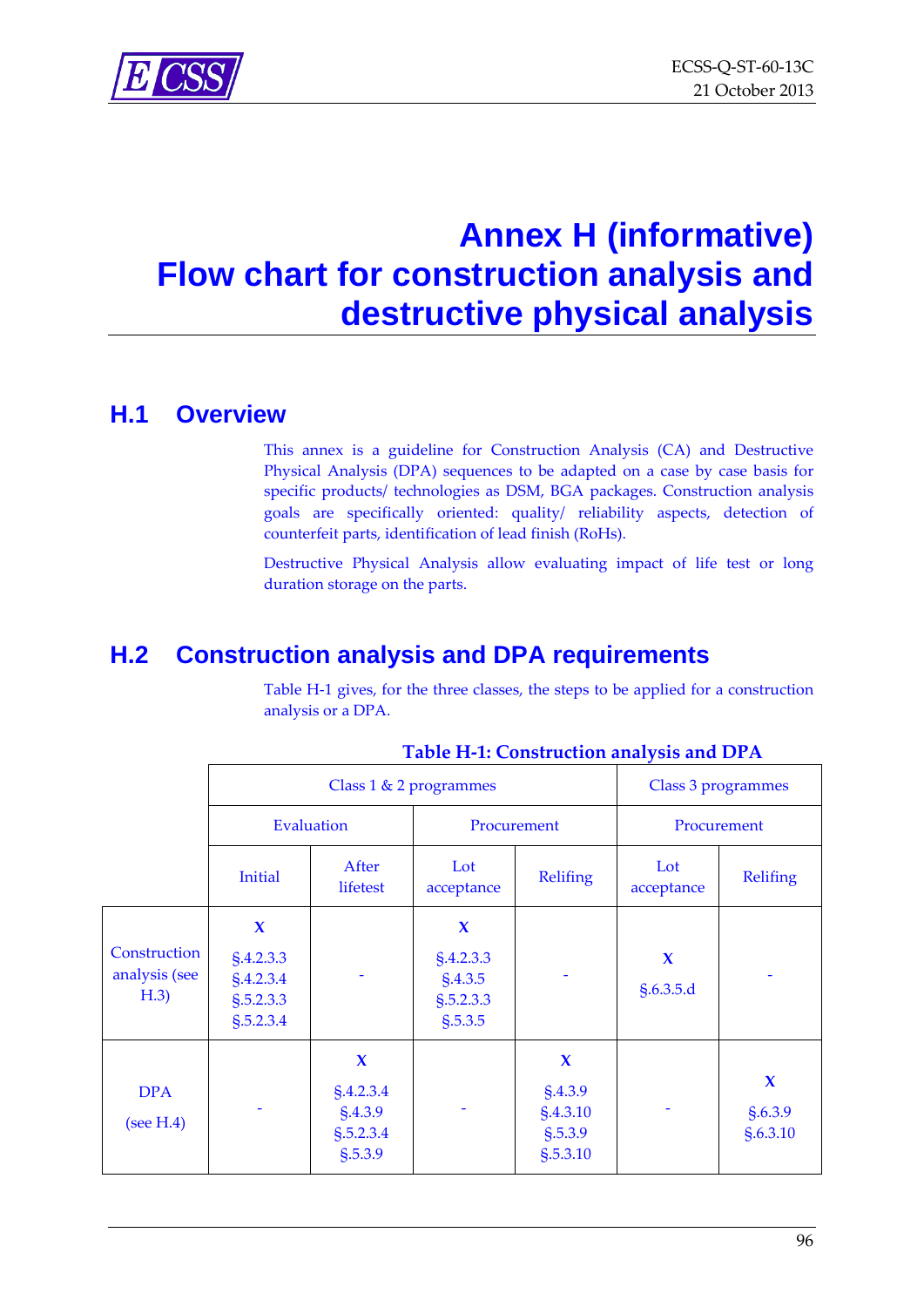

#### <span id="page-96-1"></span>**H.3 Construction analysis sequence**

<span id="page-96-0"></span>

| <b>TEST</b>                                         | SN <sub>1</sub> | SN2          | SN <sub>3</sub> | SN <sub>4</sub> | SN5                | <b>PROCEDURE</b>                                                                                                                    | <b>COMMENTS</b>                                                                                           |
|-----------------------------------------------------|-----------------|--------------|-----------------|-----------------|--------------------|-------------------------------------------------------------------------------------------------------------------------------------|-----------------------------------------------------------------------------------------------------------|
| <b>External visual inspection</b>                   | $\mathbf x$     | $\mathbf x$  | $\mathbf x$     | $\mathbf x$     | $\mathbf{\hat{X}}$ | MIL-STD-750 method 2071<br>MIL-STD-883 method 2009                                                                                  | MIL specifications are not fitted to visual<br>inspection of PED but can be used as<br>reference (Note 1) |
| X-ray inspection                                    | $\mathbf x$     | X            | $\mathbf x$     | $\mathbf x$     | $\mathbf x$        | MIL-STD-750 method 2076<br>MIL-STD-883 method 2012                                                                                  |                                                                                                           |
| <b>C-SAM</b> test                                   | $\mathbf x$     | $\mathbf{x}$ | $\mathbf{x}$    | $\mathbf x$     | $\mathbf{x}$       | JEDEC J-STD-020                                                                                                                     | Only applicable to plastic package                                                                        |
| Permanence of marking                               | $\mathbf x$     | $\mathbf{x}$ | $\mathbf x$     | $\mathbf x$     | $\mathbf x$        | <b>ESCC 24800</b>                                                                                                                   |                                                                                                           |
| <b>PIND</b> test<br>(cavity package)                | $\mathbf x$     | $\mathbf x$  | $\mathbf x$     | $\mathbf x$     | $\mathbf x$        | MIL-STD-750 method 2052<br>MIL-STD-883 method 2020                                                                                  |                                                                                                           |
| Hermeticity (cavity<br>package)                     |                 |              | $\mathbf x$     | $\mathbf x$     | $\mathbf x$        | MIL-STD-750 method 1071<br>MIL-STD-883 method 1014                                                                                  | Ξ                                                                                                         |
| Residual gas analysis<br>(cavity package)           |                 |              | $\mathbf x$     | $\mathbf x$     | $\mathbf x$        | MIL-STD-750 Method 1018<br>MIL-STD-883 Method 1018                                                                                  | 5000 ppm H <sub>2</sub> O max at 100°C                                                                    |
| Lead finish analysis and<br>pure tin identification | $\mathbf x$     | X            |                 |                 |                    | Energy Dispersive X-ray analysis (EDX),<br>X-ray fluorescence, Microfluorescence,<br><b>Differential Scanning Calorimeter (DSC)</b> | Analysis to identify lead finish<br>w.r.t. RoHs problematic                                               |
| Solderability                                       | $\mathbf x$     | $\mathbf x$  |                 |                 |                    | MIL-STD-750 method 2026<br>MIL-STD-883 method 2003                                                                                  |                                                                                                           |
| <b>Terminal strength</b>                            | $\mathbf x$     | X            |                 |                 |                    | MIL-STD-750 Method 2036<br>MIL-STD-883 Method 2004                                                                                  |                                                                                                           |
| Delidding                                           | $\mathbf x$     | $\mathbf{x}$ | $\mathbf{x}$    | $\mathbf x$     |                    |                                                                                                                                     |                                                                                                           |
| Internal visual inspection                          | $\mathbf x$     | $\mathbf x$  | $\mathbf x$     | $\mathbf x$     |                    | <b>ESCC 2045000</b><br><b>ESCC 2045010</b><br><b>ESCC 2059000</b>                                                                   | The die revision shall be identified and<br>recorded                                                      |

#### **Table H-2: Construction analysis sequence**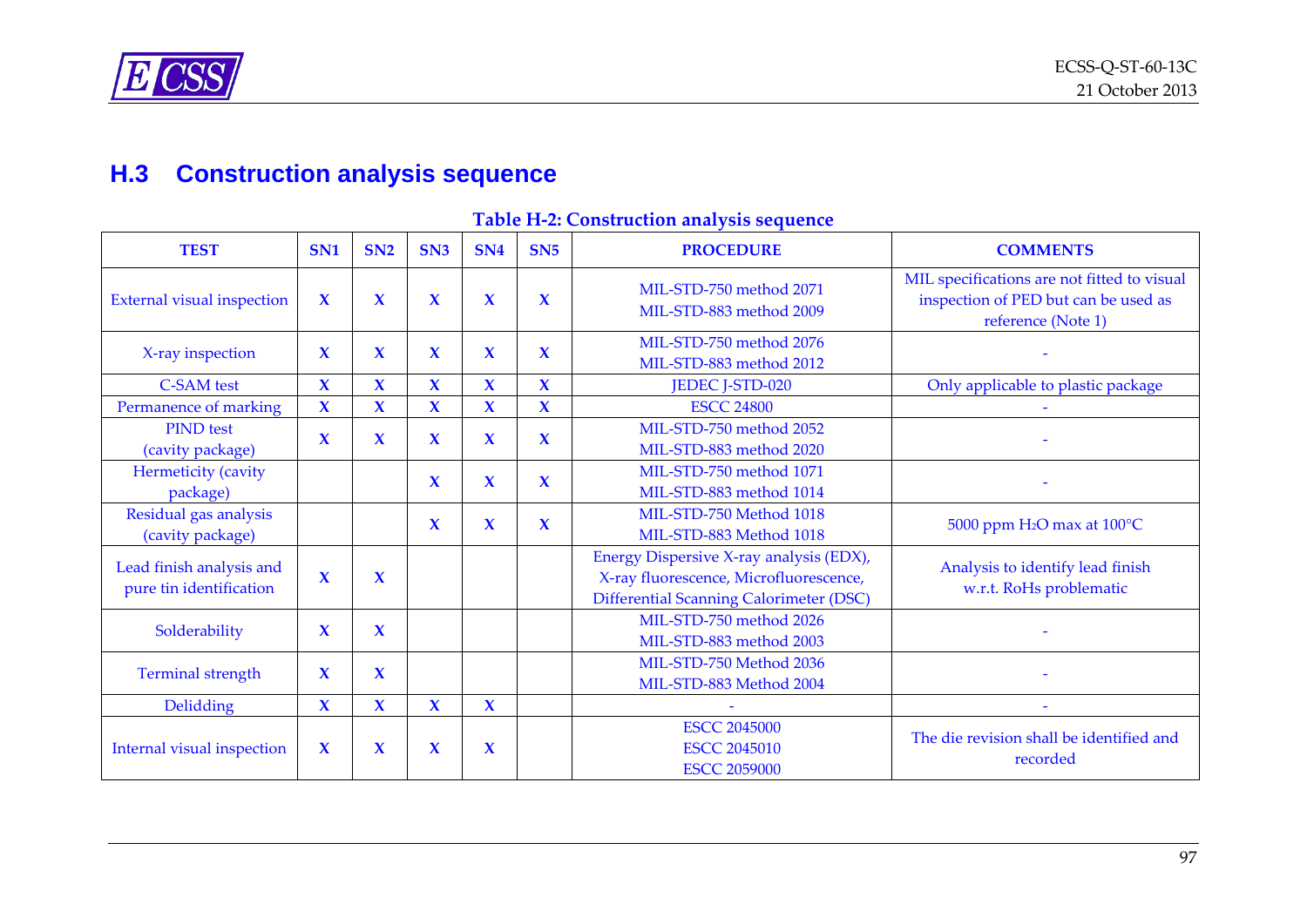

| <b>SEM</b> inspection                                                                                  | $\mathbf x$ | $\mathbf x$ |             |             |             | MIL-STD-750 method 2077<br>MIL-STD-883 method 2018                                                           | To verify the quality of wire bonding,<br>glassivation integrity, die interconnect<br>metallization |
|--------------------------------------------------------------------------------------------------------|-------------|-------------|-------------|-------------|-------------|--------------------------------------------------------------------------------------------------------------|-----------------------------------------------------------------------------------------------------|
| <b>Bond</b> strength<br>(for wedged bonding)                                                           | $\mathbf x$ | $\mathbf x$ | $\mathbf x$ |             |             | MIL-STD-750 method 2037<br>MIL-STD-883 method 2011                                                           |                                                                                                     |
| Bond shear (for ball<br>bonding)                                                                       | $\mathbf x$ | $\mathbf x$ | $\mathbf x$ |             |             | JEDEC JASD22-B116                                                                                            |                                                                                                     |
| <b>Glassivation integrity</b>                                                                          |             | $\mathbf x$ | $\mathbf x$ | $\mathbf x$ |             | MIL-STD-883 method 2021                                                                                      | Make sure that the chemical etchant is<br>suitable for the metallization                            |
| Die shear test<br>(cavity package)                                                                     | $\mathbf x$ | $\mathbf x$ | $\mathbf x$ |             |             | MIL-STD-750 method 2017<br>MIL-STD-883 method 2019                                                           |                                                                                                     |
| Package level<br>cross-sectioning                                                                      |             |             |             |             | $\mathbf x$ | Micro-sectioning of leads shall be<br>performed to assess presence and<br>characteristics of the under-layer | Including die micro-sectioning                                                                      |
| Visual, SEM and material<br>analysis                                                                   |             |             |             |             | $\mathbf x$ |                                                                                                              |                                                                                                     |
| Note 1: In addition to MIL specification criteria, inspect for any evidence of:<br>Prokago defermation |             |             |             |             |             |                                                                                                              |                                                                                                     |

- Package deformation

- Foreign inclusions in the package, voids and cracks in the plastic encapsulant
- Deformed leads, peeling, blistering or corrosion of finishing
- Legibility and correctness of marking
- Homogeneity of the lot (package level)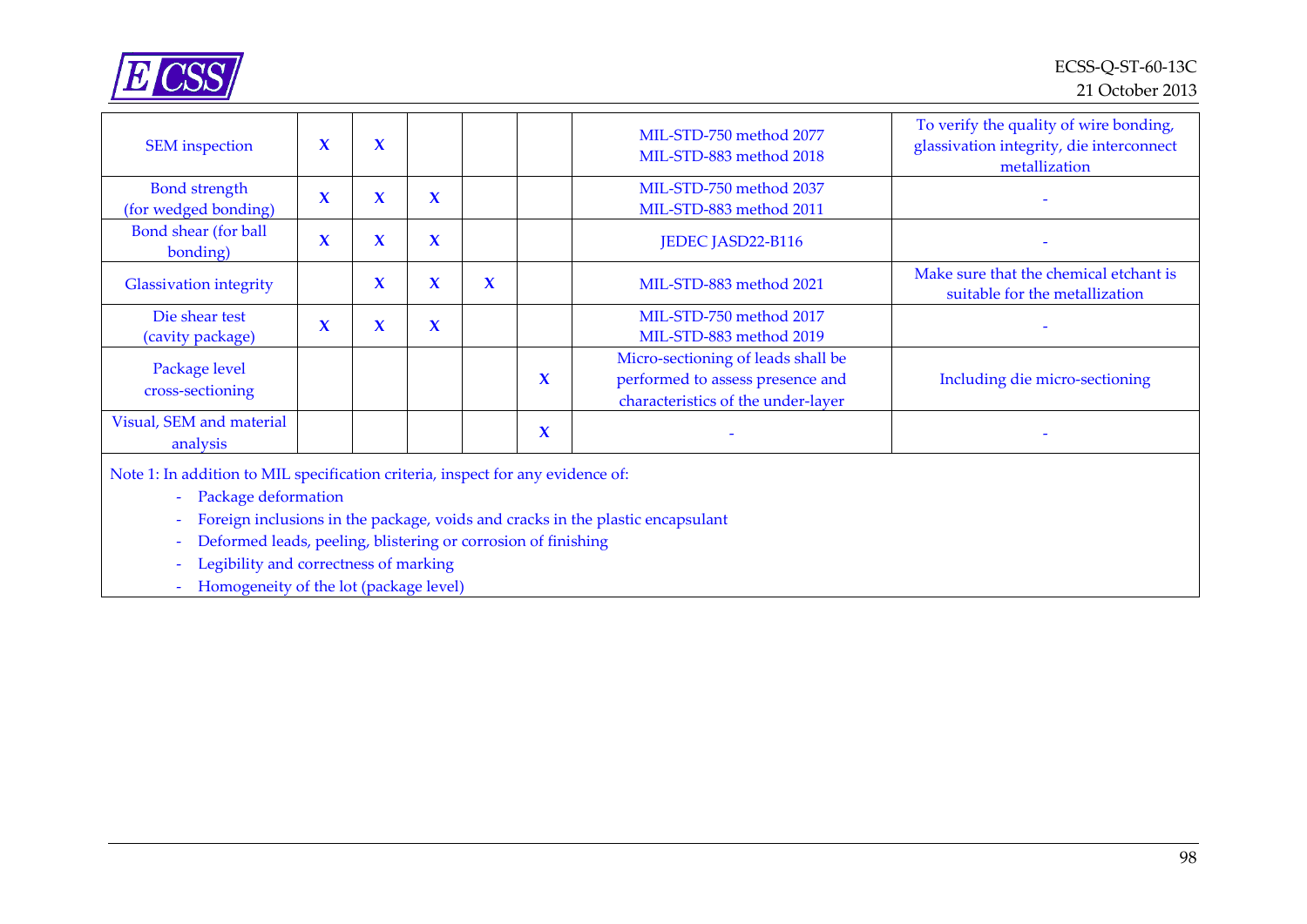#### **H.4 Destructive physical analysis sequence**

<span id="page-98-0"></span>

| <b>TEST</b>                                  | <b>SN1</b>  | SN2          | SN <sub>3</sub>         | <b>PROCEDURE</b>                                                  | <b>COMMENTS</b>                                                                                                          |
|----------------------------------------------|-------------|--------------|-------------------------|-------------------------------------------------------------------|--------------------------------------------------------------------------------------------------------------------------|
| <b>External visual inspection</b>            | $\mathbf x$ | $\mathbf x$  | $\mathbf x$             | MIL-STD-750 method 2071<br>MIL-STD-883 method 2009                | MIL specifications are not fitted to visual<br>inspection of PED but can be used as<br>reference (Note 1 of section H.3) |
| <b>PIND</b> test<br>(cavity package)         | $\mathbf x$ | $\mathbf x$  | $\mathbf x$             | MIL-STD-750 method 2052<br>MIL-STD-883 method 2020                |                                                                                                                          |
| Hermeticity<br>(cavity package)              | $\mathbf x$ | $\mathbf x$  | $\mathbf{\overline{X}}$ | MIL-STD-750 method 1071<br>MIL-STD-883 method 1014                |                                                                                                                          |
| Solderability                                | $\mathbf x$ | $\mathbf x$  |                         | MIL-STD-750 method 2026<br>MIL-STD-883 method 2003                |                                                                                                                          |
| <b>Delidding</b>                             | $\mathbf x$ | $\mathbf x$  | $\mathbf{\overline{X}}$ |                                                                   | $\equiv$                                                                                                                 |
| Internal visual inspection                   | $\mathbf x$ | $\mathbf x$  | $\mathbf x$             | <b>ESCC 2045000</b><br><b>ESCC 2045010</b><br><b>ESCC 2059000</b> |                                                                                                                          |
| <b>Bond strength</b><br>(for wedged bonding) | $\mathbf x$ | $\mathbf x$  | $\mathbf x$             | MIL-STD-750 method 2037<br>MIL-STD-883 method 2011                |                                                                                                                          |
| <b>Bond</b> shear<br>(for ball bonding)      | $\mathbf x$ | $\mathbf{x}$ | $\mathbf x$             | JEDEC JASD22-B116                                                 |                                                                                                                          |
| <b>Glassivation integrity</b>                |             | $\mathbf x$  | $\mathbf{\overline{X}}$ | MIL-STD-883 method 2021                                           | Make sure that the chemical etchant is<br>suitable for the metallization                                                 |
| Die shear test<br>(cavity package)           | $\mathbf x$ | $\mathbf x$  | $\mathbf x$             | MIL-STD-750 method 2017<br>MIL-STD-883 method 2019                |                                                                                                                          |

#### **Table H-3: Destructive physical analysis sequence**